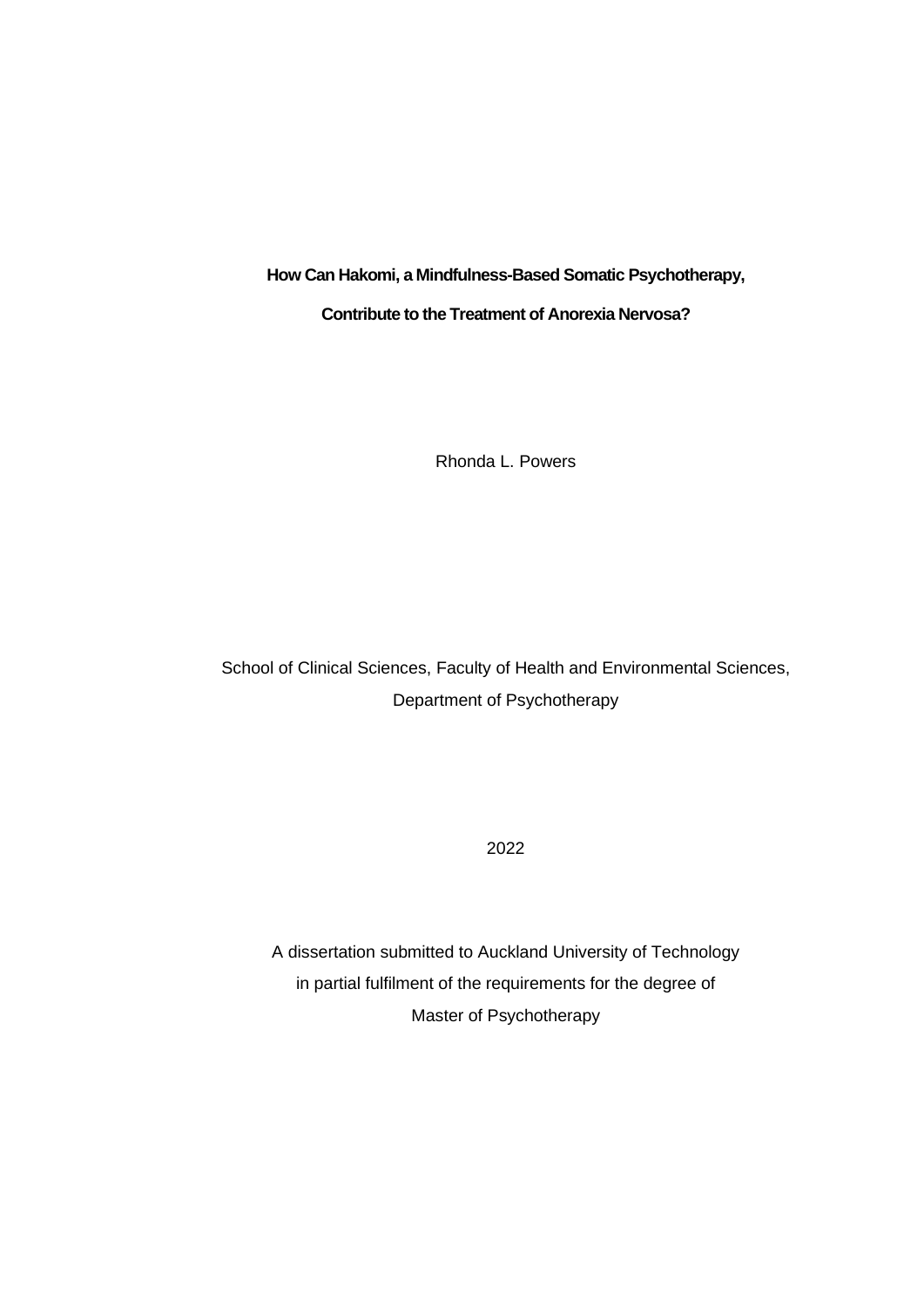### **ABSTRACT**

<span id="page-1-0"></span>Hakomi Mindful Somatic Psychotherapy, also called the Hakomi Method of Experiential Psychotherapy, is generally referred to simply as Hakomi. Research shows current standard specialist treatments for anorexia nervosa are only moderately effective, therefore novel treatment approaches are needed. Currently there is little research specifically on the use of Hakomi in the treatment of anorexia nervosa. The aim of this hermeneutic literature review is to stimulate thinking regarding approaches to psychological treatments for adults with anorexia nervosa and to consider how Hakomi, a mindfulness-based somatic (mind-body) psychotherapy, might contribute to the treatment of anorexia nervosa. This review contemplates on literature found on three topics: current approaches to treatments for anorexia are not sufficient—what attitudes and limitations are involved; there may be links between anorexia and trauma; and anorexia nervosa might benefit from a therapeutic approach Hakomi can provide. Finally, this review considers how Hakomi encourages and cultivates approaching life in a holistic way which may enhance understanding of treatment and therapy options.

Hakomi psychotherapy offers an approach that can benefit the therapist and client by incorporating mindfulness and mind-body holism into a way of being and living as well as through a therapeutic treatment approach. Thus, Hakomi can contribute to any psychotherapy. The cooperative nature of studying the client's experience allows the therapist to come alongside the client, thus not threatening the client's sense of control, which is important to clients with anorexia nervosa. Such a focus on valuing the client's experience can be a paradigm shift for clinicians who are used to a more directive approach. Additionally, Hakomi helps the therapist to embody and utilise an accepting, mindfulness-based, mind-body approach that is missing—and needed—in most psychotherapies recommended for treating anorexia; it may also be helpful for treating developmental or relational trauma. Literature revealed that trauma is found to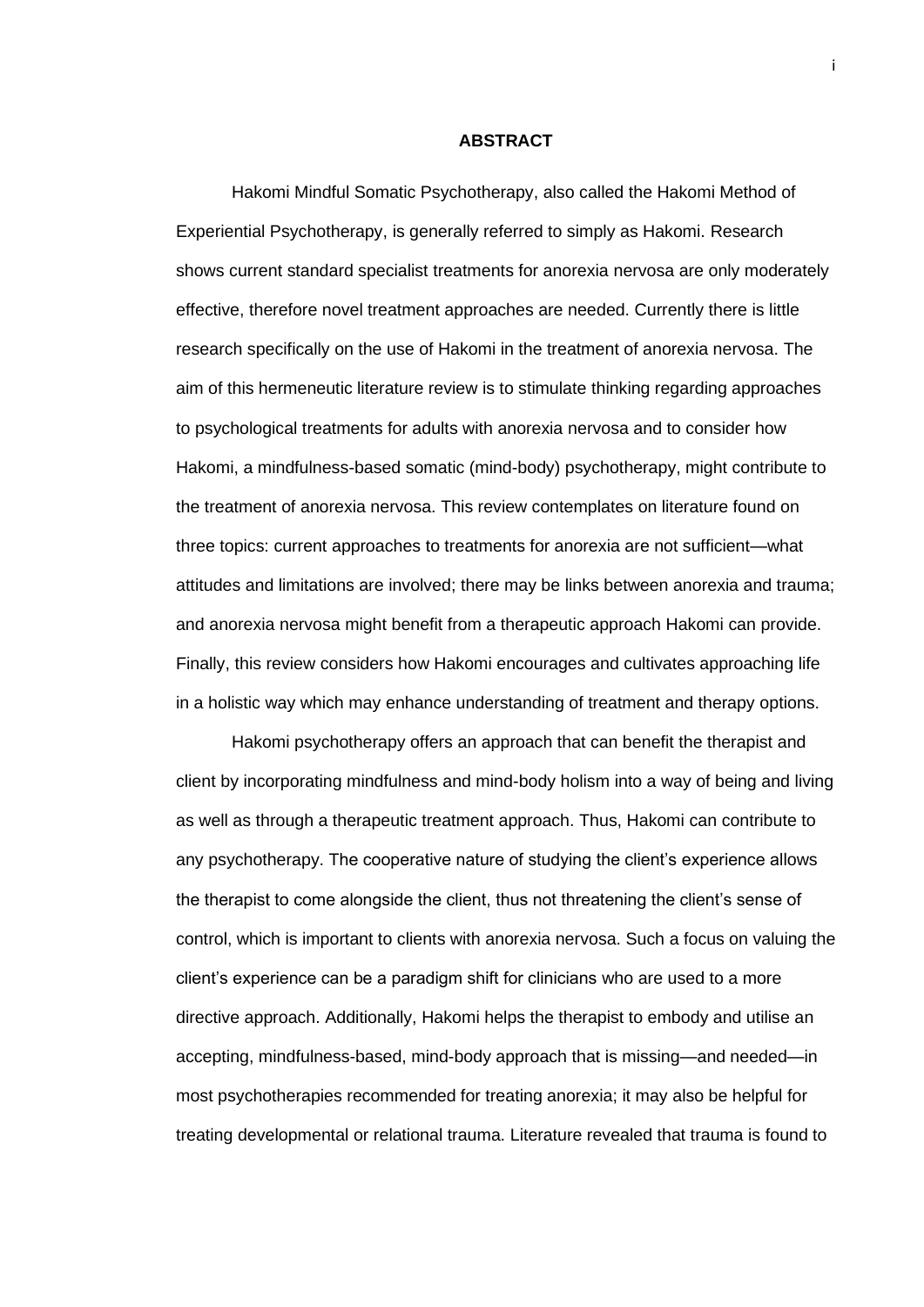be so prevalent in mental health populations, that trauma treatment is recommended for all mental health clients.

This research argues that Hakomi can potentially contribute valuably to the treatment and understanding of anorexia nervosa by offering a mindfulness-based embodied approach that incorporates parts work, which allows an integrated understanding of the patient's lived experience of their symptoms, and can speed recovery. Additionally, this research suggests that Hakomi provides a holistic approach that may fit with some indigenous holistic models of health and well-being, such as the New Zealand Maori. Ultimately, this research considers how Hakomi can contribute to the psychotherapeutic treatment of clients with anorexia nervosa and how clients experiencing anorexia nervosa may need to be treated.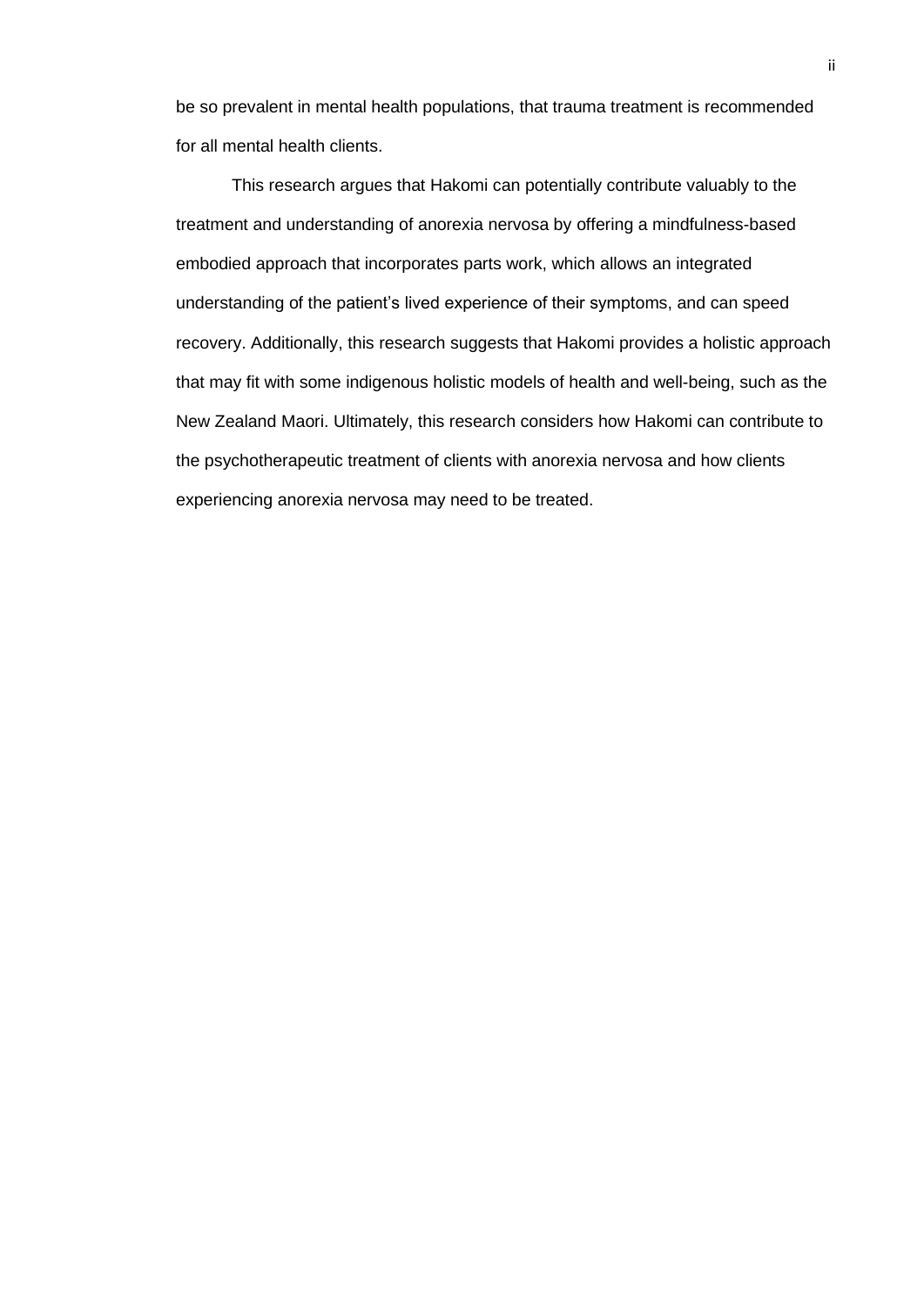# **TABLE of CONTENTS**

| The Process of This Hermeneutic Literature Review: The Hermeneutic Circle 19 |  |  |  |  |
|------------------------------------------------------------------------------|--|--|--|--|
|                                                                              |  |  |  |  |
|                                                                              |  |  |  |  |
|                                                                              |  |  |  |  |
| How the Data Were Analysed and Synthesised: The Hermeneutic Cycle 23         |  |  |  |  |
|                                                                              |  |  |  |  |
|                                                                              |  |  |  |  |
|                                                                              |  |  |  |  |
|                                                                              |  |  |  |  |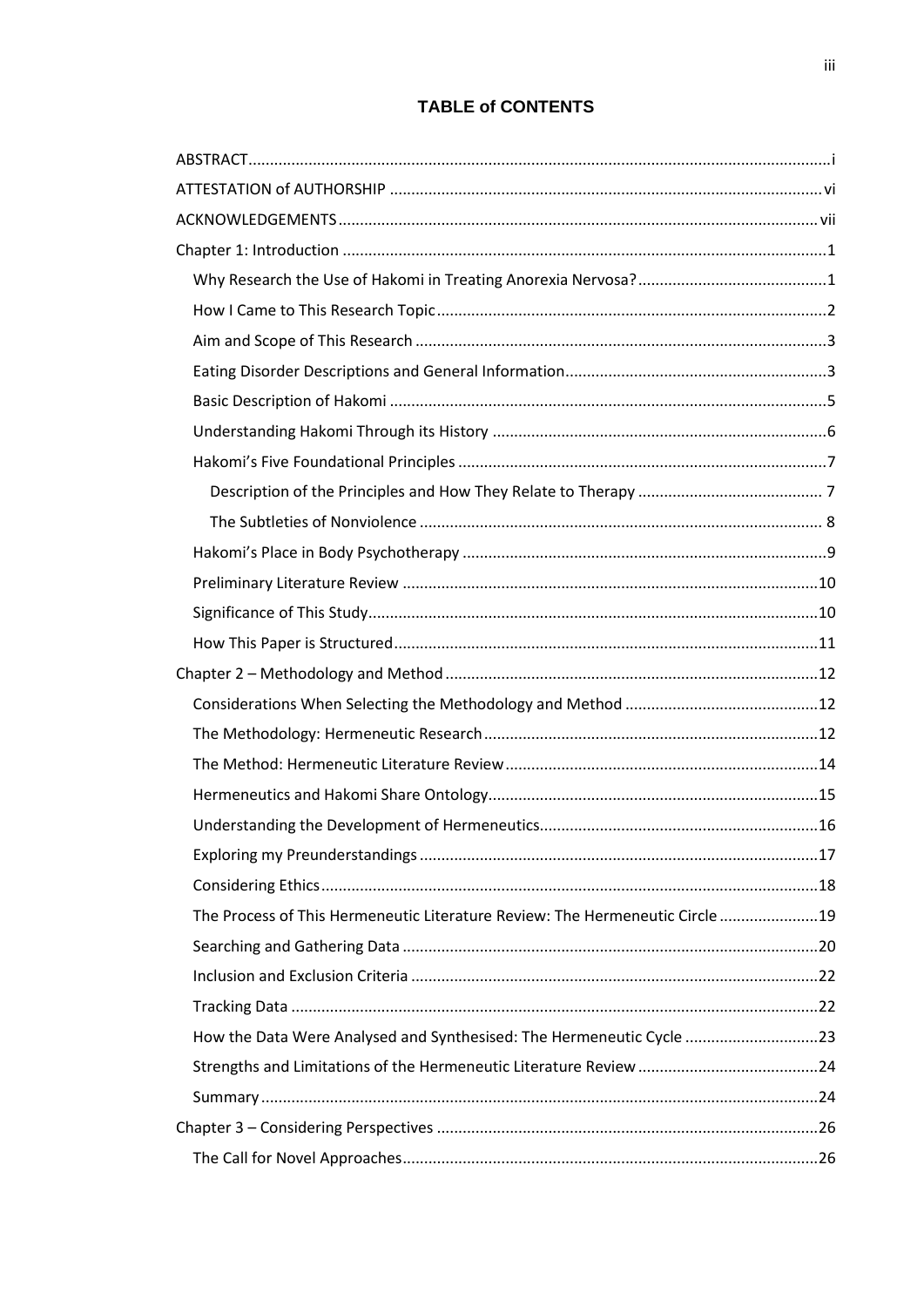| Research Links Anorexia With Stress, Childhood Trauma and Childhood Maltreatment 46 |  |
|-------------------------------------------------------------------------------------|--|
|                                                                                     |  |
|                                                                                     |  |
|                                                                                     |  |
|                                                                                     |  |
|                                                                                     |  |
|                                                                                     |  |
|                                                                                     |  |
|                                                                                     |  |
|                                                                                     |  |
|                                                                                     |  |
|                                                                                     |  |
|                                                                                     |  |
|                                                                                     |  |
|                                                                                     |  |
|                                                                                     |  |
|                                                                                     |  |
|                                                                                     |  |
|                                                                                     |  |
|                                                                                     |  |
|                                                                                     |  |
|                                                                                     |  |
|                                                                                     |  |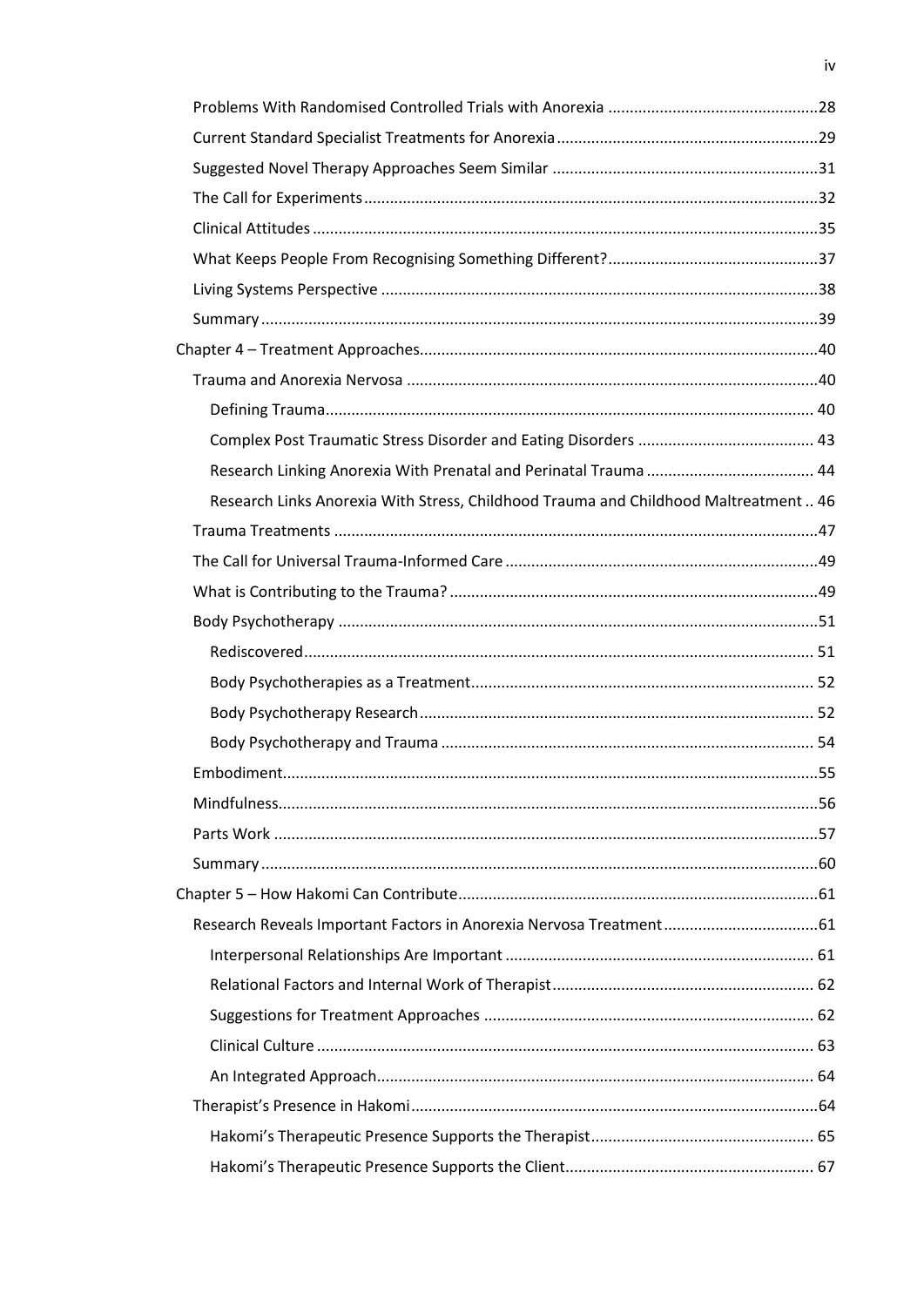$\mathsf{v}$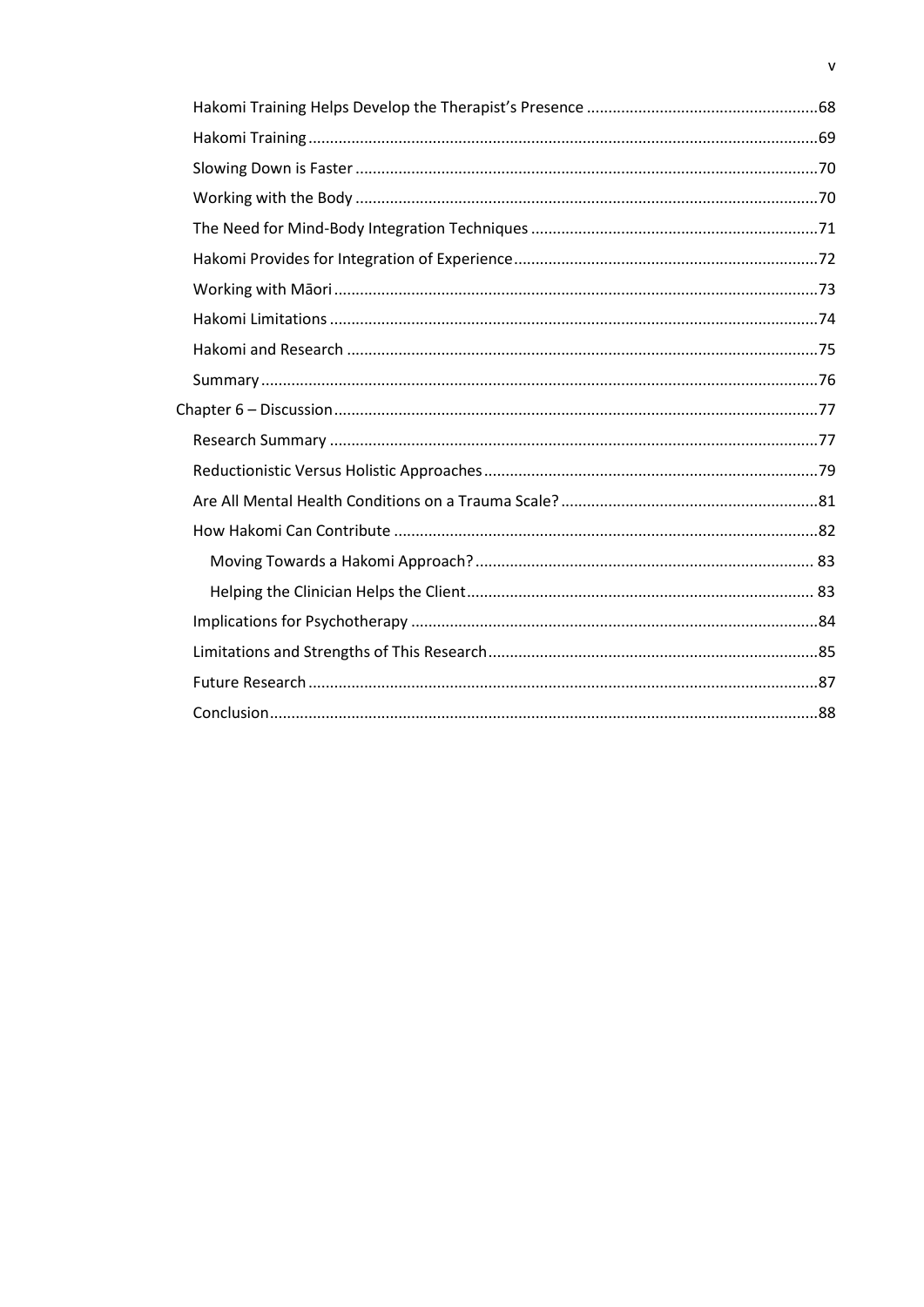# **ATTESTATION of AUTHORSHIP**

<span id="page-6-0"></span>I hereby declare that this submission is my own work and that, to the best of my knowledge and belief, it contains no material previously published or written by another person (except where explicitly defined in the acknowledgements), nor material which to a substantial extent has been submitted for the award of any other degree or diploma of a university or other institution of higher learning.

Signed:

Dated: 11 February 2022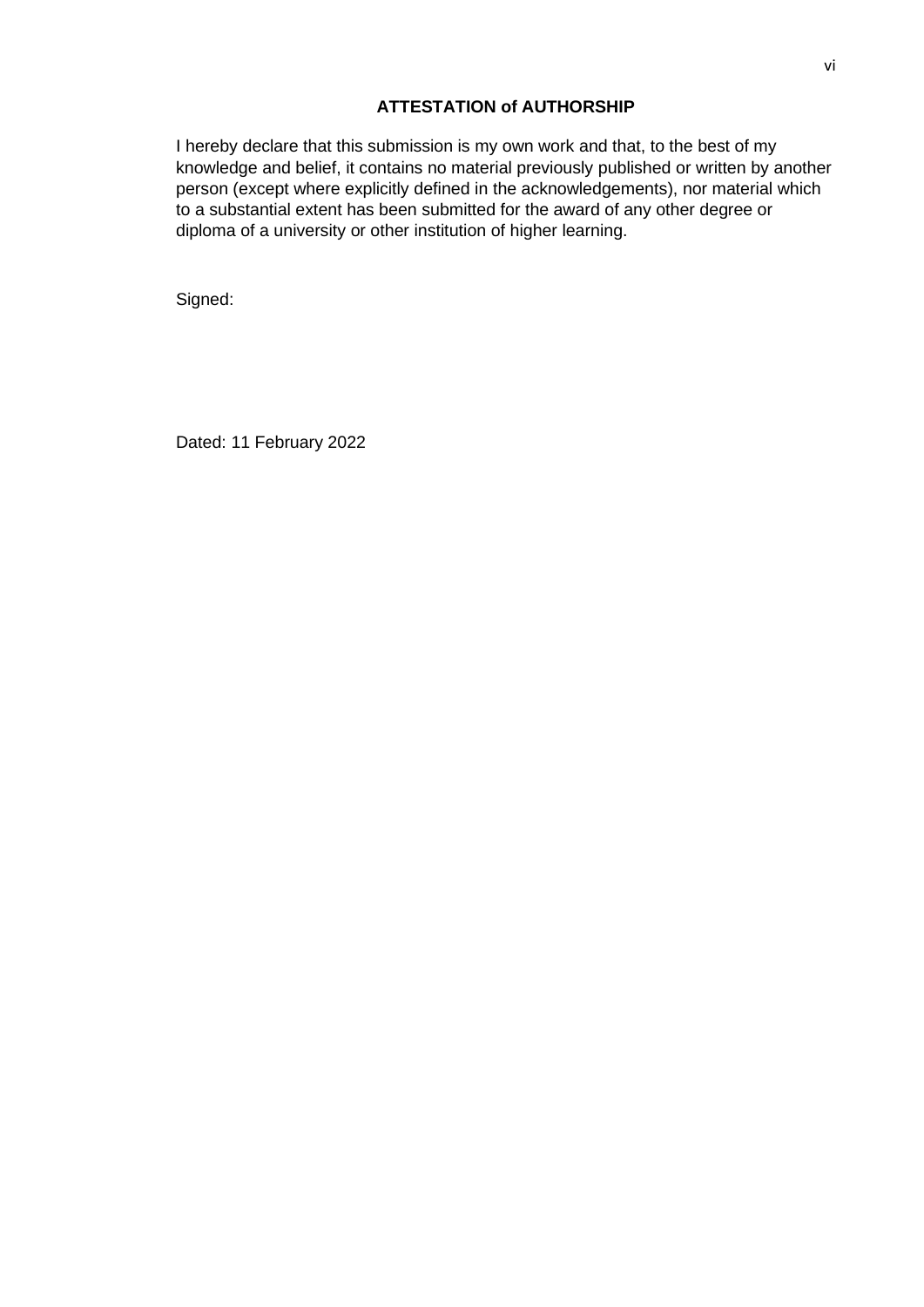# **ACKNOWLEDGEMENTS**

<span id="page-7-0"></span>There are many circumstances that brought me to this point, and I hold immense gratitude for all who contributed to the journey.

To my supervisors, Sue Grant and Joanne Emmens, I am grateful for all the discussions which helped me explore my understandings and greatly enhanced my hermeneutic experience.

To Neil, I am grateful for your unwavering support during the writing of this dissertation.

Lastly, I am grateful for open curiosity and a willingness to thoroughly engage with differing points of view.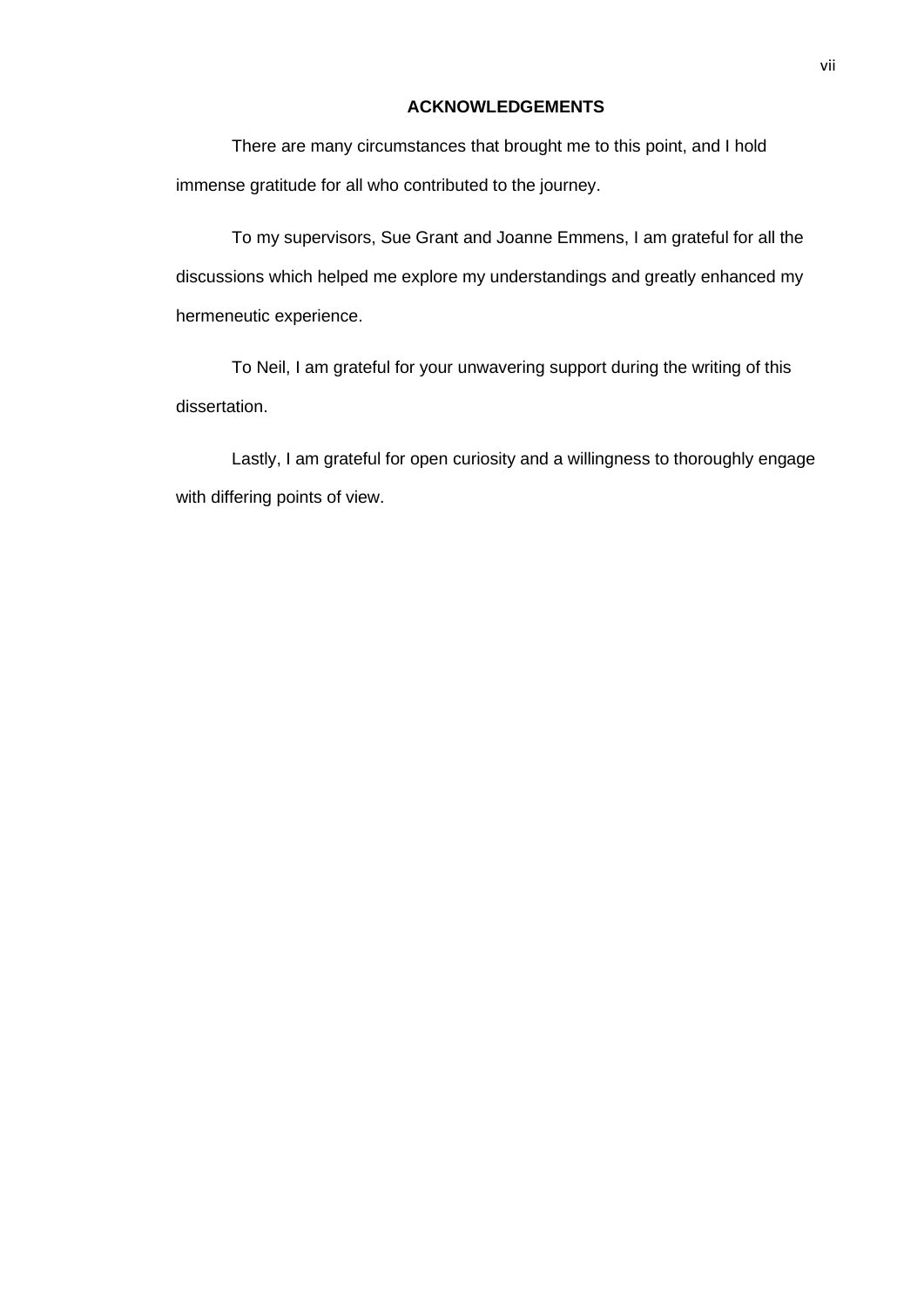#### **Chapter 1: Introduction**

## <span id="page-8-1"></span><span id="page-8-0"></span>**Why Research the Use of Hakomi in Treating Anorexia Nervosa?**

Anorexia nervosa (AN or anorexia) is a restrictive eating disorder (ED) that leads to significantly low weight and holds substantial health risks. It has the highest mortality rate of all mental illness (Arcelus et al., 2011; Birmingham et al., 2005) reaching 10-20% (Wesselius et al., 2020). Relapse is common (Berends et al., 2018), with adult statistics showing 0-25% remission by the end of treatment (Murray, Loeb, et al., 2018). Additionally, the global Coronavirus pandemic has led to a rise in EDs and intensification of ED behaviours (Nagata & Murray, 2021). Analyses of current specialist AN psychological<sup>1</sup> treatment approaches show they are only moderately effective with little difference in effectiveness between the various approaches (Atwood & Friedman, 2020; Galmiche et al., 2019; Jansingh et al., 2020). Researchers, therefore, are calling for novel approaches for treating clients<sup>2</sup> with AN (Hay, 2020; Kotilahti et al., 2020; Murray, 2019, 2020; Nagata & Murray, 2021; Solmi et al., 2021).

Currently, there is little literature regarding the use of Hakomi specifically in treating anorexia. Ron Kurtz developed Hakomi in the 1970s as a mindfulness-based, somatic (body) psychotherapy that integrated eastern and western philosophies. It broadly positions itself in the theory and practice of multiple fields such as attachment theory, Buddhist psychology, neuroscience, object relations, self-psychology, Rogerian therapy, and body psychotherapy (Johanson & Weiss, 2015). With novel treatments for AN needed, it seemed worth considering the research question: how can Hakomi, a mindfulness-based somatic psychotherapy, contribute to the treatment of anorexia nervosa?

 $1$  The term "psychological" has to do with the mental aspects like cognitive therapy; however, in research "psychological treatments" are often heterogeneous including psychodynamic psychotherapy and others.

 $2$  I use the term 'client' rather than 'patient' or other words because it is the word my environments used and I did not find a better, concise way.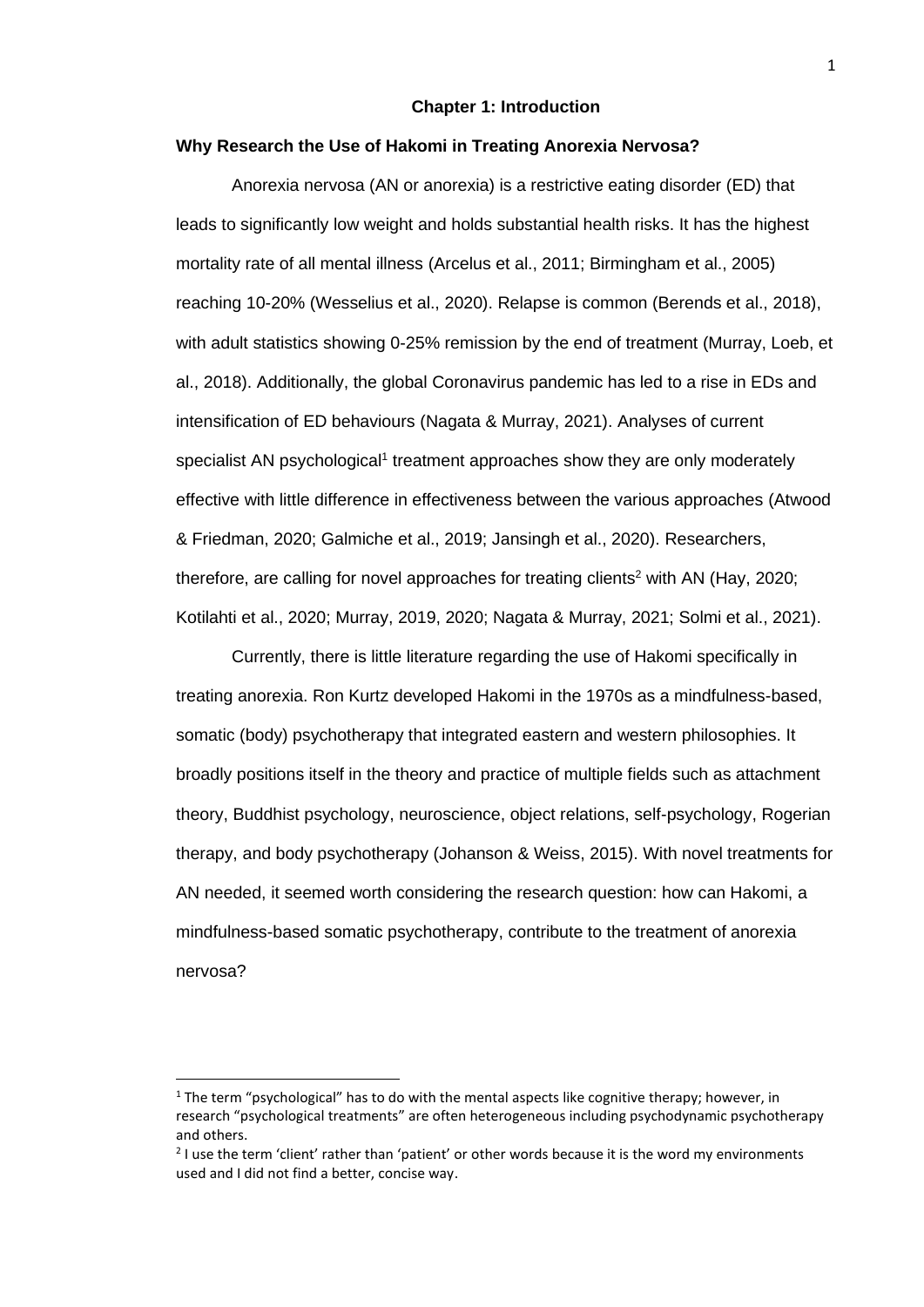#### <span id="page-9-0"></span>**How I Came to This Research Topic**

I trained concurrently in the Masters of Psychotherapy programme at New Zealand's Auckland University of Technology (AUT)—which taught mainly relational psychodynamic psychotherapy—and in the New Zealand Hakomi Comprehensive Professional Training. During my AUT training, I undertook a placement at an ED clinic. While I had no particular interest in that area at that time, it soon had personal relevance once I recognised that I had previously experienced mild anorexia nervosa in my life. To get a sense of each health professional's role, I interviewed the ED clinicians—psychiatrist, clinical psychologist, dietician, medical officer, nurse, occupational therapist, and psychotherapist—and each stressed the significance of trauma in their clients' lives. Yet, none of the clinicians were trained in working with trauma. There was a general perception that working with clients experiencing anorexia tended to be challenging, and that working at an ED clinic brings up the clinician's own eating-related challenges. Indeed, it brought to light my own tendency toward orthorexia<sup>3</sup>.

At my placement, all my clients were adults and I was advised to use the Specialist Supportive Clinical Management (SSCM) treatment approach, an evidencebased approach used to treat adults with EDs (Schmidt et al., 2015). The basic format of SSCM is two-fold: address ED behaviours during the first half of the session and discuss anything important to the client in the second half. The psychological approaches I saw being used at the clinic seemed to mainly focus on changing client thinking and behaviours through education, coping skills, and willpower; while using exposure therapy focussed on eating. There was some use of psychodynamic psychotherapy and dialectical behavioural therapy (DBT) for more extreme presentations. In a population known for its rejection of the body, I wondered how a Hakomi approach—with its principles of nonviolence, mindfulness, and mind-body

<sup>&</sup>lt;sup>3</sup> Orthorexia is an unhealthy focus on eating in a healthy way.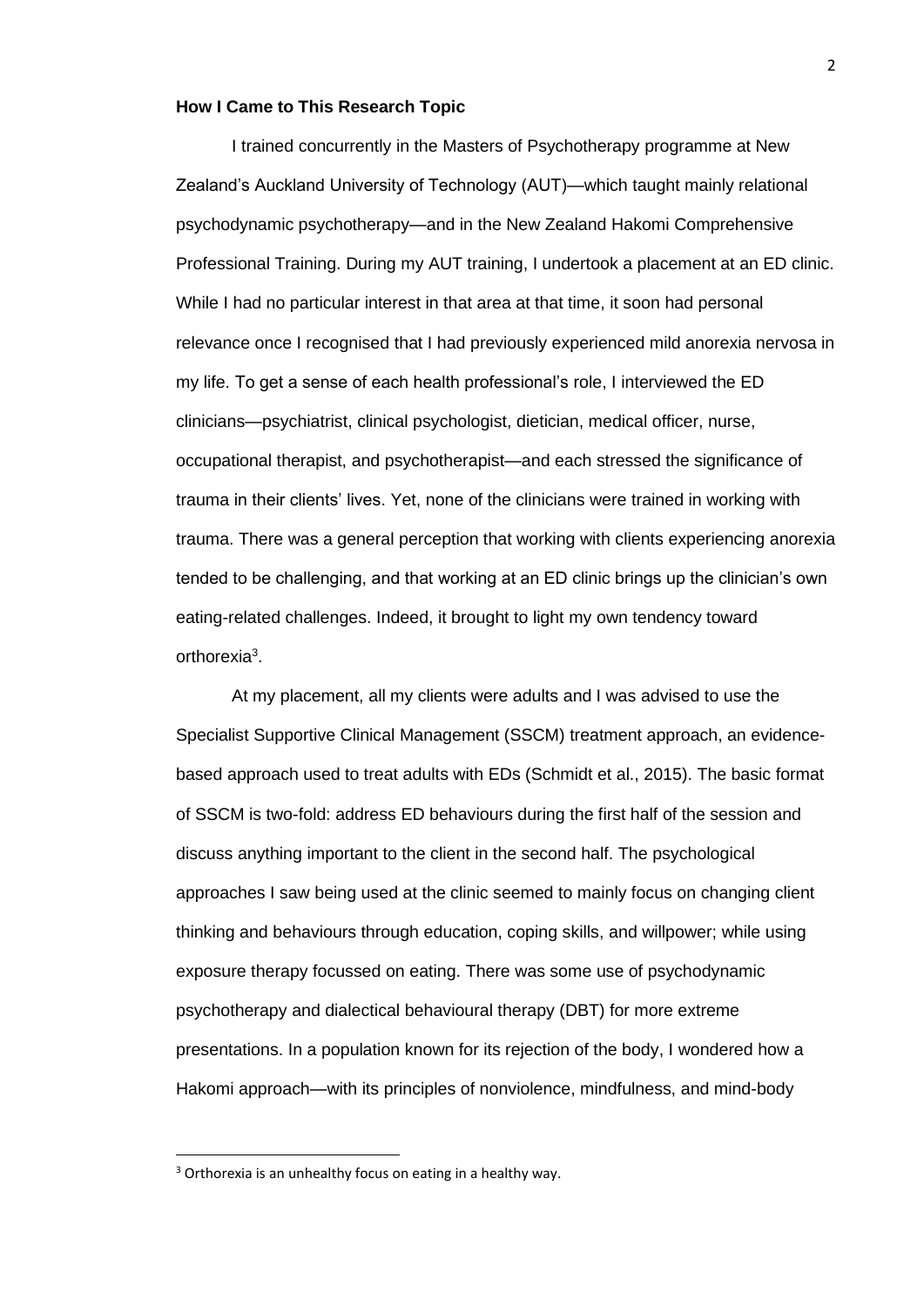inclusion—might offer a different treatment, and whether it would be effective. As an example of the different approaches, the goal of altering behaviour to eat more seems an obvious necessity when significant food restriction is life-threatening; however, that goal conflicts with the strategy the clients come to depend upon, known as their protection or "defence" (Lavie, 2015). Since a Hakomi approach nonviolently supports the client's defences, I became curious how Hakomi might work in this environment.

#### <span id="page-10-0"></span>**Aim and Scope of This Research**

The aim of this hermeneutic inquiry is to stimulate thinking regarding approaches to psychological treatments for adults with AN and to consider how Hakomi might contribute to the treatment of AN. My understanding of this topic grew by reflecting on literature that focused on three areas: current approaches to treatments for anorexia are not sufficient; there may be links between anorexia and trauma; and clients experiencing anorexia might benefit from an approach to therapy which Hakomi provides.

To keep within the limitations of a smaller literature review, this research was mostly limited to literature regarding psychological treatment approaches for adults with AN, which often extended to EDs in general. To keep the results more generally applicable, I did not distinguish between characteristics such as gender, race, the stage the client is in (duration or severity of AN), subtypes, co-morbidities, or between treatment locations or service models (hospital, inpatient, day programmes, out-patient, private, or public). I conceptualised my audience as psychotherapists—and other clinicians—providing psychotherapeutic support for clients experiencing AN. Additionally, this review did not address aspects of mind-body-spirit, which make up holism. Finally, the research only included resources in English.

#### <span id="page-10-1"></span>**Eating Disorder Descriptions and General Information**

While this review attempted to locate literature specifically on anorexia, at times research referred more broadly to EDs, which refers to a broad category that includes three main diagnoses: AN, bulimia nervosa (BN), and binge eating disorder (BED)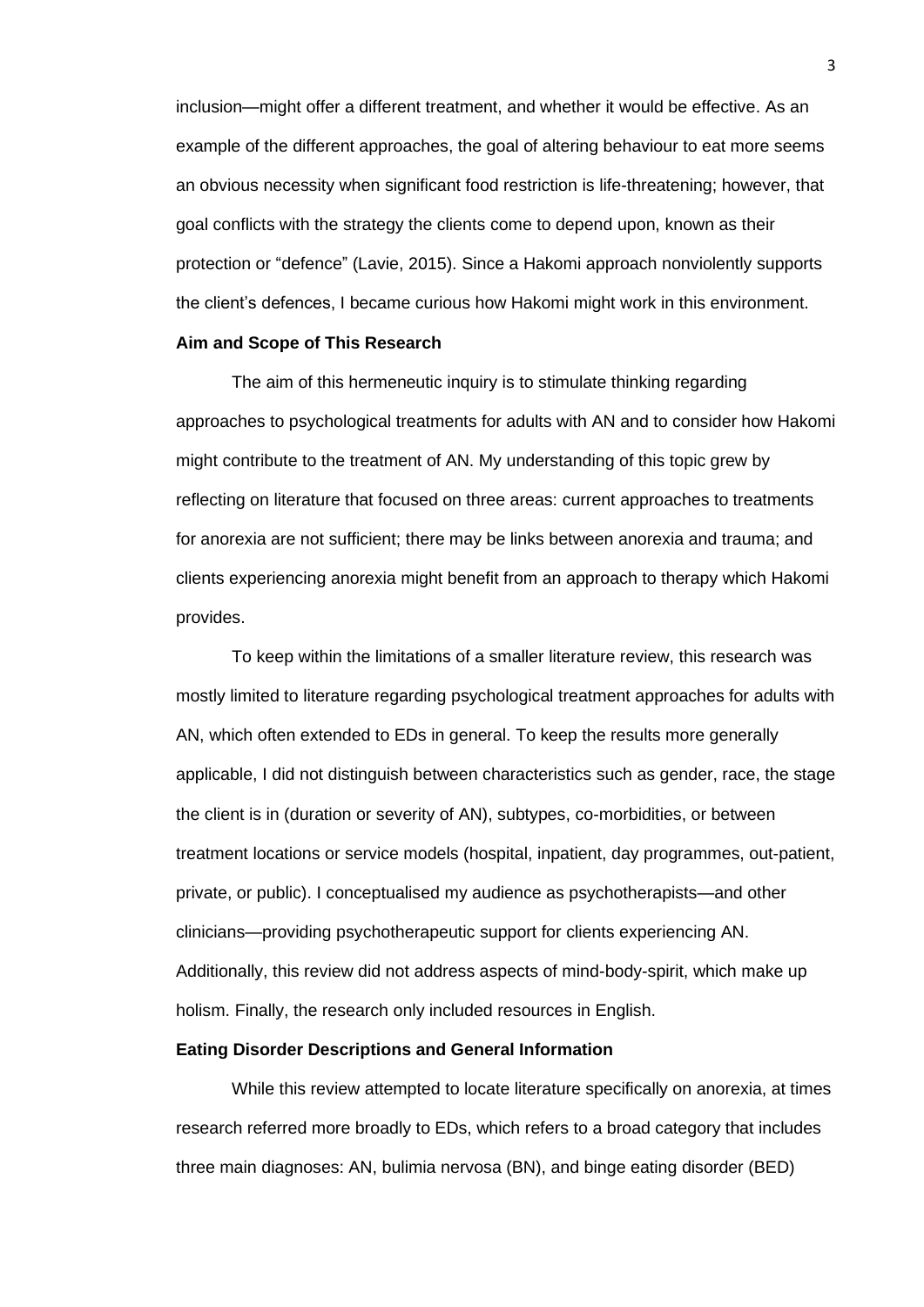(American Psychological Association, n.d.). Anorexia nervosa involves refusal of food to the point of starvation, and distorted body image. Bulimia nervosa involves cycles of eating excessive amounts of food (binging) then purging by vomiting or with laxatives. Binge eating disorder involves frequent out-of-control eating patterns without purging (American Psychological Association, n.d.).

While people with EDs may present with very different behaviours, they share many similarities. Anorexia nervosa and BN are most often paired in research (Mott & Lumsden, 2019) and share some personality characteristics; although people with AN show more constraint and control—versus the impulsivity of those with BN—and a lower awareness of sensory experiences (Pryor & Wiederman, 1996). All three EDs (AN, BN, BED) present with dichotomies of being both regulated and dysregulated, depleted and depleting, and fragile and resistant which "create a number of double binds for people diagnosed with eating disorders that become exacerbated under the conditions of managed mental healthcare" (Lester, 2019, p. 726). Additionally, they all result in an overvaluation of the self which is associated with shame and is mediated by severe self-criticism and negative social comparisons (Duarte et al., 2016). A 2014 systematic review and meta-analysis found common characteristics in people with EDs (AN, BN, BED), which included a tendency to be high in insecure attachment, an inability to recognise emotions, poor understanding of mental states, negative selfevaluation, and perceived social inferiority with a sensitivity to social dominance (Caglar-Nazali et al., 2014). "Eating disorders are, in their simplest form, a set of embodied, physical acts that function to negotiate what are perceived as overwhelming internal and external stresses and demands" (Cook-Cottone, 2016, p. 98).

Clients presenting with anorexia can be perceived as challenging for clinicians<sup>4</sup>. They often do not see their illness as impairing and, therefore, can be seen as

<sup>&</sup>lt;sup>4</sup> "Clinician" is used in this review to refer to broader clinical roles, including psychotherapist, psychologist, mental health nurse, occupational therapist, etc.; "therapist" refers to the role of psychological therapist, and can be any clinician providing psychological therapy. Sometimes these terms are used interchangeably.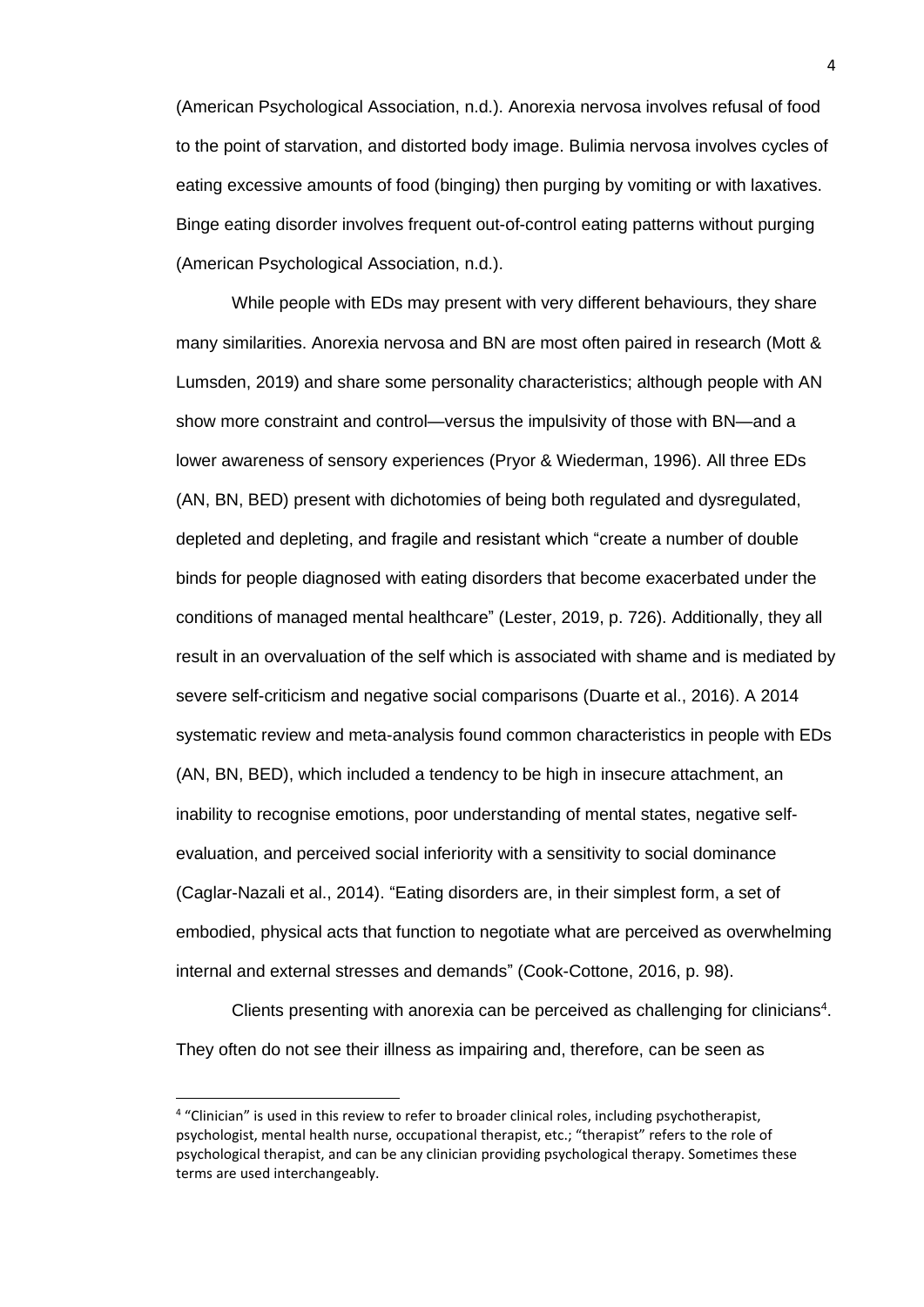treatment resistant (Holmes et al., 2021; Treasure et al., 2010), with a need to feel in control (Stockford et al., 2019). Progress can be slow and difficult (Oyer et al., 2016). Furthermore, clients with AN tend to harbour disappointment that is directed towards themselves and others (Treasure et al., 2010) and are known for evoking strong countertransference (the emotional stimulation in the psychotherapist in relation to the client) (Lester, 2019).

#### <span id="page-12-0"></span>**Basic Description of Hakomi**

Hakomi Mindful Somatic Psychotherapy, also called the Hakomi Method of Experiential Psychotherapy, is generally referred to simply as Hakomi. Hakomi is a psychodynamic depth psychotherapy which works beyond symptom alleviation to address the underlying cause of symptoms (Johanson, 2015a). As such, it acknowledges developmental influences on unconscious processes which then mould current experiences and behaviours. Hakomi has been referred to as a body psychotherapy or, more specifically, as a mindfulness-based or -centred, somatic, mind-body, and experiential psychotherapy. In his later life, Ron Kurtz called it "assisted self-study" (Kurtz et al., 2018; Morgan, 2013; Weiss et al., 2015) since it assists the client to gain a deeper understanding of themselves (Morgan, 2015a). Kurtz believed Hakomi could be a part of any method of psychotherapy (Kurtz et al., 2018).

A basis for all therapeutic work in Hakomi is through a certain type of therapeutic alliance called loving presence. Therapeutic alliance has been found to be a key beneficial component in most healing relational dynamics and requires a personal relationship of confidence and mutual regard between therapist and client (Ardito & Rabellino, 2011). Another central characteristic of Hakomi is its experiential attitude. While the client is in a state of mindfulness, the therapist offers experiments to reveal unconscious assumptions that are preventing emotionally nourishing experiences (Kurtz, 2015). "It provides an opportunity to complete, in a positive way, the old, painful experiences that led to those assumptions in the first place" (Kurtz, 2015, p. 21). Being body inclusive, Hakomi utilises awareness of the body as a source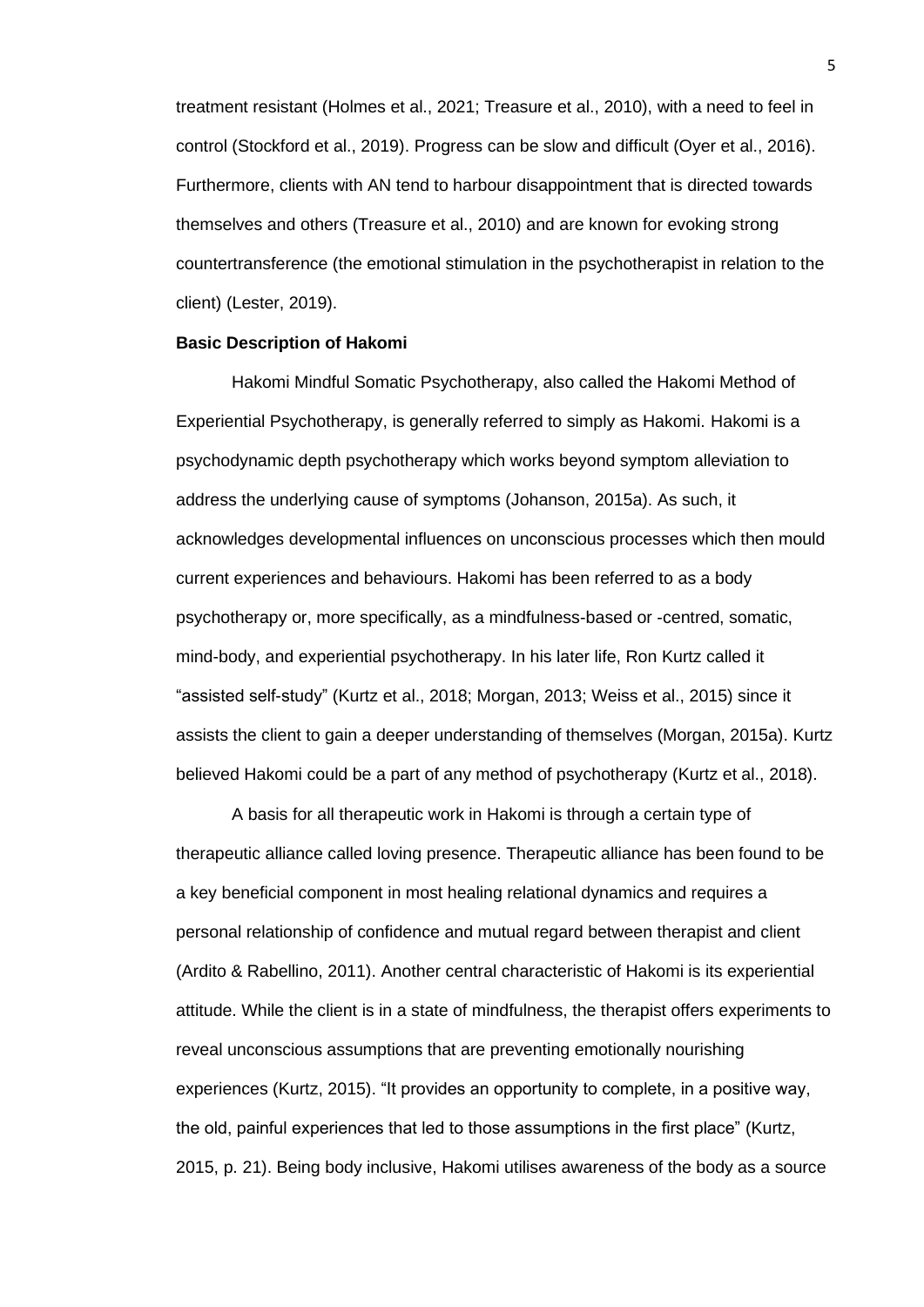of information for the therapist and the client. "Somatic" means "pertaining to the body" which can be subjective or objective. That felt sense the client experiences internally is subjective, which is not directly observable by others; whereas external aspects—such as posture, gestures, expressions—can be objectively observed by others (Daye, 2015b). The therapeutic process may involve the client's body in mindful somatic awareness, such as observing sensations; or it might include various forms of mindful therapeutic touch.

In this hermeneutic inquiry, I attempt to convey a cursory sense of the Hakomi method to underpin my exploration. The authors of the Hakomi text (Weiss et al., 2015) wrote over 350 pages to describe this experiential psychotherapy. As Bageant (2012) forewarned, "although I keep citing Kurtz's book, it is vital to know that Hakomi training is experiential in nature" (pp. 184-185). Being experiential, it needs to be experienced to be fully appreciated and understood.

#### <span id="page-13-0"></span>**Understanding Hakomi Through its History**

When Ron Kurtz started developing Hakomi in the 1970s, he was at first influenced by academic psychotherapy approaches like behaviour modification and Rogerian therapy. Slowly, he included concepts from many areas including Gestalt, Bioenergetics, Pesso Boyden System Psychomotor, Feldenkrais, Neuro Linguistic Programming (NLP), systems theory, attachment theory, and Buddhist and Taoist sources (Kurtz et al., 2018; Weiss & Johanson, 2015b). His background included experimental psychology, mathematics, physics, electronics, and Eastern wisdom traditions (Weiss & Johanson, 2015b). Kurtz and several of his colleagues, including the renowned trauma therapist Pat Ogden (who went on to develop Sensorimotor Psychotherapy—a blend of bodywork and Hakomi), formed the Hakomi Institute in 1980 to teach the Hakomi method (Weiss & Johanson, 2015b). The word Hakomi was chosen after one of Kurtz's colleagues had a dream in which Kurtz handed him a slip of paper with the words "Hakomi Therapy" written on it (Kurtz, 2018). After some research, they learned Hakomi resembled a Native American Hopi word meaning "How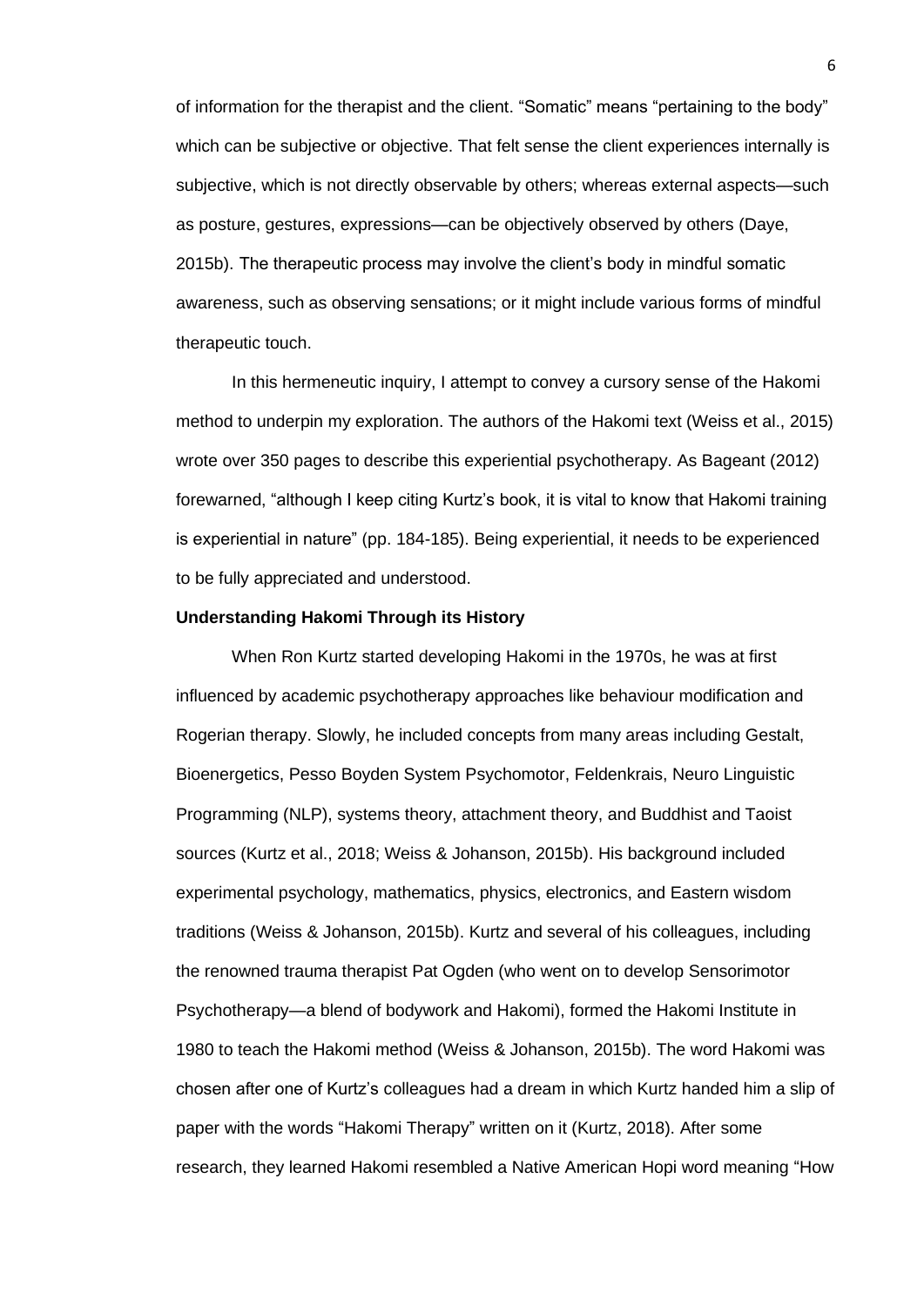do you stand in these many realms" or "Who are you?", which fits with a psychotherapy that helped uncover who you are (Weiss & Johanson, 2015b). The principles of Hakomi were identified as the basis of the approach.

## <span id="page-14-0"></span>**Hakomi's Five Foundational Principles**

Hakomi is based on a set of five key principles: mindfulness, mind-body holism, nonviolence, organicity, and unity. These theoretically underpin every aspect of the method including the therapist's presence, called "loving presence". Hakomi therapists, therefore, need to fully understand and embody the principles (Johanson, 1985). The Hakomi Institute website (Hakomi Institute, 2015b) clearly and concisely conveys the importance of these principles in the development of the therapist and Hakomi as a therapy:

Each Hakomi principle translates into specific practices and ways of being that evoke clients' innate impulse toward healing. Although no one can embody these principles in every moment, the intention to do so is the core of Hakomi's work. A key aspect of Hakomi training is learning to embody the principles … as a deep and consistent part of who you are and how you work. Our goal is to foster high quality, caring therapists as dedicated to their own self-awareness as they are to understanding others. This requires a heartfelt, long-term commitment to your own personal and professional growth. (Hakomi Institute, 2015b, The Hakomi Principles, paras. 1-2)

#### <span id="page-14-1"></span>*Description of the Principles and How They Relate to Therapy*

These principles work synergistically (Johanson, 2015b). *Mindfulness* reveals real change is not from effort but from awareness. Mindfulness is more than present moment awareness; it is *compassionate* awareness of the present moment, characterised as "receiving the present moment, pleasant or unpleasant, just as it is, without either clinging to it nor rejecting it" (Boorstein, 1997, p. 60, as cited in Perrin, 2015). Mindfulness brings awareness of *mind-body holism*, which maintains that the body and mind are inseparable and interact and influence each other. *Nonviolence* allows a willingness to abandon any agenda or intention, especially if it seems to conflict with what is emerging from the client; thus, it allows, supports, and does not interfere with organicity—the natural healing impulse of the client. Hakomi therapists trust that once they assist the client into noticing their current somatic experience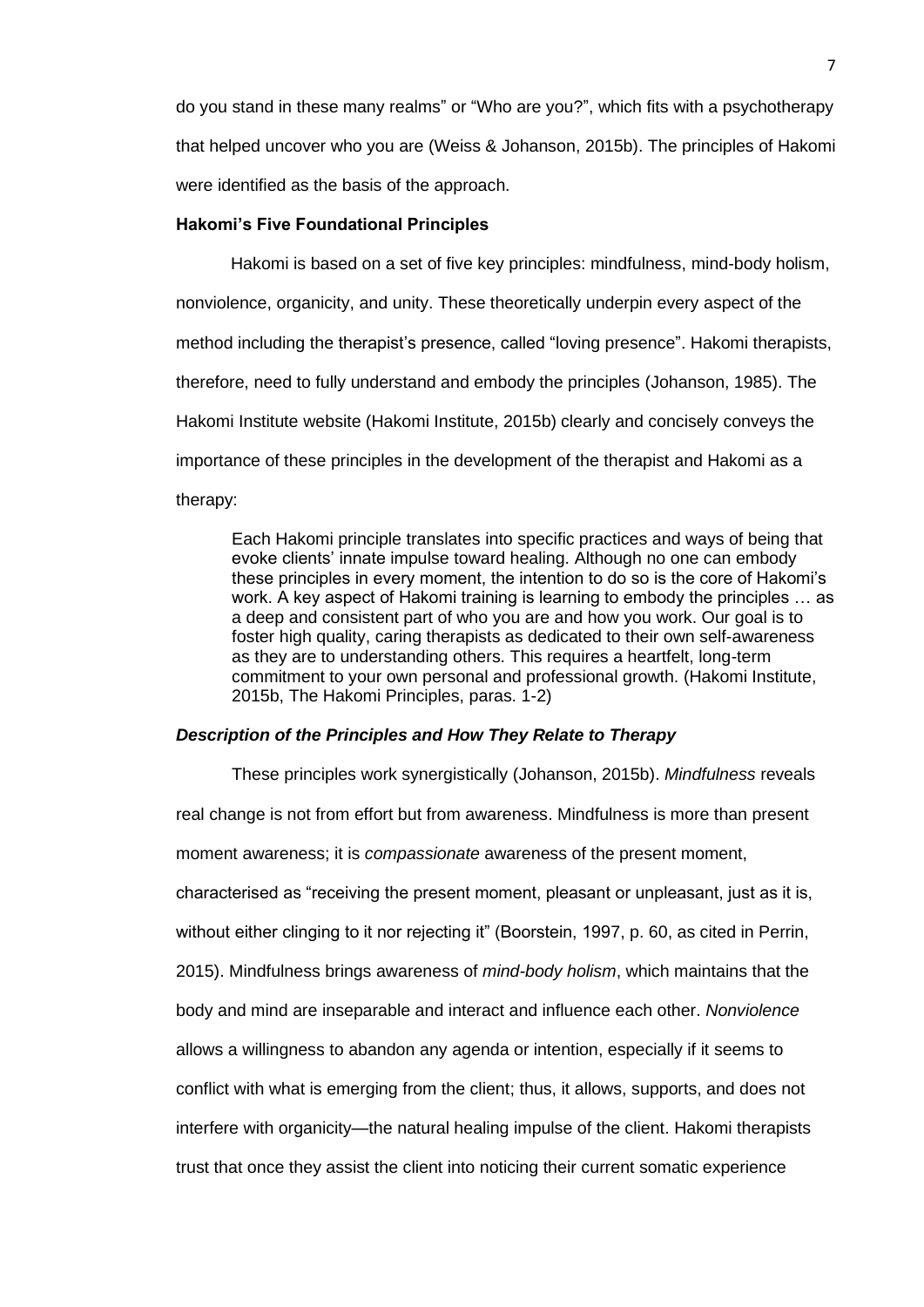mindfully, then the principle of *organicity* steps in, and the client's own awareness will facilitate whatever change needs to happen. Hakomi therapists are aware of what is happening for the client because of the principle of *unity,* which acknowledges "our multiply determined selves and the larger context within which they relate" (Daye, 2015b, p. 5). This reflects Hakomi's understanding that all individuals have different "parts" or subpersonalities that, ideally, are acting in harmony with each other. Additionally, while people are different, they are not entirely separate from each other because organic, living systems inter-relate, revealing connections between minds and bodies, hearts and souls (Johanson, 2015b; Kurtz et al., 2018).

#### <span id="page-15-0"></span>*The Subtleties of Nonviolence*

A description of how nonviolence became included as a principle helps in the understanding of how the word is used and its importance in supporting the "defences" in Hakomi. Ron Kurtz (2015) adopted nonviolence directly in reaction to overly directive therapy by supporting the defence instead of trying to overcome it. As a student during a Bioenergetics bodywork training, Ron Kurtz's client was lying flat and arched her back in defence. Rather than pushing her down as the protocol stipulated in order to force past the defence, Kurtz drew on his background in Buddhist nonviolence and instead put his hand to help lift her back and support what she was naturally doing. His action immediately provided relief since she was no longer having to do it herself (Lavie, 2015). This nonviolent attitude is part of the therapist's loving presence which changes the quality of relational dynamics.

The importance of taking action to stabilise the client, such as feeding or restraining movement for a client with AN, may seem to conflict with the idea of nonviolence; however, nonviolence does not mean passivity. Instead, it focusses on *how* something is done, rather than *what* is done (Ogden, 2021). Arun Gandhi (2017) saw nonviolence as including an attitude of respect, understanding, acceptance, appreciation, and compassion towards the other. In Nonviolent Communication (Rosenberg, 2015), nonviolence means clearly understanding how to use force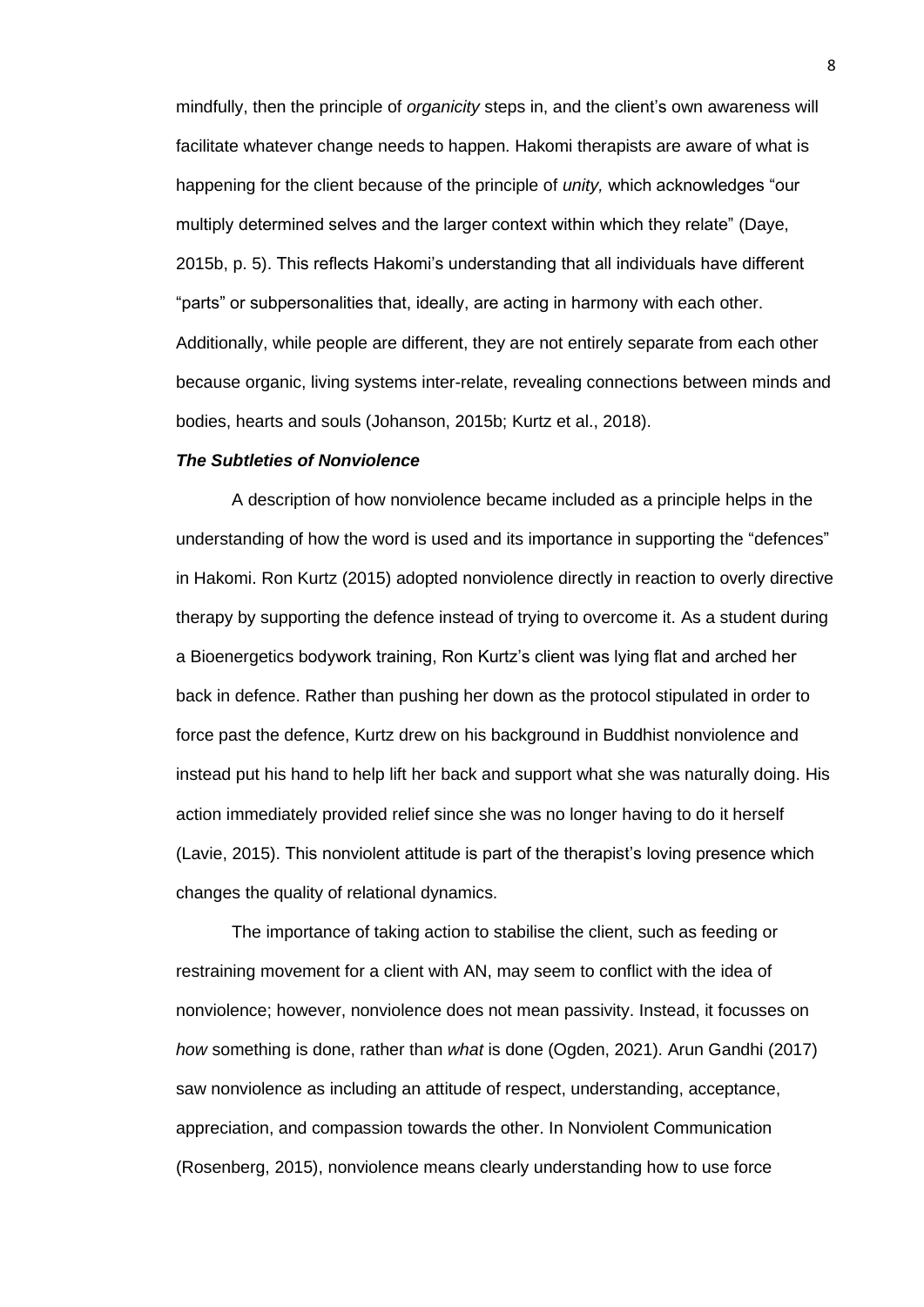protectively and not punitively. Pat Ogden (2021), who adopted principles similar to Hakomi in her Sensorimotor psychotherapy, shared the subtleties of nonviolence:

The dynamics of violence in therapy can be nuanced, revealed in a critical or judgemental attitude toward the client, in a subtle dismissal of their emotions, thoughts, desires, gestures, appearance… Nonviolence requires the cultivation of a non-judgemental attitude that accepts and welcomes all parts and responses of clients with compassion, especially those aspects the client themselves cannot accept. (p. 411)

Nonviolence is the act of just noticing and allowing, which comes about through mindfulness; the therapist is receptive, open, and curious, "*not acting* [emphasis added] on any impulse to change, judge, or prove a theory about what is being observed" (Perrin, 2015, p. 109).

### <span id="page-16-0"></span>**Hakomi's Place in Body Psychotherapy**

Hakomi fits within the framework of body psychotherapy, also known as somatic psychology or body-oriented psychotherapies (BOP). The same general principles of other psychotherapies apply to BOP since it is psychotherapy that includes the body (Röhricht, 2009). Body-oriented psychotherapies integrate body-oriented techniques, theories, and practices, in addition to—not in place of—cognitive verbal psychotherapy (Lazzaro-Smith, 2008). While the Hakomi community has its own leadership—the Hakomi Institute of Europe and the Hakomi Institute of the USA—it also has many Hakomi members participating in and contributing to the European Association for Body Psychotherapy and the United States Association for Body Psychotherapy (Johanson, 2015a). The Hakomi Institute has branched into Canada, Spain, Japan, Australia, New Zealand, Israel, and Colombia. A basic component of body psychotherapies is understanding the expressions of self through the body (Morgan, 2015a). Nick Totten (2003) defined Hakomi as a process-oriented therapy as opposed to an expressive therapy like Dance Movement Therapy. While I agree Hakomi is process-oriented, it can also incorporate expressive therapy since "developing movements…or creating art that corresponds with the new worldview can be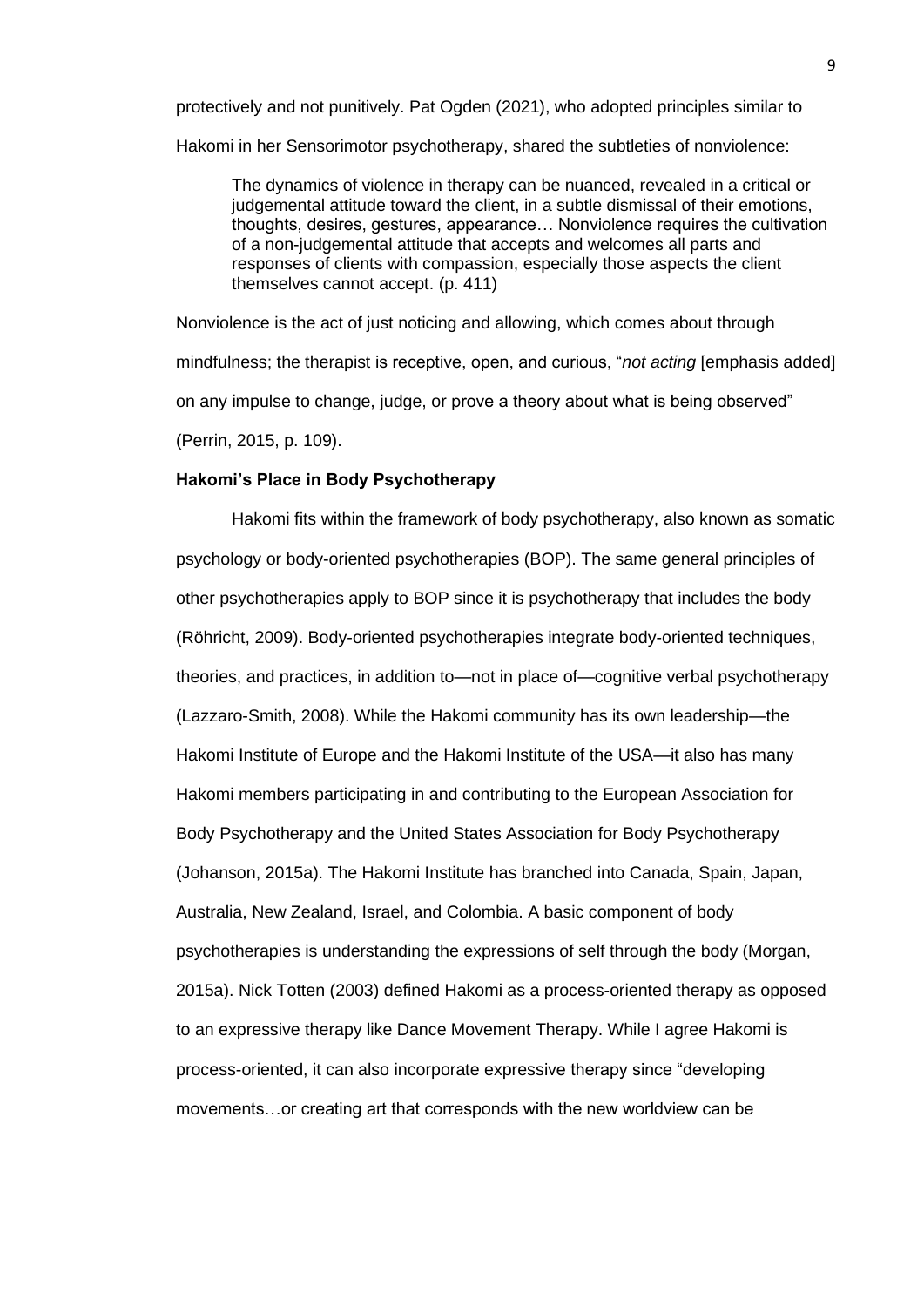integrative. There are endless possibilities that can be collaboratively agreed upon and supported" (Weiss, 2015b, p. 235).

### <span id="page-17-0"></span>**Preliminary Literature Review**

My initial search of the terms anorexia and Hakomi, in scholarly databases, revealed many results that included Hakomi generally amongst other treatments, often other body-oriented therapies (Brytek-Matera & Czepczor, 2017; Dmochowski et al., 2013). From my own experience of other body-psychotherapeutic treatments, and from information I found (Bloch-Atefi et al., 2014; Rosendahl et al., 2021; Totton, 2003), Hakomi might have a similar feel of exploration, but the therapy process can look very different. I found one article describing Hakomi working with EDs, including anorexia, which was written by Hakomi therapist, Lee Moyer (1986). To find more literature, I expanded the scholarly database search to include eating disorders and body psychotherapy; however, most of the therapy descriptions did not resemble Hakomi. Then I found a reference that sounded exactly like a Hakomi approach—Pat Ogden's description of using Sensorimotor psychotherapy to work with a client with BN (Ogden, 2015). When I expanded my search further, I included books on Hakomi and found nothing specific on anorexia or eating disorders. This indicated a gap in the literature worth exploring further.

### <span id="page-17-1"></span>**Significance of This Study**

This literature review offers consideration of another approach to the psychotherapeutic treatment of adult clients experiencing AN—a Hakomi approach that could include mindfulness, mind-body holism, and loving presence. I hope this review contributes to an understanding of how Hakomi can support a psychotherapist when working with the challenges of anorexia presentations, and how it could offer the client a respectful, mind-body approach to treatment. Finally, this review considers how Hakomi's philosophical living systems approach might contribute to a broader, more holistic view of psychological treatments for AN.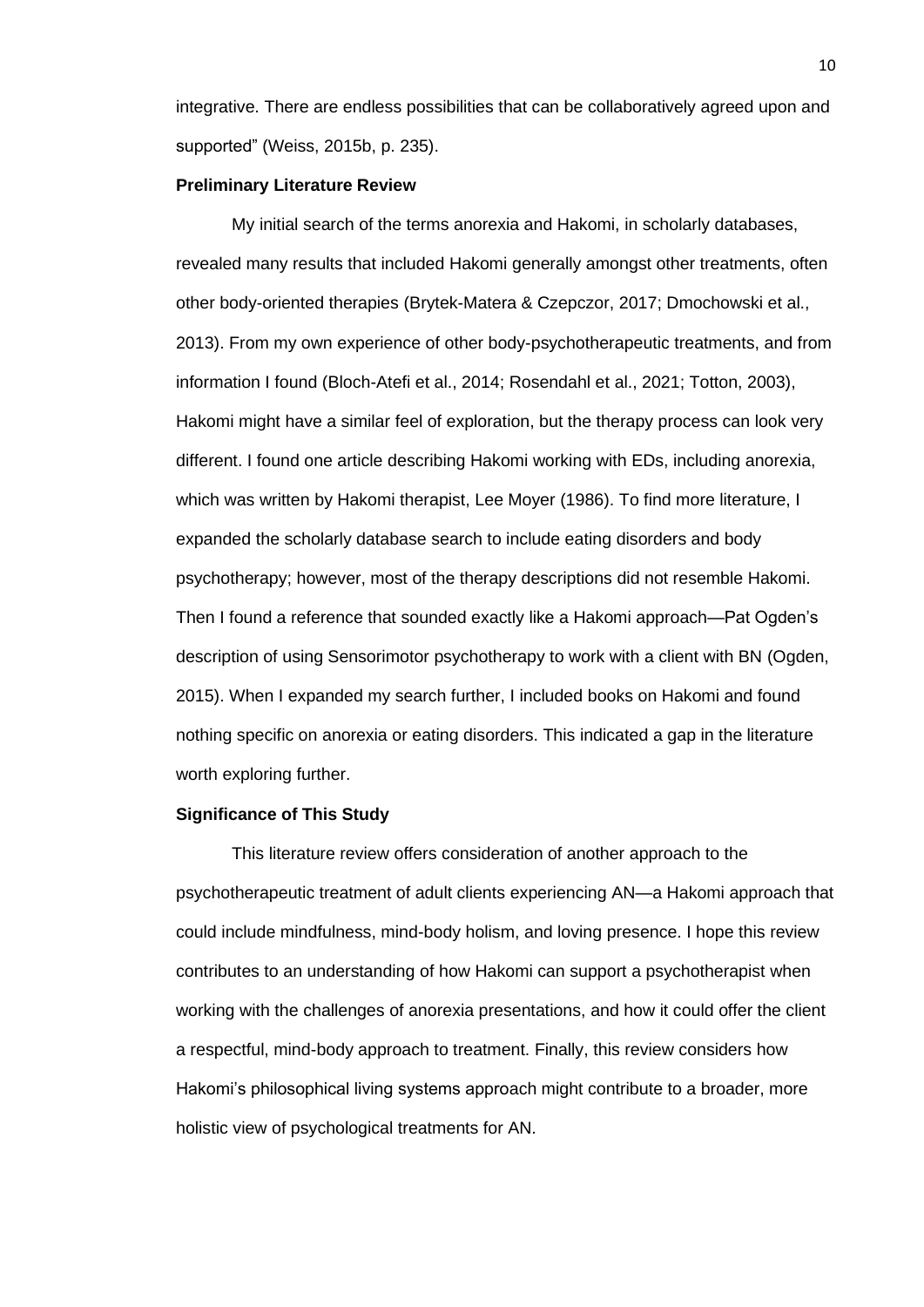#### <span id="page-18-0"></span>**How This Paper is Structured**

Chapter 1 introduces the subject of my research and the aim of the dissertation. It defines and describes key elements of EDs and Hakomi relevant to the research question. It then reveals what I found in the initial literature review. Chapter 2 includes topics related to the methodology and methods used in this research. It describes hermeneutics and how I conducted this research. Chapters 3, 4, and 5 are the "data" chapters that reveal the literature found.

The first of the data chapters, Chapter 3, examines current approaches to AN treatment, considers the drive to find novel information, and explores clinical attitudes and their possible explanations. Chapter 4 starts by touching on the complexity of defining trauma before revealing research linking trauma with AN. It then investigates trauma treatments, reveals a call for universal trauma-informed care and considers why there is so much trauma, before delving into research that explores alternative psychotherapeutic therapies that share similarities with Hakomi. Finally, the last data chapter, Chapter 5, considers how Hakomi can contribute to the treatment of clients presenting with AN by linking descriptions of desired AN treatment qualities with qualities found in Hakomi. The chapter provides literature that reveals important aspects needed for treating AN, before presenting information on Hakomi that may contribute to treating AN, such as how Hakomi can contribute to the therapist and client, and to therapeutic presence. It considers Hakomi training and aspects of Hakomi, such as it working faster and being appropriate for those of Te Ao Maori. Lastly, it considers Hakomi's limitations and the current research environment. Finally, Chapter 6, summarises the research before discussing concepts that came up in the literature throughout this research process. The strengths and limitations of this study are explored; and implications for psychotherapists, especially those who work with clients experiencing AN as well. It finishes by suggesting future research directions then offers a conclusion.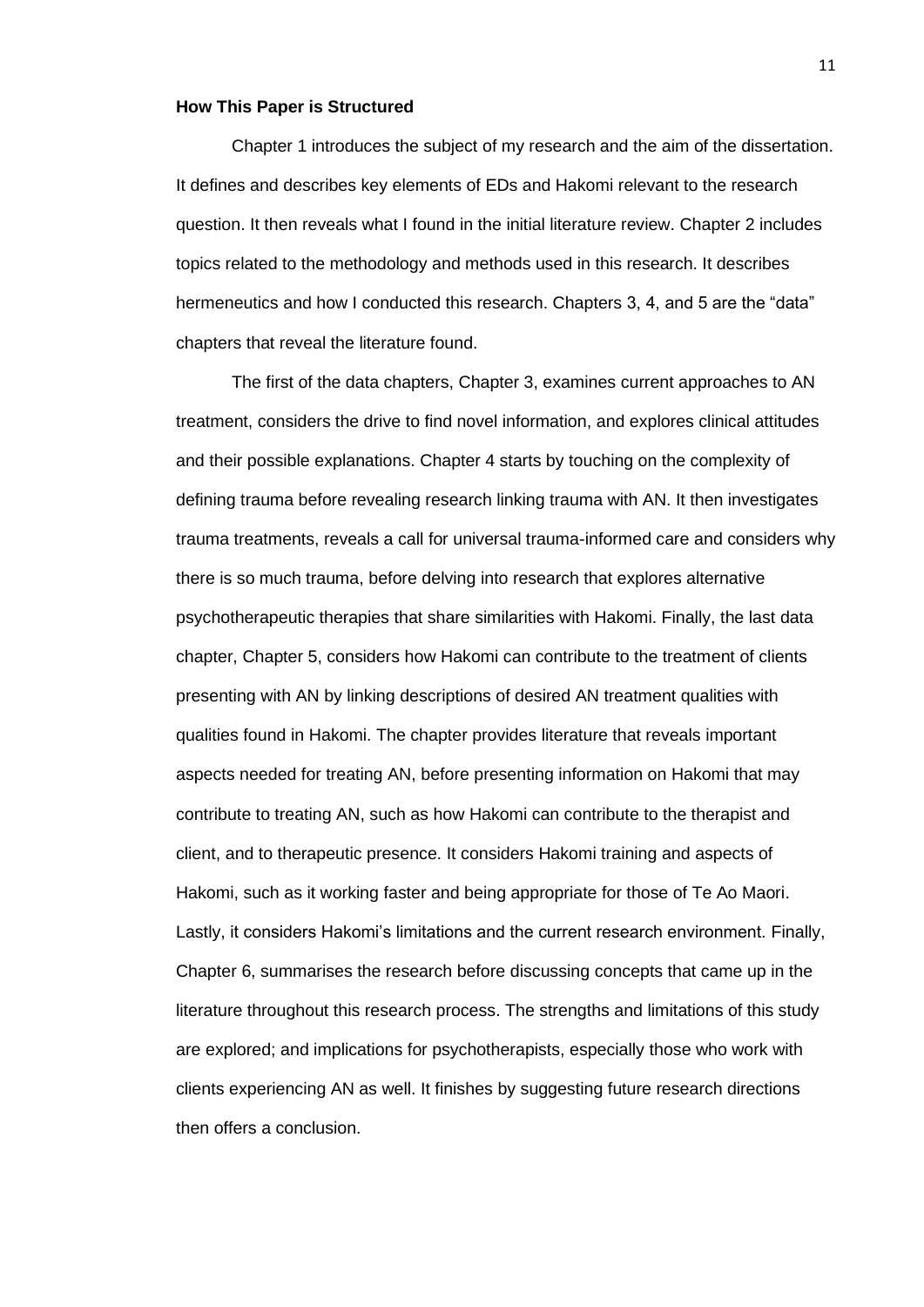#### **Chapter 2 – Methodology and Method**

<span id="page-19-0"></span>In this chapter, I discuss hermeneutics as my methodological choice and the hermeneutic literature review as my research method to answer my research question. I consider how hermeneutics reflects Hakomi philosophy and describe my literature review process.

### <span id="page-19-1"></span>**Considerations When Selecting the Methodology and Method**

My own history influenced my choice of research and research approach. Romanyshyn (2020) suggested the researcher is drawn to the research through their own wounding; therefore, research is a re-searching of the soul. It was not until I learned how AN commonly presents itself through certain cognitions and beliefs that I realised I had experienced short periods of AN in my life. One aspect often found associated with AN is caregiver misattunement (Cook‐Cottone, 2006; Pellegrini et al., 2021). I recognised that I experienced caregiver misattunement as a child. When I considered this, I recognised that part of my desire to search for more effective treatments for AN came from my experience of a sense of misattunement of the therapies and clinical attitudes at the ED clinic towards AN clients' presenting symptoms. Anorexia nervosa treatment is complex, so it is easy to understand that one can be left with the feeling that something in the treatment is amiss. However, my yearning for a sense of attunement at the clinic provided the impetus for me to explore more deeply what might create attunement in a therapeutic context for clients with AN. I later identified attunement in the literature as part of Hakomi's loving presence (Morgan, 2015a), and as something clients with AN identified as desirable in a therapist (Oyer et al., 2016).

# <span id="page-19-2"></span>**The Methodology: Hermeneutic Research**

When choosing a methodology for my research, I started by considering a heuristic research approach to explore and make sense of my own intensely emotional responses regarding my perception of AN treatments. I reasoned, however, that there was a greater need to explore other options for treating people with anorexia; and,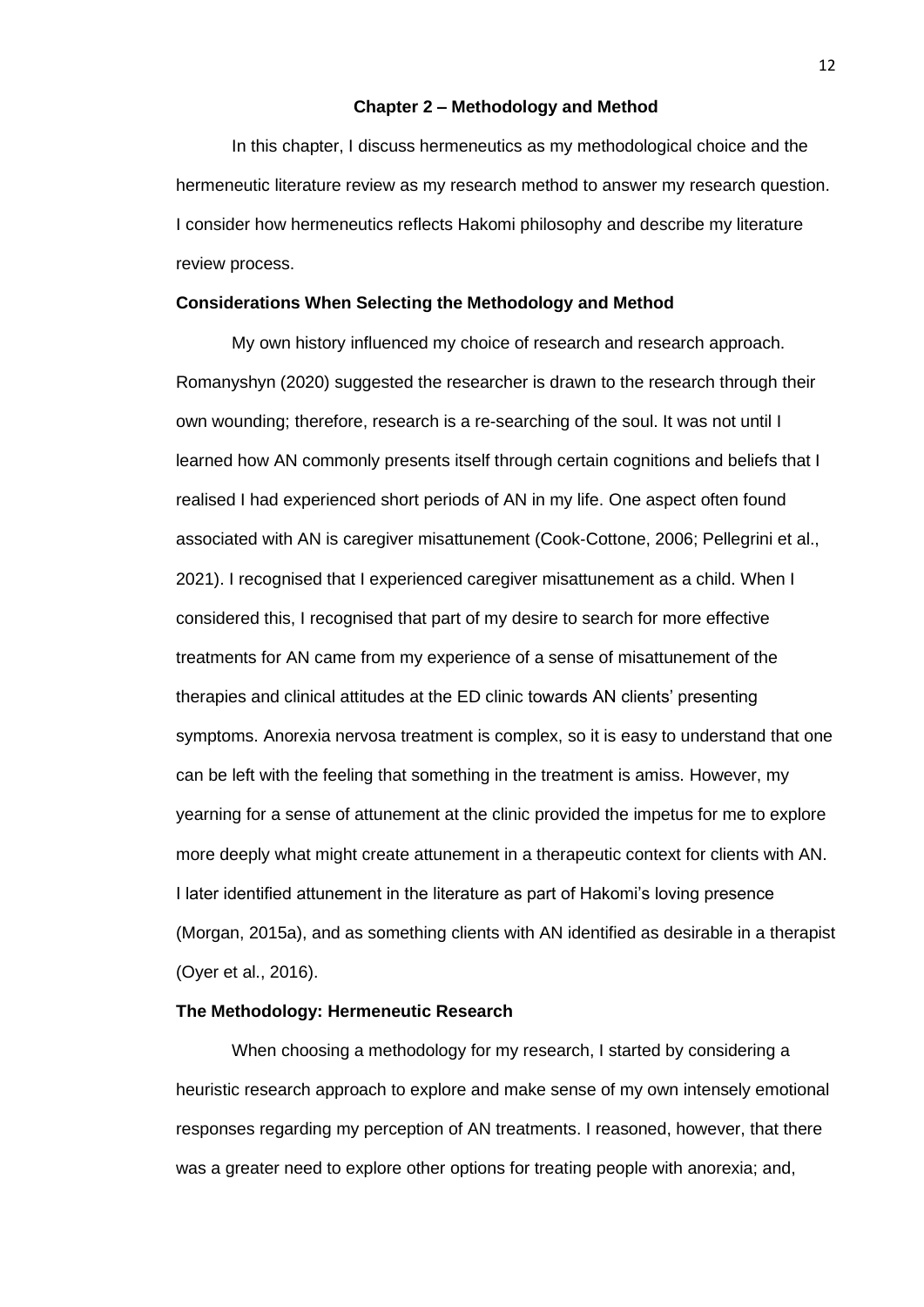since I had trained in Hakomi, it seemed natural to explore its use in treating clients with AN. Since my initial literature review revealed only one research article on Hakomi specifically treating an ED, with mention of AN, there seemed to be a gap in the literature that I might fill by asking: how can Hakomi, a mindfulness-based somatic psychotherapy, contribute to the treatment of AN?

Due to an initially sparse result found in literature, I wanted to be open to modifying the search as needed to further my understanding of the topic, while I used my current knowledge of Hakomi and AN. The aim of qualitative research is to develop understanding; and the interpretivist paradigm encourages interpretation by the individual from their ideological perspective—to move beyond descriptions of the text to interpreting their significance (McLeod, 2015). Searching for absolute, scientific truths and other attempts to measure phenomena which are pursued by a quantitative positivist paradigm does not lend itself to accommodate changes that happen with the very human process of learning (Moreira & Pedrocosta, 2016). Similarly, I was not interested in emerging themes or explaining phenomena such as the qualitative methodology, phenomenology, might provide (Giddings & Grant, 2002).

Hermeneutics seemed a natural choice for this research. I was naturally inclined towards hermeneutics with its emphasis on possible meanings and its thoughtful level of interpretation (Smythe, 2012). Smythe (2012) suggested that researchers are just naturally drawn towards some methodologies over others, and I naturally gravitated towards hermeneutics under the qualitative interpretivist paradigm. Hermeneutics reflects a psychotherapeutic perspective with its intersubjective exploration of what it means to be human (Martin & Thompson, 2003). Additionally, hermeneutics is useful when the data are already a synthesis of experience (Smythe, 2012), which means looking at the conclusions of others. As Giddings and Grant (2002) explained, "If the researcher moves from the stories and asks for the participant's interpretation of that experience–explores what lies behind what is being said–the research has become more hermeneutic" (p. 17). Hermeneutics lies firmly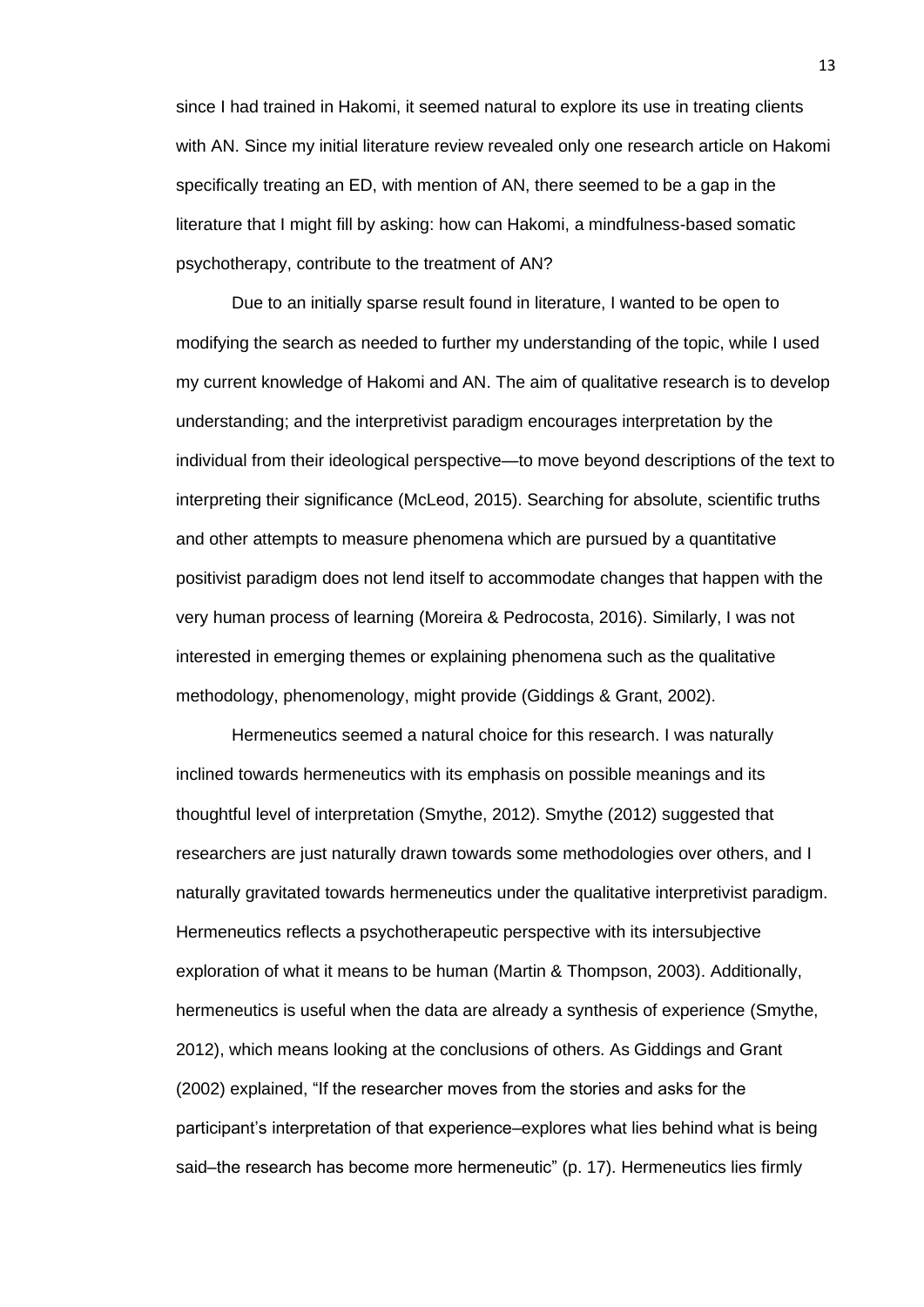within the qualitative, interpretive research paradigm in which the researcher interprets the significance of the data in ways the participants themselves may not have been able to see (Giddings & Grant, 2002). This was my intention with this research—to consider and dwell on the literature to allow robust understandings to emerge.

# <span id="page-21-0"></span>**The Method: Hermeneutic Literature Review**

The method I chose for this dissertation is a hermeneutic literature review because it fits well with both the hermeneutic methodology and my desire to create meaning from my research sources (Smythe & Spence, 2012). When I started this research, I was interested in gaining understandings by synthesising a variety of sources that included treatments by therapies similar to Hakomi. Moreover, I wanted to include my thinking and reflections on the material, allowing room to explore the topic as it evolved, while intentionally including my own understandings gained from my knowledge of Hakomi and experience of working with clients with anorexia.

Furthermore, the hermeneutic literature review as a method lends itself towards a flexible, attuned approach towards research (Smythe & Spence, 2012). In contrast, a systematic review which involves deciding upon the research direction in advance, then identifying, synthesising, and assessing all available evidence to generate a robust, empirically derived answer to a focused research question (Mallett et al., 2012; Van der Knaap et al., 2008), would not allow room to change direction and tie in varied subjects that I anticipated my research would involve as I learned more about the topic. Nor would a thematic analysis that searches for patterns in a systematic way.

In a hermeneutic literature review, the researcher's subjectivity is part of the research tool. Texts and other resources become part of the research journey by provoking thinking in a cyclical process of searching, reading, thinking, talking, and writing–the hermeneutic circle (Kafle, 2011). Smythe and Spence (2012) argued that literature reviews should not be limited to an attempt to create the positivist-type objective truth through thematising, categorising, and critiquing to produce an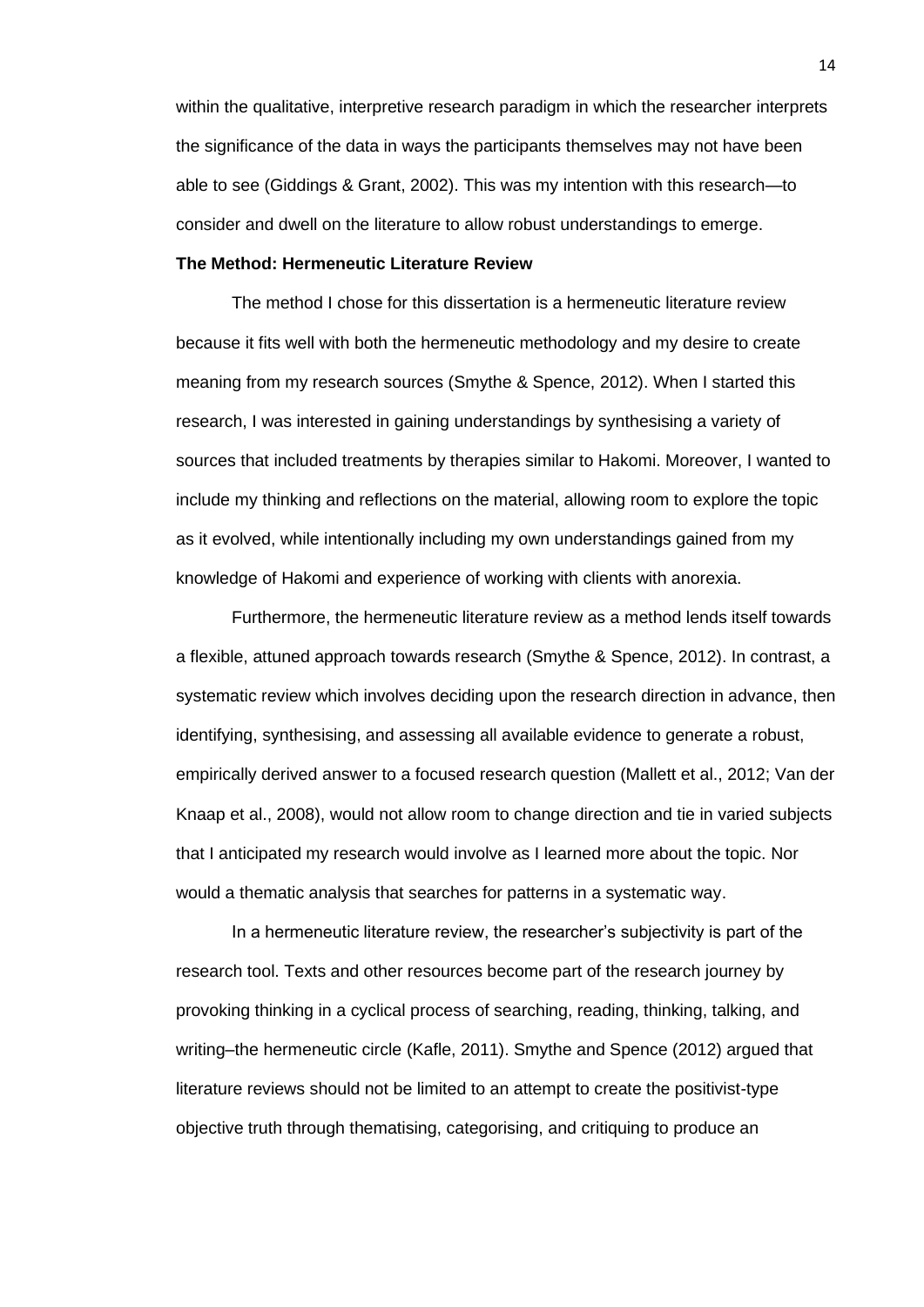argument. Instead, they promote a hermeneutic paradigm to provoke thought in the researcher and ultimately the reader:

The purpose of exploring literature in hermeneutic research is to provide content and provoke thinking. Literature, which can include anything that provokes thinking on the phenomenon of interest, becomes an essential dialogical partner from which scholarly thinking and new insights emerge. A hermeneutic literature review allows for researching in a more intuitive way, following what emerges as important. (Smythe & Spence, 2012, p. 12)

#### <span id="page-22-0"></span>**Hermeneutics and Hakomi Share Ontology**

Hermeneutic worldviews fit well with Hakomi principles. Like Hakomi's flexibility in working within the principles which attunes the therapist to the client, "[t]he nature of a hermeneutic review is that there are few rules to follow; rather a way to be attuned" (Smythe & Spence, 2012, p. 23). Furthermore, the very human process of reflection, making connections and coming to understand is basic to psychotherapy. Schlelemacher saw hermeneutics as a psychological process coming from an intuitive connection between the interpreter and the writer (Palmer, 1969)—like the intuitive connection between therapist and client. Heidegger referred to the ability to be open to what is in the way and allow things to be just as they are as "releasement" (Orange, 2011); a fitting description of Hakomi processing. Additionally, Gadamer suggested that one needs to be full of undogmatic, humble, even playful curiosity to perform hermeneutic research (Orange, 2011). This stance matches the attitude Hakomi develops in the therapist (Daye, 2015a).

Both Hakomi and hermeneutics recognise that when seeking the whole, one makes sense of the parts and visa-versa. Hakomi was heavily influenced by systems theory ideas of interrelated, independent parts within a whole (Johanson, 2015b). When you look at the parts of a person—the roles a person adopts—they tell you about the whole (their experience in life); conversely, looking at the whole can help to understand the parts (Kurtz, 1990). The process of going from the parts to the whole and the whole to the parts is a never-ending hermeneutic circle where one never arrives at a permanent answer; one is always searching for the felt meaning (Boell &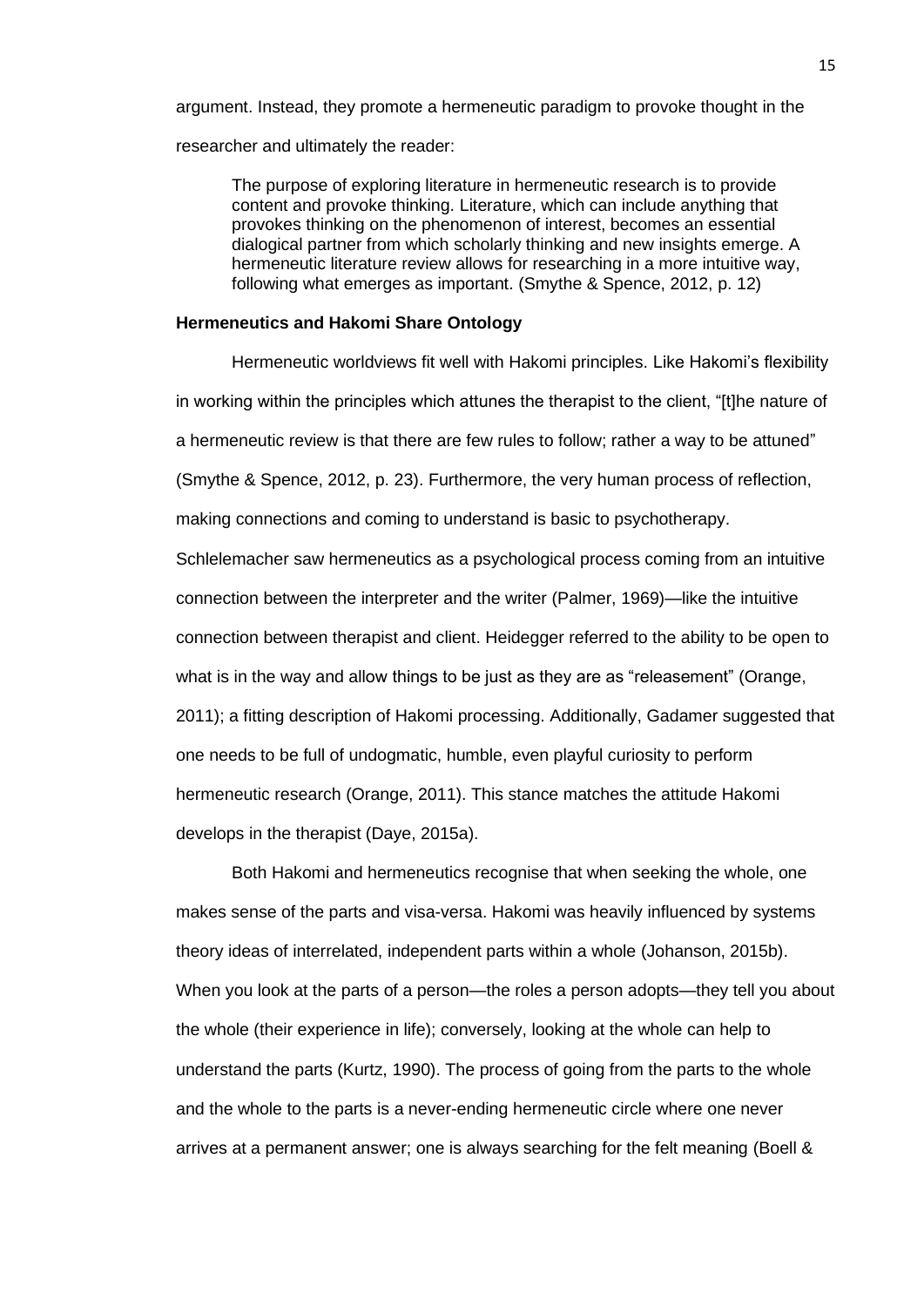Cecez-Kecmanovic, 2010). Similarly, the Hakomi therapist is on a continual journey of self-discovery, with themselves and their clients. To consider something fully requires acknowledging both the internal-subjective and external-objective aspects of both the individual and the collective (Wilber, 1995, as cited in Johanson, 2015b). While positivistic views are focussed on the exterior, observable aspects of both the individual and collective social structures, hermeneutics is focussed on the interior or hidden aspect of individuals and collectives (Johanson, 2015b).

## <span id="page-23-0"></span>**Understanding the Development of Hermeneutics**

The word hermeneutic means interpretation, with hermeneutics more broadly referring to the theory or practice of interpretation, especially of texts (Inwood, 1999). When the Protestant movement struggled with the unintelligibility of biblical texts, interest grew in hermeneutics as a way to clarify the obscure and find deeper meanings in the texts (Polkinghorne, 1983). In the  $19<sup>th</sup>$  century, a German philosopher, Friedrich Schlelemacher, shifted hermeneutics from specific methods of interpreting texts towards an art of understanding which considered how people understand texts in general. He suggested that there is an intuitive connection between the interpreter and the text (Grondin, 1994). The reader and author are both human and, therefore, have some degree of shared understanding. Thus, the reader can draw on their own intuition. Wilhelm Dilthey added to this a process of attempting to recreate the author's historical situation to better understand the meaning the author intended. These were attempts to find the "true" meaning of the texts.

Twentieth century philosophers, such as Heidegger and Gadamer, challenged 19<sup>th</sup> century ideas of objective truth and argued the importance of context and subjective experience (Boell & Cecez-Kecmanovic, 2014). Heidegger moved the ontology towards an awareness of our preunderstanding which makes knowing possible. He described text interpretation as a process of circular engagement of the reader with the text. The reader's past helps them to understand texts, influencing what they are able to understand in that moment. As the reader learns and understands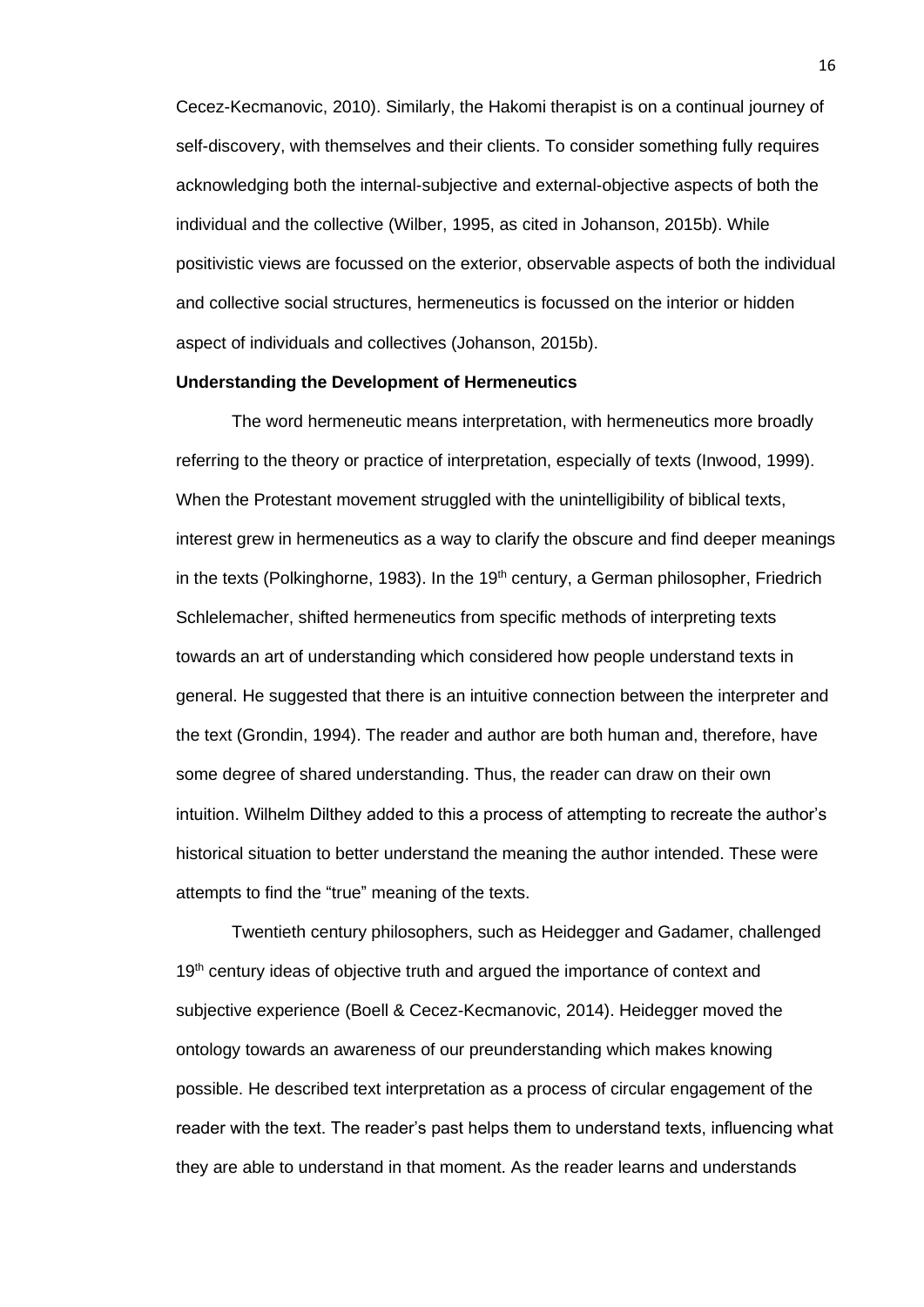more, they are then able to make more meaning of the texts. This circular engagement became known as the hermeneutic circle.

Gadamer developed Heidegger's ideas further. Gadamer (1989) was concerned with the philosophical aspect of understanding, and he claimed that scientific methods are unable to understand human sciences. He developed the concept of "prejudice", recognising that since both author and reader are intimately connected to their past, their history will be reflected in their understandings. "[Prejudice] also encourages the consideration of other possible prejudices and recognises the potential for understanding to change and expand" (Smythe & Spence, 2012, p. 13).

### <span id="page-24-0"></span>**Exploring my Preunderstandings**

In a hermeneutic process it is important to explore preunderstandings at the beginning of the research process for both the author and reader to be more aware of current understandings and reveal bias (Boell & Cecez-Kecmanovic, 2014). I am a middle-aged, white female of middle socioeconomic status living in New Zealand<sup>5</sup>, with the known and unknown perspectives, privileges, and subjugations that come with that. I was raised in California, speaking only English. I have a background in early childhood education which I embraced while raising two children, having left the computer science world behind. I studied psychodynamic psychotherapy, therefore, I come to this research with an awareness that the unconscious develops from past experiences and affects one's current life. In addition, my study and teaching of early childhood education has reinforced the significance of early developmental years on later development. I became motivated to study psychotherapy after spending over 15 years studying Nonviolent Communication (Rosenberg, 2015) and using it as a counselling approach. My many years studying Nonviolent Communication grounded my understanding in the often-overlooked subtleties of violence. As with anyone, my

<sup>5</sup> Also called Aotearoa or Nīu Tīreni.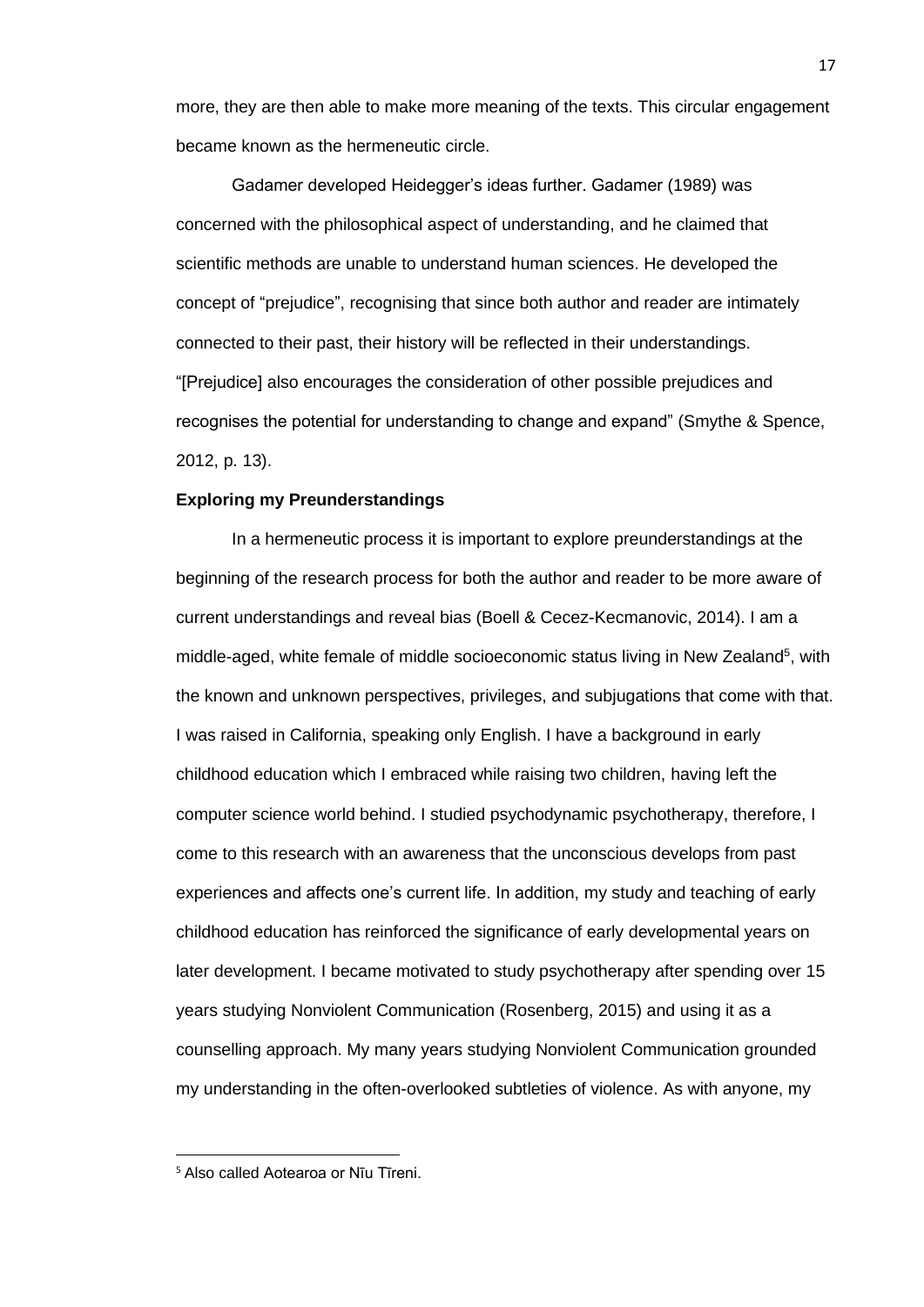background may predispose me towards certain worldviews which could limit my ability to recognise the significance of other factors beyond my experiences and could add invalid assumptions that I do not recognise.

Additionally, I came to this research with some perspectives on trauma from trainings I attended. The longer Hakomi comprehensive training I completed included a section on working with trauma which addressed recognising and managing emotional overwhelm in the client if it comes up in a session. I complemented this with a trauma focussed training offered by a Hakomi teacher. In this training, trauma was divided into three categories: shock or acute—a single episode, non-relational, such as a natural disaster or assault; developmental/relational—involving the relational mind, generally ongoing trauma in a relationship; and complex—a combination of acute and relational. In this training I came to understand that the Hakomi comprehensive training works well with developmental (relational) trauma; however, the therapist needs to add resourcing techniques to stabilise the hijacking of experience that happens with more acute trauma.

While engaging in the research method, I became aware of a tendency to value the more positivist literature, which measures outcomes and data and attempts to provides a clear answer. For some time, I found I needed to remind myself of the hermeneutic process and my intention to provoke thinking until I came to accept the largely unstructured hermeneutic perspective and developed a more thorough understanding of the process. I recognised that by engaging in this open way of approaching the literature, it expanded my awareness from focusing on the more detailed aspects to broader concepts.

#### <span id="page-25-0"></span>**Considering Ethics**

McLeod (2015) maintained that psychotherapy research has an ethics of care that requires careful consideration. While the researcher must ensure that no harm is done to any research participant, care also applies to the research community by ensuring one does not exploit or deceive. Additionally, care is shown in the writing of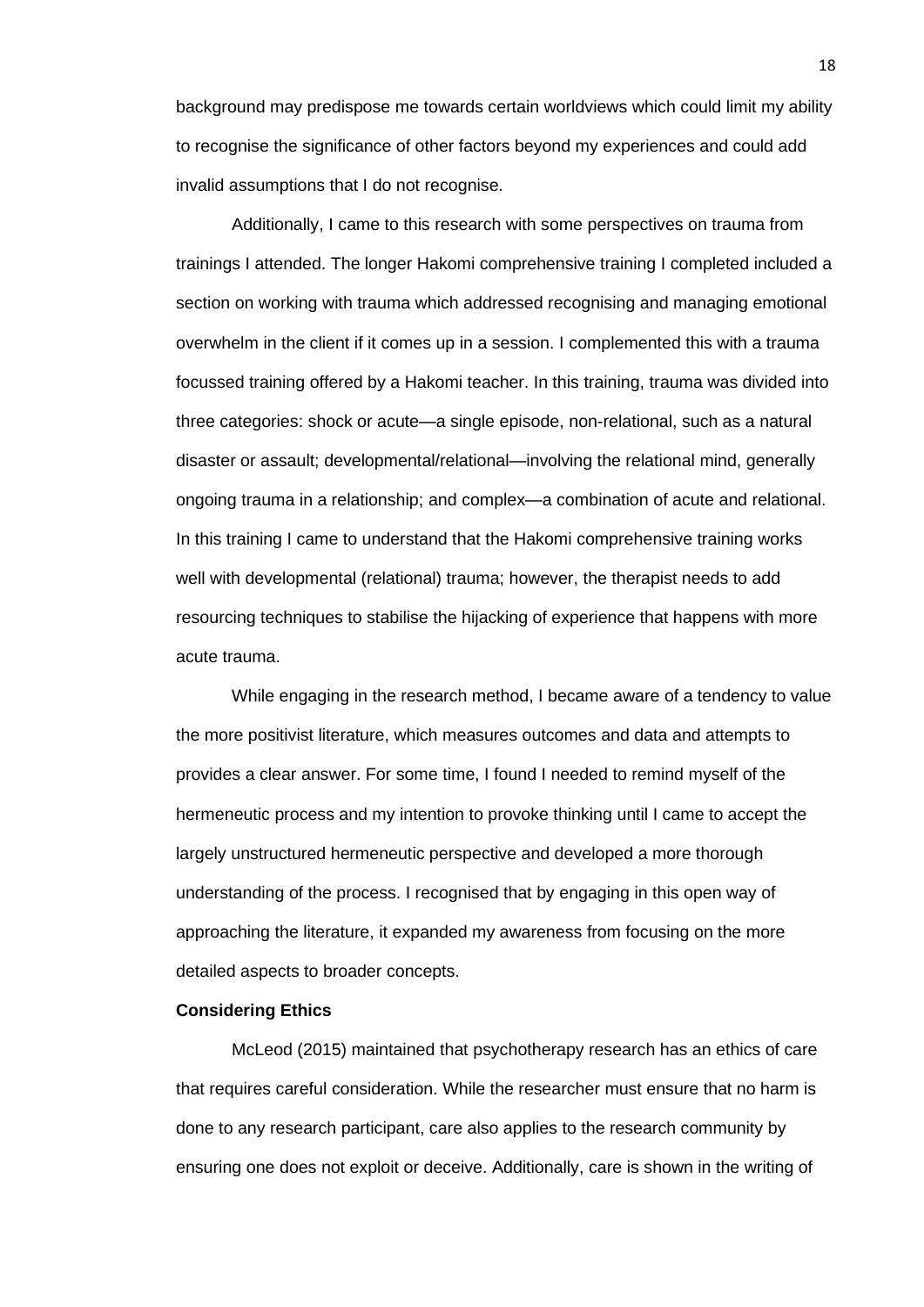the research by representing information accurately and citing references to give credit where it is due. Furthermore, McLeod (2015) purported it is important to maintain respect and consideration for the research process to maintain the integrity of the research field. I, therefore, was careful to abide by these suggestions.

Furthermore, it is important to consider various cultural perspectives and develop cultural awareness which allows one to understand others' realities and reexamine one's own. This process helps one to become aware of the impact of one's own values and biases on others (Chu et al., 2016). Cultural consideration is especially true in New Zealand which has a bi-cultural legal obligation to recognise the indigenous Māori culture and to honour and acknowledge their essential taonga (treasures). Much of the research I found did not indicate the culture or ethnicity of participants. Most research was from the United States, the United Kingdom (UK), or Australia; although some research from international journals indicated where the studies were conducted, which were mainly European countries. I found some references to Māori regarding EDs, and a more holistic approach to health, however this was limited. I would have liked to include more insights and understandings from various cultural perspectives but was limited by the scope of this research.

#### <span id="page-26-0"></span>**The Process of This Hermeneutic Literature Review: The Hermeneutic Circle**

As a method, the hermeneutic literature review uses a circular approach which, over time, spirals into deeper and more comprehensive understanding of the subject (Boell & Cecez-Kecmanovic, 2010). Boell and Cecez-Kecmanovic (2010) suggested this can be broad or narrow: "Depending on the nature of an investigation, this encirclement can be wider, for broad overviews investigating general relationships, or narrower when a comprehensive survey of particular aspects is desired" (p. 133). My research started by looking at specific techniques and therapies which then led to looking more deeply at the Hakomi principles and broader definitions of trauma and treatments. As I learned more about the call for novel AN therapies and AN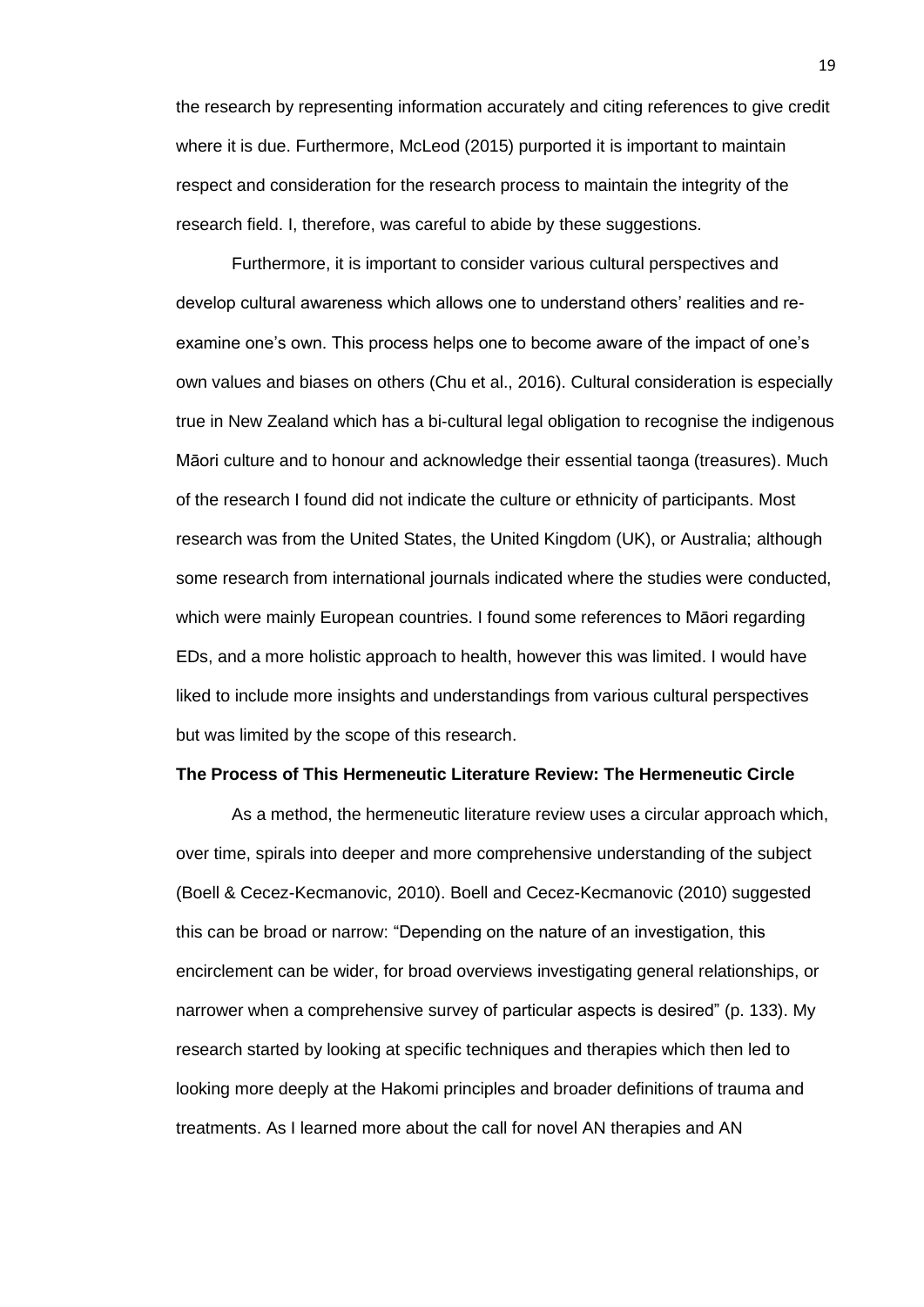connections to trauma, I saw my original sources anew and appreciated the wealth of knowledge contained within.

Throughout this hermeneutic process, I was drawn to various texts and topics, returning again and again to write and re-write as my understanding developed. Among these texts were the Hakomi textbook, *Hakomi Mindfulness-Centered Somatic Psychotherapy* (Weiss et al., 2015); Ron Kurtz's latest work (2018); Janet Treasure's books and articles, and others. My ideas slowly evolved from a focus on skills and techniques, like working with parts, to a broader philosophical approach found in loving presence to an understanding of Hakomi as one part of a bigger whole. In contrast, I started off reading many resources covering many sources, then returned to specific literature, writing, discussing with my supervisor, and searching for more information where there were gaps in my understanding.

## <span id="page-27-0"></span>**Searching and Gathering Data**

Initially, I systematically searched online databases and reference lists for results containing the words "Hakomi" and "anorexia", and "Hakomi" and "eating disorders". The databases included Google Scholar, PEP, PsycInfo, PsycNet, Cochrane Library, Emcare (nursing), and Medline. These searches revealed nothing directly linking Hakomi and anorexia beyond my initial source (Moyer, 1986). I then searched just using the term "Hakomi" and collected references that referred to aspects of Hakomi such as loving presence. I also found a few resources that mentioned Hakomi amongst others as a treatment for EDs. Overall, I collected 35 articles of some relevance to treating anorexia that included "Hakomi", but none revealing the use of Hakomi directly with anorexia or EDs. Only a few of these were included in my research because often I found more in-depth information in the Hakomi textbook (Weiss et al., 2015).

It became apparent that I needed to expand my scope, so I re-read Moyer's (1986) article which declared mind-body holism and mindfulness as two Hakomi principles she found most significant when working with clients with EDs. She also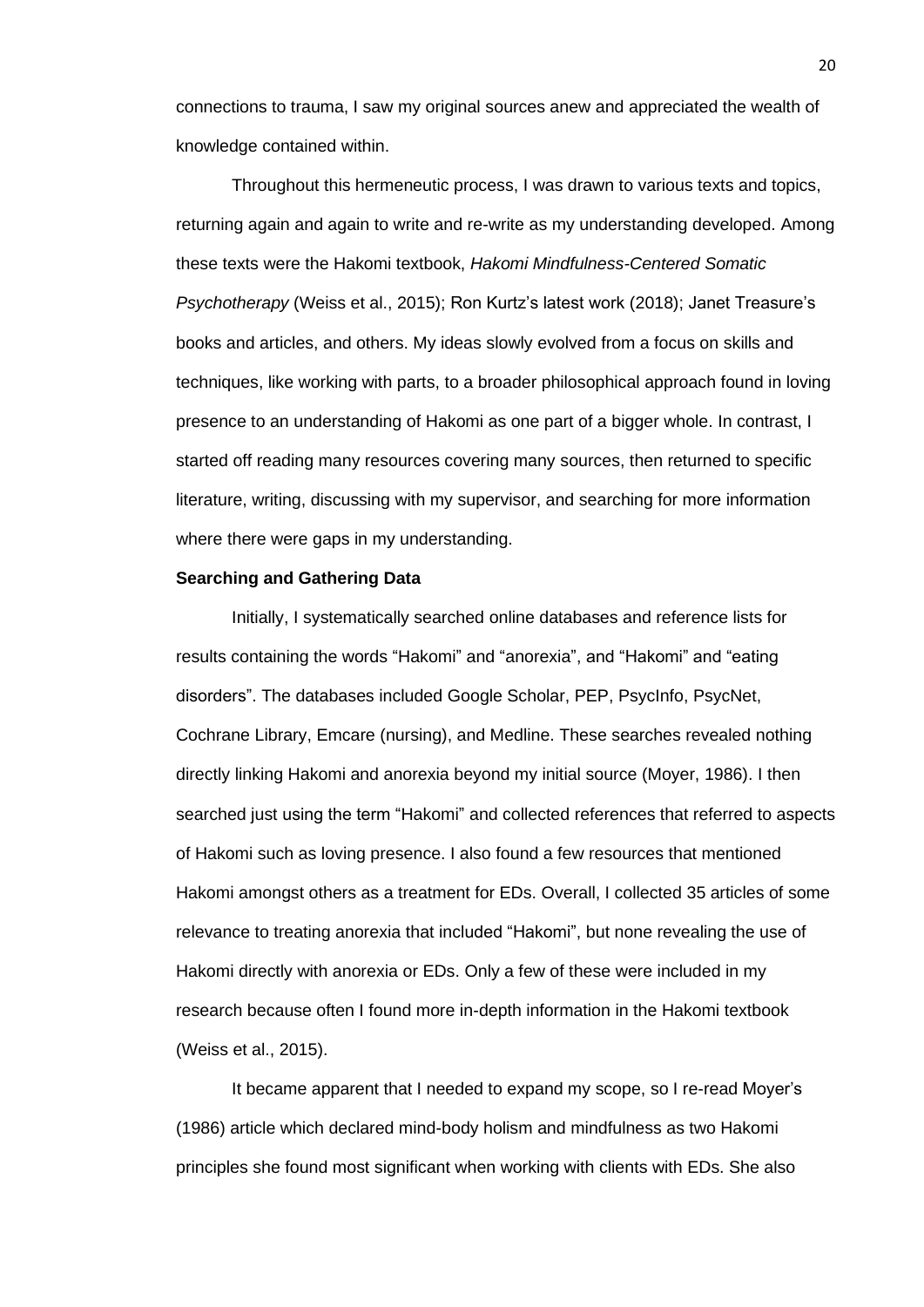listed two techniques as especially helpful: working with the child, and taking over critical internal voices used to elicit a reaction in the client to mindfully study (Weiss et al., 2015). This added to the intention I had to search for references regarding mindbody approaches, mindfulness, and parts work. I wondered about the differences between body psychotherapies and reasoned I could look for similarities in their treatment approaches. As Totton (2003) suggested, body psychotherapies are similar because they include the body, but can be quite varied in their approach to treatment. Overall, I found "mindfulness-based" and "embodiment" therapies more closely aligned to Hakomi principles than most others. The closest to Hakomi, by far, was Sensorimotor Psychotherapy developed by Pat Ogden; however, I found only one reference of Sensorimotor Psychotherapy working with an ED and that was with BN, not anorexia (Ogden, 2015). Ogden's recount of her treatment approach towards a client with BN sounded exactly like a Hakomi therapy session working with "parts". I recognised there were probably other approaches that could be considered but I needed to limit my review to key aspects. Additionally, my focus began to shift from treatment approaches towards broader themes such as characteristics of Hakomi that matched desired AN treatment approaches and, on another level, towards attitudes and perceptions I found in the research.

I expanded my searches to include the search terms: therapeutic presence, loving presence, trauma and anorexia, trauma and body psychotherapy, anorexia and treatment or intervention, eating disorder treatment or intervention, developmental trauma and anorexia, and relational trauma and anorexia as well as others. I added meta-analysis or review to the searches. As I found research, I further expanded my field by using the "cited by" option in the search engine and the reference section of these references to locate further research. Eventually, I reached a sense of "saturation", as Boell and Cecez-Kecmanovic (2010) advised, where I noticed I no longer had the desire to search new sources but instead focussed more time on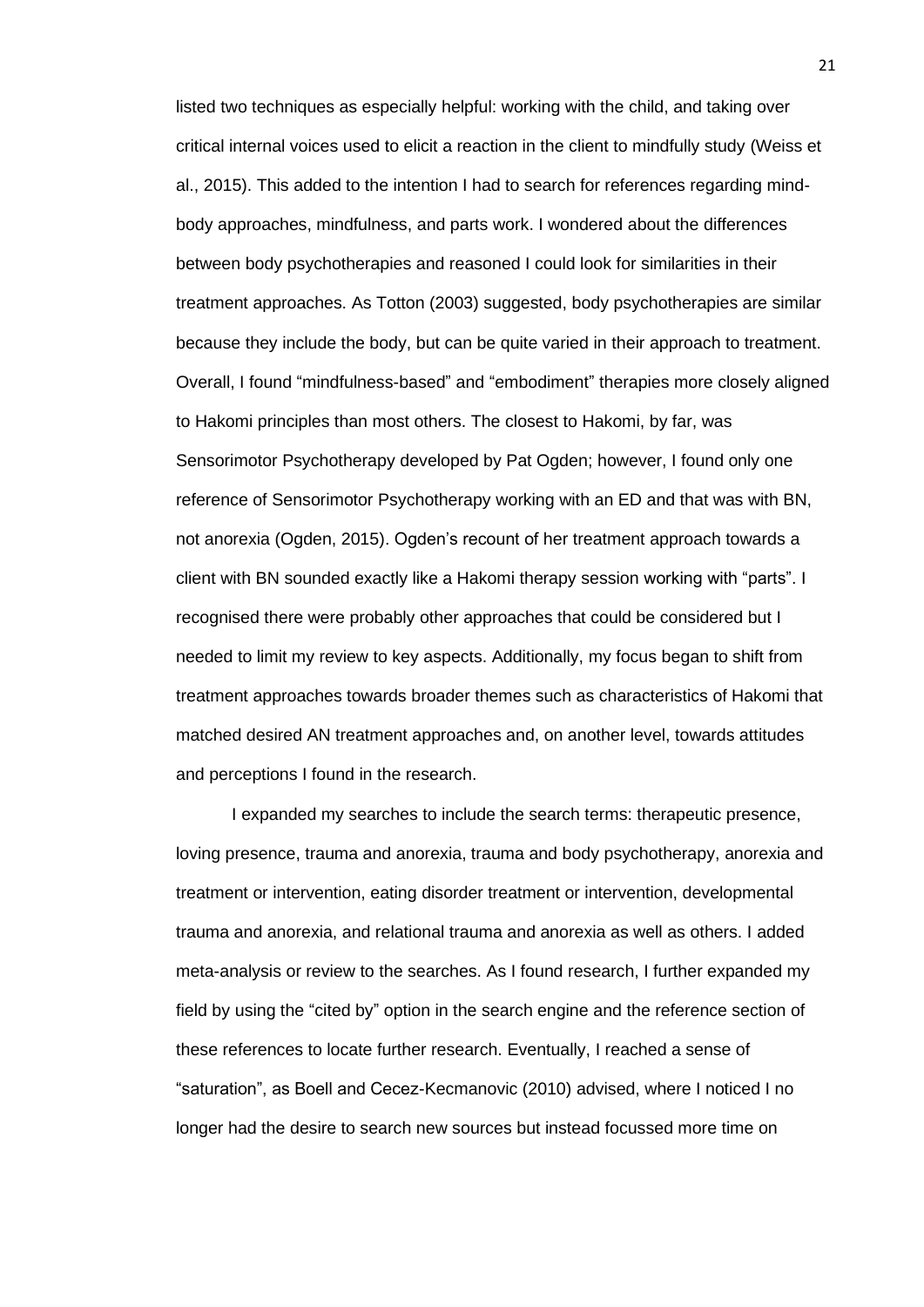writing, digesting, and re-reading. I continued within the hermeneutic circle; however, it was heavily weighted towards writing over researching.

## <span id="page-29-0"></span>**Inclusion and Exclusion Criteria**

This was a relatively small literature review, which limited the depth and breadth I could cover. I selected mostly reviews and more recent research which limits the scope of literature. As a priority, I looked for information that specifically addressed any form of anorexia. If the research referred to a more general presentation of EDs, then I describe it in my writing as such. Initially, the origin of a source was a secondary consideration. I read anything and everything that seemed relevant. After skim-reading and gathering around 200 references, I began to select the references to include in my writing. If some were similar, I would choose based on the credibility of the author or my familiarity with the respectability of the journal, if it was more recently published, or if it was cited more often—considering, of course, the year it was published.

The references I selected were those that told part of what I had noticed and wanted to convey. In my writing, I tended to write more extensively about a resource that seemed significant—perhaps it had been cited more frequently, was recently published, or reflected a point I was wanting to make. The literature sources were mostly from professional journals; however, I often found more relevant information in scholarly books in the field and, at times, I pulled information from websites. Often, I found I was looking to understanding the attitude and approach the author had towards anorexia or ED presentations in general, towards the client or towards the therapeutic process. Often my critique of the research was not as much about the research process being presented or the outcomes, but more about what the research revealed in the bigger picture such as clinical views and biases.

## <span id="page-29-1"></span>**Tracking Data**

To keep order, I needed a way to collate my findings. This evolved over time. To begin, I created folders that included the various topics: AN causes, AN clients, BOP, mindfulness, new therapies, trauma, trauma and AN, call for change, ED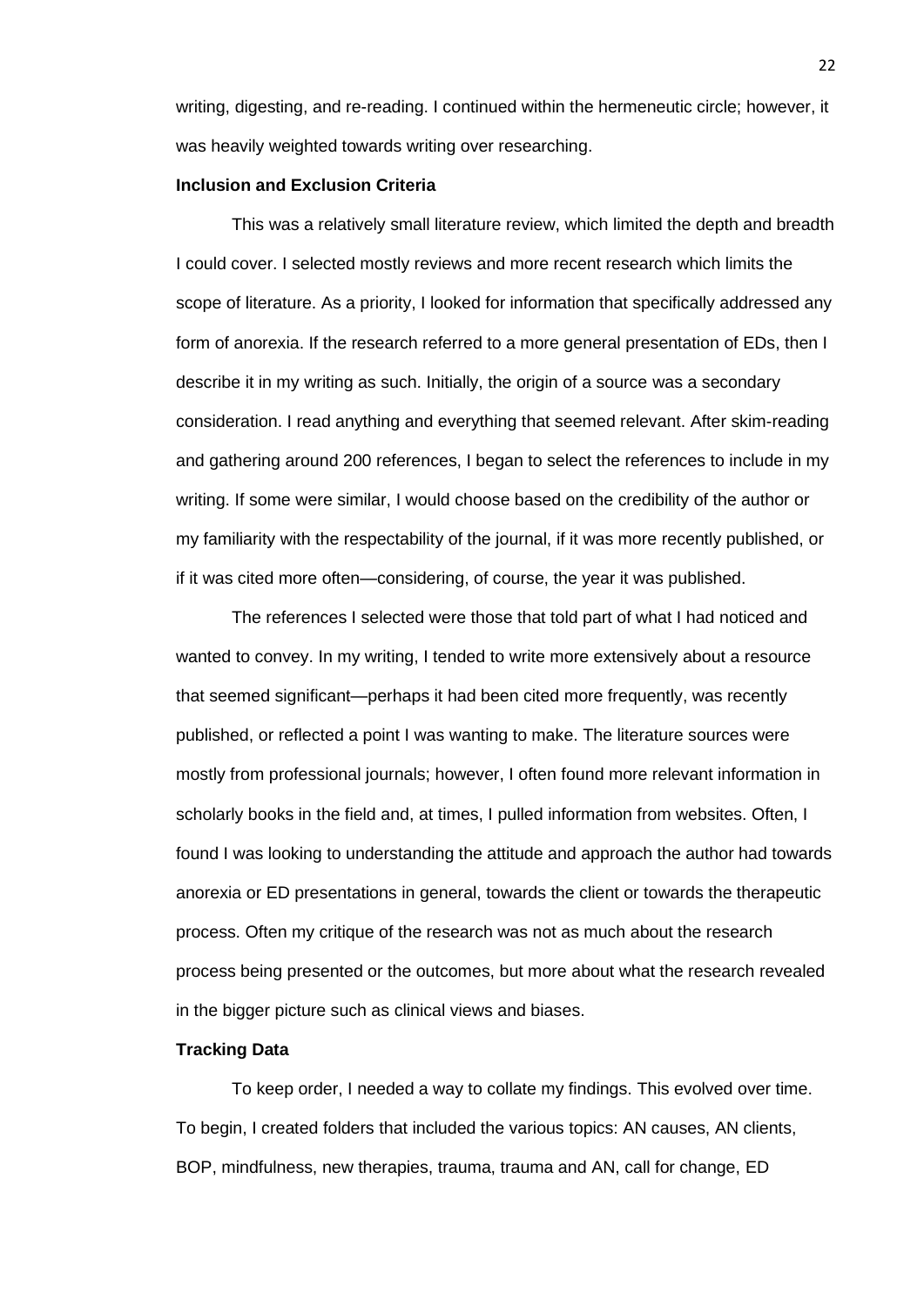information, Hakomi, therapy for clinician, therapeutic presence, client's views, and others. After colour-coding when I highlighted the documents for quick reference of relevant themes, I added the main topic to the title and filed the document to a correspondingly titled folder. I utilised the reference management tool, EndNote, ranking each article with the five-star rating method for later review.

Overall, I skimmed and collected over 200 relevant research articles and books. Around 50 references were trauma related and about 20 (besides references from Hakomi text books) referred to Hakomi in relation to my research. I realise that normally a hermeneutic literature review limits the amount of literature to a significantly smaller number in order to immerse in the reading and re-reading of the hermeneutic cycle; however, I found myself with extra time during the pandemic lockdowns. I still returned to certain references time and time again, and I found I also experienced the hermeneutic circle by returning to topics, rather than just certain references.

#### <span id="page-30-0"></span>**How the Data Were Analysed and Synthesised: The Hermeneutic Cycle**

Smythe and Spence (2012) argued that the main reason for hermeneutic research is that it provides context and instigates thinking, from which new insights emerge. Part of my hermeneutic process involved discussions with my supervisors. Through these discussions, I was able to refine and make sense of a broad range of topics, and develop my understanding, and make sense of my prejudices. At times, I would meet weekly with my supervisor to discuss my latest findings and the sense I made of them. At times I felt quite excited, indignantly feeling the perspective of the client or incredulous at what I perceived as lack of awareness or lack of openness to new ideas.

As I read more and more positivist research in peer-reviewed literature, I noticed that I began to take on the values of the positivist paradigm. I wanted to search out all the evidence to come to a decisive, convincing conclusion on whether Hakomi is a useful treatment for anorexia. I noticed I had a desire to provide the answer and convince. Once I became aware of my focus, from re-reading articles on the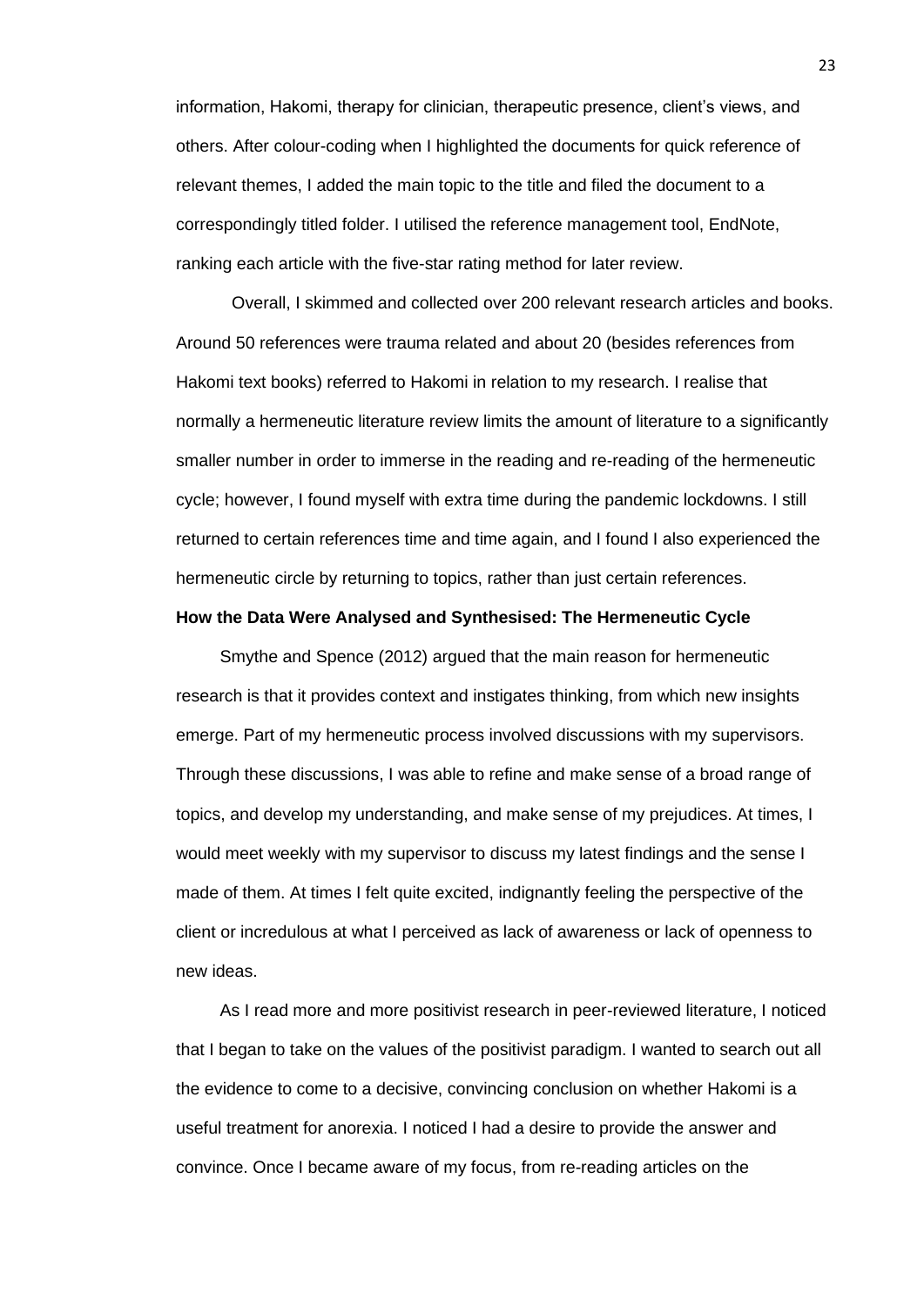hermeneutic intention to stimulate thinking, my awareness expanded, and I was able to make a broader connection: Hakomi contributes to the whole but is only a part of it. I realised the need for a balance between both holistic and reductionistic approaches since each contributes in their own way, and if out of balance may lead to omissions.

# <span id="page-31-0"></span>**Strengths and Limitations of the Hermeneutic Literature Review**

In addition to what I described earlier, I would like to emphasise that people cannot consciously or unconsciously exclude their history (Gadamer & Lawrence, 1982); therefore, hermeneutics fits well with a psychotherapeutic point of view which recognises the influence of the past on our unconscious. Gadamerian hermeneutic philosophy maintains that research not only attempts to reconstruct the original meaning of the texts, but fresh insights are generated when the researcher deliberately includes the effect of their own prejudices and subjectivity (Boell & Cecez-Kecmanovic, 2014). A hermeneutic literature review acknowledges that insights may be found in unlikely places (Smythe & Spence, 2012) and allows for flexibility while researching.

A limitation to a hermeneutic literature review is its subjectivity. Because interpretation and understanding are inherent to the process, a different researcher would choose different research directions to take and place emphasis in different areas. Since this research is not empirical, the research process is not easily reproduceable or verifiable. Furthermore, the research breadth is limited because the researcher is limited by the number of resources they can consider in depth. The literature needs to be limited to be able to view and review the contents, building on what is learned. Additionally, a hermeneutic literature review does not provide for both a quantitative and qualitative exploration of the research. Empirical research provides quantitative results that can be compared and analysed and which can be useful.

# <span id="page-31-1"></span>**Summary**

This chapter followed my process of choosing the method and methodology, described hermeneutics, and explored my pre-understandings. It considered issues of ethics and described my literature review process, and finished by considering the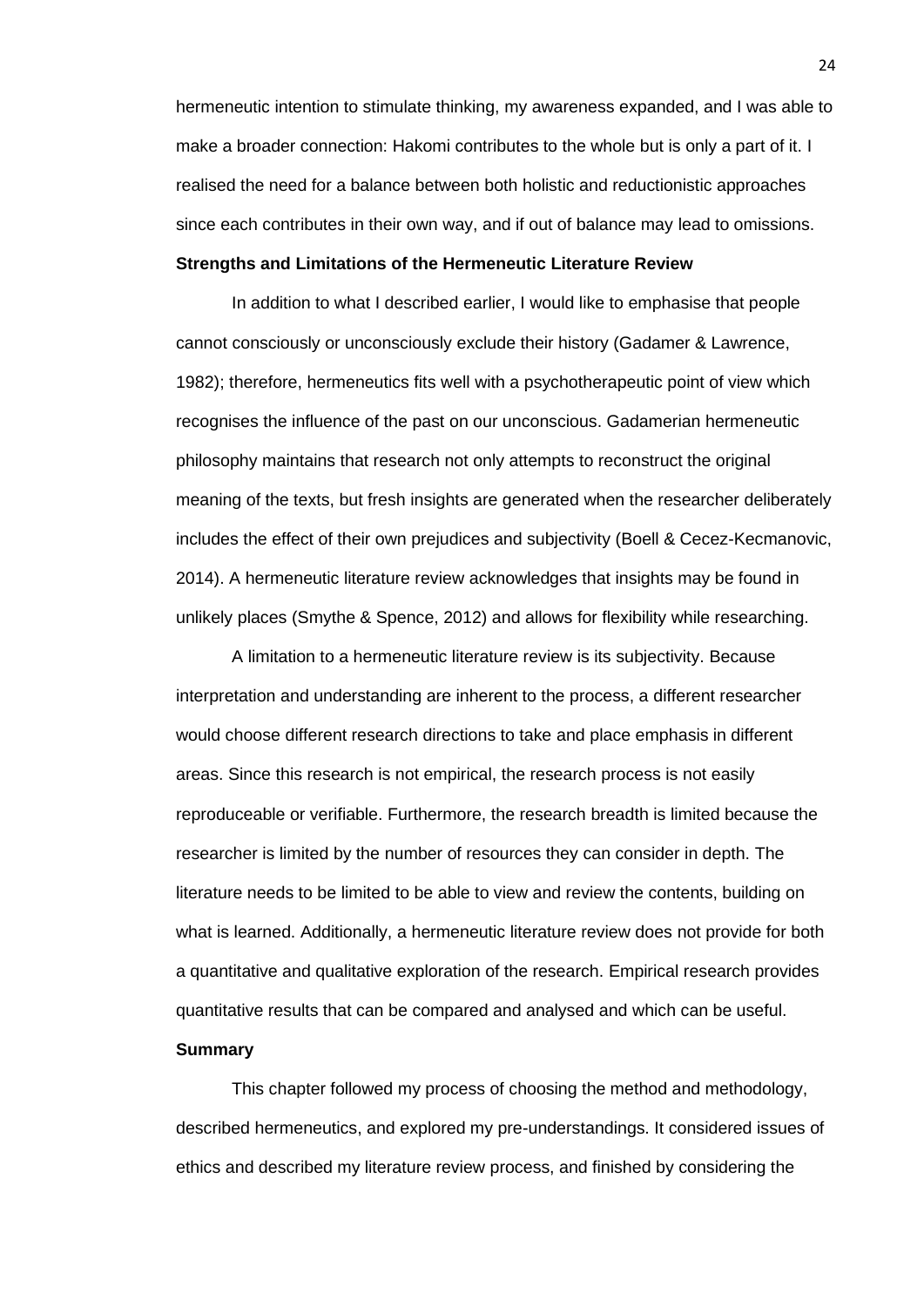strengths and limitations of the hermeneutic literature review. The next three chapters delve into the literature review findings, beginning with the next chapter which looks at the need for novel treatment approaches and connections between trauma and anorexia.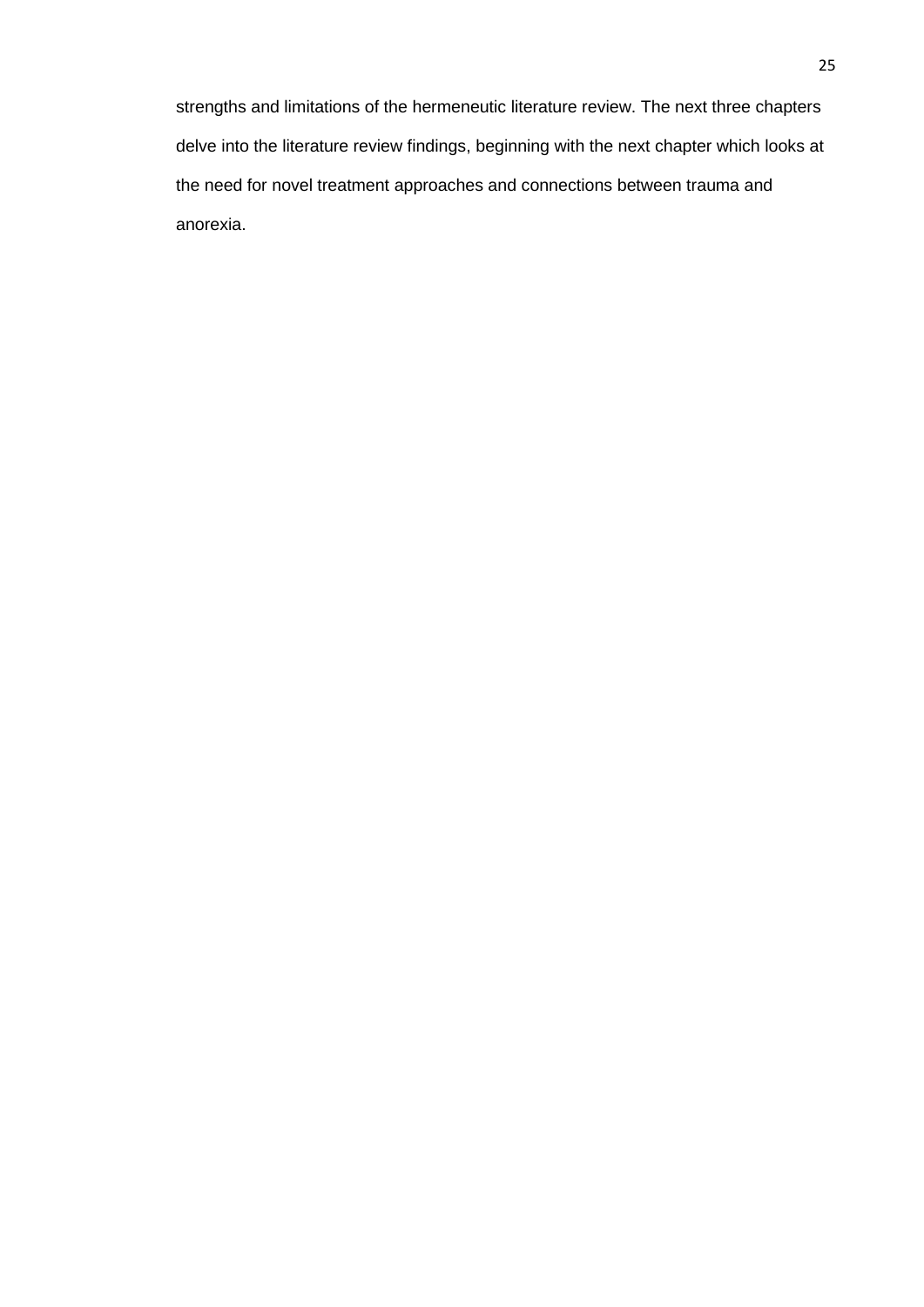#### **Chapter 3 – Considering Perspectives**

<span id="page-33-0"></span>This chapter begins by revealing the call is out in research for novel psychotherapeutic approaches to anorexia treatment since current standard treatments have only moderate outcomes. In this chapter, I consider literature suggesting reasons clients with AN are difficult for including in randomised controlled trials (RCTs) and look at the literature regarding current standard specialist treatments being used for AN treatment. I then turn to literature that reveals suggested new treatments are not significantly different from existing treatment approaches and consider possible reasons for that. Next, I turn toward an editorial calling for experiments and consider its possible effect on clients before utilising it to contrast with a Hakomi approach. Further exploration of examples of clinical attitudes revealed in the literature are explored, considering what causes clinical blind spots, such as exhibiting certain character strategies, or their own mind-body split. I then contemplate literature revealing a living systems perspective and how its four quadrants help explain the need for mind-body integration.

## <span id="page-33-1"></span>**The Call for Novel Approaches**

To get a sense of recent research direction regarding treatments offered to sufferers of anorexia, I examined three consecutive yearly review articles (Murray, 2019, 2020; Nagata & Murray, 2021) that summarised the studies published in *Eating Disorders: The Journal of Treatment & Prevention*. In all three reviews, there is a focus on more of the same types of treatments with no mention of trauma and only one mention of what it refers to as a mind-body therapy–yoga–which it suggests may promote positive embodiment (Borden & Cook-Cottone, 2020; Nagata & Murray, 2021). Murray (2020) claimed an "urgent need for improved treatment options for those with eating disorders cannot be overstated" (p. 6). He then advised further research is needed for "optimisation" of existing treatments (Murray, 2019) and to "enhance"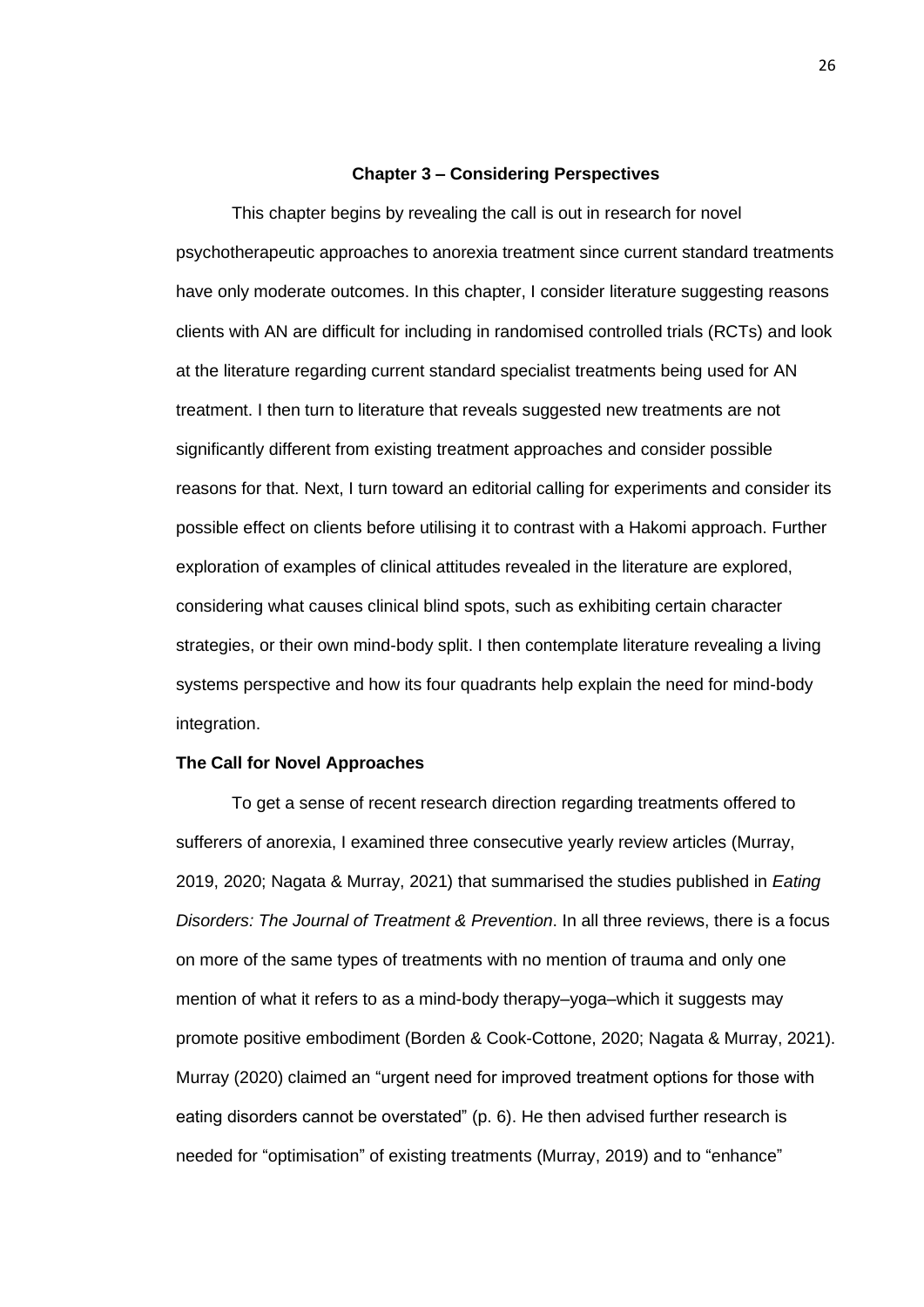current treatments (Murray, 2020); he called for research to define the "mechanisms" (causes) that are contributing to ongoing AN symptoms and treatment failures, and for research to find the "active mechanisms" that are working in current treatments in order to enhance them (Murray, 2019).

Attempting to find the "active mechanisms" to enhance the treatments that are currently working does not consider that perhaps they have been maximised and other areas need to be enhanced. Murray (2019) revealed research that suggests it was the "acceptance", from Acceptance and Commitment Therapy (ACT), which was associated with overall slightly greater outcomes in EDs. Furthermore, studies published in the following year (Nagata & Murry, 2021) suggested DBT showed increased effectiveness for weight gain, again citing the importance of "acceptance" in both DBT and yoga research that year. It is worth noting here that acceptance is a main focus in the Hakomi method of therapy (Daye, 2015b) and yoga philosophy is part of one of the three foundations of Hakomi (Kurtz, 1985). When considering acceptance, the question arises regarding what is being accepted: acceptance of distressing affect, acceptance of self, acceptance of behaviours? In Murray (2019), with ACT they refer to allowing "aversive affective states" to be felt rather than employing strategies—such as not eating—to not feel them. Nagata and Murray (2021) referred to yoga improving self-acceptance, and DBT accepting the reality of one's circumstances. In Hakomi, it is a way of acknowledging what is there, without trying to change it in that moment, which involves acceptance of emotional states, self, and situations.

Murray then sounded the alarm in a systematic review and meta-analysis of RCTs from 1980 to 2017 (Murray, Quintana, et al., 2018) which concluded "specialised treatments<sup>"6</sup> did not work better in achieving weight and psychological symptoms than the standard treatment to which they were compared. An immediate critique of the Murray, Quintana, et al. (2018) review was supplied by Lock et al. (2019) who pointed

 $6$  Out of 35 studies, the 'specialised treatments' were 21 psychosocial treatments (family, individual— CBT, and group treatments), 11 pharmacological, 2 medical, and 1 alternative–acupuncture.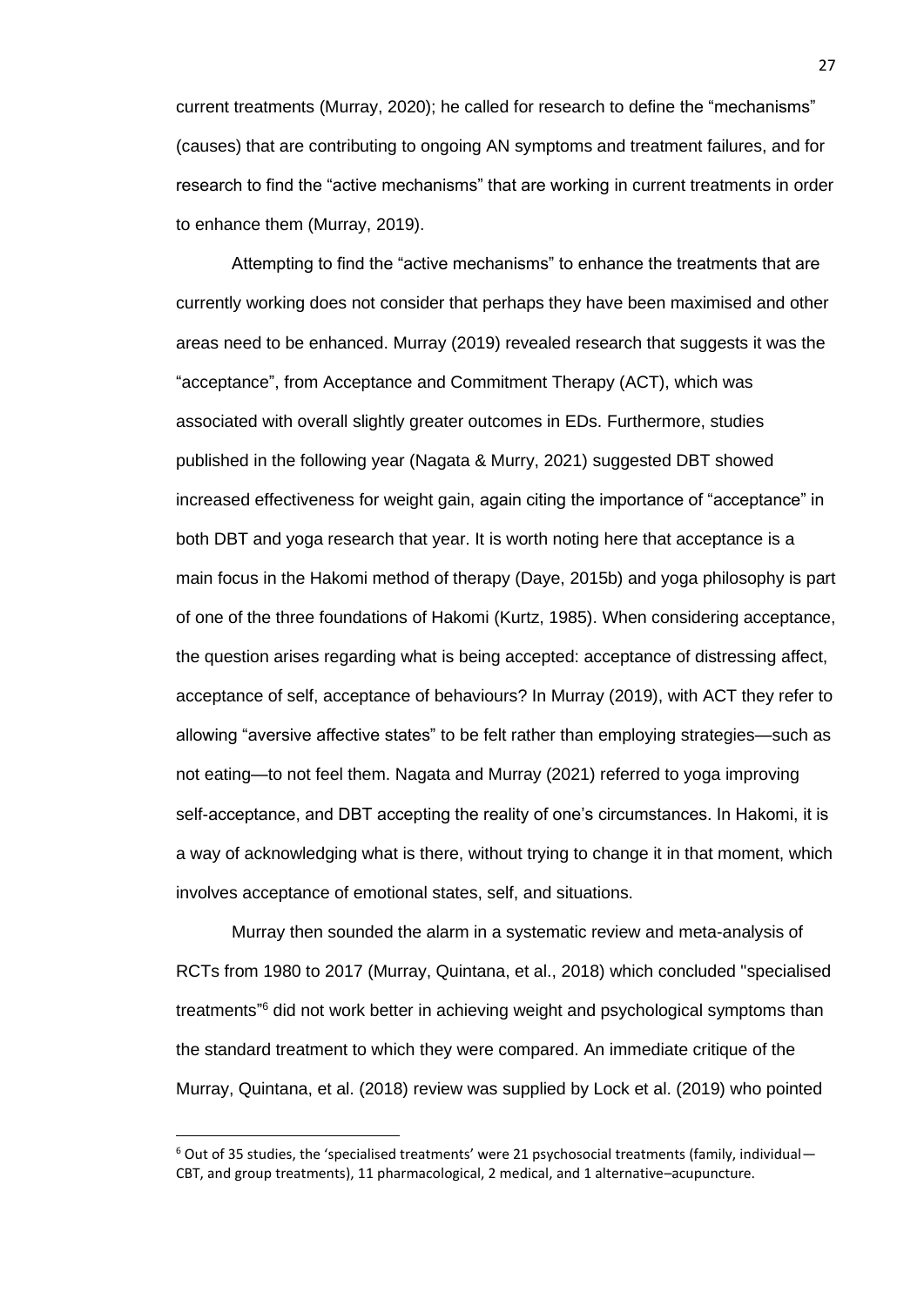out inconsistencies in the review where the "specialised treatments" were quite different from each other, with some being in the "specialised" group in one trial, and in the "comparator" group in another. All the "specialised treatments" chosen for RCT research did not show significant improvement.

Murray et al. (2019) responded to Lock et al.'s (2019) critique. They explained that the Murray, Quintana, et al. (2018) review was looking at treatment studies *in general* and not at the particular interventions since they were arguing that weight- and psychological-based outcomes should be measured separately in research and pointed out that intended follow up in research with AN often does not happen. They also suggested RCTs were not effective in AN research and referred to an editorial by Halmi (2008) that summarised the challenges of conducting randomized, double-blind, placebo-controlled treatment trials in anorexia, which then restricts the "evidencebased" treatment options.

#### <span id="page-35-0"></span>**Problems With Randomised Controlled Trials with Anorexia**

Wanting to understand why there is little research on some treatment types, I looked at what literature presented in terms of problems when conducting research on the AN population. Conducting evidence-based research on the anorexia population is challenging because ethical problems are high in a population with low prevalence and high morbidity. Randomising the severely ill to a trial using an unproven treatment may be considered unethical (Beumont et al., 2004). Additionally, clients experiencing AN are ambivalent to engage in treatment and have high drop-out rates (Zeeck et al., 2018). However, Zeeck et al. (2018) revealed the treatments to which clients are ambivalent are those that focus on weight increase, eating behaviour changes, and addressing the client's psychological problems.

Halmi (2008) provided an example of a typical RCT involving drug treatment in a hospital day programme where 45% of eligible adult clients refused the hospital day treatment; and, of those who agreed, 55% declined the drug treatment that would increase weight. After random assignment, 18% dropped out of the study, which Halmi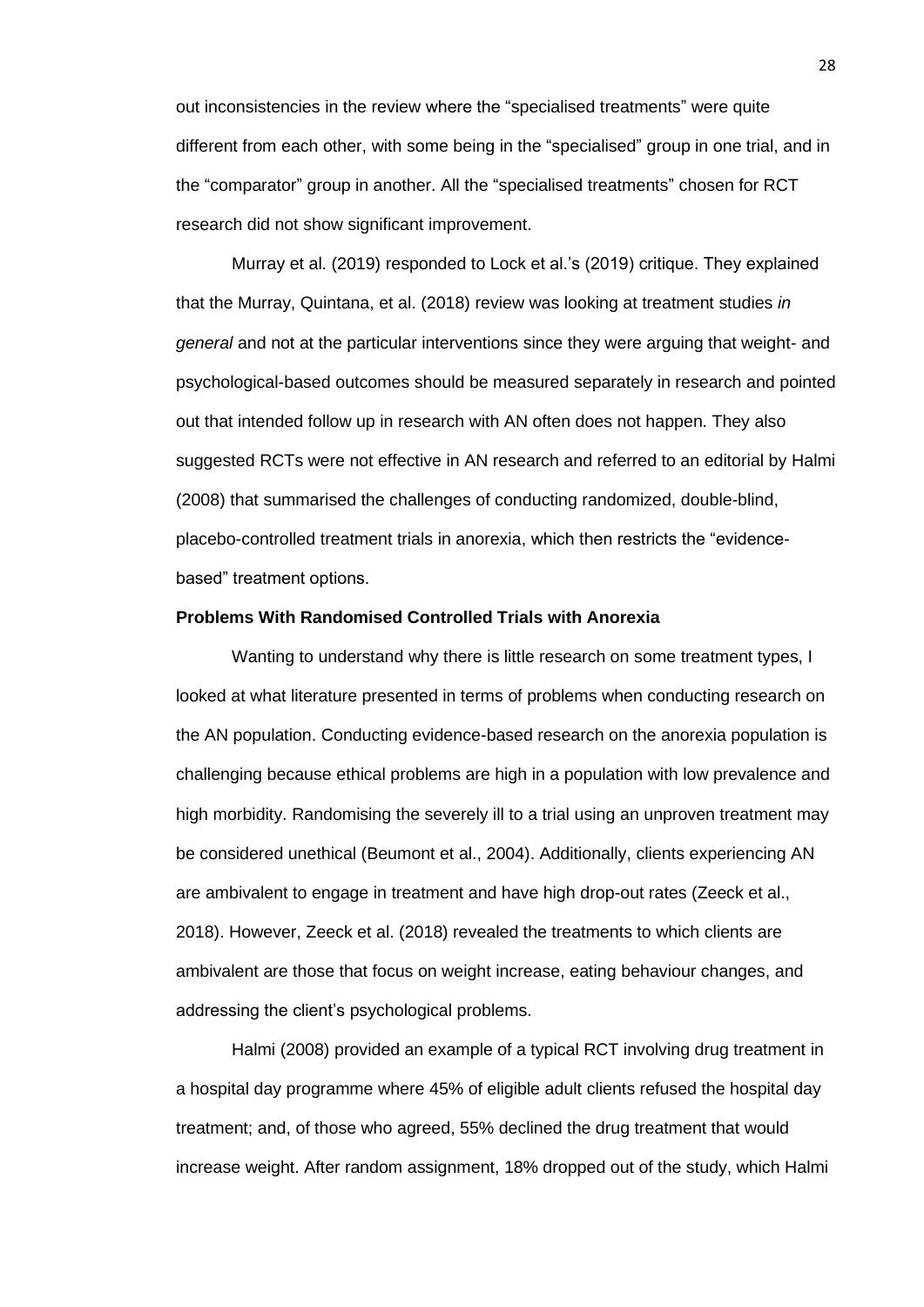stated was an unusually low amount probably due to the short treatment period. Any results from the study would only apply to a minority of the AN population—those who agree to accept both drug and hospital day treatments. Because dropout rates for RCTs for adult psychological treatments are high—averaging around 40%—and because of the difficulty in recruitment, "it does not seem logical to recommend more multisite randomized, placebo-controlled trials for this population. The result would only be the study of a larger number of a biased sample" (Halmi, 2008, p. 1227).

The attitude of the psychiatrist may reflect an example of attitudes held in the field and provides perspective regarding RCT research. Halmi (2008), a professor of psychiatry and, therefore, trained in the medical model, reveals a sense of resignation by suggesting that the prevention of chronic AN should focus on early diagnosis, which has better rates of recovery, and treating the underage population where the parents can enforce compliance. Halmi then turned to a hopeful new drug, asking: "How can we motivate seriously ill anorexia nervosa patients to voluntarily take this medication?" (p. 1228) and cites evidence that psychological treatment enhances drug compliance. This presents as an authoritarian attitude with a coercive approach and lack of consideration for the client's desires. Hakomi therapist, Johanson (2015b), suggested therapists may be tempted to use subtle or overt force "for the client's own good", often because they are unaware of other options Without other ideas, Halmi concluded: "It is unlikely that predictably effective treatment for anorexia nervosa will be available until we decipher the reinforcing neurobiological mechanisms sustaining the disorder" (p. 1228).

#### **Current Standard Specialist Treatments for Anorexia**

There were three evidence-based psychological treatments for treating adults with anorexia that came up often in research for anorexia treatment: Specialist Supportive Clinical Management (SSCM), Maudsley Anorexia Nervosa Treatment for Adults (MANTRA), and Cognitive Behavioural Therapy (CBT). The current recommendations on the website of the New Zealand Ministry of Health (2021) refers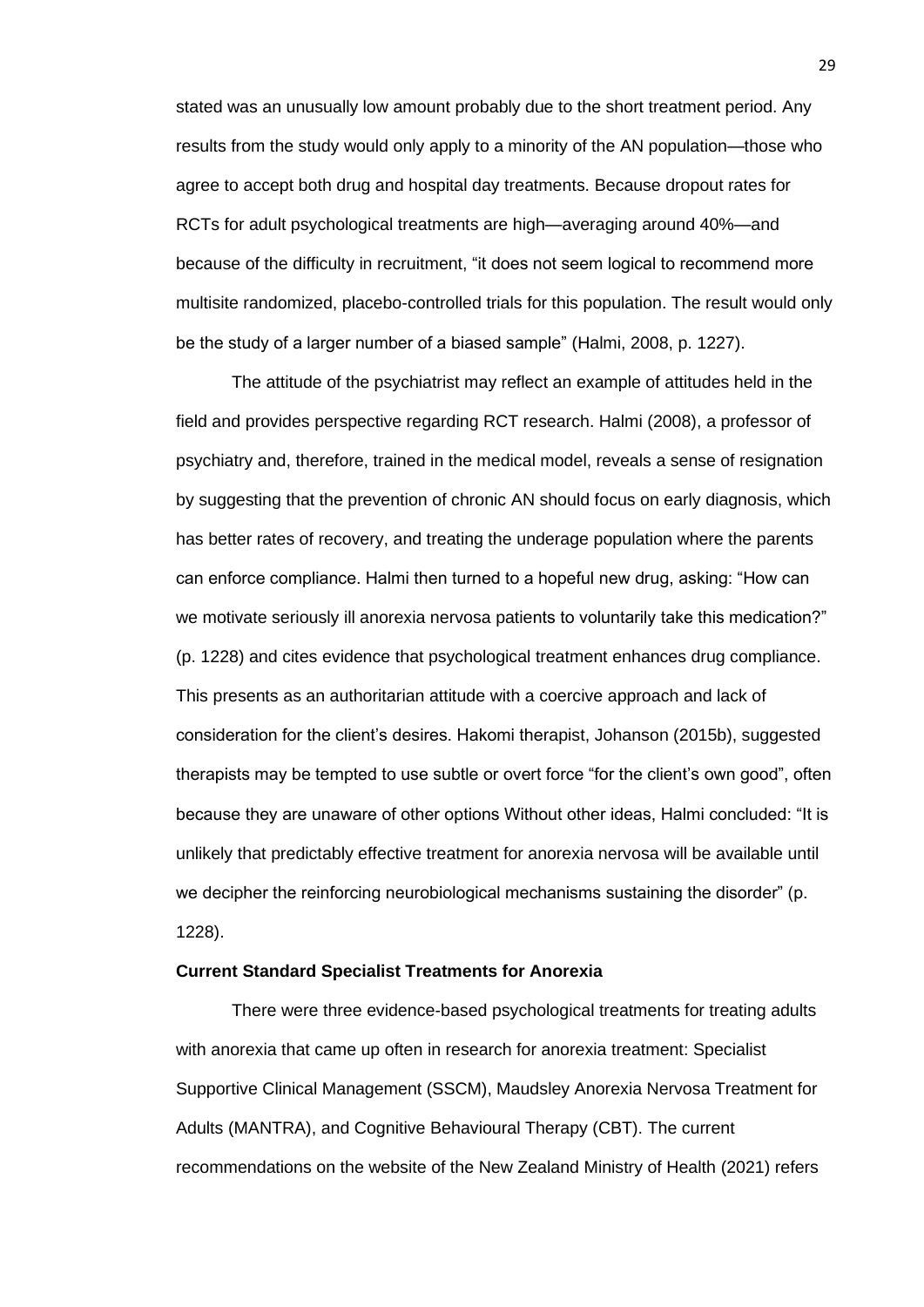the reader to the treatment recommendations of the UK. The UK National Institute for Health and Care Excellence guidelines (NICE, 2020) recommend SSCM, MANTRA, and CBT; while the UK National Health Service (2021) website adds focal psychodynamic psychotherapy (FPT) to these three.

Recent research results (Atwood & Friedman, 2020; Galmiche et al., 2019; Jansingh et al., 2020) revealed the standard psychological treatment options—SSCM, MANTRA, CBT—for treating adult AN do not vary statistically from each other or from standard care. This supported results of earlier research by Byrne et al. (2017) where a RCT of MANTRA, CBT-e<sup>7</sup>, and SSCM in outpatient treatment showed no differences between the three therapies in the primary outcomes of body mass index (BMI) and psychopathology. While all treatments showed clinically significant improvements, there were no differences between these treatments in achieving a healthy weight (mean=50%) or remission (mean=28.3%) at a 12-month follow-up<sup>8</sup>. The researchers concluded that while this adds evidence for these treatments, it highlights the need for improvement of treatments for anorexia.

One often-cited review (Zeeck et al., 2018) looked at all RCTs conducted in the previous 30 years and found the difference between the therapies used in research lacked observable differences when evaluating weight increase. The authors found they could not evaluate anything other than weight because there were no other outcome measurements between the trials that were consistent enough that they could compare. They suggested the similarities in outcomes may be explained because

all specialised treatments address two important problem areas: They focus on weight and eating behaviour as well as psychological problems (e.g., pathology of the self, affect<sup>9</sup> regulation, dysfunctional cognitions, interpersonal difficulties). (Zeeck et al., 2018, p. 9)

 $^7$  Enhanced CBT (CBT-e) is designed for EDs and attempts to address the maintaining factors (Atwood & Friedman, 2020).

<sup>&</sup>lt;sup>8</sup> This research included 120 participants diagnosed with AN attending 25-40 sessions over 10-months; 60% completed the initial therapy with 52.5% at the 12-month follow up.

 $9$  Affect regulation refers to the attempt to alter one's emotional state.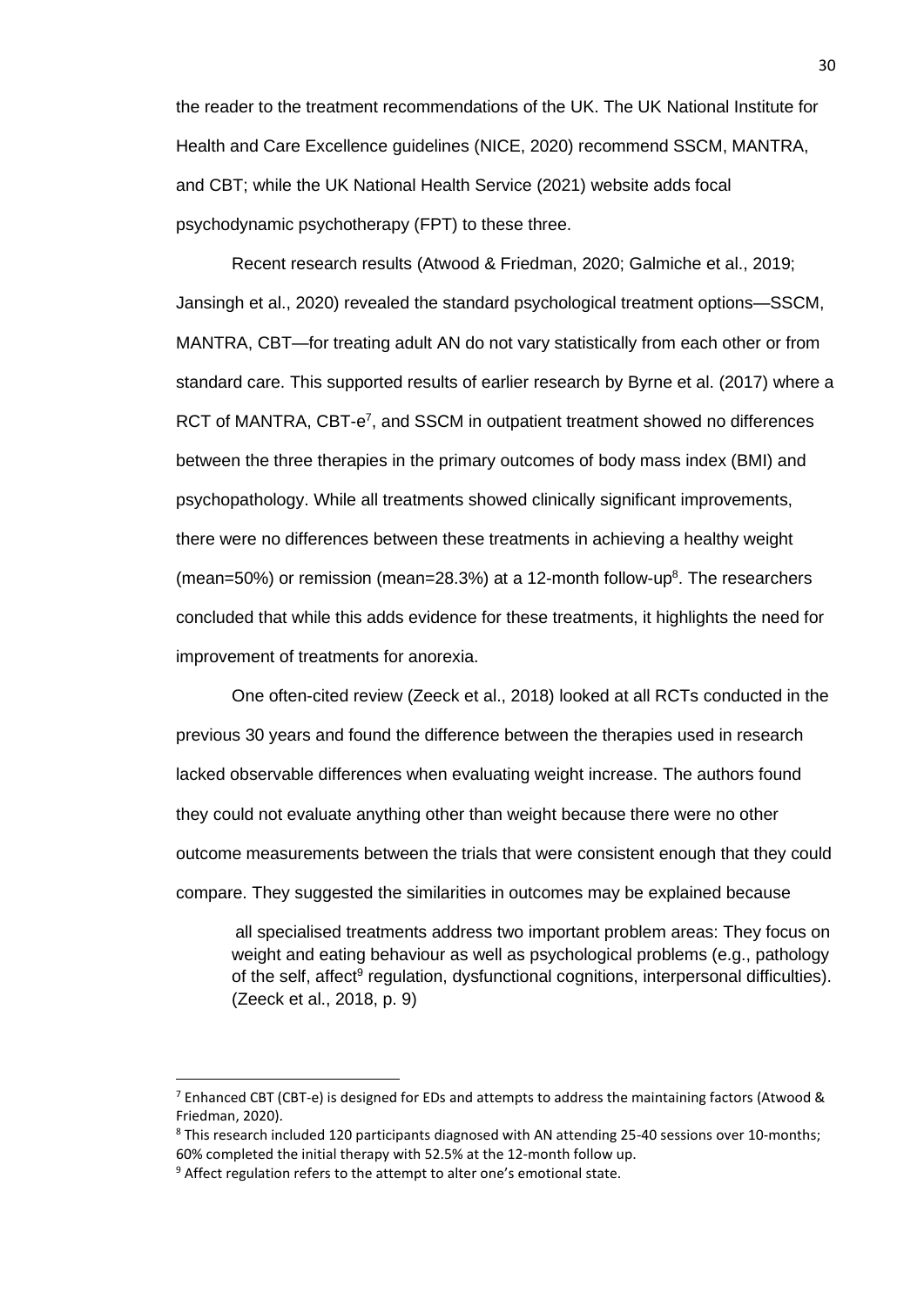Here, Zeeck et al. (2018) are suggesting these approaches have a similar focus: addressing behaviour and symptoms. Hakomi could offer a different approach: acceptance. "In fact, the new 'acceptance therapies' recognise what the Buddhists have known all along, namely, that resisting experience tends to exacerbate symptoms" (Daye, 2015a, p. 125). Daye (2015a) suggested that the medical model looks for "salves to heal the wounds" (p. 125) rather than acceptance of the experience. "Suffering is in the reaction, not inherent in the raw experience itself" (Fulton & Siegel, 2005; as cited in Daye, 2015a, p. 125).

#### **Suggested Novel Therapy Approaches Seem Similar**

While calling for novel approaches, the solutions offered reflect a similar focus as the current approaches. A recent review of RCTs for AN treatment (Solmi et al., 2021)—which includes Treasure as co-author—concluded, once again, there was no difference in treatment outcomes between current standard specialist treatments for AN (CBT, MANTRA, or psychodynamic-oriented therapies), and that novel treatments are needed. However, in the same year, Treasure et al. (2021) made treatment recommendations to a European project considering treatment programmes, which continue to send the treatment focus in the same direction. Under the heading, New Treatments, they offer that the current specialised treatment skills have been "manualised and digitised" to be delivered online with support. Treasure et al. then recommended adding social supports to address an AN client's tendency towards isolation (Treasure & Schmidt, 2013), and suggested treatments that sound like more cognitive and behavioural approaches: "virtual reality to target food or body image fears and training approaches to improve food and social approach behaviours" (Treasure et al., 2021, p. 311). As new treatment approaches, Treasure et al. (2015) recommended a sequence of exposure therapy, cognitive approaches, drugs, brain stimulation, and inhibition training for the severe and enduring form of anorexia.

I was surprised to find another example of looking for something different within the same approach, then completely missing the role of mindfulness and the body in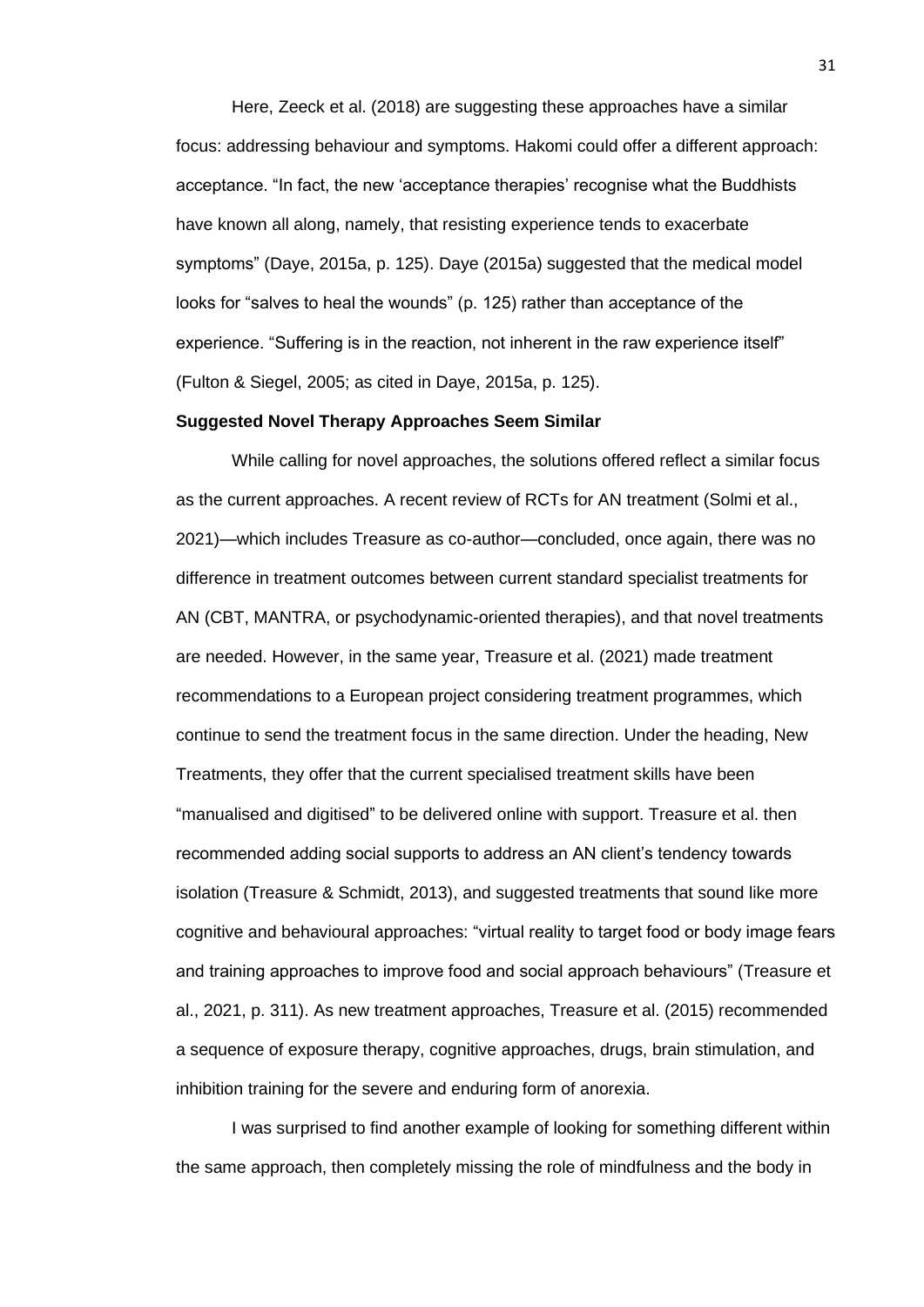treatment. Wesselius et al. (2020) provided extensive evidence connecting trauma and a severe and enduring form of anorexia (SE-AN), frequently citing Bessel Van der Kolk (2014)—a trauma specialist who wrote a book on the role of the body in trauma. Wesselius et al. acknowledged Van der Kolk's suggestion that trauma responses from the past may interfere with the effectiveness of CBT, so the solution they offer is Past Reality Integration (PRI), which combines the principles of CBT and psychodynamic treatments, because "the efficacy of [both] is scientifically substantiated" (p. 9). The difference they see in PRI is, the "[w]ork is being done on cognitions and behavior in the present, but with a link to its origins" (Wesselius et al., 2020, p. 10). They then cite, as if an afterthought, Van der Kolk's suggestion of the inclusion of "body-oriented methods such as yoga, mindfulness, theatre, and focusing…which have proven effective" (Wesselius et al., 2020, p. 9). It seems they are not wanting to stray far from evidence-based approaches, which keeps them looking in the same place. It is worth noting here that I have some experience with focusing and it seemed like a subset of a Hakomi approach. Röhricht (2009) depicted this pictorially amongst other body psychotherapies by placing focusing much smaller and to the side of Hakomi.

#### **The Call for Experiments**

Twenty international researchers co-signed an editorial—*Time to make a change: A call for more experimental research on key mechanisms in anorexia nervosa*—calling for researchers to collaborate on an experimental approach towards research objectives for AN (Glashouwer et al., 2020). Among the signatories was Janet Treasure who is familiar to me since she contributed to books I read that I found at the ED clinic (Schmidt et al., 2018; Treasure, 1997; Treasure et al., 2007). Treasure is a British psychiatrist who has spent over 30 years in the research and treatment of EDs and seemed to me to describe in her books a clear understanding of AN mechanisms—those aspects that keep it going.

The Glashouwer et al. (2020) editorial starts by suggesting that there are plenty of theories on the neurobiological, psychological, and sociocultural factors that maintain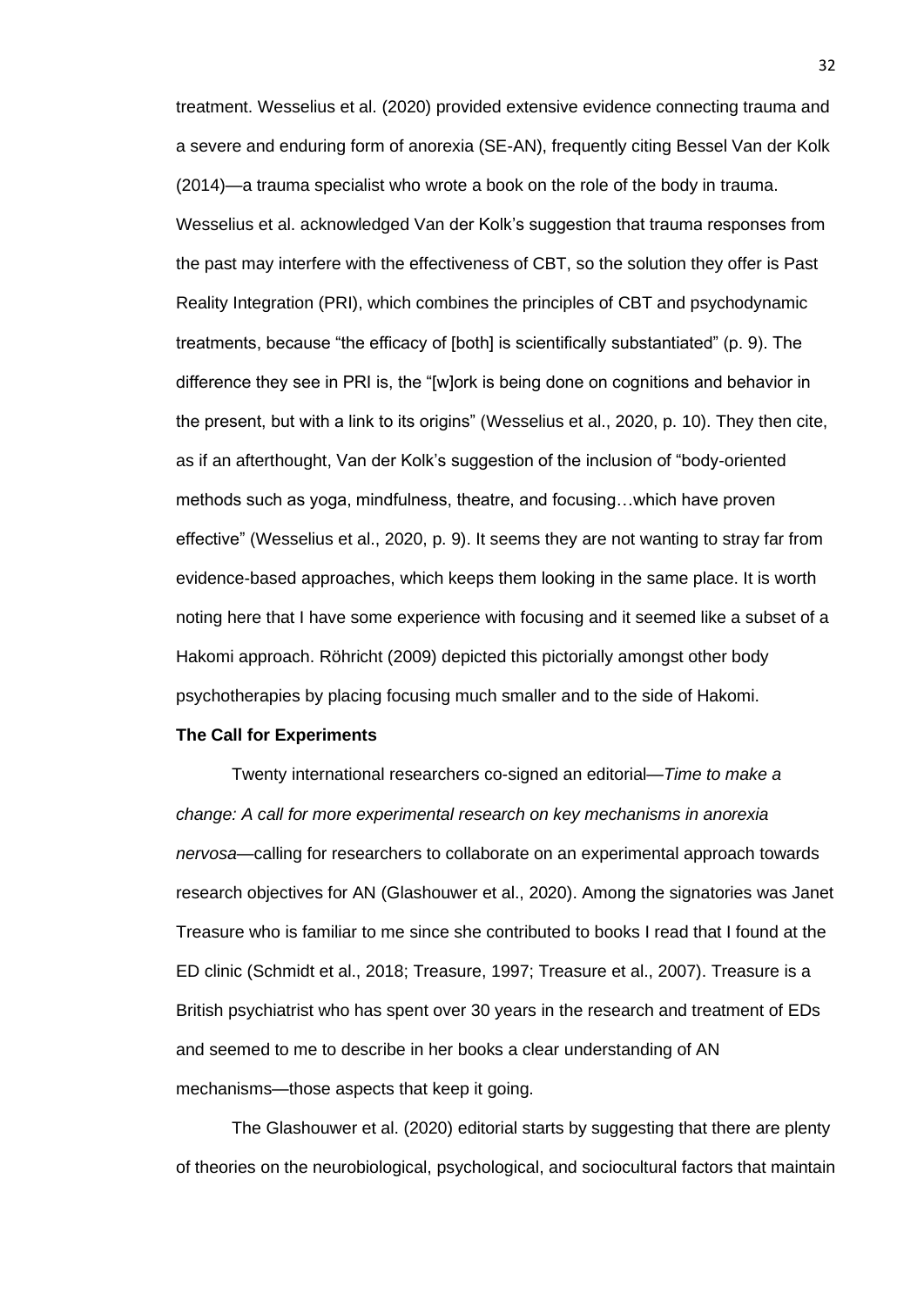AN; however, little experimental research has been undertaken testing the theories. Glashouwer et al. stated they wish to find a "clear determination of causality" (p. 361) through the "systematic manipulation of potential key factors" (p. 361). They sound desperate and determined with a clear idea on how they want to proceed:

The need for theory firmly grounded in empirical evidence becomes strikingly clear when we consider that current treatments for patients with AN are limited in their effectiveness, and relapse after treatment is common… More knowledge about which causal mechanisms are involved in maintaining AN and which factors are crucial targets in the journey towards clinical improvement can help to develop more effective treatments for AN. (Glashouwer et al., 2020, p. 361)

They believe "novel" treatments to reduce symptoms will be clear once the connection between the trigger and symptom is known, and that knowledge requires a series of experiments where independent variables are isolated and manipulated. They provide guidance to researchers through directions describing the experimental process and offering research questions and steps such as: "Which key mechanism is the target of the study and which specific hypothesis is tested? [and] Which manipulation is used to target the mechanism, and is this manipulation strong enough?" (Glashouwer et al., 2020, p. 363). They suggest a hypothesis might wish to determine how something like a negative mood *exactly* affects a "specific core symptom" of AN, suggesting a researcher might induce a negative mood such as sadness through videos or music and study its effect against a control group where a neutral or happy induction was used. Once the causal mechanism is known, then its impact on AN symptoms can be investigated and, "Finally, this empirically based understanding of the mechanism in action can inspire novel ideas on how to tackle the mechanism in order to reduce symptoms" (Glashouwer et al., 2020, p. 362).

While this is not a treatment approach, it reveals an attitude of lack of consideration for the client since there does not seem to be any thought put towards the client's experience of this type of experiment. The experiment would probably be conducted at a treatment facility in a situation where the researcher will be neglecting to honour the client's needs in that moment to attend to their own needs around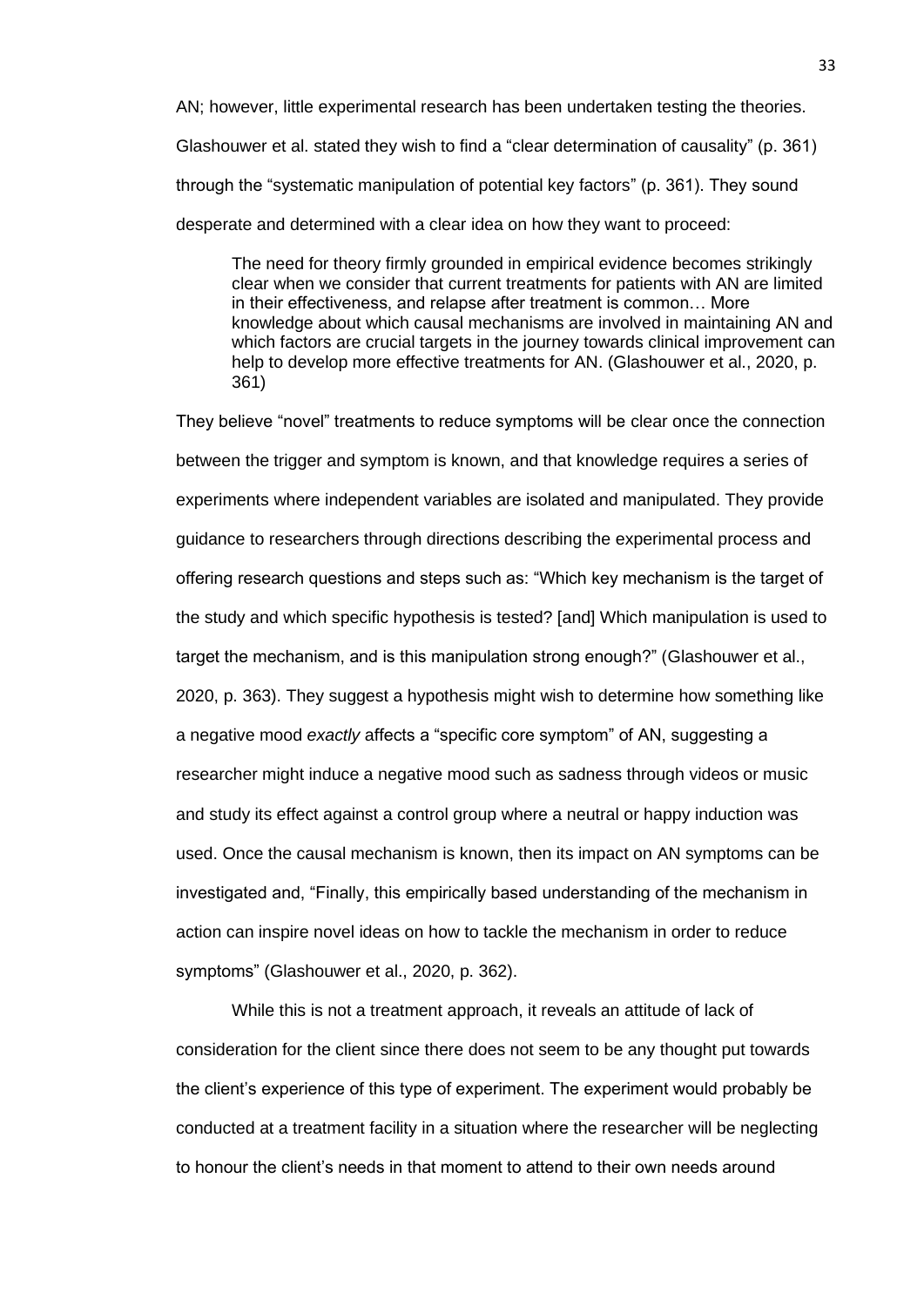conducting the experiment. It might be exposing the client to an experience that potentially could be subtly damaging—possibly even re-traumatising—since having their needs unmet could be a familiar experience and part of their aetiology. Furthermore, the experience could be the opposite of providing a much-needed attuned experience with another, which has been identified is needed by clients experiencing AN (Kotilahti et al., 2020; Lester, 2019; Oyer et al., 2016; Pellegrini et al., 2021). The client might perceive that they are not in control, because the researcher is *doing something to* them. Literature suggests that feeling out of control is detrimental to clients experiencing AN and is why they try so hard to maintain control (Pellegrini et al., 2021; Wesselius et al., 2020).

In contrast, the experimental attitude is a big part of Hakomi, but Hakomi has a holistic approach. Imagine the difference if the researcher, rather than being emotionally distant and objective, added loving presence—which includes the principles of mindfulness, nonviolent leading and following, trusting the process, and mind-body holism. The intention would change from the therapist following their own agenda, to joint cooperation that creates opportunities for the client to study their experience. A "[t]ailored flexible treatment solution, focused on therapeutic alliance<sup>10</sup> [ is] urgently needed" (Kotilahti et al., 2020, p. 12999).

Clients experiencing anorexia have organised themselves to deny their needs. In Hakomi, gratification or, more precisely, how clients are unable to be gratified, is seen in terms of what the client has organised out of their experience; what might be missing experiences they have yet to integrate (Johanson, 2015b). What is disconnected so that they are not able to do or take in what is realistically possible (Lavie, 2015)? To be organically self-organising and self-correcting, all the parts must be incorporated and connected within the whole (Johanson, 2015b). The Hakomi therapist provides the missing experience to study how the client defends against it.

 $10$  The therapeutic alliance is the therapeutic relationship between a healthcare professional and the client, implying they are aligned in aspects of the therapy.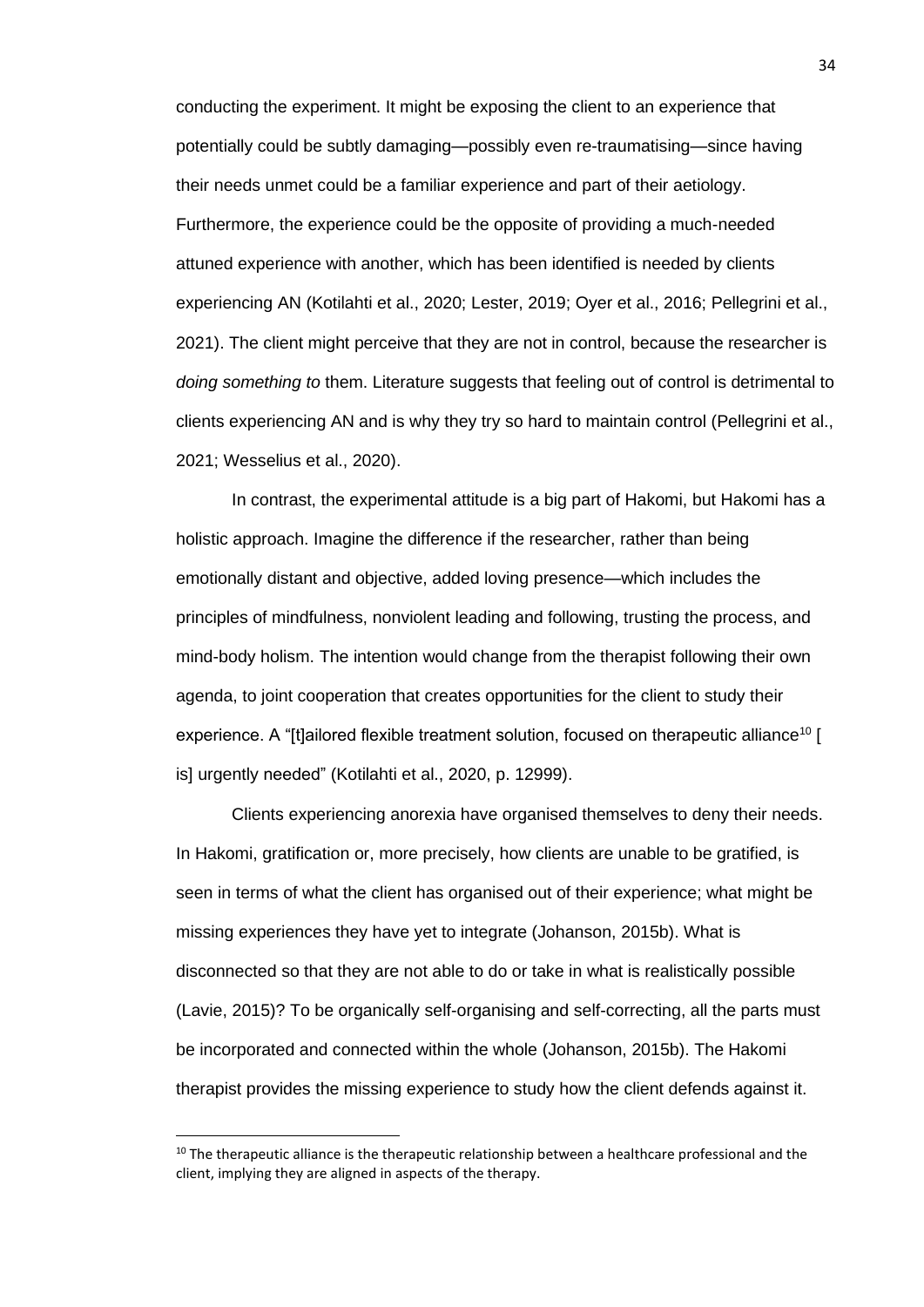Thus begins the process of integration of the missing experience. While this interpretation is not the meaning the authors intended, it might help explain why relying only on reductionistic models provide limited help in understanding something complex such as anorexia. Reductionistic models are not really effective for understanding selfhealing living systems—such as humans, mammals and other species—which are complex and unpredictable (Johanson, 2015b).

## **Clinical Attitudes**

With an understanding of the subtleties of a nonviolent Hakomi approach, one can better recognise attitudes that do not respect the client's perspective. Two examples are revealed when Treasure et al. (2021) added "virtual reality to target food or body image fears and training approaches to improve food and social approach behaviours" (p. 311), and when Treasure et al. (2015) recognised typical AN symptoms—such as the need for control—as attempts at emotional regulation, however, then they labelled them habits to break:

[F]eelings of control and adherence to rules and channelling negative emotions and lack of connection to others into food as a form of emotional regulation… These behaviours, repeated over time, become ingrained habits… Interventions to break these unhelpful habits might be of benefit in AN (p. 458).

Trainings, targets, interventions, breaking habits—these have the feel of those with

authority *doing something to* the client or *trying to get the client to do* something which

indicates an authoritarian perspective of the medical model. This contrasts to a Hakomi

approach that allows room for the inherent wisdom of the client:

[The medical model] viewed strategic adaptations to developmental wounding (in Hakomi called "character strategies") as signs of pathology—as unhealthy, neurotic disorders that required the diagnosis and intervention of an authoritative healer to remedy (Dychtwald, 1987). Hakomi takes a *gentler and more systemic view* [emphasis added]. We see character not as a pathological digression, but as a creative attempt to assert one's organicity—*to find personal empowerment in an untenable situation* [emphasis added]. (Eisman, 2015, p. 77)

While I can imagine this authoritarian model being used within a parent–child

relationship where the parent is being coached to behave differently than they

previously did—re-parenting; it still seems an unnecessary choice when options that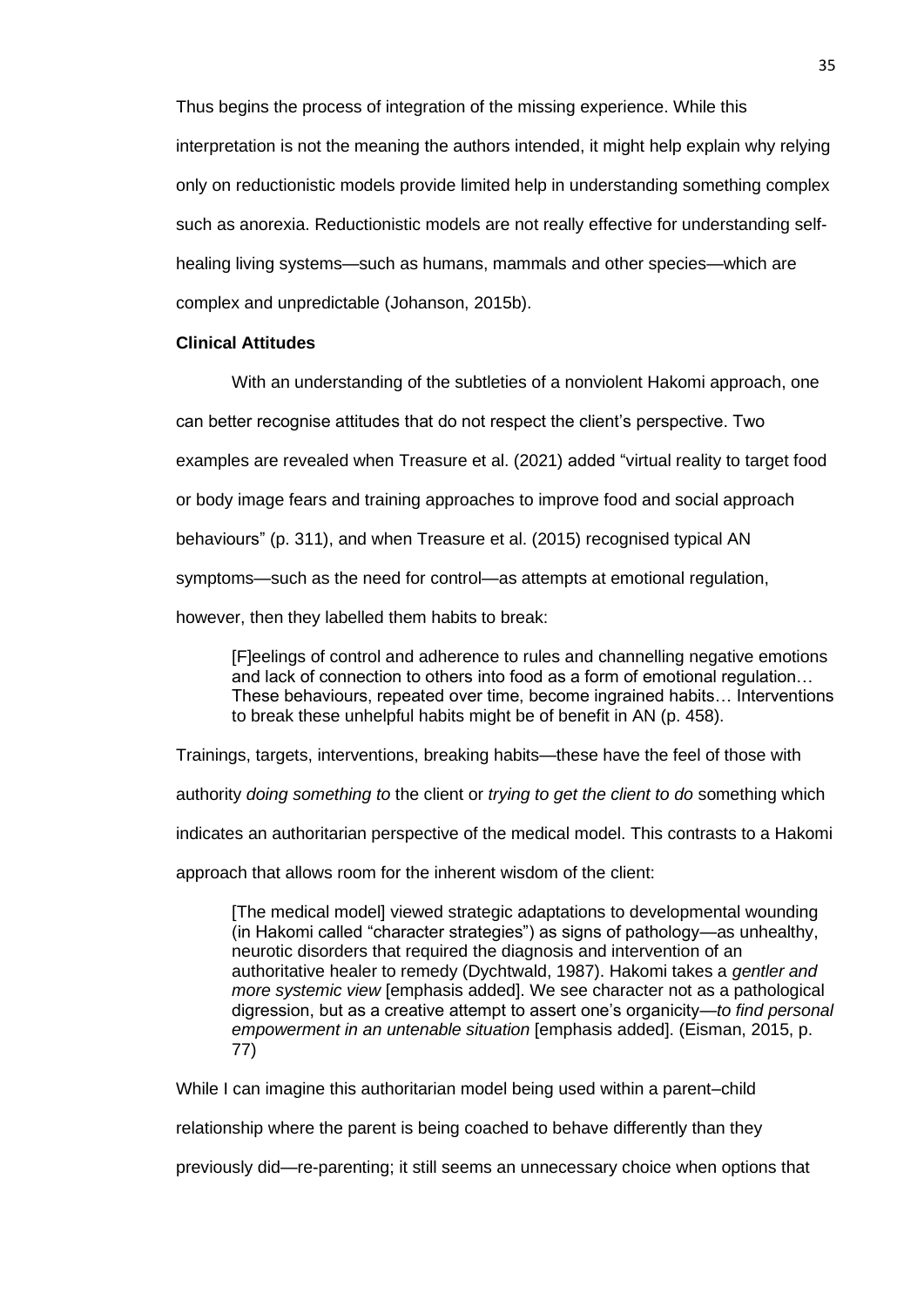empower the client are available. In contrast, Hakomi has a different feel; the therapist holds the "maps", but the client determines which path is necessary; the therapist guides with curiosity in an explorative way while the client is the expert on themselves (Murphy, 2015). In such a setting, the client can maintain their sense of control while experiencing an attuned relational dynamic. Griffiths et al. (2018) found the fear of losing control and the fear of change were the main barriers in clients with EDs to treatment uptake.

Furthermore, clinicians need to be aware of the common attitudes, patterns, and relational dynamics—transference and countertransference—that tend to get stimulated when working with clients with EDs:

Collusion with the symbiotic wish, denial, overemphasis on doing and fixing, or being pulled into protocol-like psychotherapy in which we deal with an eating disorder and not a client, are all possible transferential traps for Body Psychotherapists working with eating-disordered clients. (Dmochowski et al., 2013, p. 729)

The above quote is from a book on body psychotherapy; however, this is relevant to any psychotherapy. The quote mentions transference, which refers to historical relational patterns that everyone has, and the countertransference that develops when they interact with others' historical relational patterns; it is something psychodynamic psychotherapists are trained to notice. In Hakomi, they are called "systems" which "involve patterns of perceiving, feeling, behaving, and interacting that reinforce each other in circular ways" (Fisher, 2015, p. 243). The quote suggests the client with AN will stimulate a doing and fixing attitude in others which directs the focus away from themselves and the relational aspect while focusing on achieving the protocols of the therapy. If the other person also has a tendency towards doing, fixing, and achieving, they both could get stuck in a system which naturally reinforces and perpetuates the relational dynamics of the client and does not allow for change or healing.

In her book *Famished*, Rebecca Lester (2019) provides insights reached as a researcher at an American live-in ED facility, revealing how the interactions with clinicians are key to recovery for clients experiencing AN. One example exposes the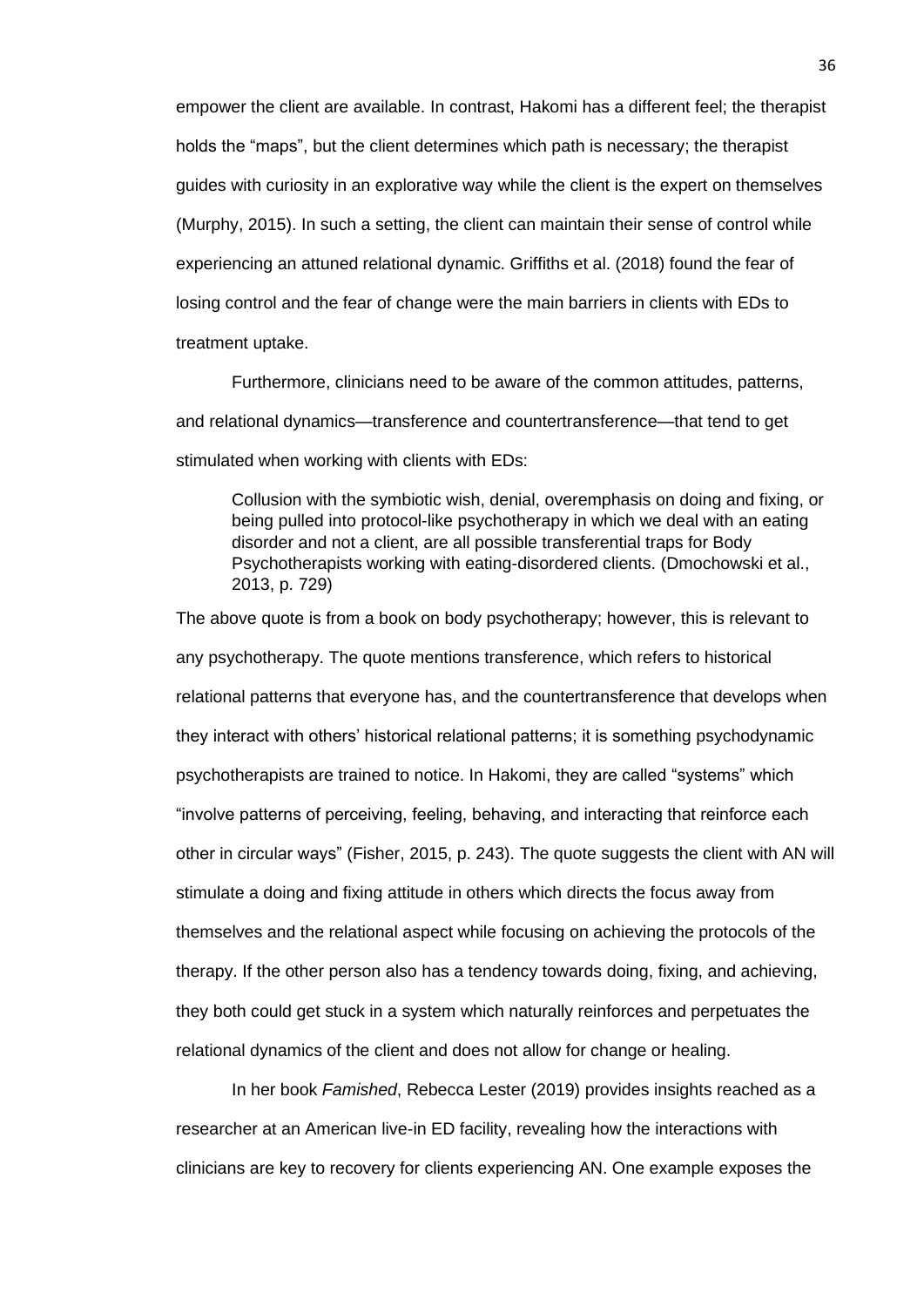lack of deeper understanding or empathy found in a CBT approach. When a client relapsed, returning to the clinic, the client apologised to Rebecca, telling Rebecca she really wanted to get better, then wept. Rebecca sat with the client and held her hand. Later, a nurse expressed contempt for Rebecca validating what the nurse viewed as manipulative behaviour. The nurse, who comes from a CBT viewpoint, saw this as the client's attempt to get someone to feel sorry for her. "You can't validate that. That is exactly what she wants… [Rebecca wonders:] Does 'care' come to mean the explicit withholding of a response to suffering?" (Lester, 2019, p. 278).

## **What Keeps People From Recognising Something Different?**

I wondered what might contribute to change towards attitudes regarding bodyinclusive psychotherapy and wondered about biases. Eisman (2015) pointed out that the commonly used American Psychiatry Association's *Diagnostic and Statistical Manual* (DSM) does not have a term for what Hakomi characterised as Industrious/Overfocussed in which unrelenting doing and achieving are ways of adapting to developmental wounding. This character strategy shows up often with high achievers (Eisman, 2015). Additionally, "a client whose character style takes refuge in lots of thinking and theorizing may…continually return to the [safety of] familiar intellectual territory" rather than dwell in the body (Gale, 2015, p. 240). Could high achievers in roles that make decisions, who themselves have a mind-body split, contribute to the perpetuation of a mind-body split and the inability to see the usefulness of body-inclusive psychotherapies?

Considering another perspective, when people think they are smart or well-read or well-educated, they might think it if was worth knowing, they—or their peers—would know about it. Like the old Chinese saying, "Empty your cup", referring to a Zen master overfilling a student's teacup to illustrate the humility needed to learn (O'Brien, 2020). If one thinks they know, they have no room to learn. '''When they think that they know the answers, people are difficult to guide. When they know that they don't know, people find their own way' –Lao Tzu" (Johanson et al., 1991).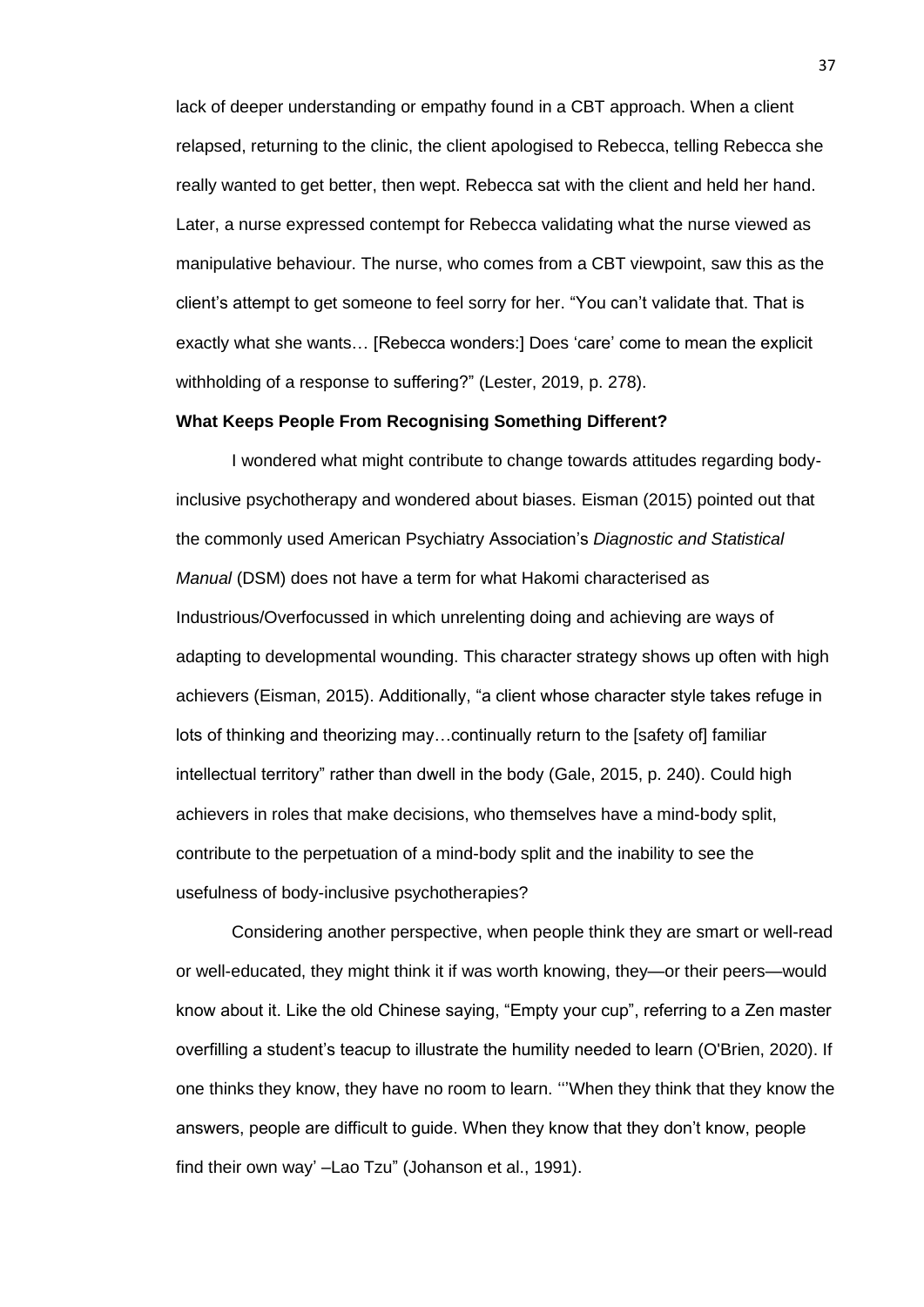## **Living Systems Perspective**

When Ron Kurtz was developing the Hakomi method, he was influenced heavily by systems theory which built upon the idea of interrelated, independent parts within a whole (Johanson, 2015b). Aspects of a holon—something that is simultaneously whole and a part, like a cell in your body—are inseparably intertwined. In systems theory<sup>11</sup>, a living system has parts that are connected and communicating throughout the whole. In the 1970s, while other therapies, like Freudian, Jungian, behavioural, humanistic approaches were disputing their differences, rather than learning from each other, systems theory insightfully viewed the different theories as holistic. They all address the internal and external parts of the individual and the internal and external aspects of communities, family, culture, world, and environment (Johanson, 2015b).

Having examples might help to better understand this concept: Imagine four quadrants. Sigmond Freud, C.G. Jung, Jean Piaget, and Gautama Buddha fit in the Interior-Individual quadrant. B.F. Skinner with his behaviourism, John Watson, empiricism, and neurology fit in the Exterior-Individual quadrant. Wilhelm Dilthey, Max Weber, and Hans-Georg Gadamer with his hermeneutics fit in the Interior-Collective quadrant. Finally, Systems Theory, Karl Marx, and Auguste Comte with his sociology, fit in the Exterior-Collective quadrant (Johanson, 2015b). This is important for my topic because it reveals what is missing in some treatment approaches and introduces the idea that Hakomi can provide a means of communication between the parts—internal and external; mind and body. In western society, there is "such an overemphasis on objective materialism that the richness of subjective experience and the hermeneutics… were underplayed, resulting in an impoverished account of what it means to be human" (Weiss & Johanson, 2015a, p. 334).

 $11$  In this research. I refer to it as living systems.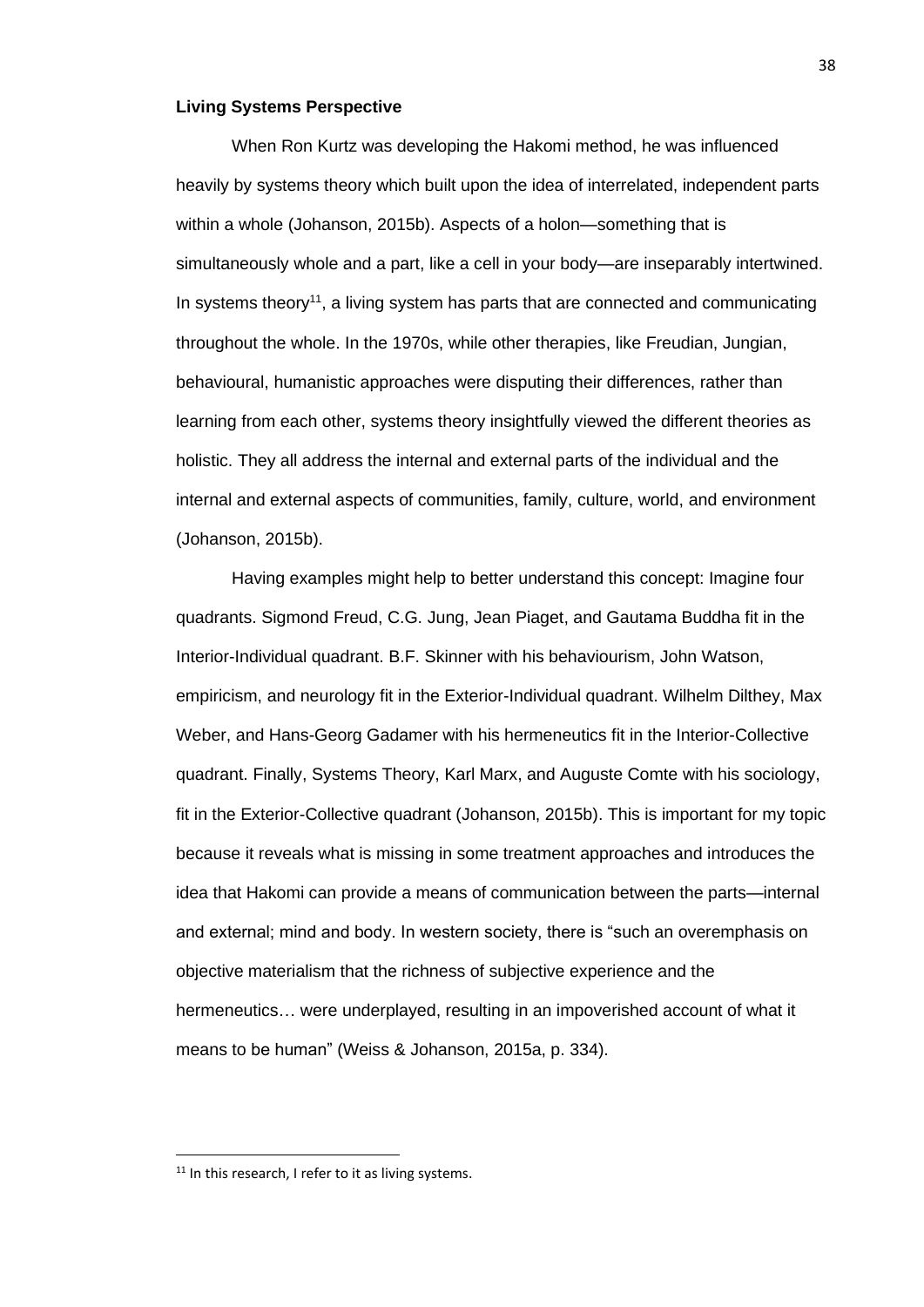## **Summary**

In this chapter, I explored the call for novel approaches to anorexia, then provided literature describing the difficulties in RCTs with clients with AN. Literature revealed the current treatments are only moderately effective; however, researchers seemed to continue looking for something different from similar approaches. I considered how the call for experiments reveals an inconsiderate attitude towards the client and examined reductionistic and authoritarian attitudes found in literature. Throughout, I inserted literature from a Hakomi approach for comparison. Further, I contemplated why body psychotherapies are overlooked as a possible treatment by looking at Hakomi character theories and Systems Theory. The next chapter considers the association between anorexia and trauma, and investigates therapies with similar aspects to Hakomi.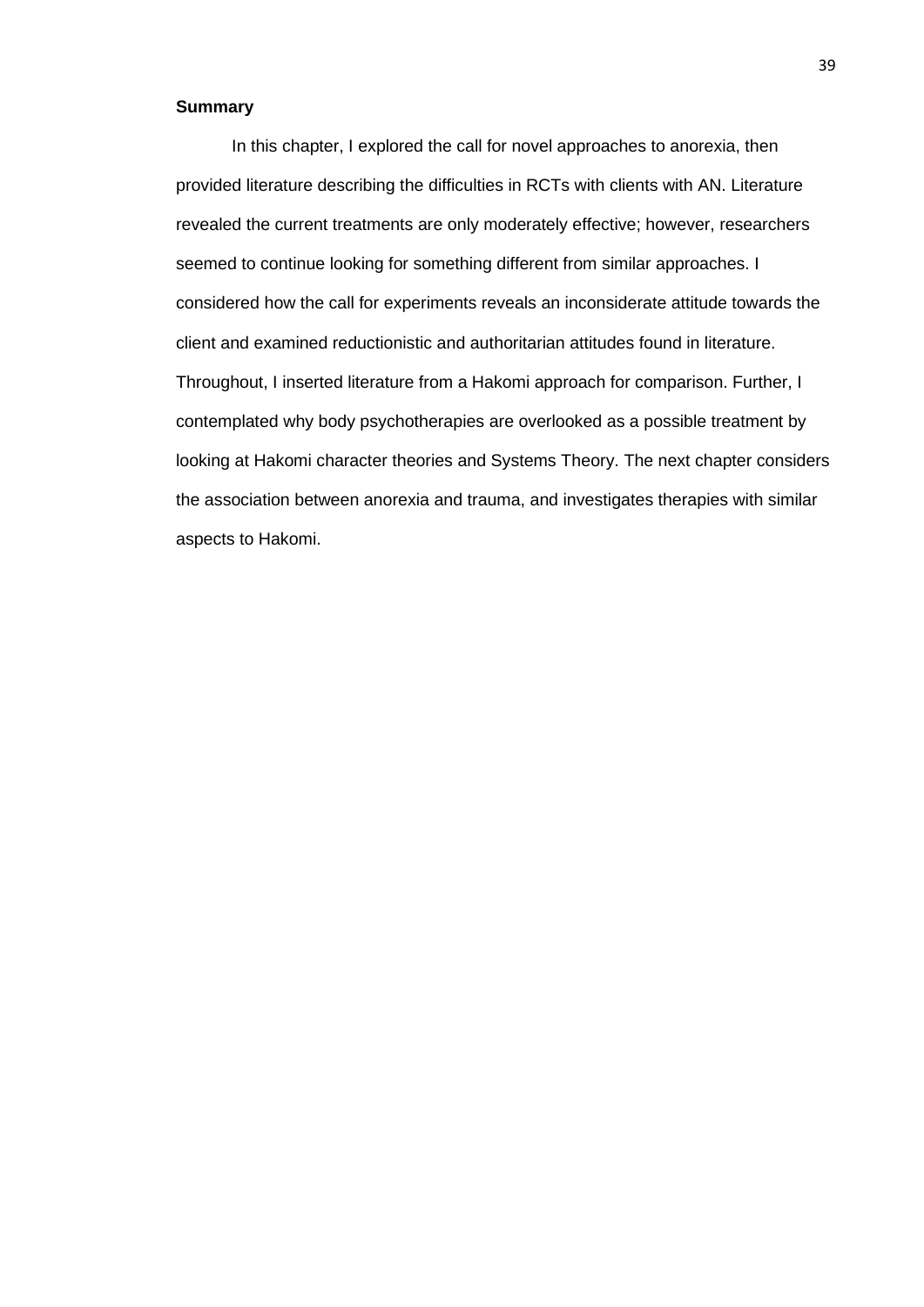## **Chapter 4 – Treatment Approaches**

This chapter begins by considering the various approaches to defining trauma, before considering literature exploring relationships between trauma and anorexia which reveals that trauma researchers are also calling for novel approaches to trauma treatment as well as universal trauma-informed care. It then briefly considers literature that considers possible contributions to the ubiquitous presentation of trauma. The chapter then shifts to considering treatments similar to Hakomi, beginning with body psychotherapies. Literature reveals the early inclusion of the body in psychotherapy. While there is a lack of research in scholarly databases regarding body psychotherapy, there is a wealth of information in books by practitioners. This chapter then consider research regarding other approaches that reflect a Hakomi approach including embodiment, mindfulness, and parts work.

## **Trauma and Anorexia Nervosa**

Considering the relationship between trauma and anorexia leads into the area of aetiology, which is an extensive and controversial topic. Brewerton et al. (2019) provided a broad description of the aetiology of EDs and their comorbidities: "[T]he development of EDs, PTSD and related comorbidities is the collective result of multiple predisposing, precipitating, and perpetuating factors, including genetics, epigenetics, temperament, dose and timing of trauma, disclosure experiences, and social supports" (p. 336).

## *Defining Trauma*

Before considering connections between anorexia and trauma, it is worth considering trauma definitions. This revealed itself as a bit controversial when considering the American Psychiatry Association's limited definition when compared to that of the psychosocial field which includes complex trauma (D'Andrea et al., 2012; Ford & Courtois, 2020b; Ford et al., 2013; Ford et al., 2015; Ford et al., 2018; Landy et al., 2015; Pai et al., 2017). Renowned trauma specialist, Bessel van der Kolk, failed in his attempt to get a developmental trauma disorder diagnosis added to the DSM-5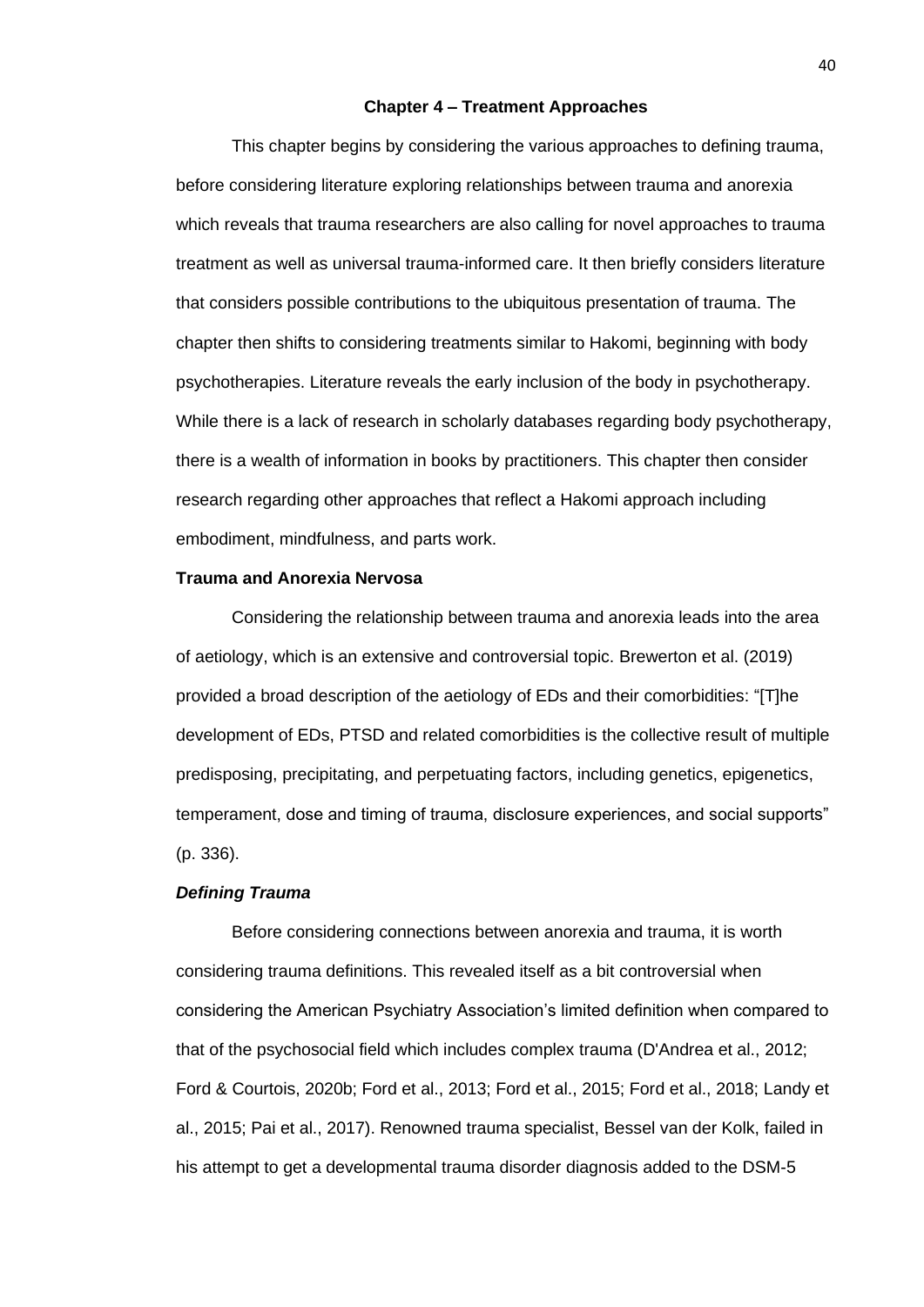(Ford et al., 2018). Instead, the  $5<sup>th</sup>$  edition of the American Psychiatric Association's (2013) *Diagnostic and Statistical Manual of Mental Disorders* (DSM-5), joined many trauma symptoms together into the diagnosis of Post Traumatic Stress Disorder, known as PTSD (Ford et al., 2018). The DSM-5 no longer allowed for the patient's subjective experience in its description of traumatic events required for diagnosis as the previous DSM IV did (Ford & Courtois, 2020b; Landy et al., 2015; Pai et al., 2017). Some suggest getting rid of the criterion of exposure to trauma, while others suggest a label "poststressor stress disorder" for a non-trauma event and "nonstressor stress disorder" for no identified event (Pai et al., 2017). In contrast, the World Health Organization (WHO) recently added complex PTSD as a diagnosis in the International Classification of Diseases (ICD-11) (Ford & Courtois, 2020b). To meet the diagnosis of Complex PTSD in the ICD-11 (WHO, 2019), all the requirement for PTSD following exposure to a horrific event need to have been met; then, the additional complex symptoms are:

1) problems in affect regulation; 2) beliefs about oneself as diminished, defeated or worthless, accompanied by feelings of shame, guilt or failure related to the traumatic event; and 3) difficulties in sustaining relationships and in feeling close to others. These symptoms cause significant impairment in personal, family, social, educational, occupational or other important areas of functioning. [\(https://icd.who.int/browse11/l](https://icd.who.int/browse11/l-m/en#/http://id.who.int/icd/entity/585833559)[m/en#/http://id.who.int/icd/entity/585833559\)](https://icd.who.int/browse11/l-m/en#/http://id.who.int/icd/entity/585833559)

It is worth noting that these additional complex symptoms also describe presentations of anorexia: shame, withdrawal and social isolation, and emotion regulation difficulties (Oldershaw et al., 2015; Skårderud, 2007).

The description of traumatising events listed in these two diagnostic manuals leave out the subjective experience of the one who had the experience. The ICD-11 lists genocide campaigns, slavery, and torture, as well as prolonged domestic violence and repeated childhood sexual or physical abuse. The DSM 5 links trauma to events involving "actual or threatened death, serious injury, or sexual violence" (American Psychiatric Association, 2013, p. 271). These seem to be extreme experiences. With these as a reference, events that might feel traumatic and life-or-death for a child, or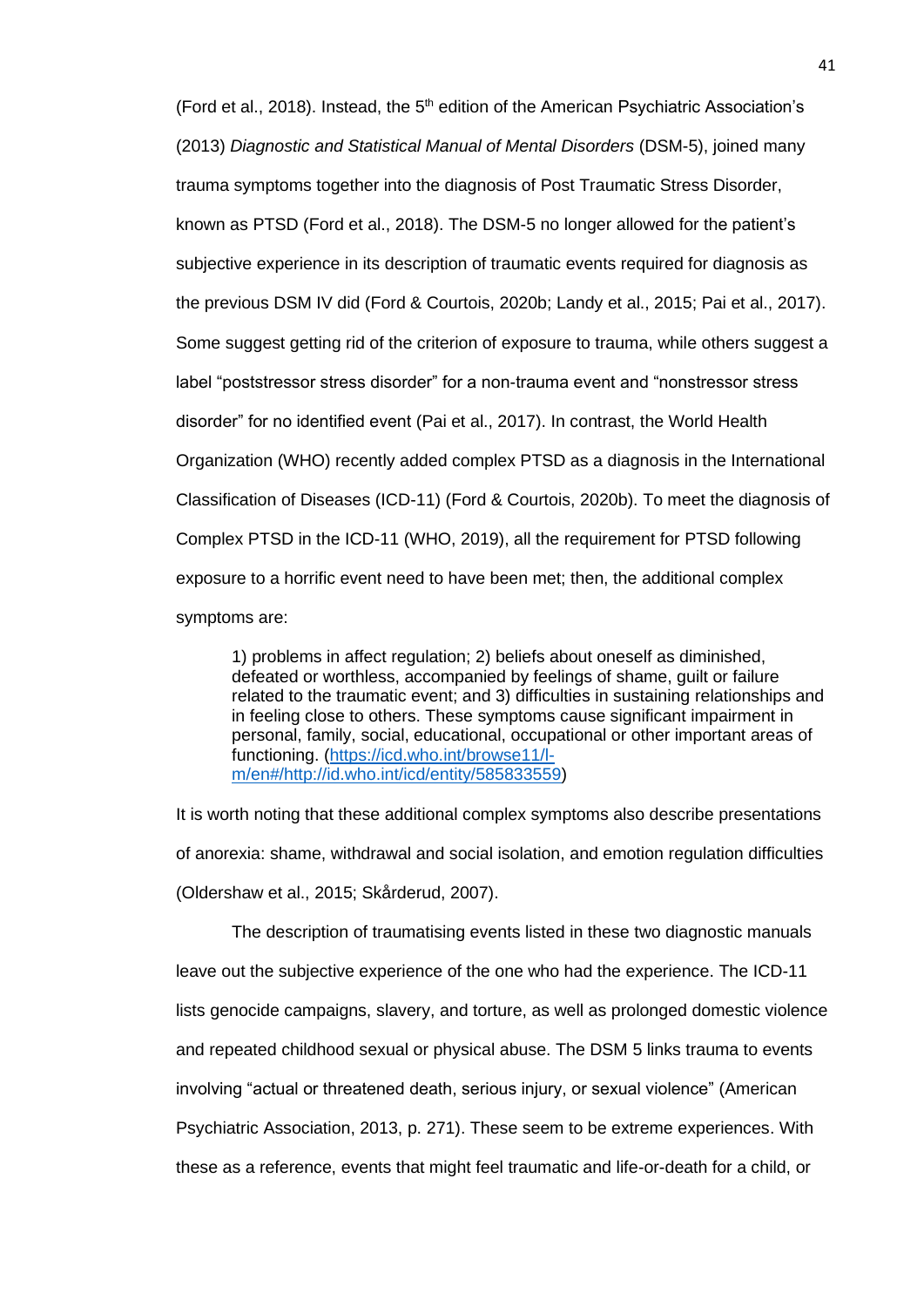even someone older, would not be considered significant enough and would be dismissed. While the manuals focus on the event, Ford et al. (2015) suggested that while experiencing a traumatic event was originally thought to cause PTSD, research has shown that is not sufficiently the cause; instead, there are risk factors that increase the chances of PTSD and are, therefore, either the cause or highly related to the cause.

In contrast to the DSM 5 and ICD-11, the Psychodynamic Diagnostic Manual (PDM) (Lingiardi & McWilliams, 2017) provides a thorough account of various trauma presentations and offers broader definitions of the trauma event. The PDM describes trauma within various contexts (for example, trauma and adolescence, trauma and dissociation, trauma and feeding and EDs), and divides the overarching category of trauma-related disorders and stressor-related disorders into three sub-categories: adjustment disorders (AD)—reactions to psychological stress that occur within three months and last no more than six months; acute and PTSDs (develops from AD); and complex PTSD—a history of chronic neglect, trauma, and abuse. Neglect is significant because it creates insecure attachment which makes trauma more likely (Lingiardi & McWilliams, 2017). Complex PTSD is also called "developmental trauma" because it, "compromises an individual's identity, self-worth, and personality; emotional regulation and self-regulation; and ability to relate to others and engage in intimacy" (Lingiardi & McWilliams, 2017, p. 190). Again, these factors also describe AN (Duncan et al., 2015).

In the PDM (Lingiardi & McWilliams, 2017), the type of trauma event is further described by five types: 1) impersonal/accidental/disaster/shock trauma; 2) interpersonal trauma, also called "betrayal trauma" which is, "committed by other humans as a means of gratifying their own needs by exploiting those of another" (Lingiardi & McWilliams, 2017, p. 184); 3) identity trauma—victimisation because of individual characteristics; 4) community trauma—based on group identity; and lastly, 5) ongoing, layered, and cumulative trauma—based on re-victimisation and re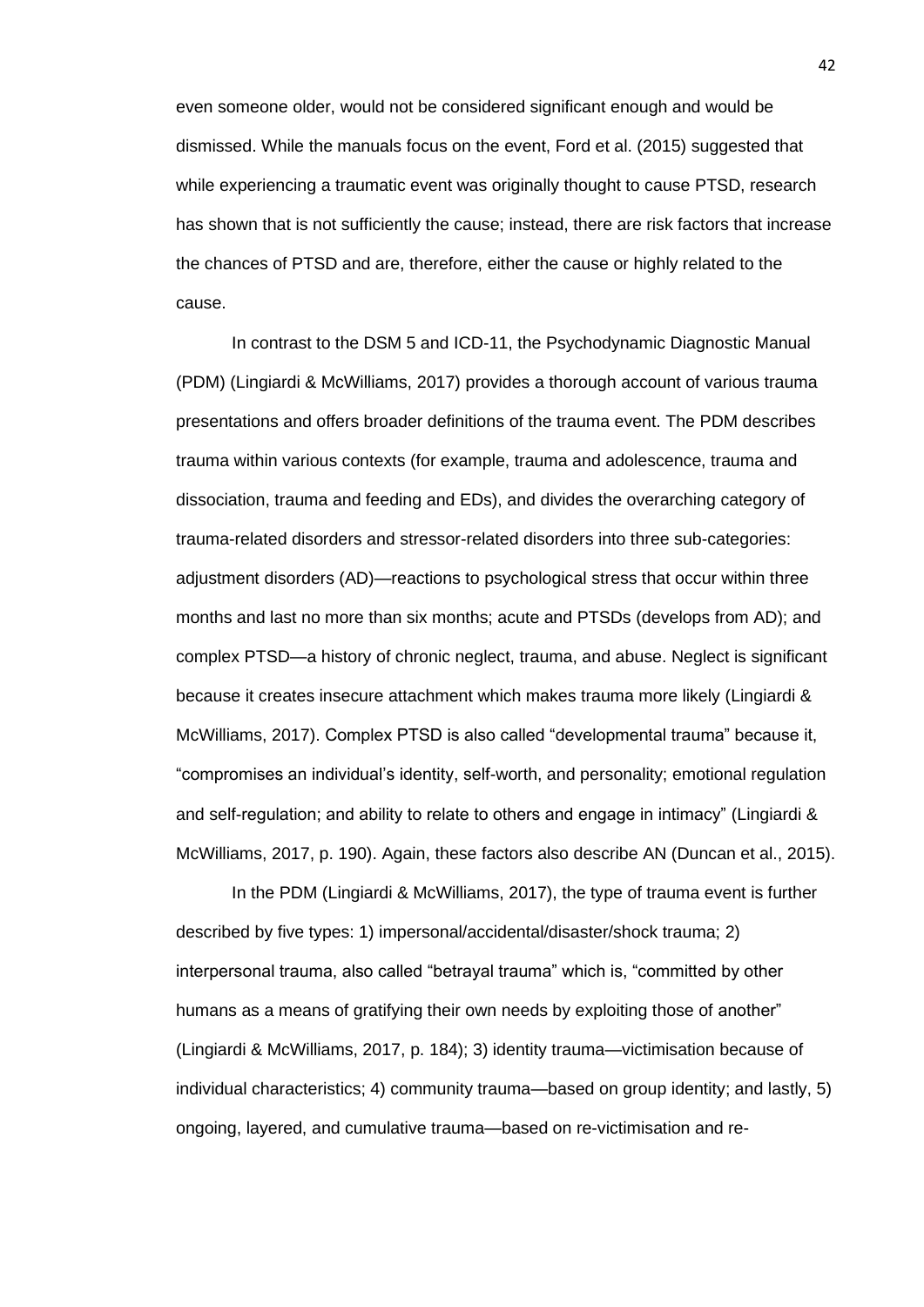traumatisation. The PDM connects some EDs to complex (also called developmental) trauma:

Some eating disorders may arise from the spectrum of developmental trauma, beginning with conflictual family dynamics and proceeding through disordered attachment to more overt emotional and physical neglect, and to overt emotional, physical, and sexual abuse. Such severity generally accounts for the comorbidity that often complicates diagnosis and treatment. (Lingiardi & McWilliams, 2017, p. 213)

## *Complex Post Traumatic Stress Disorder and Eating Disorders*

Ford and Courtois (2020b) provided extensive research supporting their use of the term complex trauma (C-PTSD) in their edited book, *Treating Complex Traumatic Stress Disorders in Adults: Scientific Foundations and Therapeutic Models.* They distinguish between "clinical and professional practice guidelines" (such as the DSM) and "best practices and consensus guidelines", such as their use of C-PTSD. Their definition of C-PTSD refers to experiences that a) involve repetitive or prolonged exposure to, or experience of, multiple traumatic stressors; b) involve harm or abandonment by caregivers or significant adults resulting in a sense of betrayal; and c) occur at developmentally vulnerable times in the individual's life, especially in childhood where it can impact the child's biopsychosocial development. They state: "Beginning as early as in utero or infancy/toddlerhood, exposure to complex traumatic stressors in childhood (especially with no preventative or therapeutic intervention or other relief or support) can lead to neurobiopsychosocial problems all along the lifespan" (Ford & Courtois, 2020b, p. 15), which increases especially during vulnerable developmental periods such as adolescence (Ford & Courtois, 2020a). AN is known to develop during adolescence or during transitions such as leaving home for university, or after an event trauma.

A comprehensive book on trauma entitled, *Treating Complex Traumatic Stress Disorders in Adults: Scientific Foundations and Therapeutic Models* (Ford & Courtois, 2020a) suggests the ED population share overlapping symptoms with complex PTSD and refer to EDs as comorbid issues of C-PTSD. They suggest: "Complex trauma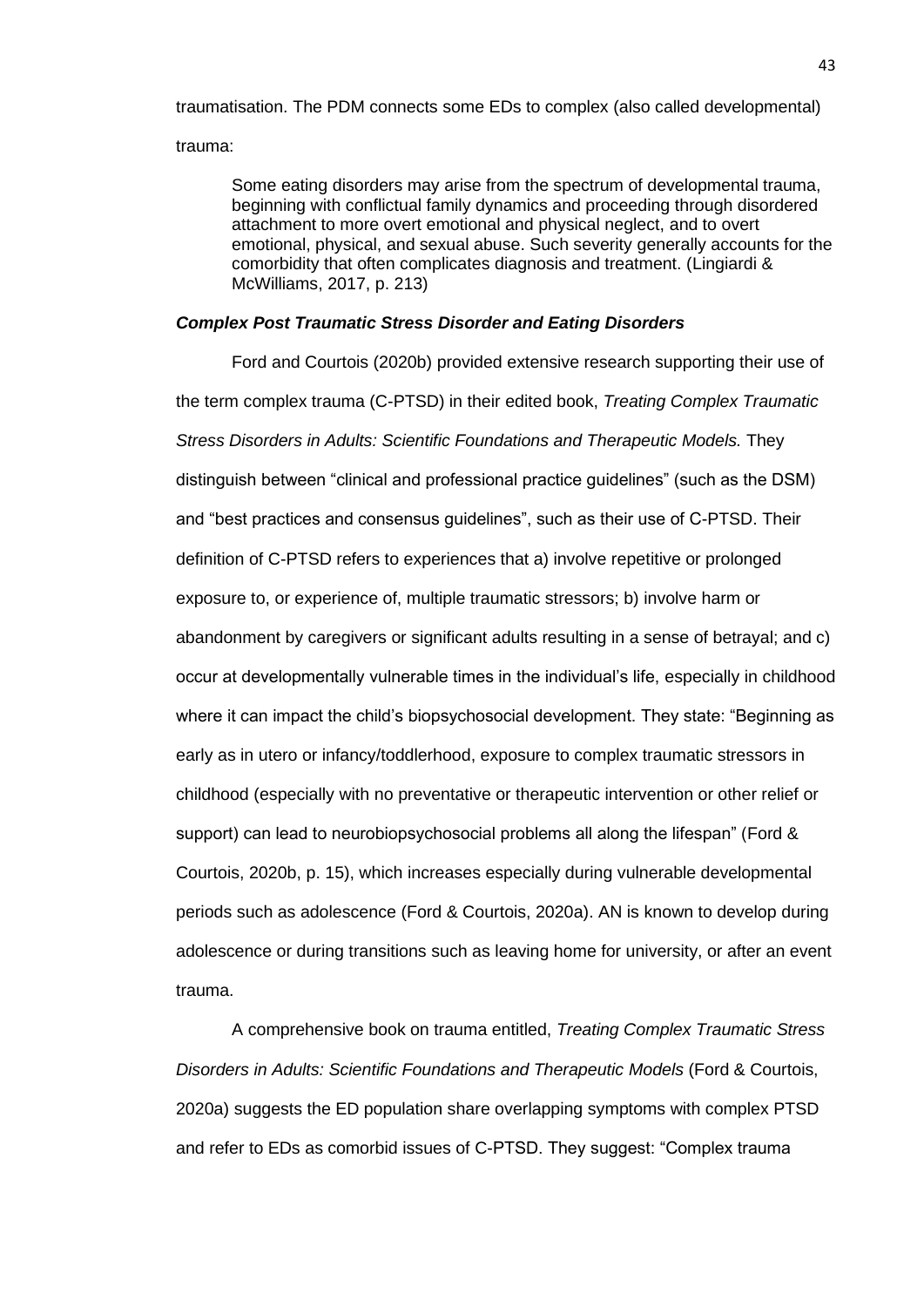compromises attachment, security, self-integrity, and ultimately self-regulation" (Ford & Courtois, 2020a, p. 8). Attachment insecurity and poor self-concept was also found for those with EDs (Demidenko et al., 2010). Complex trauma develops from experiences that involve psychological and/or physical dominance, oppression, and intrusion, with a sense of inescapable injury—including emotional injury. Further symptoms include estrangement and withdrawal, severe mistrust, and dysregulated emotions and actions. Ford and Courtois (2020a) revealed depression, anxiety disorders, guilt, shame, anger, EDs, addiction, suicidality, psychosomatic and autoimmune illnesses, borderline personality disorders, and psychosis as reactions to complex stress and expressions of distress.

#### *Research Linking Anorexia With Prenatal and Perinatal Trauma*

Research has sought connections between EDs, especially AN, and prenatal and perinatal trauma for many years (Bakan et al., 1991; Cnattingius et al., 1999). Marzola et al., (2021) conducted a systematic review on the role of prenatal and perinatal factors in eating disorders which revealed individuals with AN were more likely to have had increased maternal age, multiparity, pregnancy complications, early birth, or small size for their gestational age. They state the data are suggestive of an association between early trauma and future AN but are not conclusive because they found methodological flaws in the research. Janet Treasure, along with Krug et al. (2013), conducted a systematic review of obstetric complications as risk factors for EDs and a meta-analysis of delivery method and prematurity. They determined that the findings were conflicting, and methodological limitations compromised ultimate conclusions. This conclusion was supported by Raevuori et al. (2014) who found the overall effect of prenatal and perinatal factors was small and operated in conjunction with other factors. Krug et al. (2013) confirmed, however, that mothers of clients with AN were more likely to have experienced high levels of anxiety during gestation. Two years later, St-Hilaire et al. (2015) followed mothers who experienced the same stressful environmental event and found those in their third trimester were more likely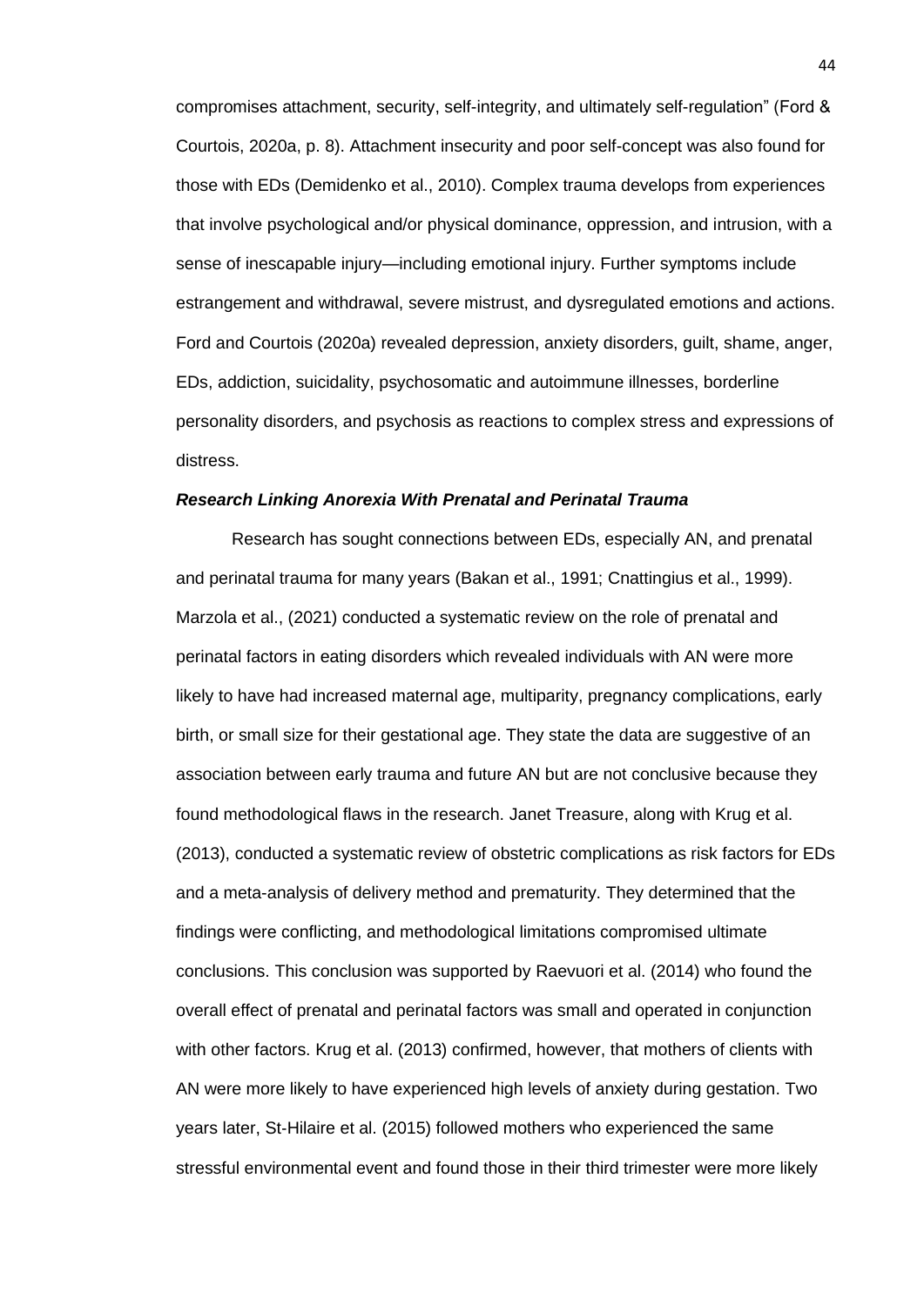to have a child develop disordered eating. St-Hilaire et al. proposed this suggests objective stress could be independent of any idiosyncrasies of the mother through genetic or environment pathways.

More recently, Larsen et al. (2021) conducted an extensive study in Denmark on the connection between future risk of EDs and prenatal and perinatal factors. They included data on all births from 1989-2010 and followed over one million individuals from age six for a 22-year period using data from national hospital registers that included birth statistics and ED diagnoses. They found risk for all EDs increased with increasing maternal and paternal ages. Additionally, risk for AN increased from premature delivery, with significant increased risk for those born under 33 weeks, slight risk for 33-36 weeks, and decreased risk for over 42 weeks. Other significant future risk factors for AN included genitourinary tract infection, low birth weights, multiple births, caesarean section, and congenital malformations of the mouth or digestive system. They also found most pregnancy complications were associated with increased depression and anxiety disorders in offspring. Larsen et al. (2021) concluded "pregnancy and early life are vulnerable developmental periods when exposures may influence offspring mental health, including eating disorder risk, later in life" (p. 870).

Evertz et al. (2021) provided extensive perspectives on the effect of pregnancy and birth on offspring and their parents in the 800-page edited book, *Handbook of Prenatal and Perinatal Psychology: Integrating Research and Practice*. They provide much broader concepts of traumatic events, including subtle stressors and trauma during prenatal and perinatal periods such as the doctor conducting an amniotomy or pushing the head of the birthing baby back into the mother to do an episiotomy so the mother will not tear (Emerson, 2021b). Within this book, Verny (2021) cited research that supports the findings that maternal stress during pregnancy produces lasting future undesirable change—including EDs—in offspring, with the cumulative effect being substantial, even when individual impactors seemed insignificant. It is interesting to consider how this understanding would affect how research is conducted since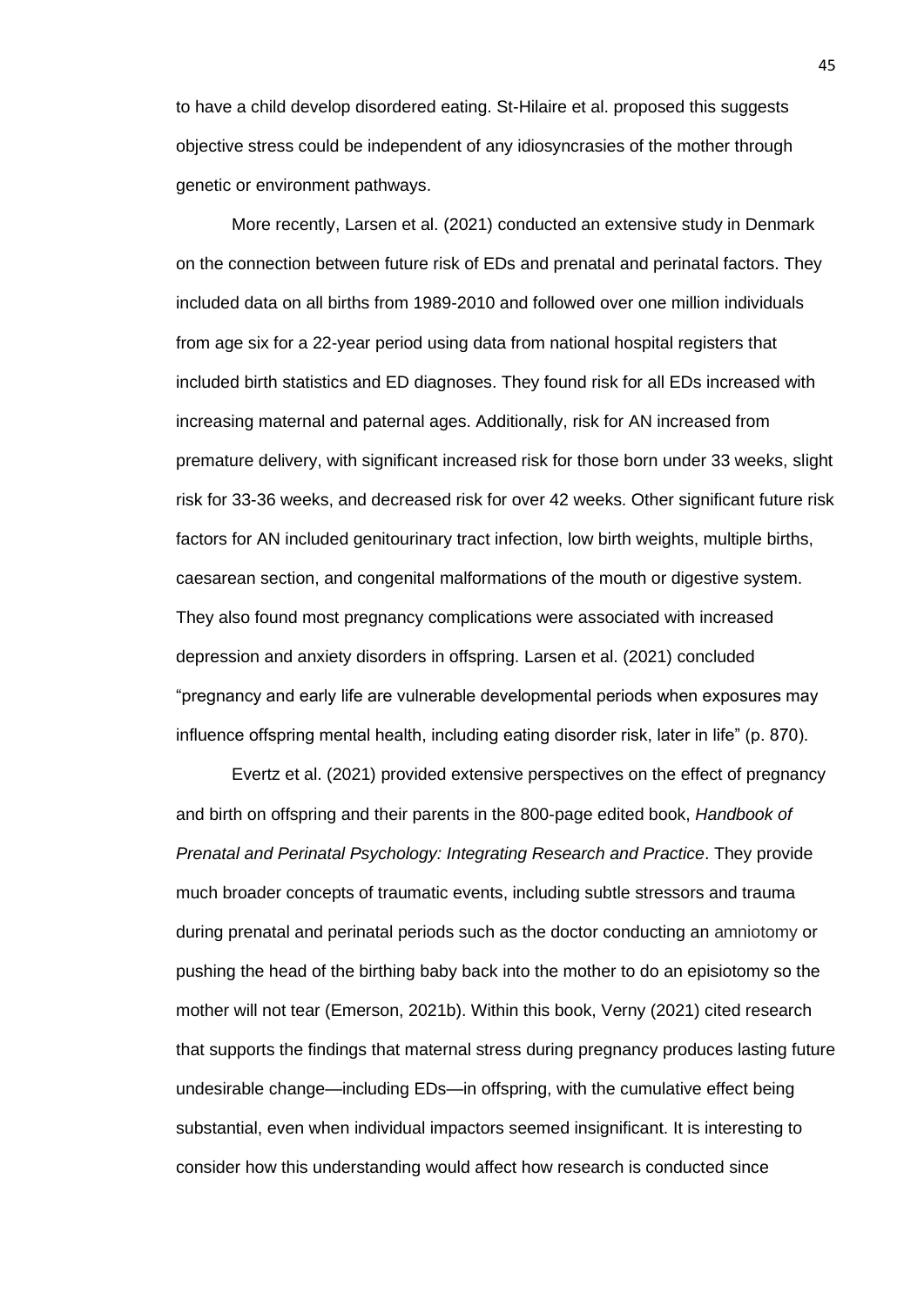individual factors might not reveal significant results, as Glashouwer et al. (2020) proposed with their research. To avoid future problems from prenatal and perinatal health disorders, attachment-guided birth culture is recommended which considers the experience of the foetus and infant during pregnancy and the birthing process (Hildebrandt, 2021). Additionally, even short psychotherapy is recommended for prospective parents since unresolved trauma from the parents' own births may be stimulated (von Kalckreuth, 2021).

# *Research Links Anorexia With Stress, Childhood Trauma and Childhood Maltreatment*

Other studies recognised the role of early anxiety and trauma in future ED development. A systematic review and meta-analysis of childhood neglect in eating disorder populations found 53.3% of those with EDs had emotional neglect and 45.4% had physical neglect (Pignatelli et al., 2017). Treasure et al. (2015) found childhood anxiety preceded AN, as did shyness, social problems, and obsessive-compulsive personality traits. Additionally, those likely to develop EDs seem to be, "especially sensitive to the effects of stress/adversity and have high rates of premorbid anxiety disorders, personality traits, and … features that predispose them to PTSD and its symptoms" (Brewerton, 2019, p. 445). Larsen et al. (2021) provided a flow chart indicating early childhood trauma can set the stage for insecure attachment which predisposes people to EDs and future trauma. Moreover, clients with EDs who also had a trauma history manifested higher physical and psychological symptoms, with a more impaired clinical profile if they had both childhood and adult trauma exposure (Meneguzzo et al., 2021). Janet Treasure was one of the researchers who determined, "From conception onwards, individuals with EDs, on average, are more likely to have experienced greater adversity over their life course" (Chami et al., 2019, p. 1).

In an overview of trauma-informed care and practice for eating disorders, Brewerton (2019) lamented that, while substantial research provides evidence that people with EDs have very high rates of lifetime traumatic events and childhood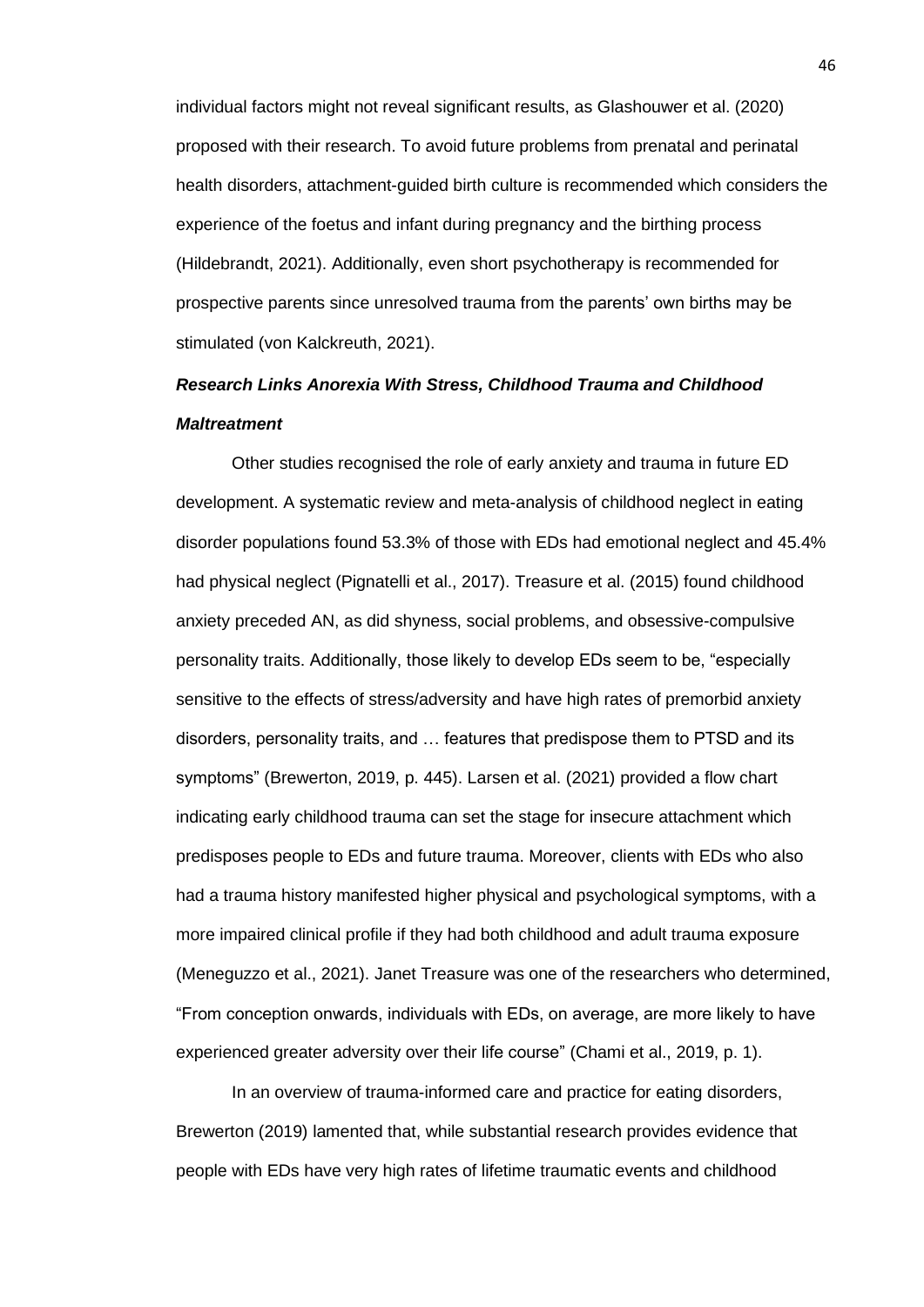maltreatment, EDs are still not recognised as being associated with trauma. Monteleone et al. (2019) revealed childhood maltreatment as a risk factor for EDs by conducting a study where 94 people with AN completed questionnaires. They found all types of childhood maltreatment experiences connected with EDs, but more through emotional abuse than other types of childhood maltreatment. This was supported with additional studies (Monteleone, Cascino, et al., 2021; Monteleone, Tzischinsky, et al., 2021). Wesselius et al. (2020) provided extensive supporting research to argue that EDs are related to trauma. They advise the problems with current treatments for the more extreme and recurring type of anorexia (also called SE-AN) is that they cause a retraumatising effect from the coercion to eat and from others taking over control of client eating and other client behaviours.

In 2011, Reyes-Rodriquez et al. cited research that found the prevalence of PTSD along with an ED diagnosis ranged from 1-52% due to the broad classification of traumatic events: childhood sexual abuse, emotional abuse, accidents, and interpersonal loss and separation. They then conducted their own research by clinically assessing 753 women with AN and found that 39% reported one or more traumatic events in their lifetime, especially childhood sexual abuse, sexual abuse in adulthood, and death or illness of a family member or significant other. They presented a foetal programming hypothesis suggesting there is some vulnerability that may develop before birth that predisposes the child to develop PTSD and AN (Reyes-Rodríguez et al., 2011).

## **Trauma Treatments**

Trauma research and anorexia research both recommend the same types of treatments, and both are searching for novel approaches (Hoge & Chard, 2018; Kotilahti et al., 2020). In their extensive book on trauma, Ford and Courtois (2020b) continue to recommend the evidence-supported individual trauma treatments—talk and exposure therapies (using CBT and psychodynamic psychotherapy)— while adding the body aspect with Eye Movement Desensitization and Reprocessing Therapy (EMDR).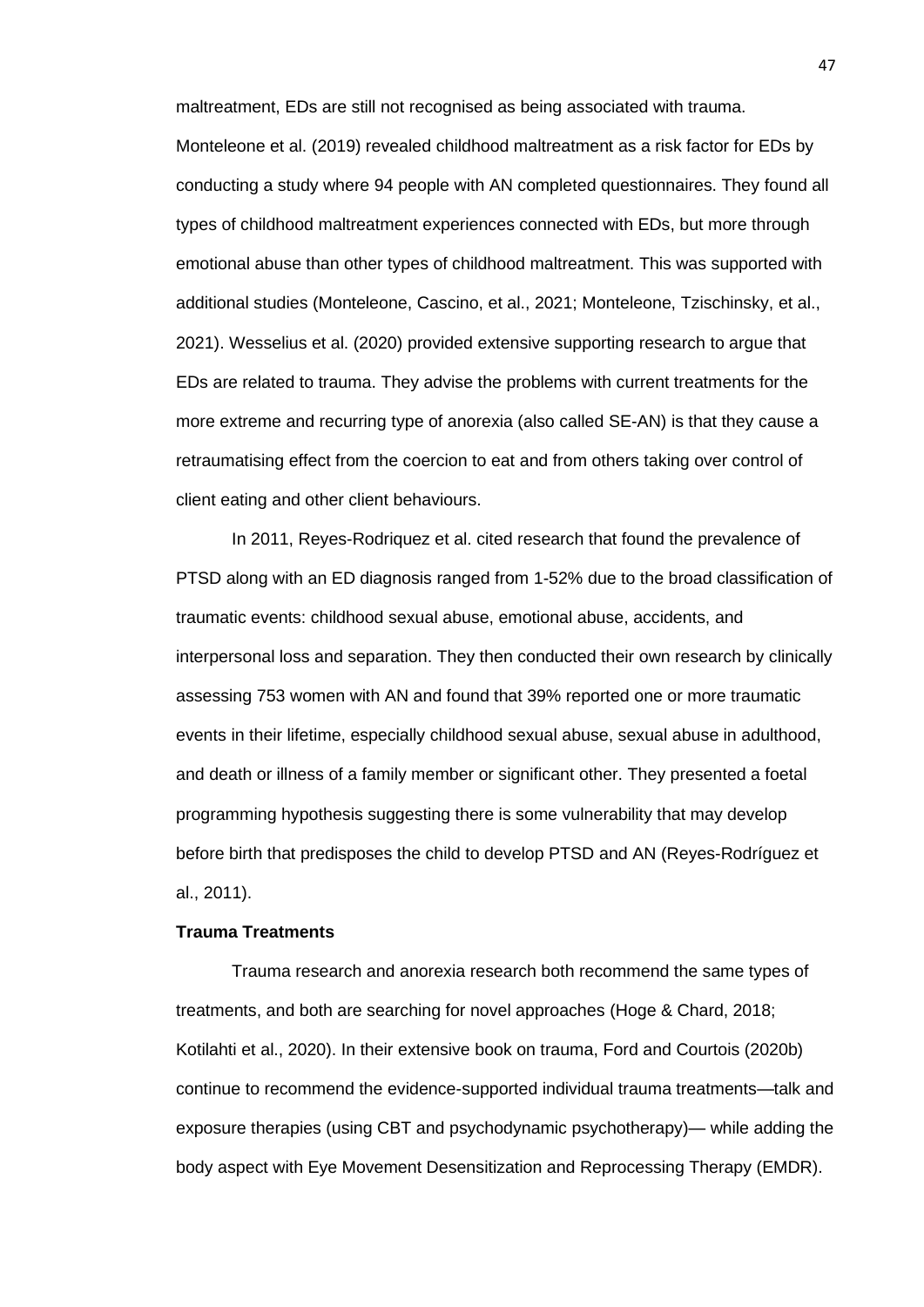Excitingly, they list as emerging psychotherapy models Sensorimotor psychotherapy, experiential approaches, and mindfulness approaches—all of which bode well for Hakomi. Ford and Courtois (2020b) also included complementary healing therapies such as yoga, acupuncture, energy psychology (tapping/acupoints), neurofeedback, and animal assisted interventions. Hoge and Chard (2018) declared funding in the last decade has disproportionately favoured trials of prolonged exposure therapy and cognitive processing therapy and they called for studies in areas that sound like something Hakomi might address:

Novel pharmacological and psychotherapeutic approaches that target memory reconsolidation (sometimes referred to as "memory therapeutics") need to be moved toward the top of the priority list, including streamlined, body-centered, EMDR<sup>12</sup>-derived protocols and other approaches that incorporate imagery rescripting. (Hoge & Chard, 2018, p. 344)

The modalities Hoge and Chard offer as choices for body-centred memory processing are limited and specific. A big part of Hakomi is working in a mind-body, holistic way to process and integrate the felt sense that comes with memories (Gaskin & Cole, 2015).

Trauma researcher Pat Ogden (2020) suggested most approaches to traumarelated disorders focus mainly on the client's verbal narrative, emotional expression and meaning making; they lack the ability to address the "physiological and somatic alterations that perpetuate the symptoms of complex trauma" (p. 510). She suggested CBT can assist in addressing problem thoughts and beliefs and in addressing states of hyperarousal with relaxation skills, but it does not address somatic symptoms and fails to use physical interventions designed to recalibrate dysregulated physiology. When somatic symptoms are not addressed by explicit bodily attention, these physiological symptoms can "maintain and even exacerbate psychological symptoms despite otherwise adequate treatment" (Ogden, 2020, p. 510). For this reason, Ogden stressed a therapy with an awareness of body-based symptoms is necessary in trauma

<sup>&</sup>lt;sup>12</sup> Eve Movement Desensitization and Reprocessing Therapy.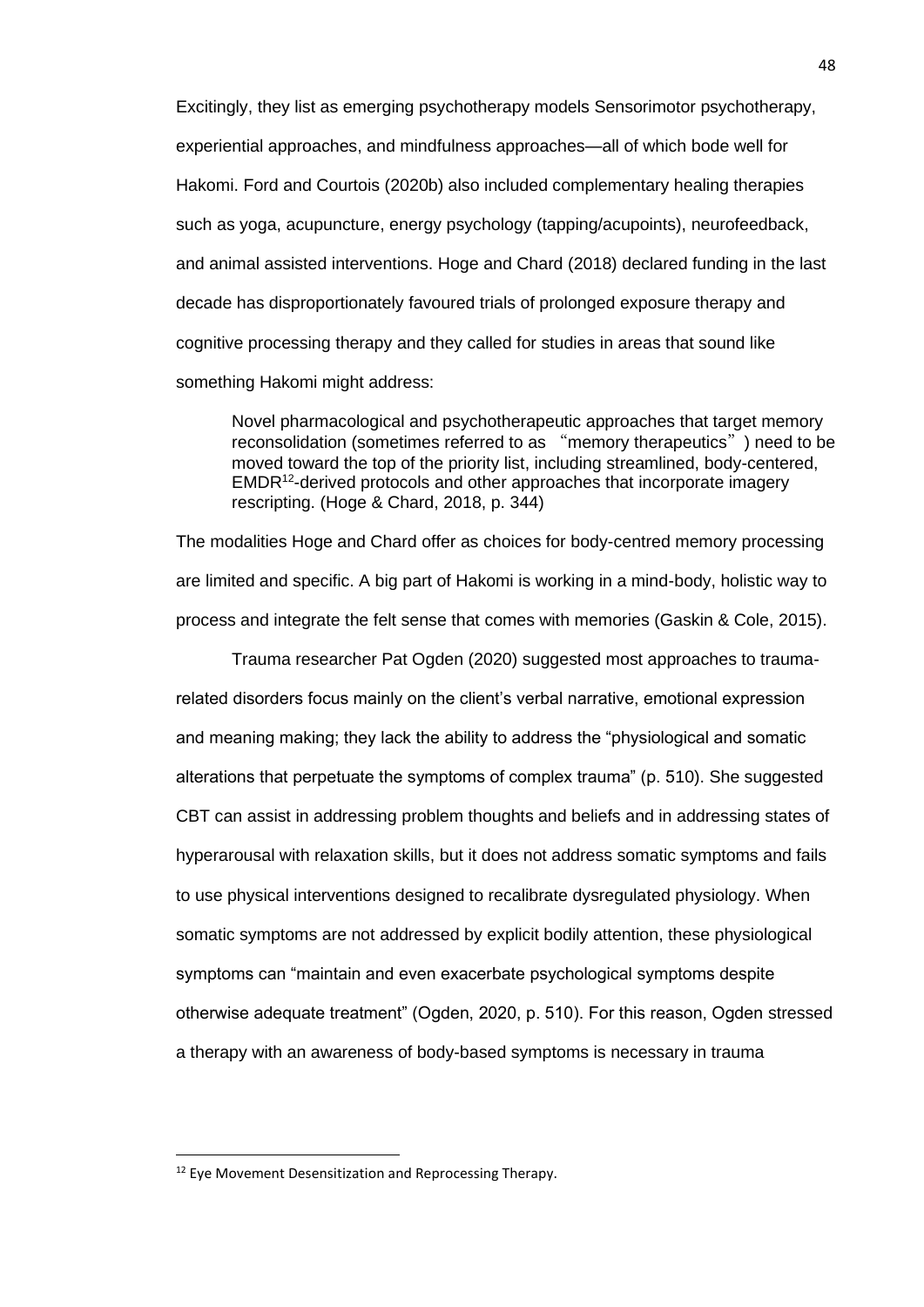treatment. Could this be the answer that the editorial Glashouwer et al. (2020) are searching for when suggesting their reductionistic experimental approach?

## **The Call for Universal Trauma-Informed Care**

The prevalence of trauma is high. The American Psychological Association's handbook of trauma psychology estimates 50-70% of the overall population and 60- 100% of those struggling with mental health have a history of trauma (Classen & Clark, 2017). "[Trauma] is an inescapable, universal truth. It is everywhere" (Classen & Clark, 2017, p. 537). It is ubiquitous (Gerber & Gerber, 2019; Payne et al., 2015). Citing the common occurrence of trauma and the inability to be aware of the extent of trauma effects in a person, the call is out for all clinicians to become trauma informed (Brewerton, 2019; Classen & Clark, 2017; Racine et al., 2020), including dieticians (Dennett, 2021). This response needs to go beyond the use of questionnaires to check for trauma (Racine et al., 2020)."Trauma-informed care is not a specialized treatment; rather it is the foundation of basic competent care" (Classen & Clark, 2017, p. 537). Yet, still, when setting up trauma treatment centres, Dondanville et al. (2021) recommended focusing on evidence-based therapies: Cognitive Processing Therapy (CPT) and prolonged exposure. This is exactly what Van der Kolk (2014) suggested to *not* do for trauma; instead, he recommended body psychotherapy.

#### **What is Contributing to the Trauma?**

Over 20 years ago, Cnattingius et al. (1999) suggested research revealing perinatal factors were associated with risk factors for EDs that "may uncover the mechanism underlying the development of the disorder, even if only a fraction of cases of anorexia nervosa may be attributable to perinatal factors" (p.634). Emerson (2021a) estimated that the number of babies with birth trauma is so high that what was considered a traumatised length of new-born crying is now considered normal; he suggested that this is partly due to the increasing reliance on stress-inducing birth technology, the increase in cultural stress in developed countries, and unresolved parental and historical birth trauma. Evertz (2021) considered it through a broader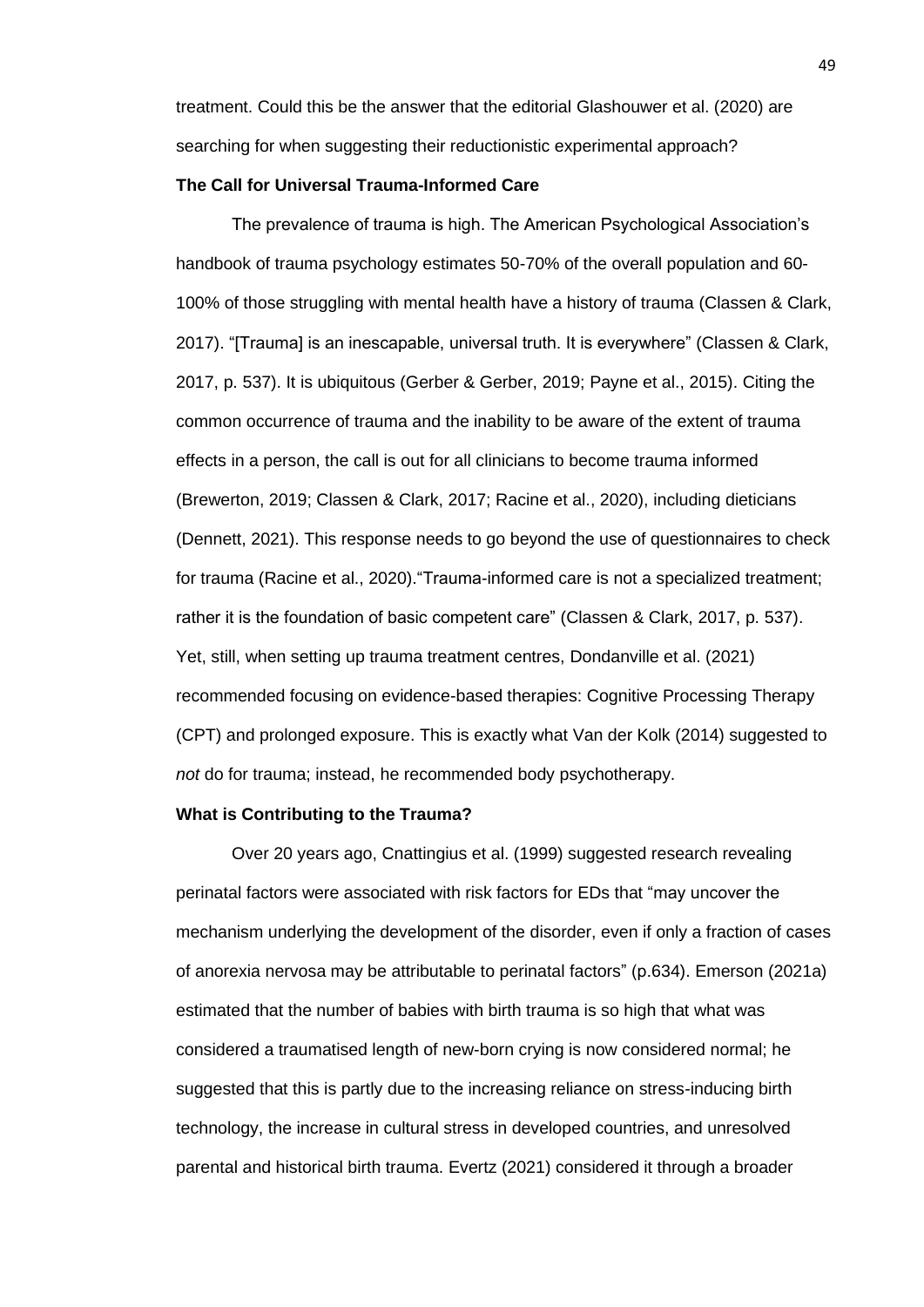perspective by asking why humans have not reached an emotional maturity for "rational parental caring for the world and all its living beings?" (p. 785). He stated attachment and openness are mutually dependent so it would be easier for a child who has safely bonded to "create new knowledge and emancipatory ideas" (p. 785) than a child who was mostly fighting for its survival, emotionally and physically.

Trauma specialist Gabor Maté (2019) made a case that our culture sets us up to be attachment starved. Consider the 2020 pandemic and its effect on the collective trauma and the relational field between people with "the media storm that plays to our terror" (Taylor, 2020, p. 385). Ataria (2017) suggested that the traumatic origins of western civilisation are embedded in its community members and shape the structure of the culture. Additionally, Aposhyan (2004) suggested that the western culture is seriously disconnected from the body, nature, humanity, and spirit which is not inherent in every culture. In an interview about healing in 2000, a shaman from Burkina Faso was asked how her people dealt with chronic mental illness and, in essence, she replied:

We don't have it. If there is a problem that emerges in childhood, we take care of it then. Whenever difficulties arise, we take care of them. Obviously, we have a different kind of dynamic in our culture. This fundamental sense of disconnection is no where more vivid than our disconnection with our own bodies. (Aposhyan, 2004, p. 52)

Much of the east has traditionally paid more attention to the "obvious correlations between social, mental, and physical conditions than is common in Western medicine" (Peseschkian, 2015, p. 892) and provided different ways of coping with conflict (Ataria, 2017). Jonathan Gustin (n.d.) suggested modern society offers no training practices that develop the ability to attune to one's "inner radio" in order to wake up, grow up, and show up, therefore it is left to chance.

Perhaps traumatised people do not make room for alternative perspectives, causing them to isolate those parts and not allow their integration. Yet, without integration—as Hakomi reveals—they are unable to take in what is available to them. If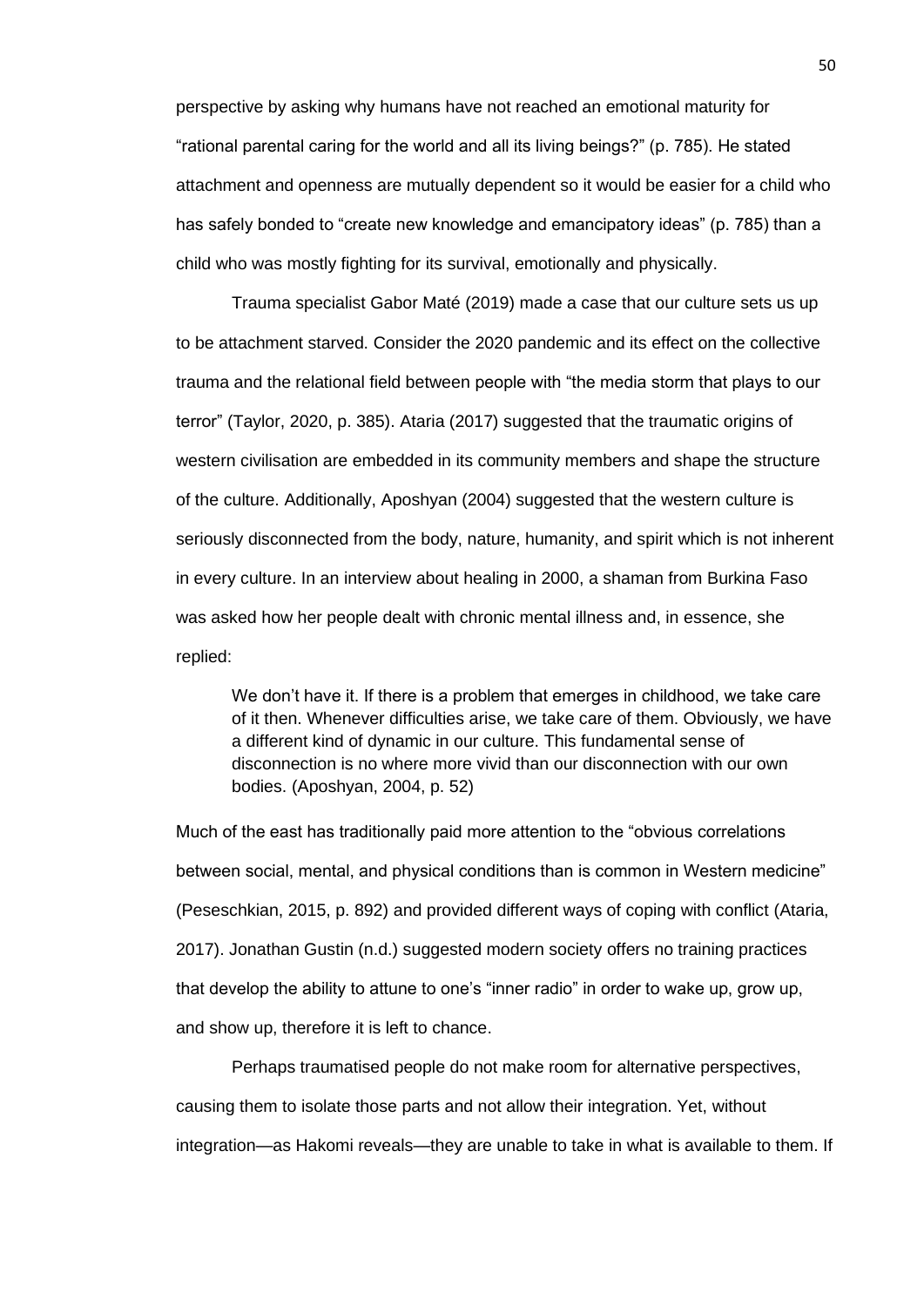people were less traumatised, would they be more likely to allow room for other wisdom? Instead, "[t]he human knowledge in thousands of years of wisdom traditions was spurned as premodern" (Johanson & Weiss, 2015, p. 334). Therefore, perhaps when considering prenatal and perinatal trauma, without negating their own perspective, others could learn from a Māori approach which seems to support the pregnant mother and delivery in a holistic way as more than just a medical procedure (Sharman, 2021).

## **Body Psychotherapy**

#### *Rediscovered*

Pierre Janet is considered the first body psychotherapist, practicing psychotherapy before Sigmund Freud and for longer (Bühler & Heim, 2001). Freud was trained as a neurologist and was, initially, profoundly attentive to the body (Woodcock, 2022). However, when developing psychoanalysis, Freud chose not to focus on the body. Therefore, the developing psychodynamic psychotherapies left the body behind (Bühler & Heim, 2001). Some believe this was due to Freud wanting to distance himself from body psychotherapist Wilhelm Reich's unconventional approaches and political slant (Young, 2006). Janet's influence continued in body psychotherapy and has contributed to the body psychotherapies of today (Bühler & Heim, 2001).

Many of Janet's concepts are being re-discovered, such as the importance of therapeutic presence, the importance of working with the body with traumatised patients, and the concepts of visceral consciousness and somatic resonance, which refer to being aware of and sensing the body and sensations in the body (Kurtz et al., 2018; Young, 2006). Young (2006) might be unintentionally providing the missing piece to the anorexia treatment puzzle in stating: "[P]sychotherapy, without reference to the body, is a somewhat lesser study, a specialization that (perhaps) misses out on something quite fundamental to human existence; a jigsaw with several quite significant sections missing" (p. 20).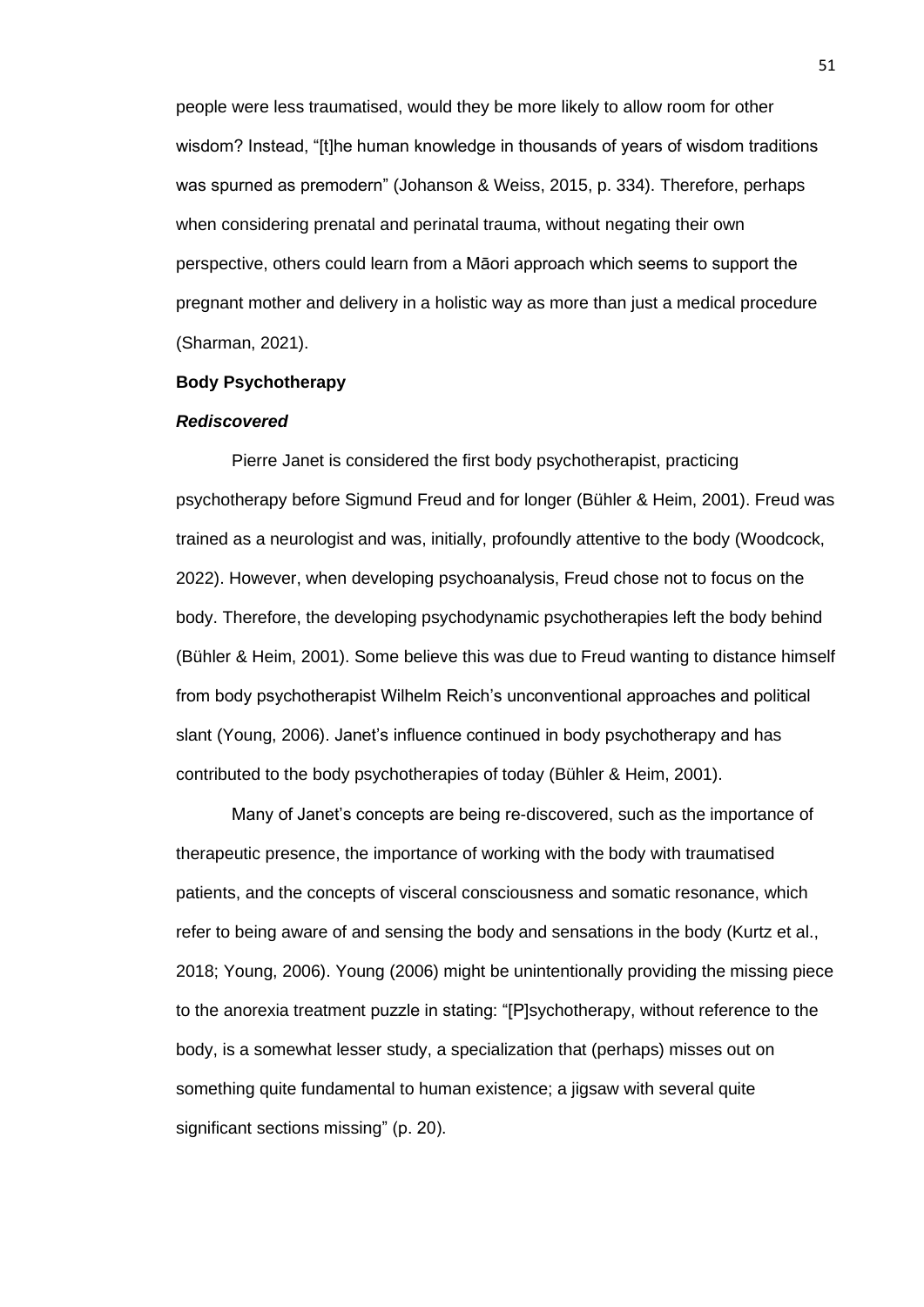#### *Body Psychotherapies as a Treatment*

Search results for body psychotherapies and anorexia or EDs mainly produced results that combined EDs amongst other categories of mental health disorders. The results that matched, however, were positive towards using body psychotherapies. For example, in a literature review, Frank Röhricht (2009) observed that BOP are especially relevant for disorders with body image aberration, to which he included AN, and also relevant for those with limited response to traditional talking therapies such as somatoform disorders, PTSD, AN and chronic schizophrenia. He suggested that with more research on the interface between neuroscience and psychotherapy, BOP could be one of the main psychotherapeutic modalities for these. Röhricht also cited a 2009 German study where each participant with AN received CBT, psychodynamic therapy, and BOP, with participants rating BOP as the most effective. Röhricht (2009) helpfully orients the various body psychotherapies, including Hakomi, into categories. Hakomi falls into the categories of "main mode of action" and "insight oriented" rather than the category "functionally oriented" for such things as relaxation and homeostasis. Another recommendation came from a psychiatrist practicing holistic integrative psychiatry: Wingate (2008) suggested EDs epitomise mind-body disorders and need many modalities of treatment including body-oriented and expressive therapies along with standard treatments for EDs.

#### *Body Psychotherapy Research*

Most scholarly database research search results for body psychotherapies referred to treatments that were more "functionally oriented"—for relaxation and homeostasis. A recent review and meta-analysis of RCTs on the effectiveness of body psychotherapy (Rosendahl et al., 2021) concluded it was significantly effective. Yet, when I looked into the review, there was only one research that sounded like body *psychotherapy*. The rest sounded like body-based interventions such as a brief body and movement intervention using boxing gloves, pillows, and other items to act out aggression for clients at an inpatient ED facility. This could have been similar to a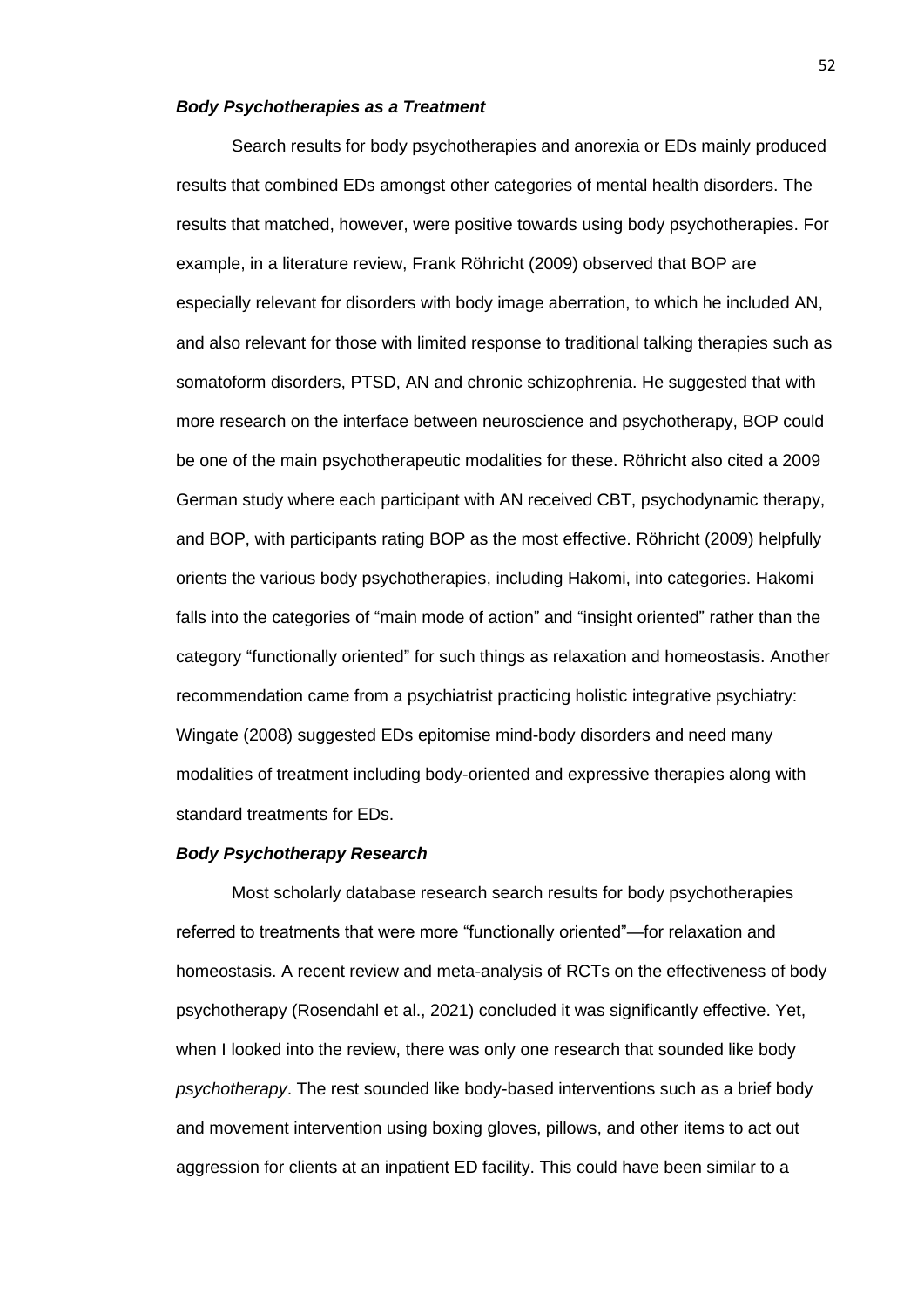Hakomi experiment if it was studied mindfully for its wisdom—such as recognising entitlement to their needs in life and experiencing empowerment to get them met, which goes beyond catharsis (Johanson, 2015c; Monda & Eisman, 2015). A client does not need their eyes closed to mindfully study their experience. Additionally, since the treatment was manualised, the clinicians only had two days training for it from a certified dance therapist. The one research that sounded like body psychotherapy was shown effective for pain reduction. In another review Bloch-Atefi et al. (2014) focussed on body-centred, somatic, body-oriented, and mind-body therapy efficacy studies, which included many group-based treatments. They concluded BOP interventions are effective with different populations and settings. Again, while one sensorimotor group psychotherapy was the most like Hakomi, the rest only seemed similar because they included the body. Block-Atefi suggested more qualitative research is needed so body psychotherapies can be included among the main modalities. They suggested that RCTs may not best the best form of research for therapies so strongly dependent on the interpersonal relationship.

An extensive and comprehensive edited book on body psychotherapy, with 94 chapters and close to 1,000 pages, with a few Hakomi authors, has a chapter on EDs. In this chapter, Dmochowski et al. (2013) suggested addressing just behaviours perpetuate the mind-body split and that the common method used in CBT of keeping a food-log and talking about aspects of the disorder such as body image and cognitions can "be a trap in the intellectualization of the disorder" (p. 272). They cite references that the "relational self" acts as a bridge between the cognitive and somatic selves; therefore, addressing only one—the cognitive self—will not contribute to any sustainable improvement to the other. To assist recovery, they recommend helping the client develop bodily awareness—such as identifying satiety, dissociation cues and emotional needs, movement, self-regulation techniques that enhance relaxation, mindfulness, breathwork, and touch all within a "live and embodied therapeutic relationship" (Dmochowski et al., 2013, p. 727). Being able to recognise somatic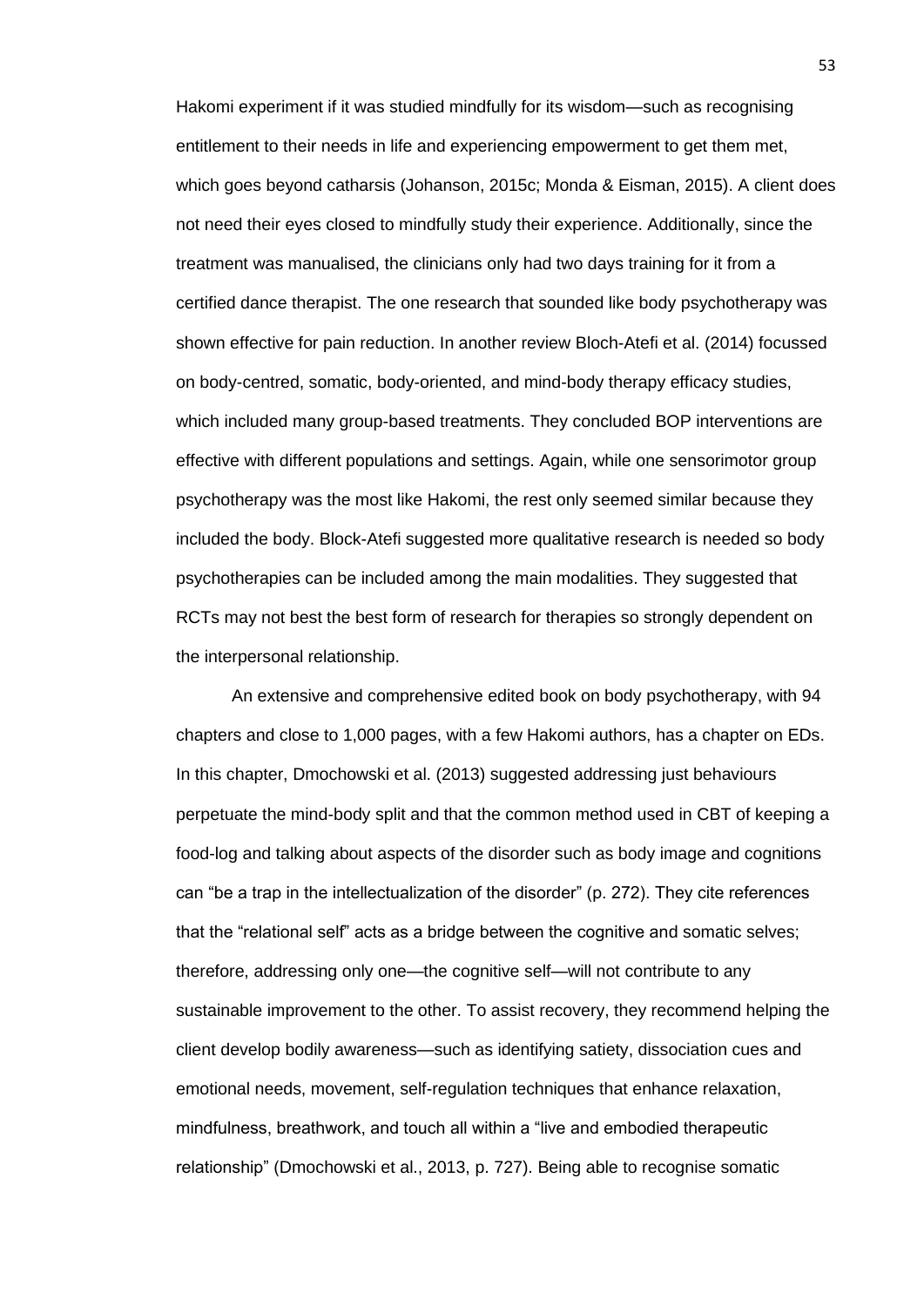experience, link it to an affective state, and put that into words is important and needed for long-lasting change. They suggest that—unique to EDs—the body of the therapist and client become important components in the therapy with objectification, idealisation, devaluation, competition, fear, curiosity, or envy of either body coming into play. They suggest it is important that the therapist be able to relate well to their own body and body image.

## *Body Psychotherapy and Trauma*

While little is found in scholarly journals, popular books on body psychotherapies often include trauma work, such as authors Bessel van der Kolk (2014; 1994), Peter Levine (1997), Pat Ogden (Ogden & Fisher, 2015), and Babette Rothschild (2000). These authors vary in their emphasis on acute trauma or relational trauma. Hakomi tends to have been developed for relational trauma and Ron Kurtz (2018) refers to Pat Ogden and Peter Levine for working with traumatic states where "an overwhelming state of fear takes over the body and mind" (p. 32). At the beginning of the book by Ogden, Minton, et al. (2006), both Bessel van der Kolk (renowned trauma specialist psychiatrist) and Daniel Siegel (child psychiatrist known for exploring interpersonal neurobiology) provide support for Ogden's therapy method— Sensorimotor psychotherapy. It seems that without research supporting their work, body psychotherapists resort to getting verification from those respected in their fields. As Beumont et al. (2004) noted in their clinical practice guidelines for AN in Australia and New Zealand, "''insufficient evidence' and 'no evidence' are not synonymous with 'evidence of ineffectiveness' and, in the absence of evidence, clinical consensus is legitimate" (p. 620).

Clients experiencing AN are renowned for their need for control and their resistance to treatment (Stockford et al., 2019). Trauma results from one's sense of control being compromised inducing a sense of powerlessness; if one felt in control, they would not have become traumatised (Rothschild, 2003). Hannon et al. (2017) supports previous research that AN provides identity and control for the AN client.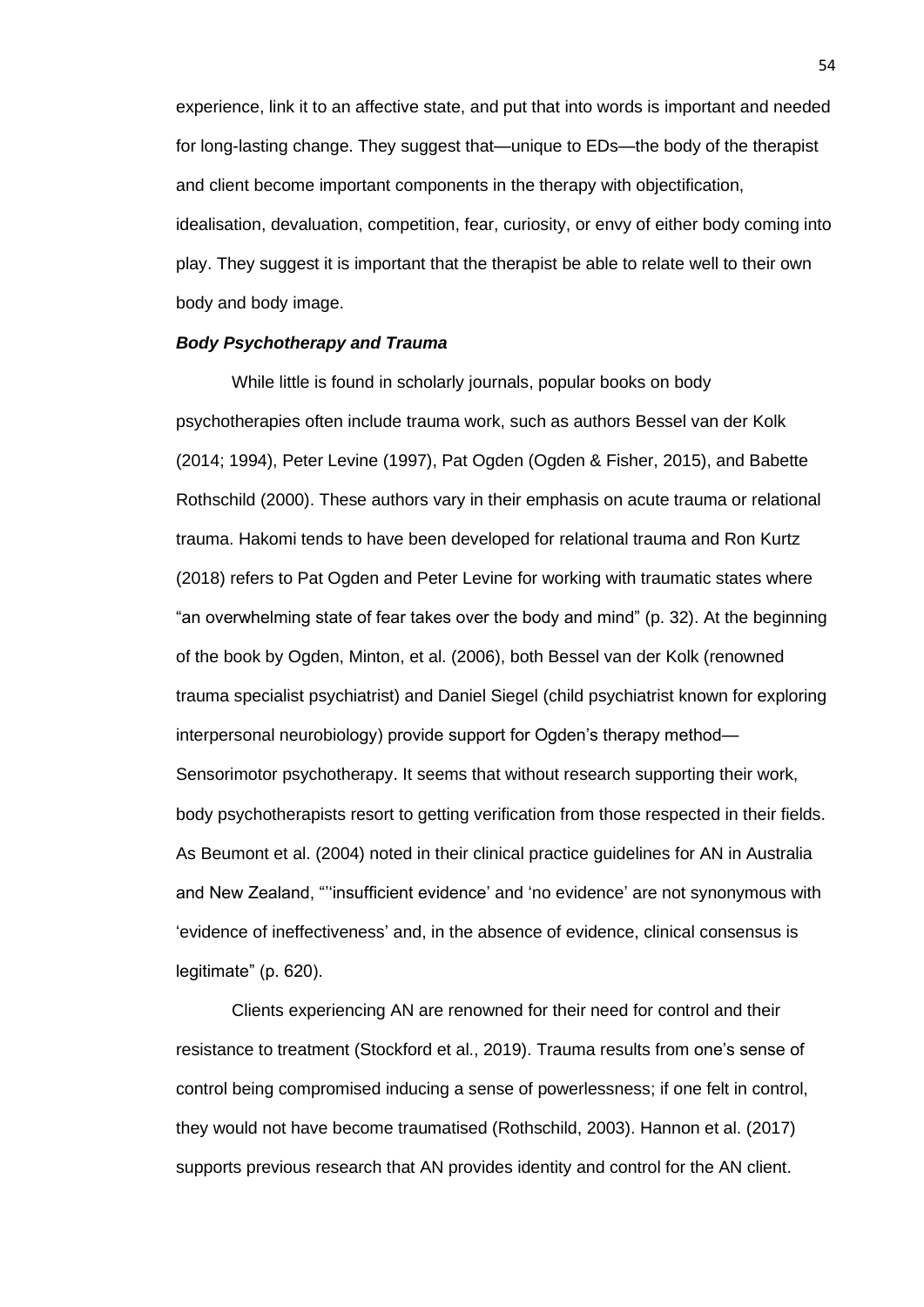Certain principles of trauma treatment are becoming well-established, such as safety, choice, collaboration, empowerment, trustworthiness, and informed care (Classen & Clark, 2017). Out of Rothschild's  $10^{13}$  foundations for trauma safety, two stand out as especially tricky for those therapists treating clients with anorexia. Firstly, when considering the refusal to eat as a defence or coping strategy, it becomes awkward to implement the foundational suggestion: "Regard defences as resources. Never 'get rid of' coping strategies/defences; instead, create more choice" (Rothchild, 2003, p. 19). Rothschild suggested defence strategies are like old, *dependable friends* who get us through hard times which matches clients' descriptions of AN as their "best friend" or "the perfect solution" (Foye et al., 2019; Treasure et al., 2010). Trying to get rid of these defence strategies does not solve problems and can make them worse (Rothschild, 2003). Secondly, Rothschild (2003) offered: "Do not judge for noncompliance or for the failure of an intervention" (p. 21); when a medication fails, one looks for another. Thinking in terms of client "resistance" or "secondary gain" implies the client is impeding progress, either consciously or unconsciously (Rothschild, 2003) and affects the therapeutic alliance.

#### **Embodiment**

There is extensive literature on embodiment and anorexia and a few recent references are presented here. Fuchs (2021) suggested AN is an alienation of the self from the body. Embodiment, therefore, refers to a non-dualistic conception of the self which experiences the body, heart, mind, soul, and relationships as intertwined (Cook-Cottone, 2020). Cook-Cottone (2016) suggested an irony is present with EDs: the physicality and embodiment of ED symptoms means that while the client is trying to leave their body to avoid experiencing their true bodies, thoughts, and feelings, their

<sup>&</sup>lt;sup>13</sup> The 10 foundations for trauma safety are: establish safety for the client outside and within therapy; develop therapeutic alliance; know how to stop hyperarousal when it gets out of control; identify and build client's internal and external resources; regard defences as resources; work to reduce pressure–do not use confrontation or provocative interventions; adapt therapy to the client not vice versa; have broad knowledge of theory–both the psychology and physiology of trauma and PTSD; do not judge for noncompliance; and, finally, put aside any technique to just talk with the client (Rothschild, 2003).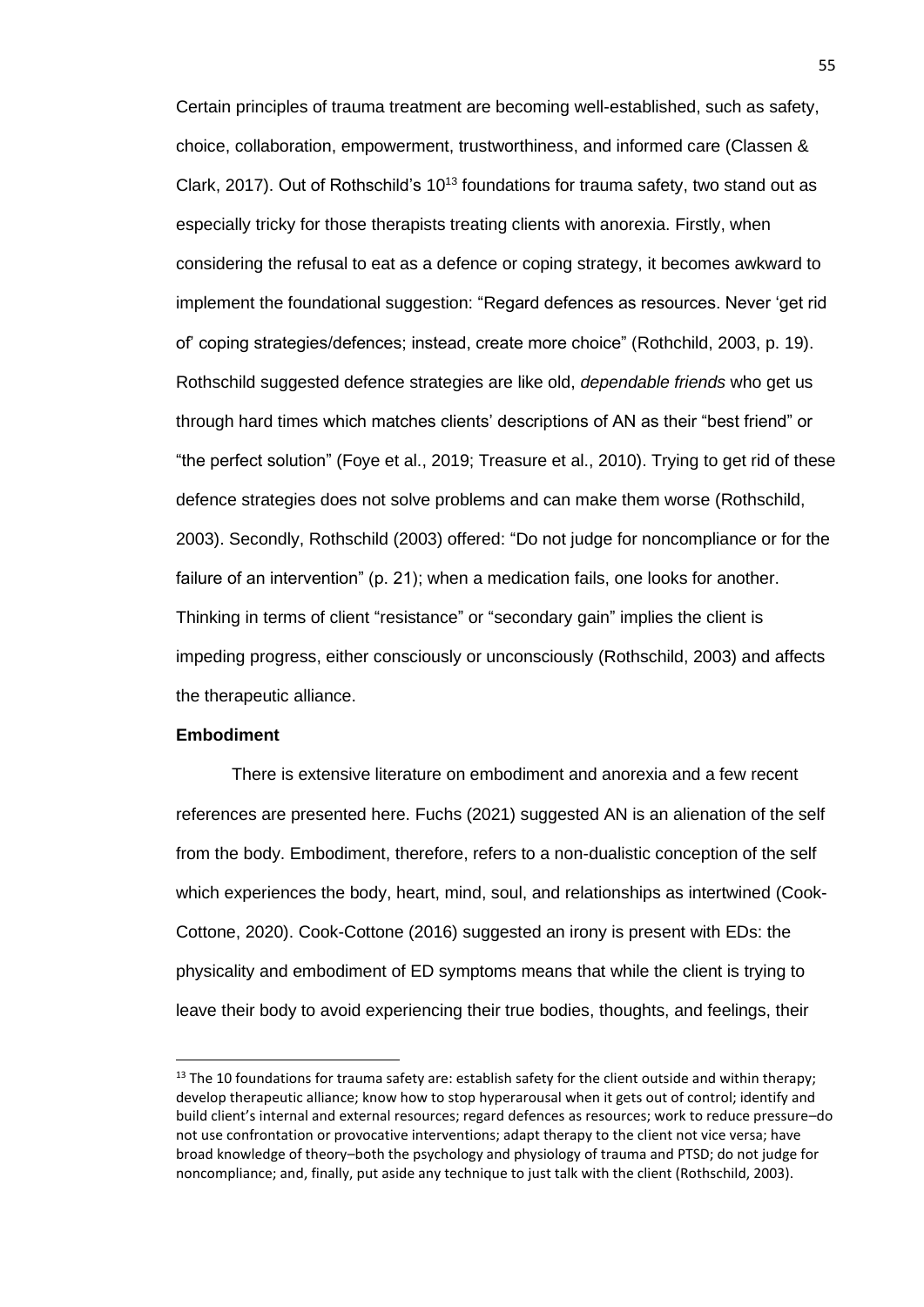ED requires intense engagement with their bodies. When the client does not know what to do with intense emotions, AN helps turn down the intensity and numb them (Lester, 2019). Consequently, ED recovery requires clients to be able to be with and in their bodies in a healthy and effective way (Cook-Cottone, 2016). Moyer (1986) suggested Hakomi guides exploration of internal awareness, which is often a central issue with EDs.

#### **Mindfulness**

There are many references to the use of mindfulness in therapy. However, research on its use with EDs tends to be with BN rather than AN. In the edited book, *Eating Disorders and Mindfulness: Exploring Alternative Approaches to Treatment*, most of the research addresses BED. One empirical research study, however, suggested that while most research is on BED with mindfulness, they found no difference between the ED diagnosis (AN or BN) during a 10-week manualised group programme using mindfulness elements from DBT. The results found a significant reduction in avoidance of foods and the desire to be thin. In another study, mindful yoga was found to be helpful as well as mindful eating in the therapy session. One ED psychologist incorporating mindfulness shared it helps her feel more present and less reactive, with an expanded capacity to hold emotions that arise in session, and an ability to sit with rather than interpret therapeutic material. She revealed, "I feel a sense of optimism about the possibilities of each new moment. This is especially important in working with eating disorders, which can be prolonged or even fatal" (Boudette, 2013, p. 160). Additionally, she found it offered her new ways of self-care that extend beyond the therapy room.

Germer et al. (2013) suggested that mindfulness may be identified as a key element in the therapeutic relationship, treatment protocols, and to cultivate personal therapeutic qualities of well-being. It may even significantly bridge the gap between various psychological therapies as research reveals its usefulness and therapists start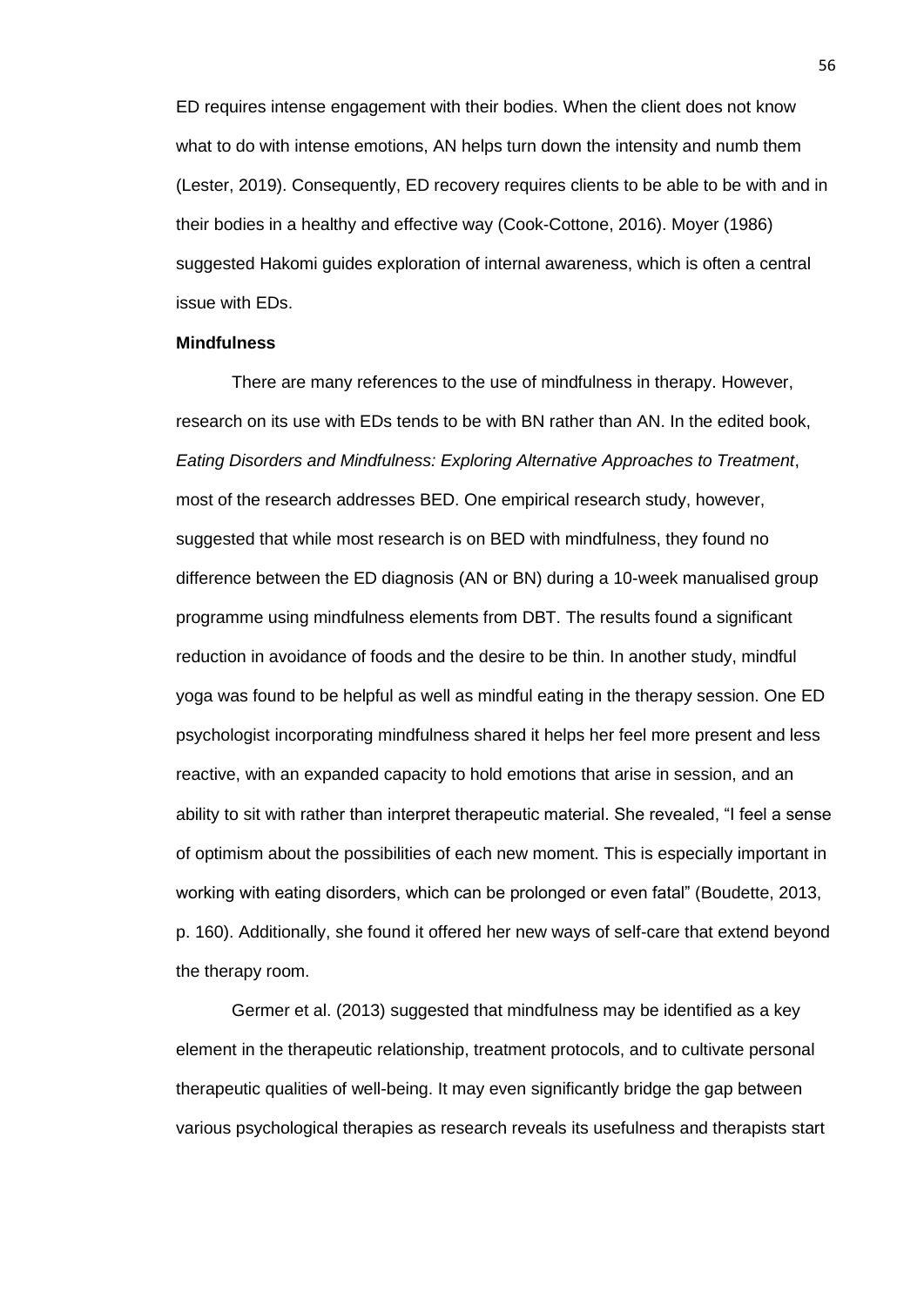integrating it into their practice for self-regulation, self-state awareness, and selfcompassion.

Mindfulness tends to be applied more with client issues presenting in the neurotic range—meaning those who are aware of their own involvement in their issues and have a willingness to become introspective. Those with psychosis and personality disorders might need regular counselling in ordinary consciousness before they can look inside themselves (Johanson, 2006). For clients with anorexia, intrapsychic mindfulness, or even the invitation to physically relax, may trigger fears of losing control. In such instances, structure-building mindfulness is used instead of intrapsychic mindfulness (Günther, 2015; Johanson, 2006). This might look like asking the client to stamp their foot and notice the sensations. If the therapist can call the client's attention to what is occurring in the moment, it offers the client the awareness and self-control to interrupt automatic patterns and experience themselves in a new way (Siegel, 2007).

A question that often arises for psychotherapists once they understand the many benefits of mindfulness is: How do I integrate mindfulness into my daily practice of psychotherapy (Germer et al., 2013)? Hakomi uses mindfulness beyond the more traditional clinical application to cultivate an internal observer and includes uncovering the psychological structures of the person. Hakomi helps clients see "how they actually construct their realities by the ways in which they organize their experience" (Sparks, 2015, p. 59). Then the client becomes aware of what is automatic and habitual, and they can wake up from the trance of conditioning. Ron Kurtz revealed that in Hakomi the client only needs to be capable of 30 seconds of mindfulness (Kurtz et al., 2018). **Parts Work**

In the book, *Treating Complex Traumatic Stress Disorders in Adults: Scientific Foundations and Therapeutic Models*, under emerging experiential therapies, Fisher (2020) highlighted research that supports parts work as an effective method for treating C-PTSD since it helps clients to notice their emotional state and symptoms as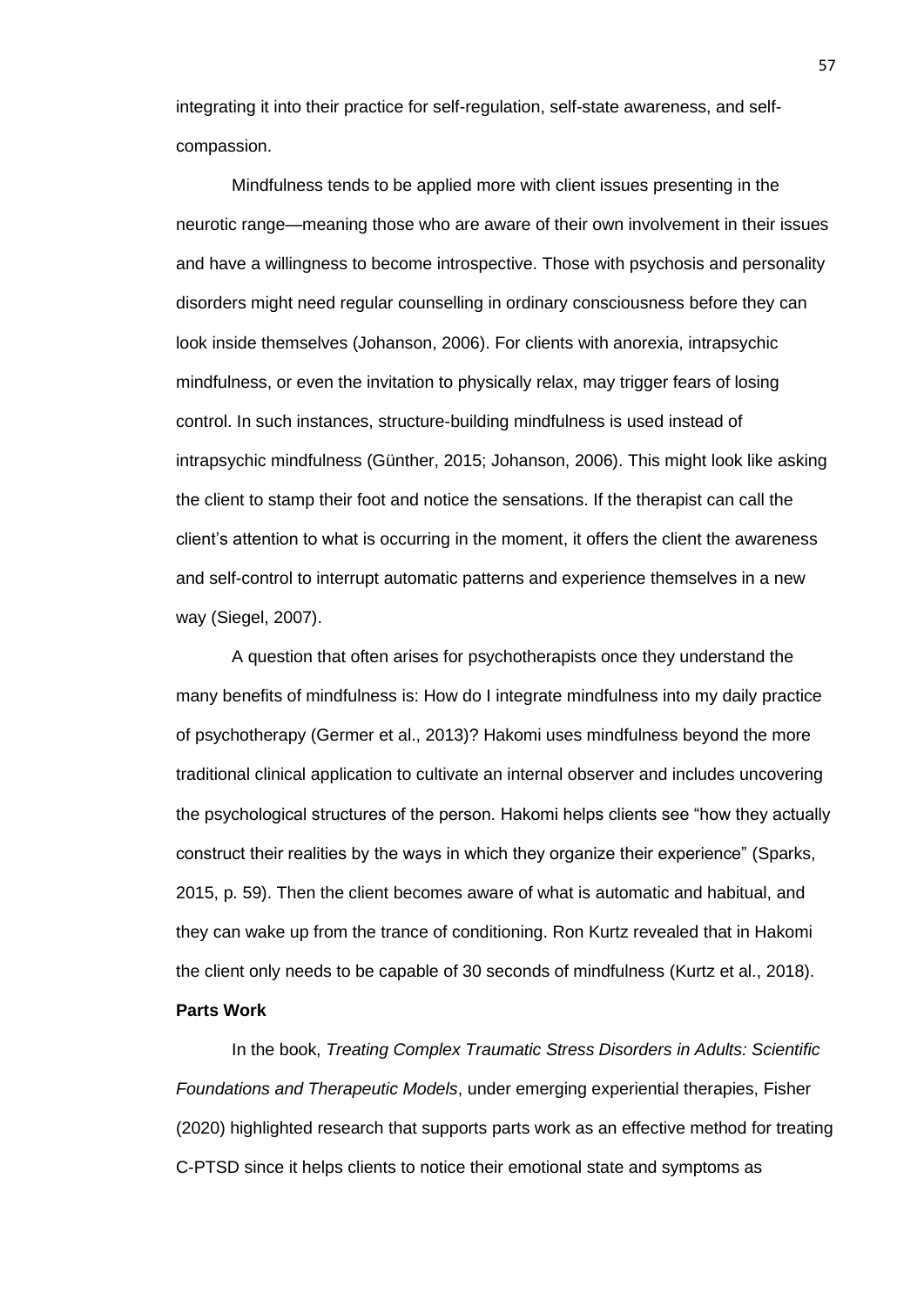communication from their "parts", which decreases overwhelm and is helpful to disentangle the client from the part—such as an anorexic part—and externalise it to create distance and perspective. Fisher described its usefulness:

[T]he use of parts language is used to help anorexic clients to shift from identifying with their eating-disordered behavior to being in relationship to the symptoms held by "Ed" (i.e., their eating disordered part), increasing their ability to perceive the eating disorder as "other. (p. 537)

Fischer revealed this parts model is based on theoretical research findings from attachment, neuroscience, relational psychotherapy, and somatic treatments. However, she recognised no formal effectiveness research has been done. One pilot-study found: "this approach may alleviate severe symptomology and high-risk behavior" (Fisher, 2020, p. 548).

In the foreword to the Hakomi textbook (Weiss et al., 2015), Richard Schwartz—who developed Internal Family Systems (IFS) for working psychotherapeutically with internal parts of the self, which all people have—reveals how he met Ron Kurtz and the Hakomi community. Schwartz recognised that Hakomi was helping clients access what he called the "exiled part" of the client. Schwartz described these exiled parts as the young, vulnerable, hurt parts that he was also helping to heal and Schwartz saw Hakomi "was trying to get to in a different way... [T[hrough experiencing the loving presence of the therapist or other group members, the part's beliefs would be released" (Weiss et al., 2015, p. xi).

In Schwartz and Sweezy (2020), Swartz tells two significant stories on how he developed IFS from family therapy when working with clients. First, he shares how he thought that by changing the external environment of the client—the family—that would be enough for the client to change; however, he came to realise change also needed to take place in the client's internalised family—those internalised parts that were at odds with each other. Second, Schwartz shares how he tried to push past the defending part by demanding an ED client with bulimia, who had been cutting herself, join him in expelling and squelching the harming part; however, this backfired, and that part got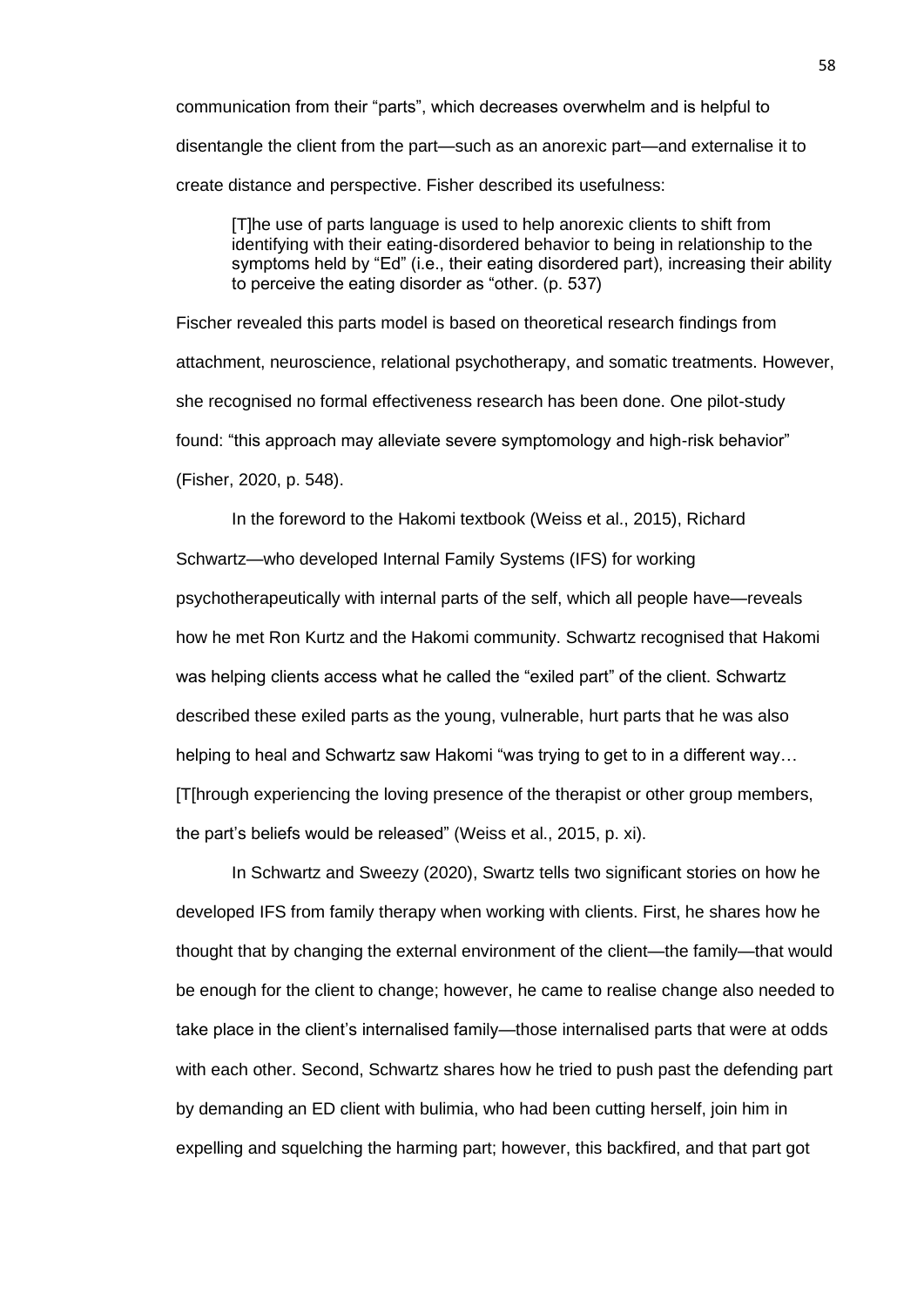even stronger. Schwartz realised: "What if, the more we lectured, drugged, and tried to banish or control parts like this one, the harder they would fight to protect our clients? (Schwartz & Sweezy, 2020, p. 14).

In my experience, some clinicians adopted the term, "wise mind" from DBT and would use this in contrast with the "anorexic" part, responding to a client by saying something like: "That is the anorexia talking; what would your wise mind say?" This technique may work initially to externalise the ED behaviour and create separation from it for the client; however, considering Schwarz's explanation, it may also stimulate the part that thinks it is protecting the client through the protective action of making the client restrict their eating. This understanding might explain the high drop-out rate for those therapists who do not understand this process and push to make the client eat without considering the needs of that protective part.

In Schwartz and Sweezy (2020), Schwartz also described the speed of progress when working with parts. He thought that working with the attachment needs of each part would mean slow change over time with lots of corrective experiences and role modelling with the therapist. Instead, Schwartz found clients were separating themselves from their more extreme states (parts) to find their inner Self-state, which could observe those other states and seemed to know what each one needed. The client was able take care of the parts instead of the therapist. For it to work, the therapist needed to be coming from their own Self—that respectful and nonpathologising part, which sounds similar to Hakomi's loving presence.

Hakomi does not have labels for the roles of various parts the way IFS does; however, it also considers all people have various ego states or subpersonalities (Perrin, 2015) similar to descriptions used by psychiatrist and scientist, Daniel Siegel (Siegel, 2007). Just as Schwartz (2013) described in his parts-work, Hakomi does more than help the client become aware of and separate from the Self-states, it helps transform them (Reeds, 2015).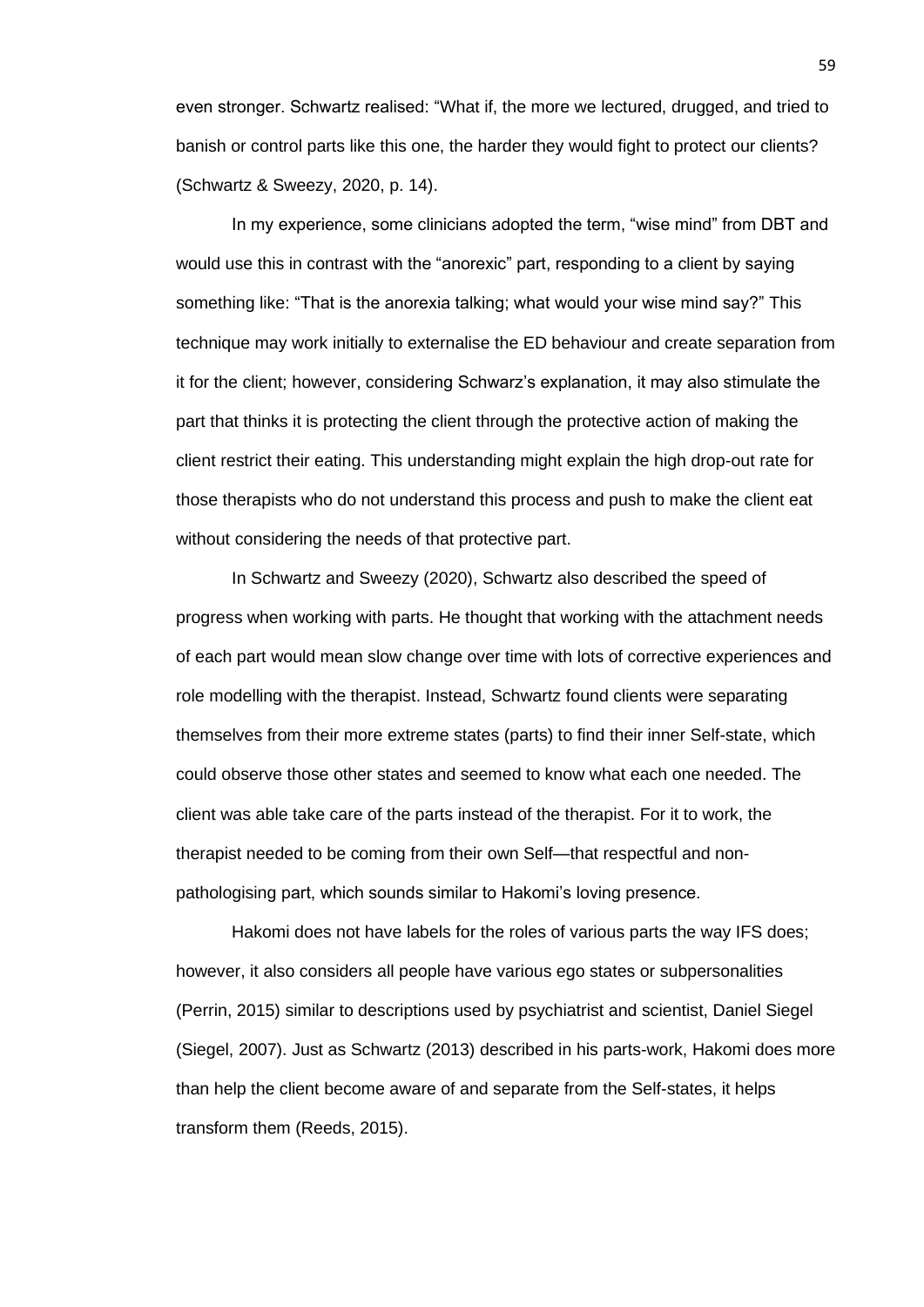#### **Summary**

Literature revealed that defining trauma reveals some difference between diagnostic medicalised versions and consensus in the psychosocial field. Much literature in research, especially those found in books, supports prenatal and perinatal trauma as well as maternal stress found as predictors of future EDs in offspring with the cumulative effect of predictors being substantial when individual impactors seemed insignificant. Other research found maternal childhood anxiety and emotional maltreatment as predictors of later EDs. Literature on suggested trauma treatments show the approaches are similar to AN treatments— talk and exposure therapies (using CBT and psychodynamic psychotherapy); and, like AN, trauma practitioners are calling for novel psychological approaches to treatment. Research reveals trauma is ubiquitous; therefore, universal trauma-informed care is recommended for all those struggling with their mental health. Literature is then explored to consider what is contributing to the ubiquitous presentation of trauma.

The chapter then turned to consider the literature on treatments that share aspects of Hakomi, such as body psychotherapies, mindfulness, embodiment, and parts work. Body psychotherapies are not new; in fact, theories from 130 years ago are being rediscovered. However, there is little research on body psychotherapies. Still, there was support from practitioners in the field confirming body psychotherapies as useful in the treatment of EDs, especially when considering trauma treatments. To explore Hakomi's possible contribution, this chapter considered aspects that Hakomi uses such as embodiment, mindfulness, and parts work to consider their use in the treatment of clients experiencing anorexia. The next chapter considers aspects of Hakomi that can contribute to anorexia treatment.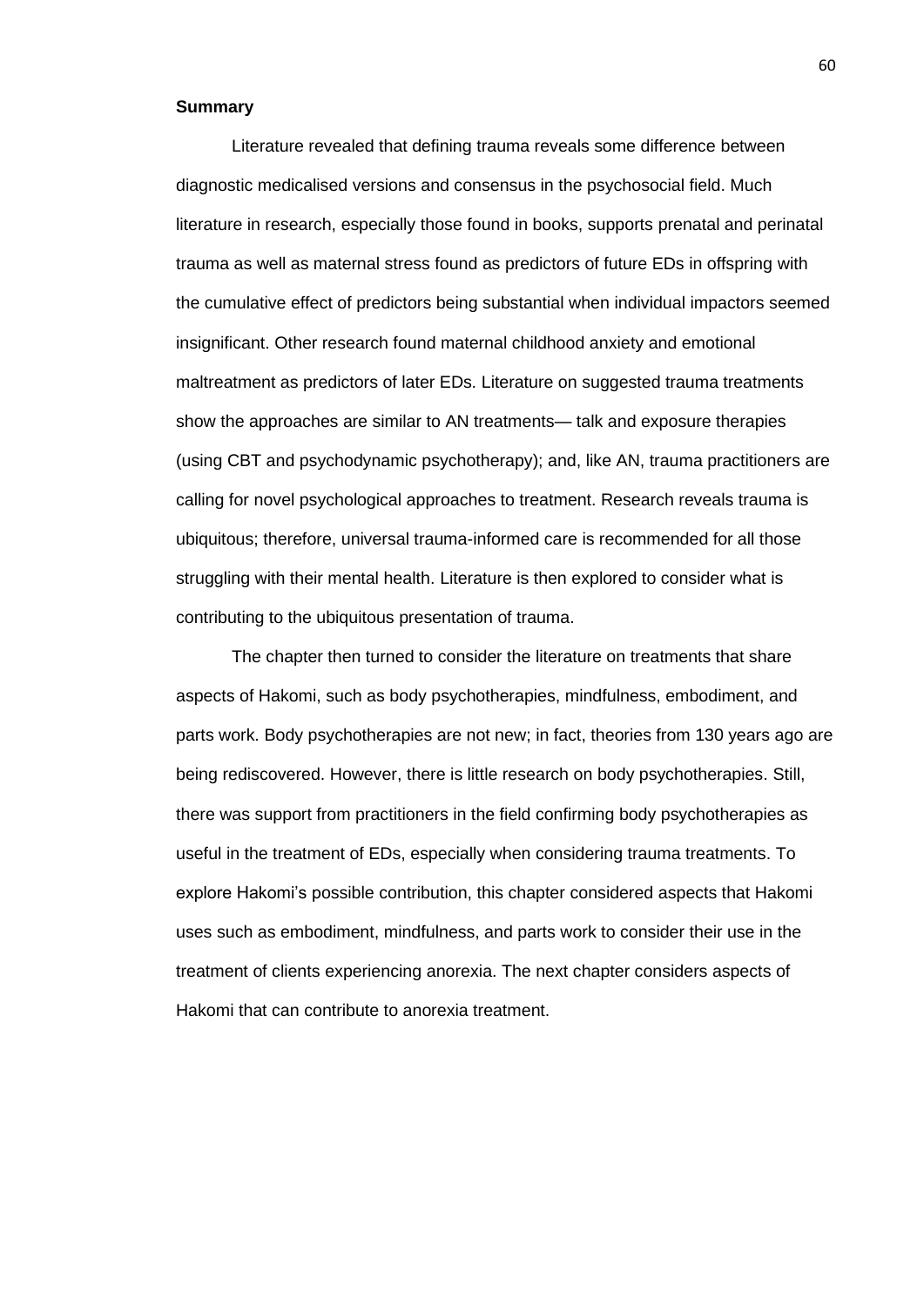## **Chapter 5 – How Hakomi Can Contribute**

This chapter looks at what has been found to support recovery from AN, and considers Hakomi qualities that support these factors. Literature reveals the importance of relationships when it provides recommendations regarding therapy approaches and important recommendations for clinicians engaging with clients experiencing AN. Next, the chapter considers how Hakomi might support the therapist and contribute to the treatment of clients with anorexia. The literature in this chapter emphasises the importance of the therapeutic relationship in Hakomi, which is called loving presence, and considers how this is developed in the therapist. The chapter reveals literature that found Hakomi gets faster results by slowing down and working with the body. The need for mind-body integration and reveals how Hakomi approaches integration of experience are explored and Hakomi's potential to work with Māori is examined. Finally, Hakomi's limitations and its current research environment are considered.

## **Research Reveals Important Factors in Anorexia Nervosa Treatment**

## *Interpersonal Relationships Are Important*

There are various recommendations and guidelines for approaches to treating clients experiencing AN, but interpersonal relationships with the client seem to emerge as significant in most. The recommendations for the *Australian and New Zealand Clinical Practice Guidelines for the Treatment of Anorexia Nervosa* came from Beumont et al. (2004) who conducted a systematic review of research and extensive consultations with scientists, clinicians, carers, and consumer groups. Their recommendations included a multi-dimensional approach, with weight restoration being essential in treatment; however, they suggested a lenient rather than punitive approach since it was more acceptable to clients and less likely to affect clients' self-esteem. They saw psychological support, an empathic therapeutic relationship, CBT, and other psychotherapies as likely to be helpful, along with medication and dietary advice.

Oyer et al. (2016) conducted a small but representative study which interviewed clients and clinicians. Their findings that confirmed much of previous research. The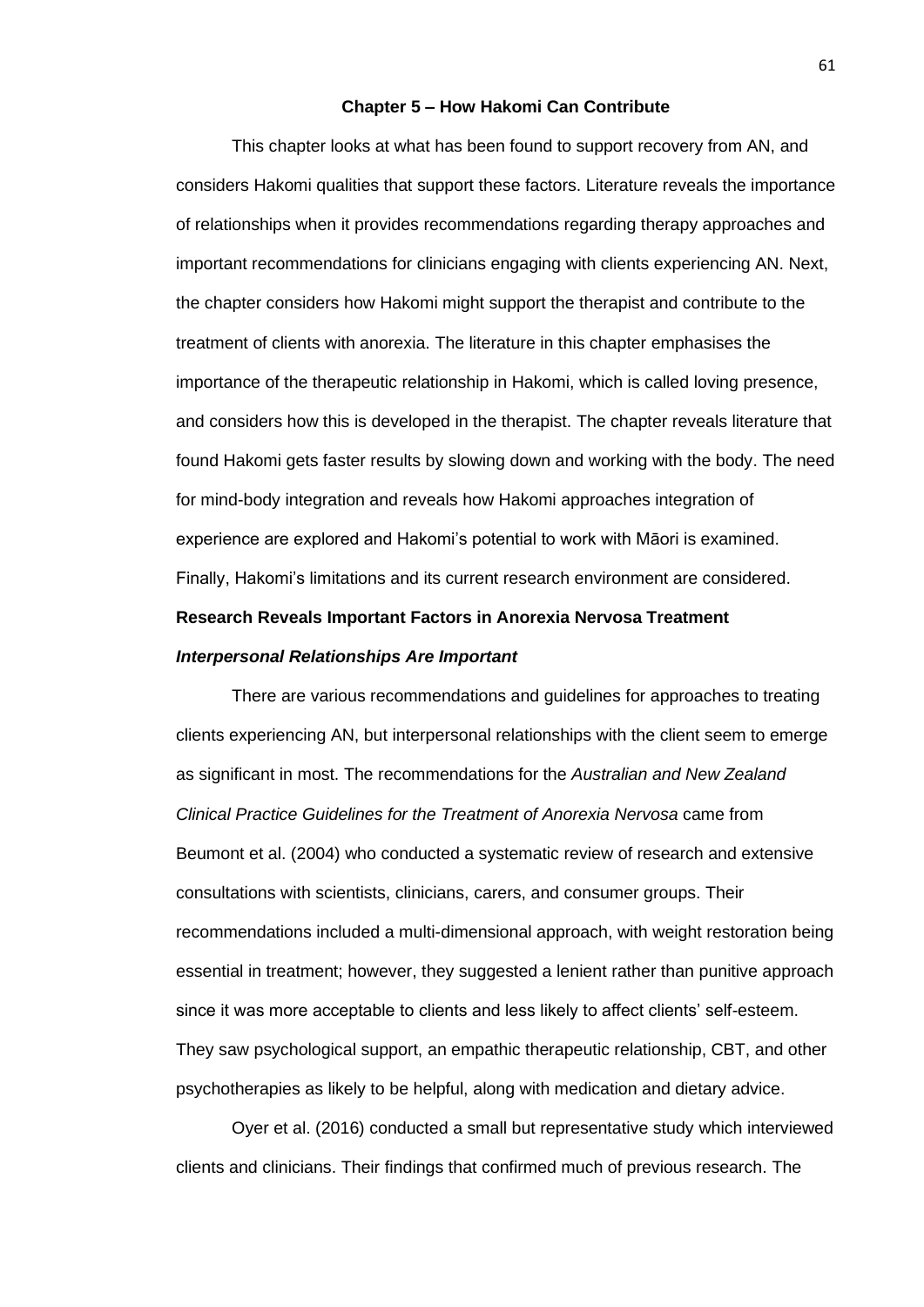main characteristic with any therapy is the therapeutic relationship, especially when working with anorexia (Oyer et al., 2016). Oyer et al. reconfirmed the client's desire for individualised treatment which meant acknowledging each client's individual difference beyond their shared AN similarities. Additionally, they confirmed clients found having therapists overly focussed on the physical aspects instead of the underlying issues was unhelpful.

## *Relational Factors and Internal Work of Therapist*

The therapists interviewed by Oyer et al. (2016) highlighted the importance for therapists to work on their own personal struggles that come up, while both therapists and clients thought unhelpful factors included a therapist's lack of attunement to the client's needs and a therapist's judgemental, invalidating attitude. Therapist factors that they stated contributed to a helpful alliance included empathy, genuineness, respect, and unconditional positive regard; while aspects that negatively impacted the alliance included over-structuring therapy sessions, excessive use of interpretations, and inappropriate silence (Oyer et al., 2016). There were two new findings in this research: 1) therapists disclosing their lack of expertise about specific topics and showing vulnerability helped build trust in the relationship; and 2) including others, such as family members, in the treatment, even though the clients were adults, was desired by clients with AN. Hakomi seems to fit many of these descriptions with its focus on the individual's unique presentation, mindful attunement, and necessary personal reflection of the therapist.

## *Suggestions for Treatment Approaches*

Further recommendations came from Stockford et al. (2019) who conducted a systematic review and meta-synthesis on women's recovery from AN. They found AN is a means of asserting control and, therefore, concluded treatments should not be threatening to the client's sense of control or provoke a sense of powerlessness. Additionally, they found common themes in the clients' descriptions of recovery such as addressing a fragmented sense of self; a point where insight and commitment to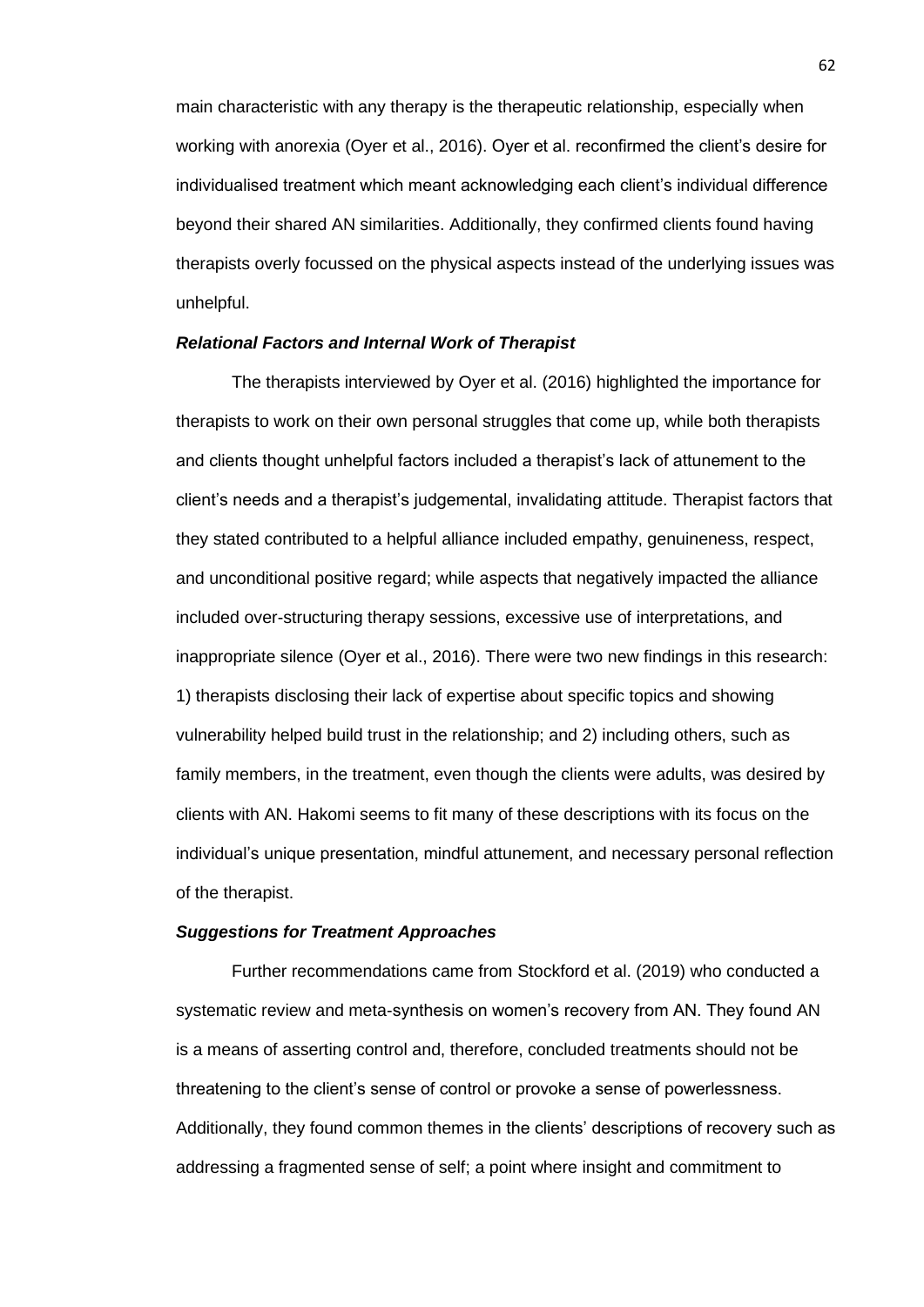recovery happens; and reclaiming the self through meaningful relationships, rebuilding identity, and self-acceptance. Hakomi addresses these exceptionally well with its mindfulness approach. In conclusion, Stockford et al. (2019) suggested the need to incorporate psychological components of self-identity into recovery programs: "Acceptance by others and the experience of acceptance of the self are essential factors that facilitates recovery" (p. 344). Their advice to clinicians sounds very much like recommending a Hakomi approach:

Clinicians need to be trained to understand the strategic functions of AN, to understand and meet the emotional needs of patients, and utilize reflective practice to explore personal attitudes towards patients, to facilitate the therapeutic process. (Stockford et al., 2019, p. 363)

To reiterate, they consider the therapeutic relationship is key and factors that are important to facilitate therapeutic relationship include: the clinician understanding the reasons for the client's behaviours, the ability of the clinician to recognise and meet the client's emotional needs, and the clinician being able to reflect on their own attitudes towards the client. Critiques of current focus on weight gain suggests treatment approaches should "not reinforce the source of the wounds associated with the development of eating disorders in the first place (e.g., the excessive preoccupation with feeding and external body characteristics)" (Kwee & Launeanu, 2019, p. 344) or emphasise compliance demands of others regarding the client's body.

## *Clinical Culture*

In the book *Famished,* Lester (2019) considers how the clinical culture could contribute to the maintenance of EDs. Lester reflects on recent affect<sup>14</sup> theories and suggested: "These theories… give us some critical tools for thinking about how eating disorders are (re)produced in and through interpersonal relationships, social arrangements, and institutional contexts, which fertilize them as affective strategies" (p. 71). She suggested cultural geographers and cultural theorists help to understand

<sup>&</sup>lt;sup>14</sup> Affect refers to the thoughts, feelings, sensations, and behaviours that are given an emotional term as a label (Lester, 2019).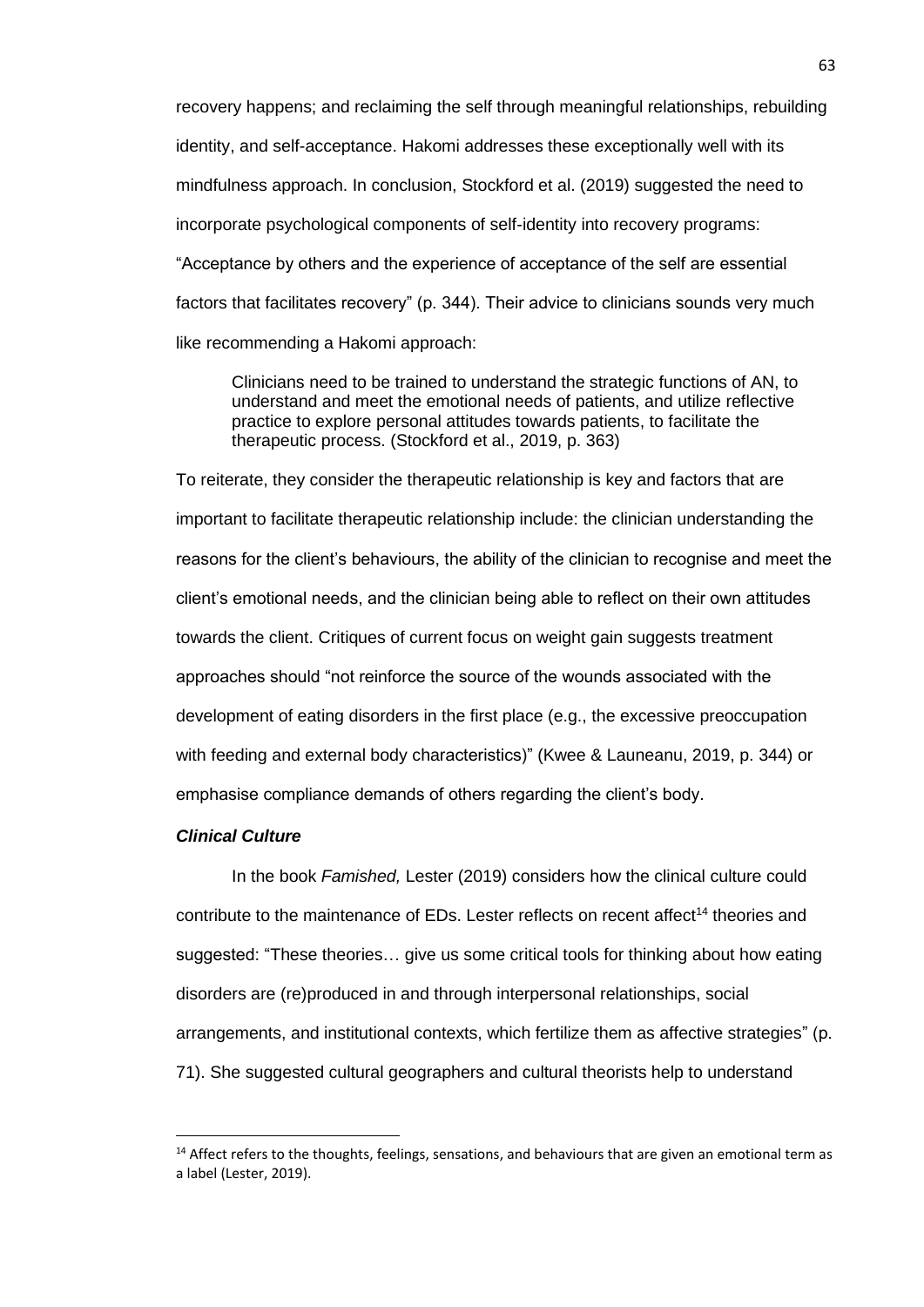"affective atmospheres" which refer to the ways cities—or a clinic—generate and are generated by particular affective characteristics. "They "have a 'feel' to them that infuses people and practices within them [which enable the generation of] certain kinds of realities within them" (Lester, 2019, p. 72). Lester suggested assisting clients by helping them find what helps them generate and maintain their own experiences of affect within different affect atmospheres "within and through everyday practices (such as structured mealtimes or therapy groups)" (p. 72).

## *An Integrated Approach*

Additionally, Brewerton (2019) stressed the importance of treating all mental health conditions—ED, PTSD, and comorbidities—simultaneously rather than sequentially, since they are all interrelated. He further emphasised the need for these to be addressed ideally by the same clinician and facility where possible, which recognises the importance of the relational aspect of healing an ED. This integrated approach was further supported by Pellegrini et al. (2021) who suggested a multiple access model to psychotherapy that considers the complexity of ED in terms of dysregulation, body image distortion, and post-traumatic symptoms to help develop a sense of self.

## **Therapist's Presence in Hakomi**

The therapist's presence in Hakomi is called loving presence. Some describe it as including "sacred love" (Kelly & Papps, 2021) and describe sacred love as feeling as though one is beholding something special or sacred in the moment (Kelly & Papps, 2021). Hearing the term "loving presence" in a Hakomi training can initially feel uncomfortable since it is unusual to use the word "love" in relation to psychotherapy (Kelly & Papps, 2021; Morgan, 2007). Loving presence is a state of consciousness where one is present in the moment and experiencing an embodied sense of wellbeing and positive affect (Murphy, 2015). Kurtz had an epiphany on how significantly his own state changed the course of a session and came to view this as the most important element of Hakomi (Kurtz et al., 2018). Embodying the Hakomi principles—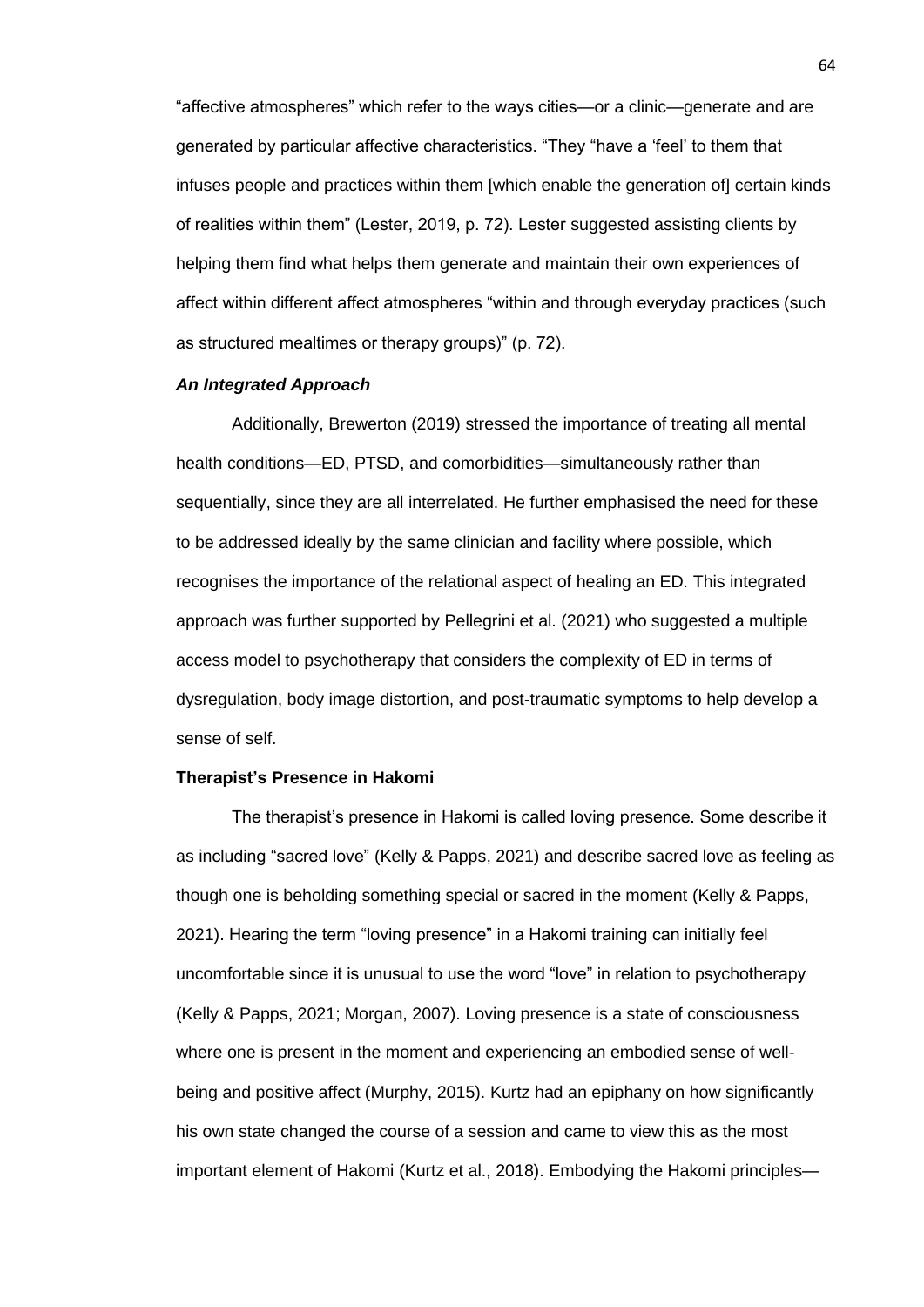nonviolence, mindfulness, mind-body holism, organicity, unity—helps develop a state of loving presence in the therapist. "Loving presence is an attitude that will naturally emerge in us as we come to deeply understand these universal spiritual principles" (Kurtz et al., 2018, p. 16).

When the therapist is compassionate and attuned to the client, limbic resonance—a shared deep emotional state—is created between therapist and client that creates "the bubble" (Morgan, 2015a). It has been described by Allan Schore (2014) as right brain to right brain engagement. The bubble metaphor represents a felt connection of warmth, awareness, attention, and presence between the client and the therapist. Murphy (2015) described the intersubjective field fostered by the therapist as being open to the relational quality needed to respond to the attachment needs of the client. "Shared attention initiates attunement … [which] not only feels good in the moment, it likely alters the self-regulatory integrative fibers of the brain" (Siegel, 2007, pp. 290-291). If the attention and presence is overly stimulating for a client, the mindfully aware Hakomi therapist tracks this and responds (Johanson, 2015b).

### *Hakomi's Therapeutic Presence Supports the Therapist*

Hakomi's loving presence helps develop the therapeutic relationship, which

helps both the client and the therapist:

The therapeutic relationship is the container in which all healing takes place in psychotherapy. It is crucial not only to the success of the therapy, but also to the overall positive experience of the client. This relationship works on many levels, both conscious and unconscious. It requires great attention on the part of the therapist and wholehearted effort to cultivate the attitudes that promote healing: loving presence, warmth, empathy, authenticity within intersubjectivity, openness, clarity, self-awareness, acceptance, discernment, and trust in the client's unfolding process. *Such ongoing practice not only benefits clients but also deepens the therapist's inner experience and wholeness* [emphasis added] (Murphy, 2015, p. 106).

Some experience loving presence—adding sacred love to unconditional positive regard—as a significantly different experience to unconditional positive regard (Johanson, 2015b; Morgan, 2007). Ron Kurtz did not distinguish between the two: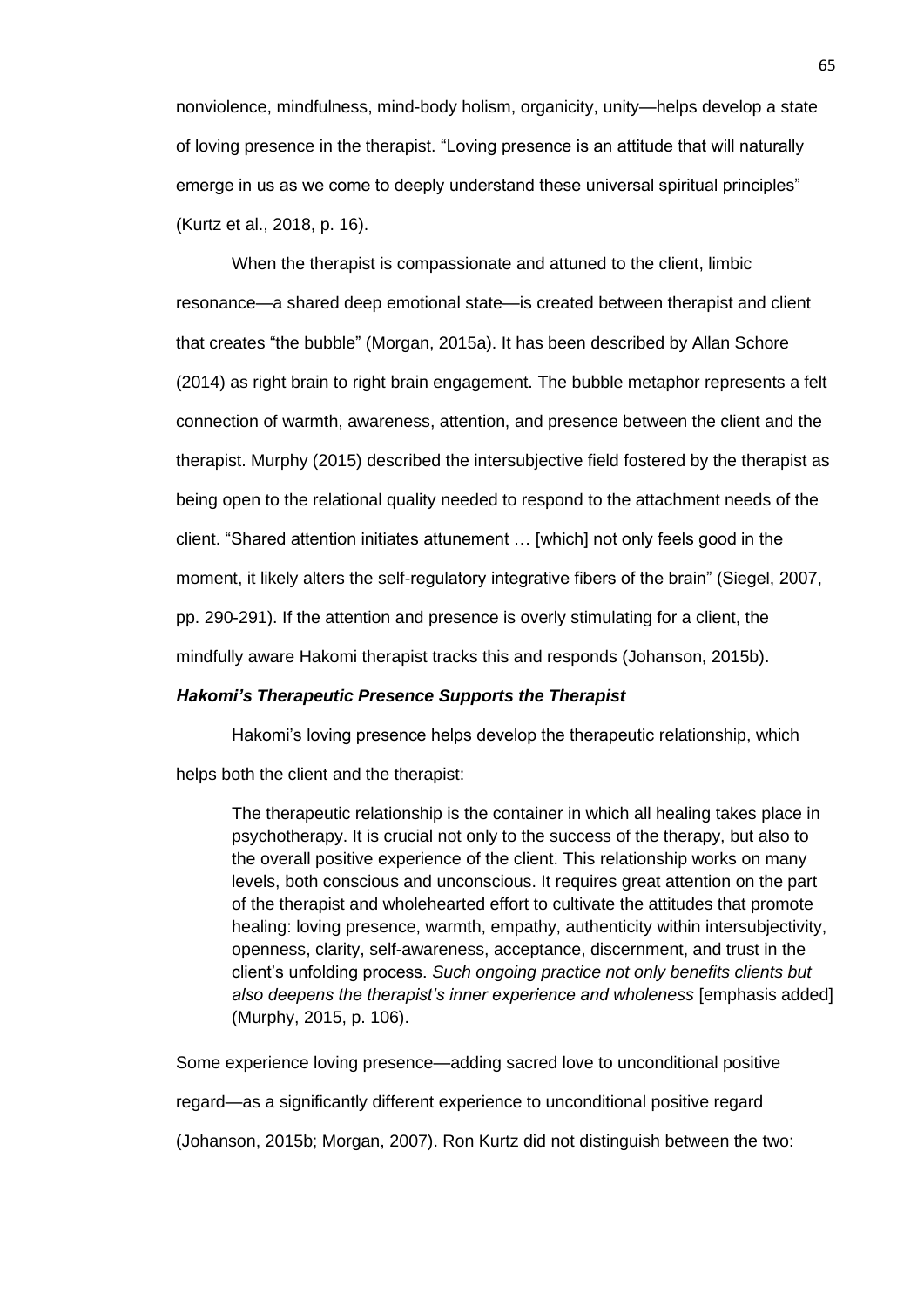Call it compassion or sympathetic joy. Call it unconditional positive regard. Call it love. Call it what you will. It remains the prime responsibility of the therapist. Open heartedness has a unique power to effect positive change. It is a sweet feeling too, and good for one's own mental health. (Kurtz et al., 2018, p. 152)

Clients presenting with anorexia are known for being challenging to work with (Lester, 2019) and holding a sense of loving presence provides the therapist with nourishment that avoids burn out (Kelly & Papps, 2021). Hakomi trains therapists to manage their own internal state and provides guidance for when they are stuck in a relational pattern, called a system (also called transference and countertransference) (Fisher, 2015). "[B]eing able to name [the system] in a nonjudgmental fashion, connect it to the client's presenting problem, and find a way to explore it with respect, curiosity, and warmth—is one of the hallmarks of a master psychotherapist "(Fisher, 2015, p. 243). Coming from a living systems perspective, Hakomi sees transference (a name for the client interpreting through their historical filters) as always present and representing the organisation of experience of the client's internal system (Johanson, 2015b).

Furthermore, AN behaviours that can seem manipulative, such as blaming others when disappointed or obscuring the truth such as hiding food and adding weight for weight checks, can be challenging for the therapist. The ability to actively cultivate a state of loving presence towards the client and shift animosity and disappointment can be a helpful tool. The principles of organicity and nonviolence help to re-establish the therapist's sense of trust towards the client's process. This requires the therapist to recognise change and growth is ultimately in the hands of the client. Trusting the client, however, can be hard to do and is a learned skill: "Many therapists who come to Hakomi training are overly stressed, holding too much responsibility for their clients' growth, and too little trust in their innate impulse to move toward wholeness" (Johanson, 2015b, p. 42). Practicing the skill of both leading and following helps the therapist become comfortable with not knowing (Gaskin & Cole, 2015).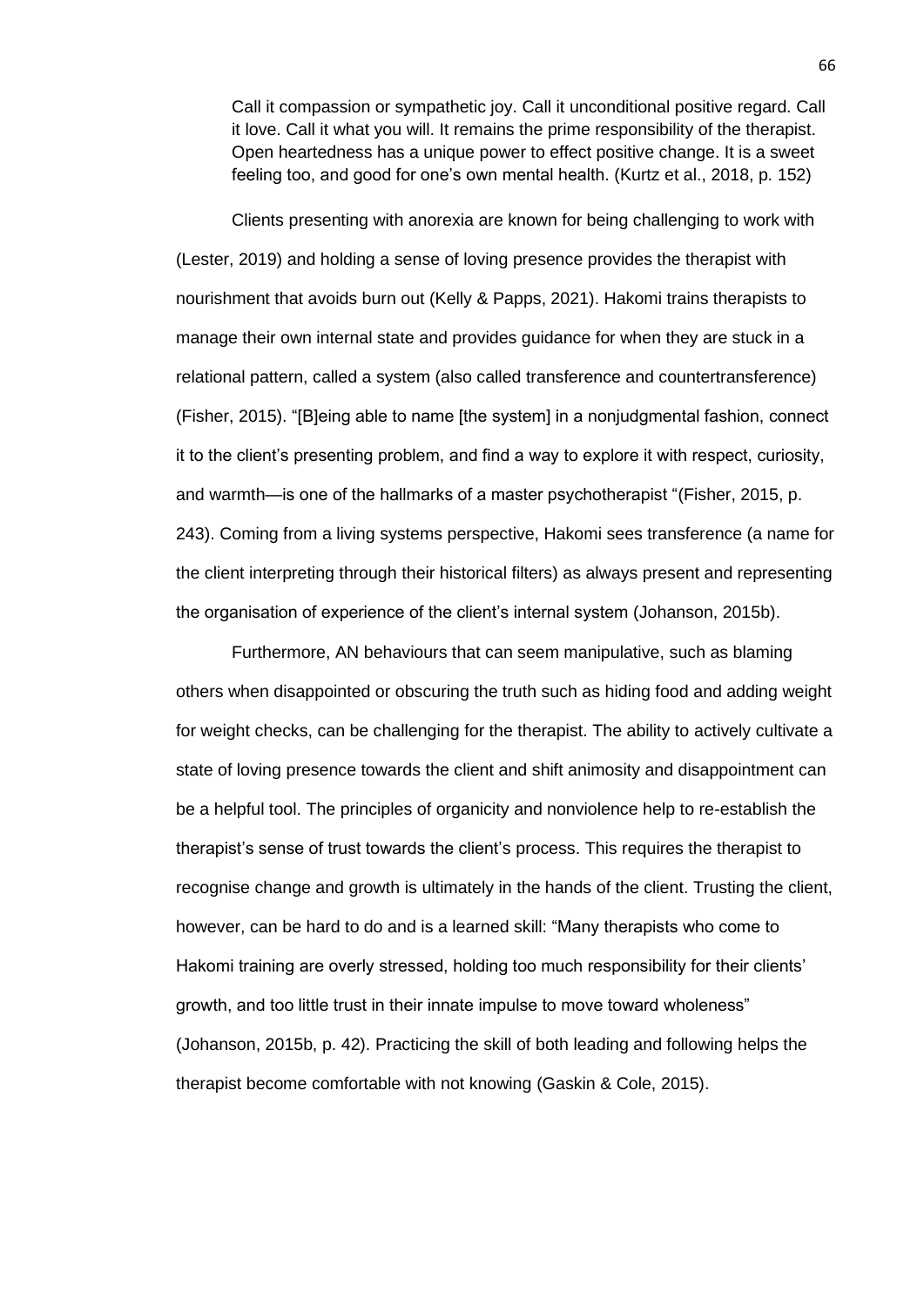#### *Hakomi's Therapeutic Presence Supports the Client*

A meta-analysis of various therapy approaches with clients with severe and enduring AN (SE-AN) suggested, "Tailored flexible treatment solutions, focused on therapeutic alliance … are urgently needed" (Kotilahti et al., 2020, p. 1299). It also suggested that treatment engagement with SE-AN might increase with less pressure to gain weight. Hakomi, as an assisted self-study, allows the client a sense of control, exploring their experience while not feeling alone or controlled. Defence behaviours are viewed as management behaviours since they manage and regulate what the client can experience (Gaynor, 2009). The therapist is there to assist the client in exploring the way the client manages their experience. In a 2018 review (Murray, 2019), research concluded that barriers for clients with AN to pursuing treatment included fear of change, fear of losing control, and low motivation to change. Acceptance produced better treatment outcomes, regardless of diagnosis or illness duration (Murray, 2019). Hakomi provides a means towards acceptance and does not push for change; the client has a sense of control and influences the therapy session. Hakomi principles, skills, and theory provide a level of awareness which tracks the client's internal experience and encourages working collaboratively. "These practices significantly reduce the possibilities of unacknowledged misunderstandings and harm from powerover directiveness" (Barstow, 2015, p. 140). A therapist's actions that may seem to be moral, ethical, and sensible to an observer can leave the client with AN unstrung and searching for safety (Grilo & Mitchell, 2011).

Compassionate, loving presence permits a client to go deeper into their experience so they discover early unmet needs in an experiential way (Lavie, 2011). Daniel Siegel (1998) provides evidence in his book that supports the use of a sense of connection and attuned communication in psychotherapy. If the client thinks the therapist has a judgement or has an agenda to use on the client, the client may automatically resist because they have the sense they need to be on guard with the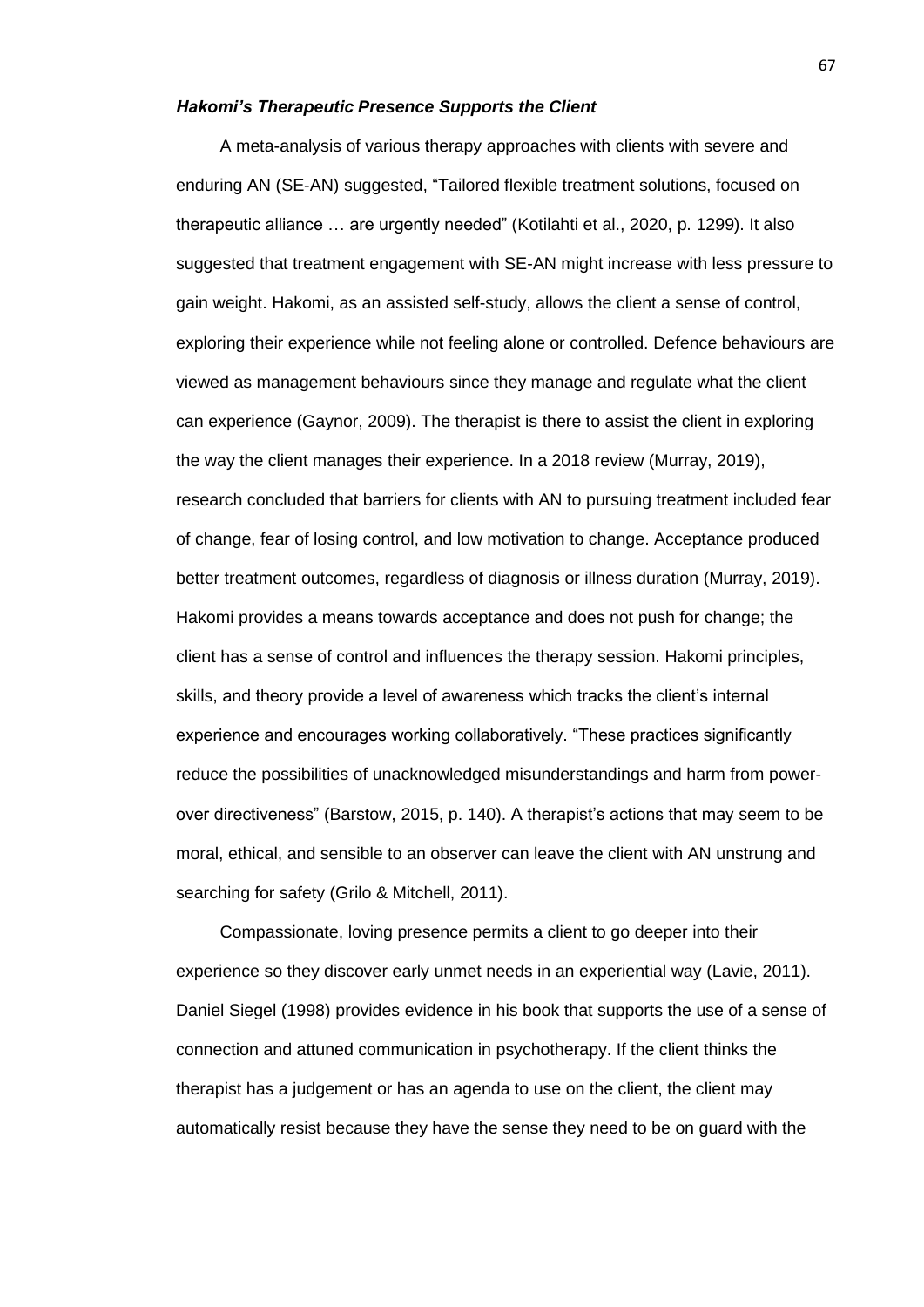therapist. "We can't keep one eye focused outward, figuratively or literally, and one eye inward. It's like being asked to fall asleep standing up" (Johanson, 2015b, p. 50).

Hakomi teaches that one way to support the defence is through an experiment called "taking over". The therapist supports what they see clients doing naturally for self-protection. For example, if a client is defensively wrapping their arms around themselves, they might use a blanket or someone else to "take over" that action, which offers to support that part of the client so they no longer have to maintain that protective strategy (Lavie, 2015). These "taking over" experiences can be profound:

A carefully chosen experiment in taking over, implemented with sensitivity, respect, and full collaboration with the client, can be one of the single most powerful therapeutic experiences. It honors and supports the defense the client obviously thinks he needs while trusting it to the therapist to maintain, thus providing the safety for the client's awareness to explore deeper levels of his organization. (Lavie, 2015, p. 185)

# **Hakomi Training Helps Develop the Therapist's Presence**

Hakomi teaches experientially how to get into and maintain therapeutic presence (Kelly & Papps, 2021). Since therapeutic presence in Hakomi is a special state of consciousness designed to support the process of self-healing in the client (Weiss, 2015a), Kurtz and the Hakomi Institute created countless exercises and practices that help the therapist identify and cultivate this state called loving presence (Murphy, 2015). Kurtz compared the therapist's ability to go into a state of loving presence to a jazz musician or star athlete getting "in the zone" (Kurtz, 2006). To cultivate this state of mind, the therapist holds an intention of seeing something loveable in the client (Kurtz et al., 2018). This naturally comes about when attempting to understand the client's inner world (Martin, 2015) and when holding a constant compassionate focus on the present moment experience of both the client and themselves (Kurtz et al., 2018). This means a large part of Hakomi trainings is cultivating mindfulness in the therapist and helping the therapist learn to cultivate mindfulness in the client (Morgan, 2015b).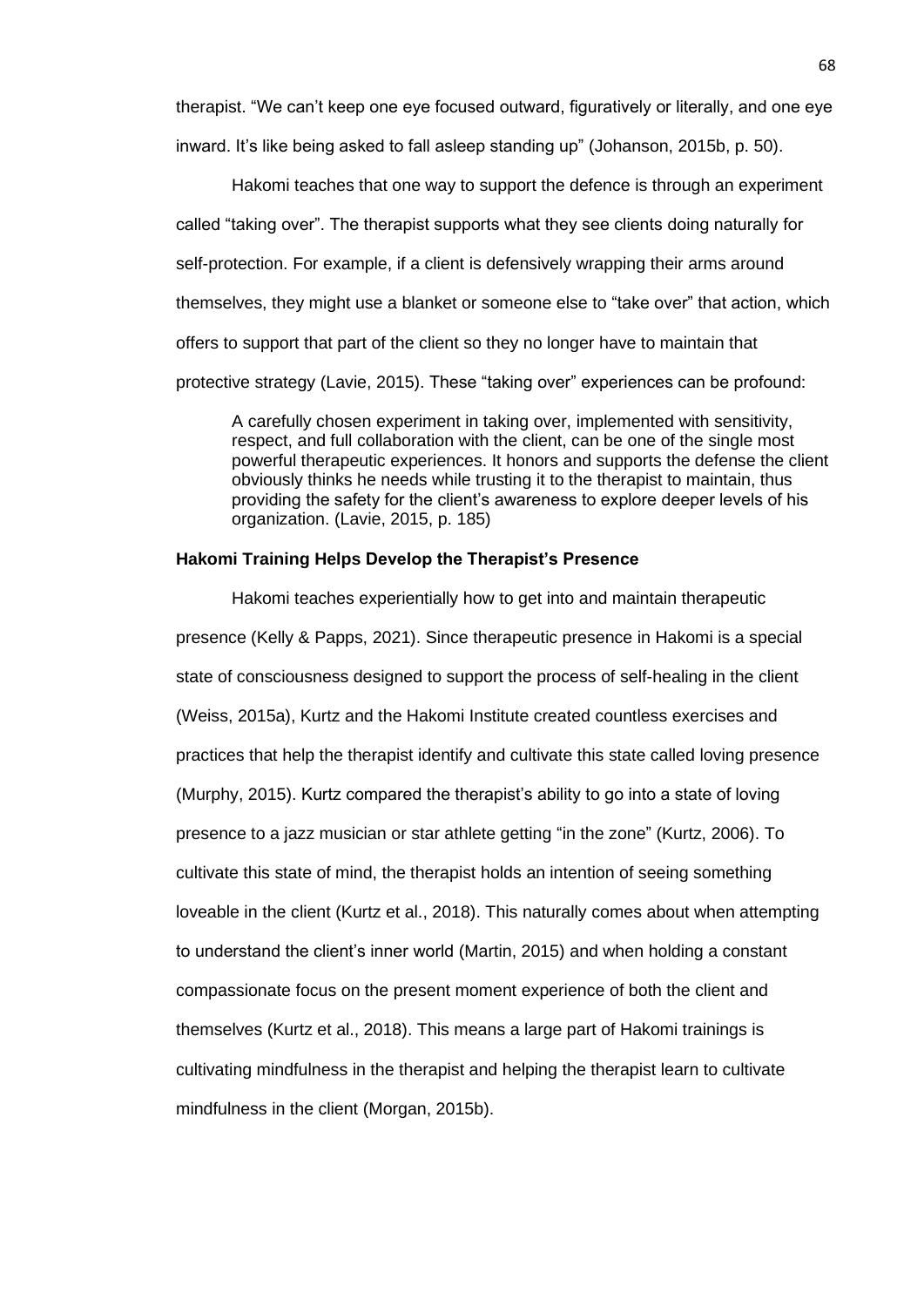Participants report a unique feel, style, and substance to Hakomi trainings that fosters professional and personal growth. "However it is not easy to articulate this uniqueness as it integrates art and science" (Weiss & Johanson, 2015a, p. 333). In my experience, Hakomi students and teachers talk about "the Hakomi bubble". Here they are not referring to the therapeutic bubble, but that nourishing felt sense that happens in Hakomi gatherings. The Hakomi text describes this, too: "Practitioners who participate in Hakomi training report there is a unique feel, style, and substance to it that fosters both personal and professional growth in an accepting and creative crucible of learning" (Johanson & Weiss, 2015, p. 333). Kelly and Papps (2021) interviewed four Hakomi therapists to explore their understanding of therapeutic presence and identified the personhood of the therapist as being central to therapeutic presence and stated Hakomi training intentionally developed this. One Hakomi therapist stated: "Hakomi supports therapists to develop their personhood; supports and encourages and invites therapists to develop their personhood and that ongoing whole-of-life journey" (Kelly & Papps, 2021, p. 6). Marilyn Morgan (2007) conducted research on the experience of recent psychotherapy graduates, and one clinical psychologist thought her psychology training reduced her empathic functioning and well-being. After completing the Hakomi training, this clinical psychologist stated that loving presence felt very different to the unconditional positive regard she had been taught as a clinical psychologist.

#### **Hakomi Training**

Coming from a holistic approach, Hakomi teaches experientially; therefore, those used to prioritising the mind will notice the difference and may find it unusual. As Richard Schwartz related after meeting Ron Kurtz and the Hakomi community:

I was blown away. At the time, I was an academic and as such, very intellectual and concerned about appearing professional. Sitting in on Hakomi conferences and training sessions, I found myself surrounded by lovely people of all stripes (psychotherapists, body workers, dance-movement therapists, and psychodramatists, as well as many nontherapists) who looked to me like they were constantly dancing, emoting, hugging, and "probing" each other. While my science-oriented sceptical parts were on guard, I couldn't deny the power of the work and the way it both paralleled and complemented the path I was on. (Schwartz, 2015, pp. xi-xii)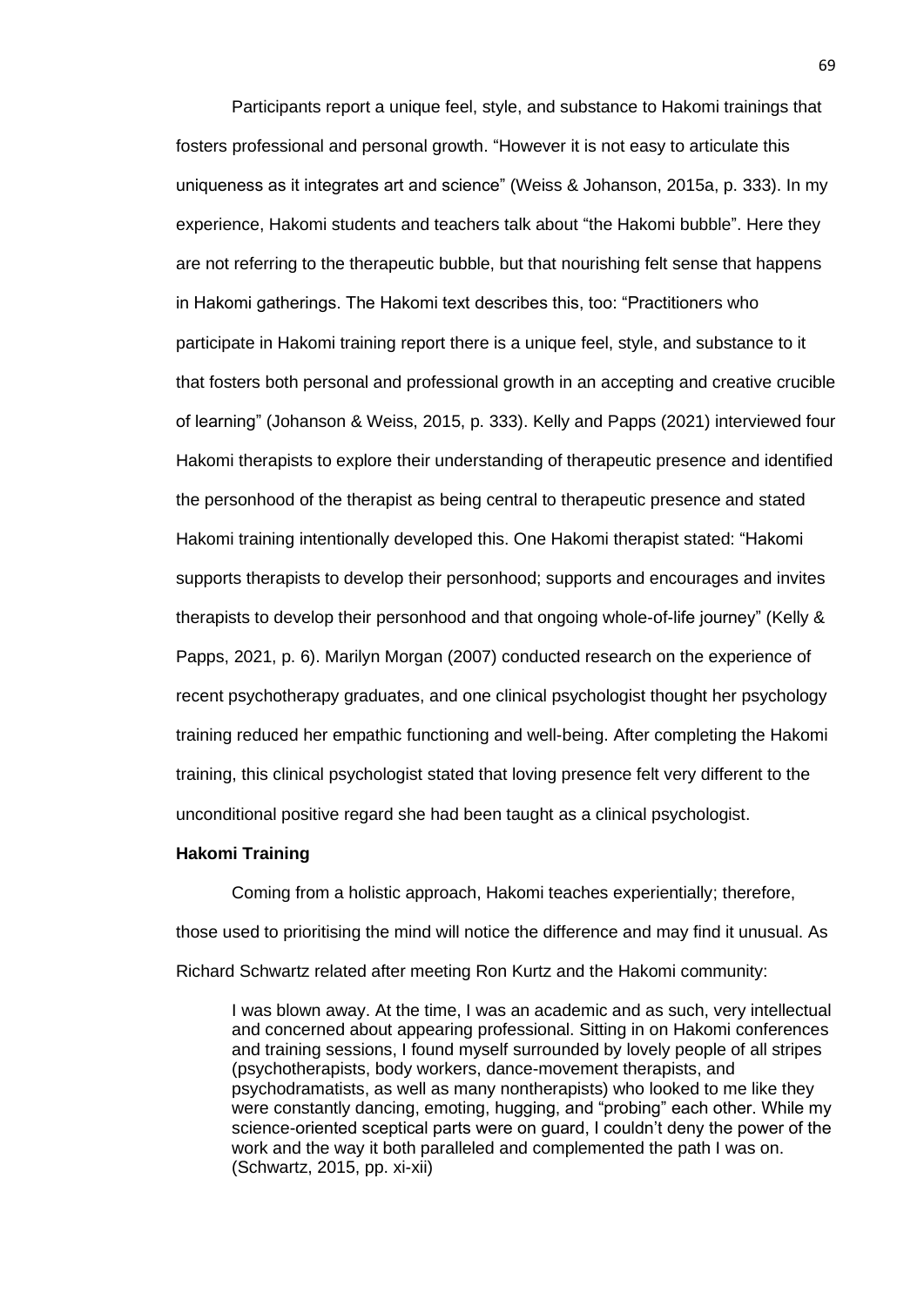While Schwartz makes it sound like it was all light-hearted, I can attest to the rollercoaster of emotions that emerge during the training. Fortunately, Hakomi provides a method to address these as they arise.

Ron Kurtz offered an invitation: "Come learn! Come find the joy of connecting with others and helping to heal the suffering that need not be!" (Gaynor, 2009, para.

58). He encouraged:

Anyone who is capable of a few moments of calm will have no trouble pursuing self-study using this method. And just as exciting, assisting in that process is well within the reach of any good-hearted, intelligent person who takes the time to learn the method. (Kurtz et al., 2018, p. 4)

### **Slowing Down is Faster**

Working therapeutically with clients experiencing AN is perceived as slow; yet some clients with AN are asking for therapists to not move too fast (Oyer et al., 2016). "Paradoxically, slowing down, trusting organic wisdom, not pushing for a particular result, supporting defenses as they arose, and encouraging curiosity (Johanson, 1988) and savoring (Kurtz, 1990a; Sundararajan, 2008) moved people along in their process further and faster" (Weiss & Johanson, 2015b, p. 339). As Ron Kurtz (2015) experimented in the therapy room, he noticed the therapeutic process began to focus more on following and supporting what wanted to happen and less on making it happen. As a result, the work became faster and easier. "When nonviolence, mindfulness, and compassion meet to create a healing space, a certain economy of therapy arises… Unnecessary confrontation and struggle yield, as defenses are respected for the organic wisdom they embody, and are supported as they arise" (Kurtz, 2015, p. 51). If the therapist does not create the healing environment, the process will take a long time (Kurtz et al., 2018).

## **Working with the Body**

Working with the body opens the world beyond verbal-oriented consciousness (Weiss & Harrer, 2015). The body is considered the "royal road to the preverbal unconscious" (Günther, 2015, p. 281); therefore, body-psychotherapies, such as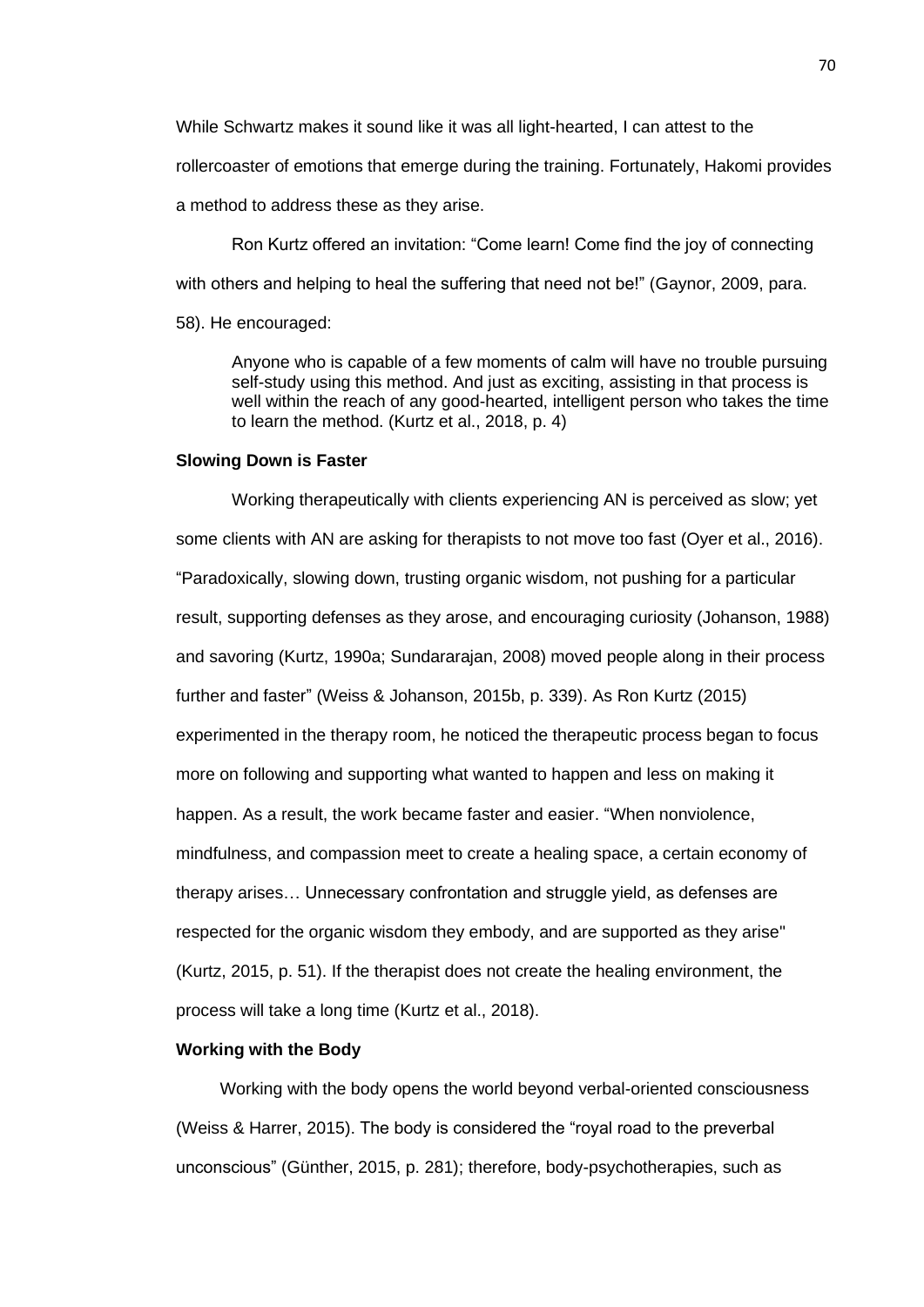Hakomi, provide opportunities not available in other modalities. The power of touch done therapeutically—nonsexually and appropriately initiated—is consider by some psychotherapists to be such a powerful tool in therapy—saving time, money, and energy—that it would unethical to not use it (Barstow, 2015). Touch is necessary to emotional well-being as well as physical health; however, it is not without its problems. Years of controversy surrounding the use of touch in psychotherapy caused it to be illegal in parts of the United States (Barstow, 2015). There are ethical guidelines for using touch in Hakomi. When touch is part of an experimental approach, to notice and perhaps study what happens internally from touch, it is done mindfully, deliberately, carefully, and consciously with a clear rationale for it. The therapist continually tracks for the client's response and checks in with the client on the impact of the touch (Barstow, 2015). Still, therapists need to be aware of clients that are fragile and do not have the ability to tolerate the degree of arousal that could arise from touch.

### **The Need for Mind-Body Integration Techniques**

Many in the western culture have become accustomed to dissociation from the body (Morgan, 2015a). Neurobiologist, Antonio Damasio (2006), described it as "the abysmal" separation of body and mind. Ogden, Minton, et al. (2006) suggested all psychotherapists (cognitive, psychodynamic, psychoanalytic) are trained to listen to the client's language and affect, while tracking associations, psychic conflict, and defences; however, while they are trained to notice the client's body, actual engagement with the client's embodied experience is often outside their therapeutic interventions. In the book*, A Sensorimotor Approach to Trauma* (Ogden, Minton, et al., 2006), Daniel Siegel, and Bessel van der Kolk support Pat Ogden's suggestion that body-oriented interventions can increase the efficacy of clinical work by combining "bottom-up" (body) and "top down" (mind) interventions to develop a somatically integrated sense of self. Additionally, with their own body awareness, the therapist can reduce the risk of vicarious trauma since the therapist pays attention to what is happening in their own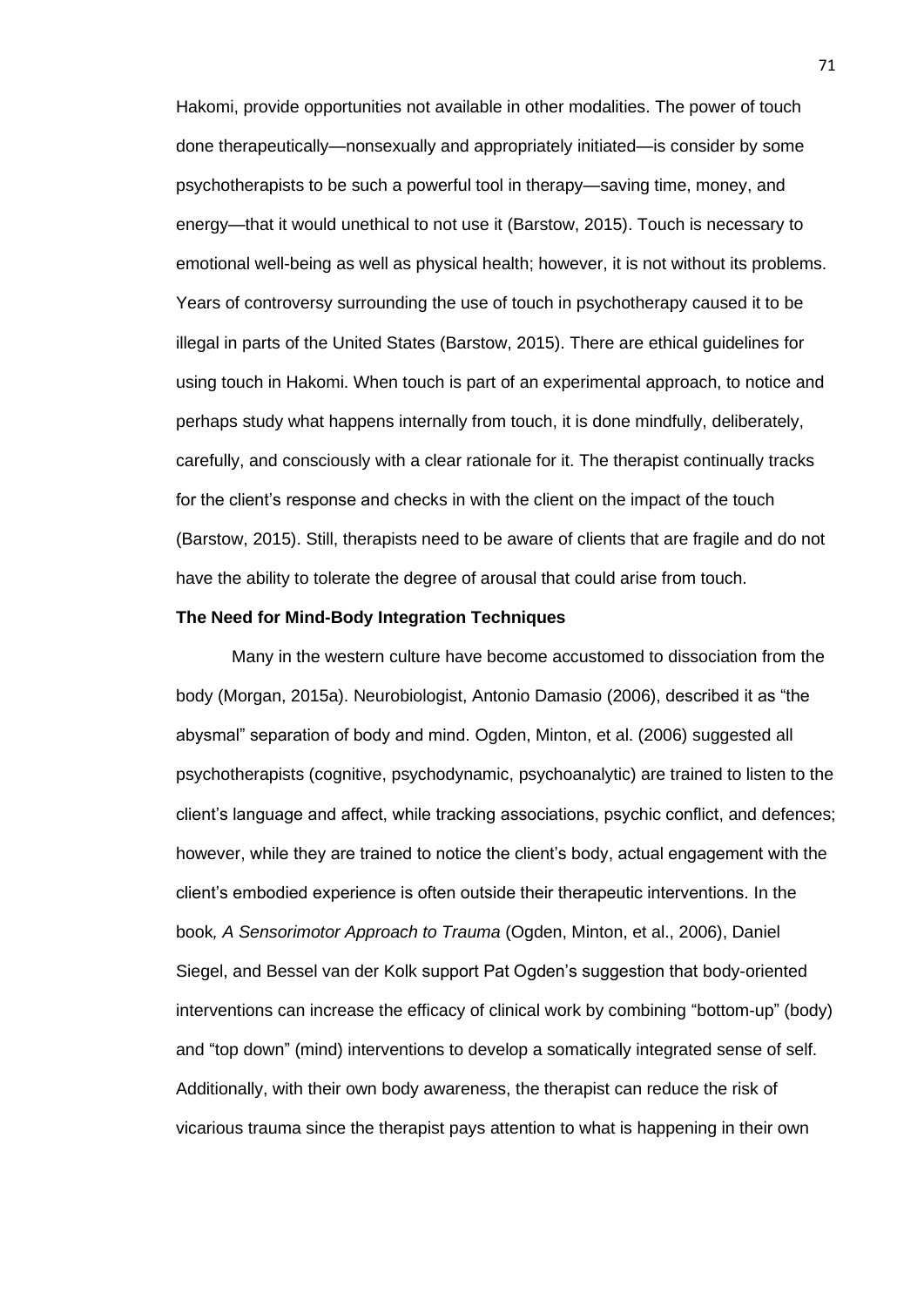body physically and emotionally and can then take actions to self-regulate (Rothschild, 2003).

In 1977, psychoanalyst, Susie Orbach, wrote *Fat is a Feminist Issue* and it has been in print ever since (Starkman, 2016). With over 30 years of working with body image and EDs, she speaks of the need to address the body in psychotherapy. Orbach (2006) argued, "psychoanalysis' mentalist stance can fail to sufficiently address the subjective experience of the body as a body and in doing so can miss crucial dimensions of the patient's experience" (p. 89). She proposed one's sense of one's body comes about in relation to others. Her suggestion for therapists sounds like a Hakomi approach:

[T]he therapy relationship is a laboratory for seeing what we/the patient/does and how they can try to take something from the therapist. *The dosing has to be quite tiny*… Developing the emotional muscle for 'taking in good things' is crucial. (Starkman, 2016, p. 6)

This sounds very similar to a Hakomi approach helping the client explore taking in nourishment (Monda & Eisman, 2015) and is especially relevant to clients experiencing AN, since they are struggling with taking in nourishment.

# **Hakomi Provides for Integration of Experience**

Ron Kurtz was influenced by Pierre Janet's concept that mental health problems stem from an upsetting incident overwhelming the mind at a time when a person is emotionally vulnerable and they have no emotional support to process it. Since the felt experience is not integrated, the person buries it in the unconscious. This unintegrated experience can create "an irritation of a sort and affects the person's mental states and behavior. Among the effects are the development of habits, beliefs, and unconscious behaviors that control feelings and memory, and keep the unintegrated material from reaching consciousness" (Kurtz et al., 2018, p. 142). I think of Treasure et al. (2015) referring to clients with AN as developing an unhelpful habit that needed to be broken.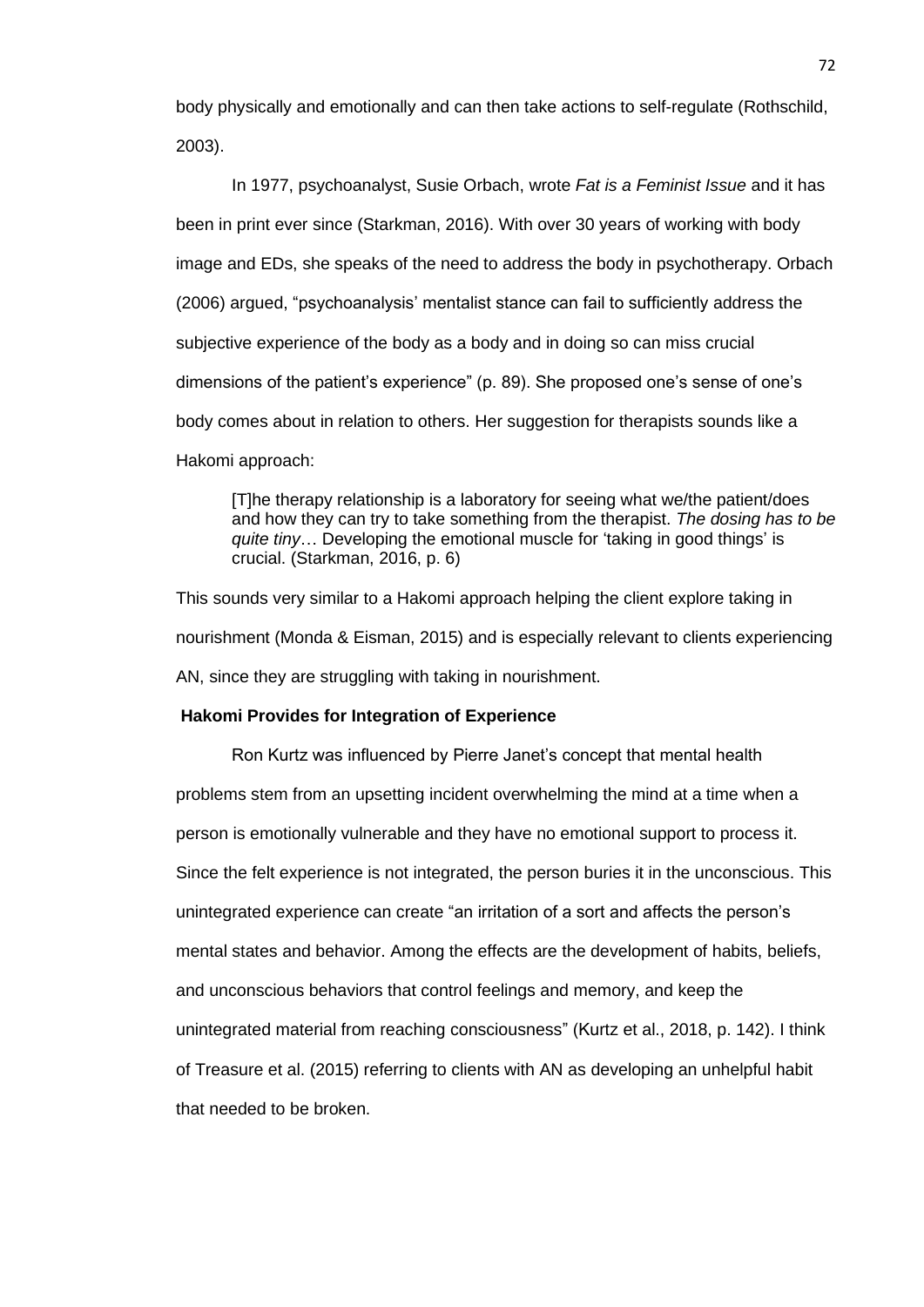Releasing contained emotions is tremendously satisfying since relaxing the habits of containment allows something new to emerge: expression and relief (Kurtz, 2015). Kurtz et al. (2018) described the conditions needed for integration—and therefore healing—as three phases: "First, we must create a relationship within which the painful work can be done. Second, we must bring the unintegrated event into consciousness. And third, we must support the process of integration" (p. 42). In integration, the client reconciles themself to what was and accommodates the new (Kurtz, 2015; Weiss, 2015b). For me, this sounds like acceptance. During integration, the therapist continues to be present and attentive, without interfering with the client's inner work (Kurtz, 2015).

## **Working with Māori**

Hakomi can offer respectful treatment for Māori clients experiencing anorexia. Public perception in New Zealand is that Māori are largely unaffected by EDs; this systemic bias may account for lack of service access for sufferers (Lacey, Clark, et al., 2020). Māori women show similar, even higher, rates of AN compared to the general population. A 2006 New Zealand survey revealed rates of anorexia are 0.7% for Māori and 0.6% for the whole population—of which Māori are 15% —with no isolated AN statistics for Māori men (Lacey, Cunningham, et al., 2020). As a treatment approach, the Hakomi principles and holistic approach allow it to "sit comfortably alongside" (Tait-Jamieson, 2016, p. 45) a Māori model of health, Te Whare Tapa Whā—the four walls of the house. This model acknowledges the equal influence of the four walls to wellbeing: physical health, spiritual health, family health, mental health (Ministry of Health, 2017). The mind-body holism might even be easier for someone from Te Ao Māori (the Māori world) to grasp than someone from western cultures, since a Māori approach to health incorporates a more holistic view between mind, body, and spirit (Mark & Lyons, 2010; Tait-Jamieson, 2016).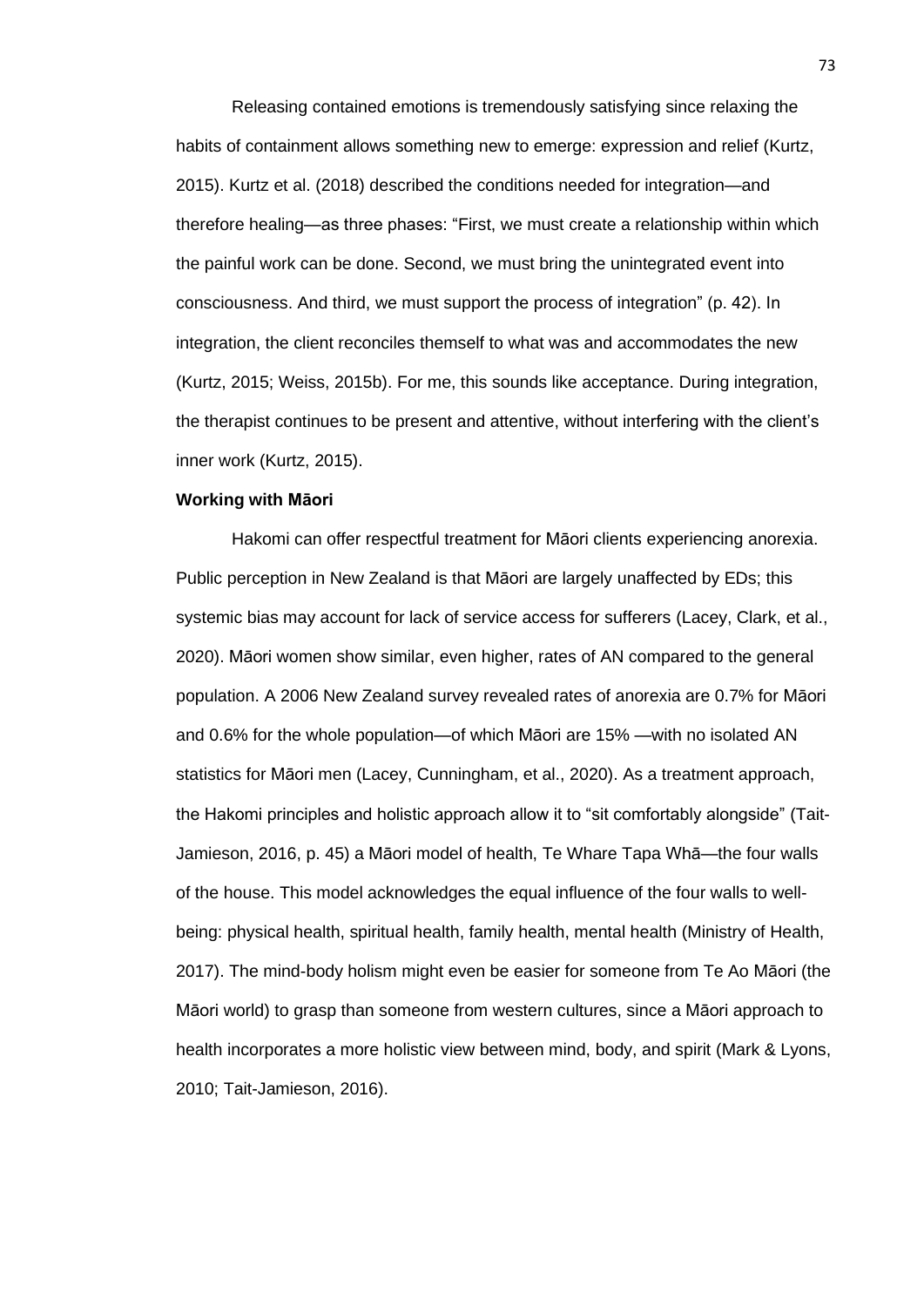## **Hakomi Limitations**

Hakomi has several pronounced limitations. Considering a systems perspective, Hakomi mainly focuses on the internal organisation of the individual which helps the client understand how their own internal system operates. This does not address the external aspects of the individual which need to be considered separately (Weiss et al., 2015). Additionally, it seems Hakomi works well for relational trauma and may not prepare the Hakomi student for working with acute trauma where the body is hijacked and reliving an overwhelming fear (Kurtz et al., 2018). Furthermore, Hakomi is not something that is quickly learned or conveyed. As such, it will not be well understood in a two-day training or from a manual. I imagine it is like learning a language: it provides access to a culture and a new way of thinking and being in the world; however, it requires regular involvement and immersion to fully embrace it.

A main concern regarding Hakomi practice is when the application of techniques is not appropriately practiced (Günther, 2015). The Hakomi method needs to be engaged cautiously with clients who are more clinically disturbed; therefore, the ability to continually assess and diagnose the client is essential (Günther, 2015). For more fragile clients, mindfully experiencing the present may be both difficult and unhelpful. This means, "the foundation of the explorative Hakomi method—the mindful exploration of present-moment experience—would not be possible to execute uncritically at the outset of therapy" (Günther, 2015, p. 284). The therapist, therefore, needs to recognise when clients are dealing with intense emotional experiences such as anxiety, and may not be able to mindfully observe their bodies. Furthermore, the familiar psychotherapeutic use of uncovering and working through, might not work for the more traumatised clients, especially if self-observation is not possible. Awareness of the process as it unfolds is as important as the knowledge about disorders and methods of treatment. To be aware, the therapist needs to continually track the client to notice whether they are reactive or reflexive (Günther, 2015). Being reactive shows up as identifying with a part and not being present to their experience (Perrin, 2015).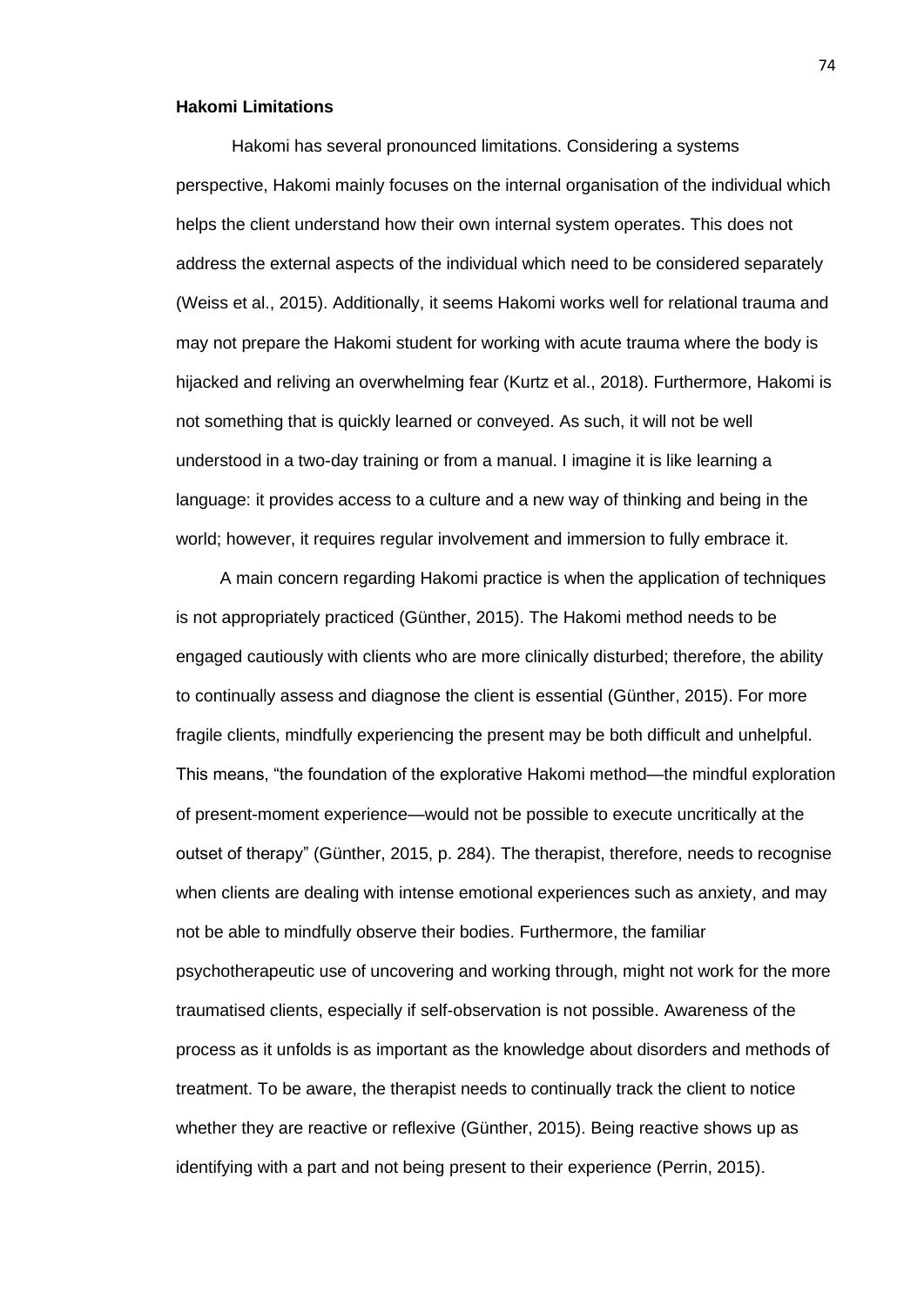Additionally, clients experiencing AN are generally considered disconnected from their bodies, meaning they are not in contact with their internal world (Camozzi et al., 2017). With this being the case, certain somatic techniques might not work well initially. However, a Hakomi therapist (personal communication April 9, 2021) who worked extensively with clients with anorexia, suggested that a mind-body approach was especially needed by clients with AN. While it might not be appropriate initially, a mind-body psychotherapy provides the tools to slowly move the client towards experiencing and trusting their body's signals. This therapist suggested that an important part of knowing a technique is knowing when to use it.

## **Hakomi and Research**

The Hakomi Institute website and the Hakomi textbook (Weiss et al., 2015) list many references to research regarding Hakomi and relevant to Hakomi; however, like body psychotherapy, Hakomi does not have a body of double-blind RCT trials (Johanson, 2013-2014). In 2009, a Hakomi therapist, Greg Johanson, provided a 54 page selected bibliography with over 1,000 references on mindfulness use in therapy (Hakomi Institute, 2015). Within this, the few research studies that referred to EDs referred primarily to bulimia; only three references were to anorexia. Two were case studies: one used mindfulness from DBT and one used mindfulness from ACT. The third reference was a workbook on reclaiming oneself from anorexia. As revealed earlier: "''[I]nsufficient evidence' and 'no evidence' are not synonymous with 'evidence of ineffectiveness' and, in the absence of evidence, clinical consensus is legitimate" (Beumont et al., 2004, p. 620). Luyten et al. (2012) suggested reliance on the medical model and manual-based interventions has led to a gap between research and clinical practice; therefore, greater collaboration between researchers and practitioners is needed. They suggest the focus needs to be on therapeutic principles instead of treatment packages. This fits with Hakomi philosophy. Since Hakomi views healing as integration and not through the medical approach of "fixing" what is wrong, there is no need to search for the "root cause"; in fact, this "violates the mind-body-spirit holism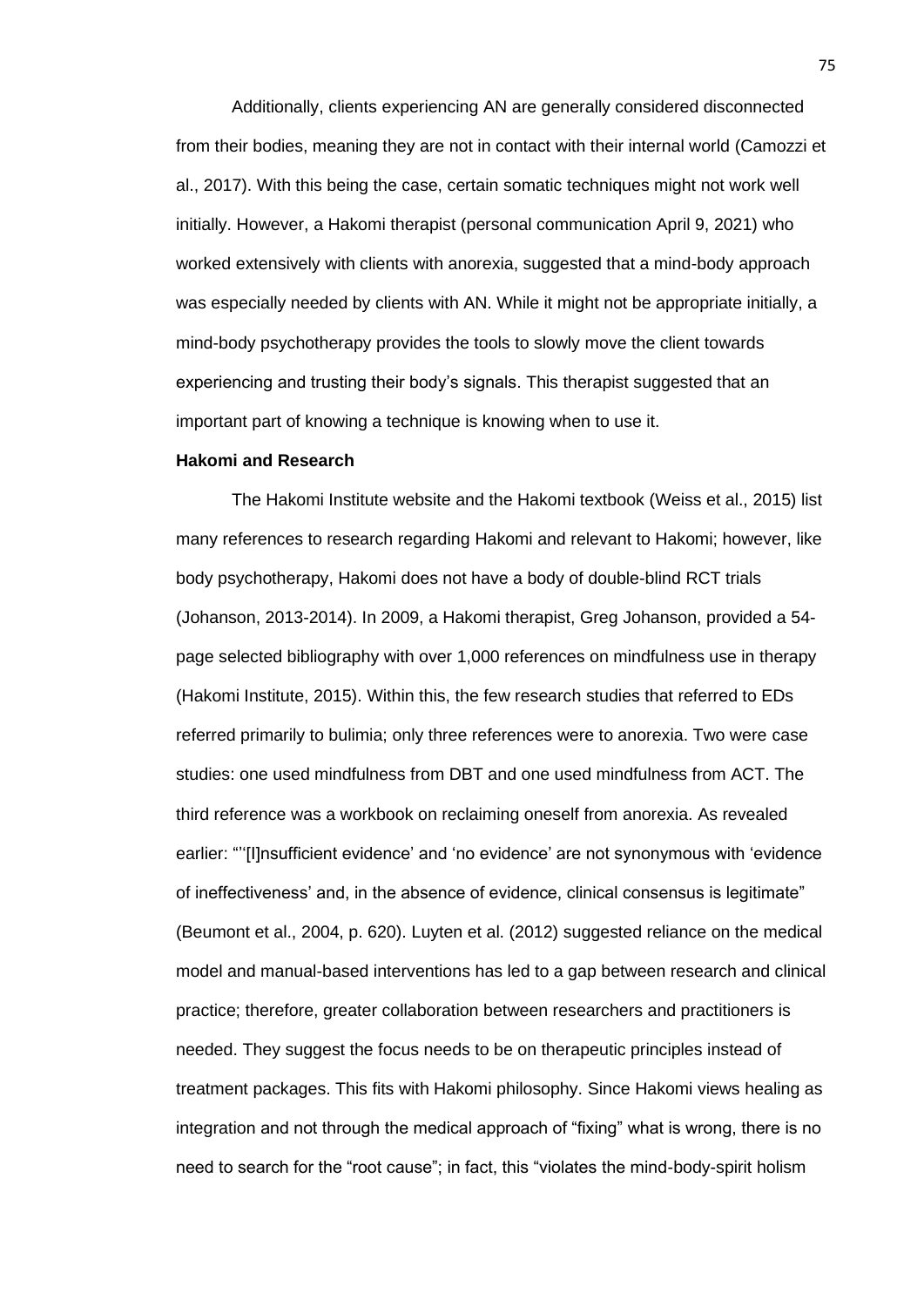upon which the Hakomi method rests" (Daye, 2015a, p. 125). Instead, therapies can be validated in practice (Fisher, 2020, p. 547). Johanson (2009) suggested psychology and psychotherapy need to use a systems theory approach that can "take us beyond inadequate cause-and-effect, linear, deterministic, reductionistic models, and analysis" (p. 185). This means adopting principles to accommodate dynamic living systems that have history and change over time, allowing for novelty to be created; it means welcoming the uncertainty of the universe (Johanson, 2009).

### **Summary**

In this chapter, I have considered how Hakomi might contribute to treating clients experiencing AN by first considering factors found in literature as desirable in AN treatment, such as focusing on respectful relationships, the therapist doing their own work, slowing down, considering clinical culture, and providing an integrated approach. I then reflected on aspects of Hakomi that addressed factors found important in treating clients with AN. I explored one factor, Hakomi's therapeutic presence called loving presence—in detail, and provided references in literature that revealed loving presence supports the therapist as well as the client. From there, I looked at how Hakomi training develops the therapist, and revealed the focus of trainings, and students' experiences of Hakomi training. I then turned to consider some characteristics of Hakomi that would address aspects of working with clients with AN such as being faster, such as slowing down with mindfulness and the advantage of working with the body. Next, I explored the need for mind-body integration and the Hakomi concept of integrating experience, before considering Hakomi's relevance when working with Māori. Finally, I considered literature that reflected on the limitations of Hakomi and explored Hakomi's current research environment.

The next chapter is the discussion and conclusion chapter in which I summarise and discusses the finding. The strengths and limitations of the study are explored, as well as implications for psychotherapists, especially those who work with clients experiencing AN.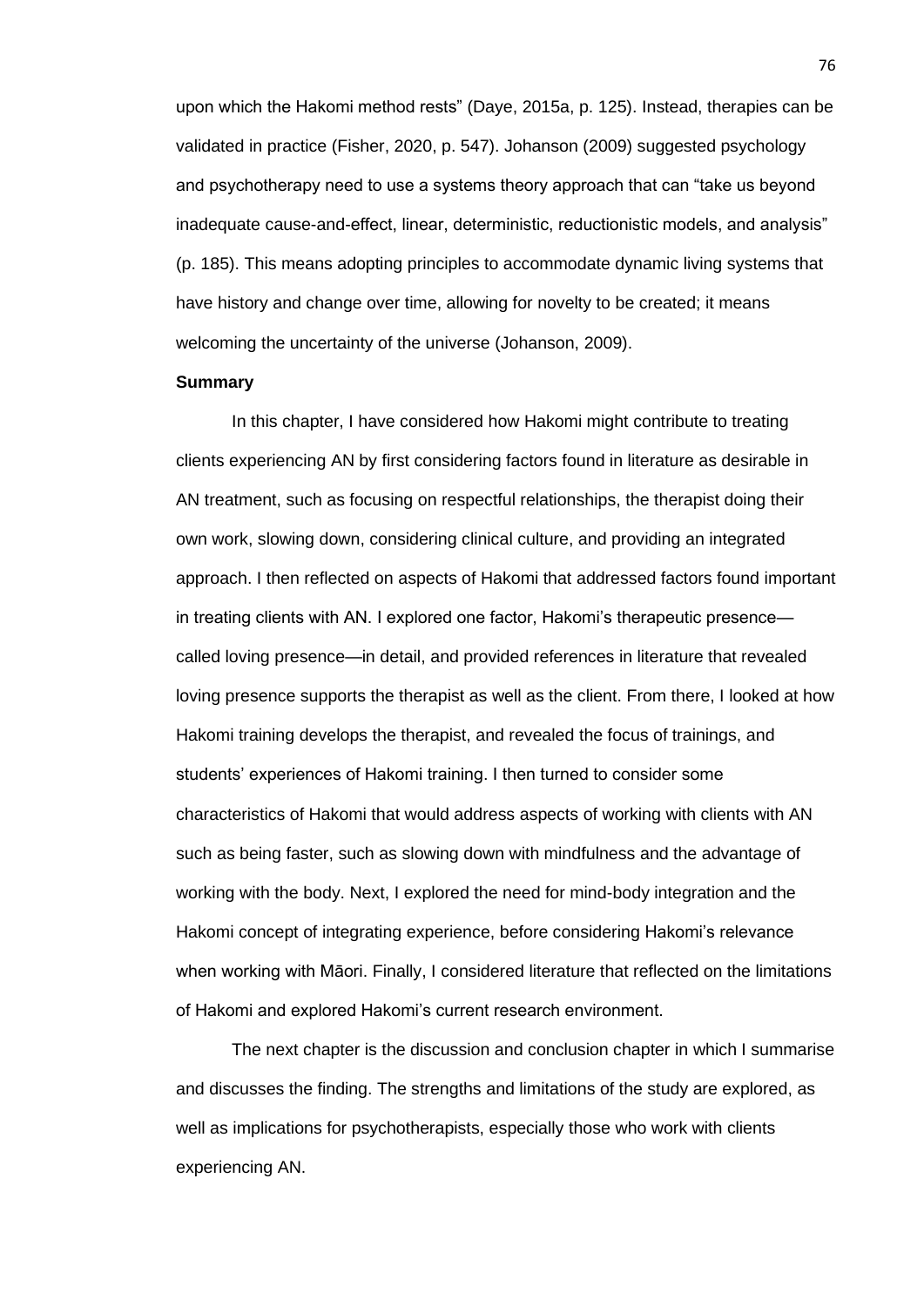### **Chapter 6 – Discussion**

In this chapter, I briefly summarise the literature presented in Chapters 3, 4, and 5, and offer a discussion on my research results in relation to my research question. I will consider the broader implications of this research for psychotherapeutic practice and explore the strengths and limitations of this research before considering directions for future research. The intention of this research was to use a hermeneutic literature review as a method to explore my research question: how can Hakomi, a mindfulnessbased somatic psychotherapy, contribute to the treatment of anorexia nervosa? The aim was to stimulate thinking regarding approaches to psychological treatments for adults experiencing AN, and to consider how Hakomi might contribute to the treatment of AN.

# **Research Summary**

Initially, in literature from Chapter 3, I found research that showed that the current standard specialist treatments for anorexia are only moderately effective; therefore, novel treatment approaches are needed. However, it seemed researchers remained looking within the constraint of their view of acceptable treatments, which did not recognise the therapeutic significance of the body and the mind-body connection. Hakomi is a body psychotherapy that incorporates both process-oriented and expressive body psychotherapeutic modalities that work therapeutically with communications from the body. I explored evidence in literature of clinical attitudes that could be harming to clients with AN, and may keep researchers from recognising alternatives to treatment—such as body-psychotherapeutic approaches. Finally, I considered how a living systems approach could contribute to a holistic understanding of an individual which might assist with understanding what is missing in treatment approaches for AN.

The literature in Chapter 4 revealed that trauma is defined differently between the diagnostic medicalised view and consensus in the psychosocial field used by practitioners, which includes an understanding of developmental relational trauma into

77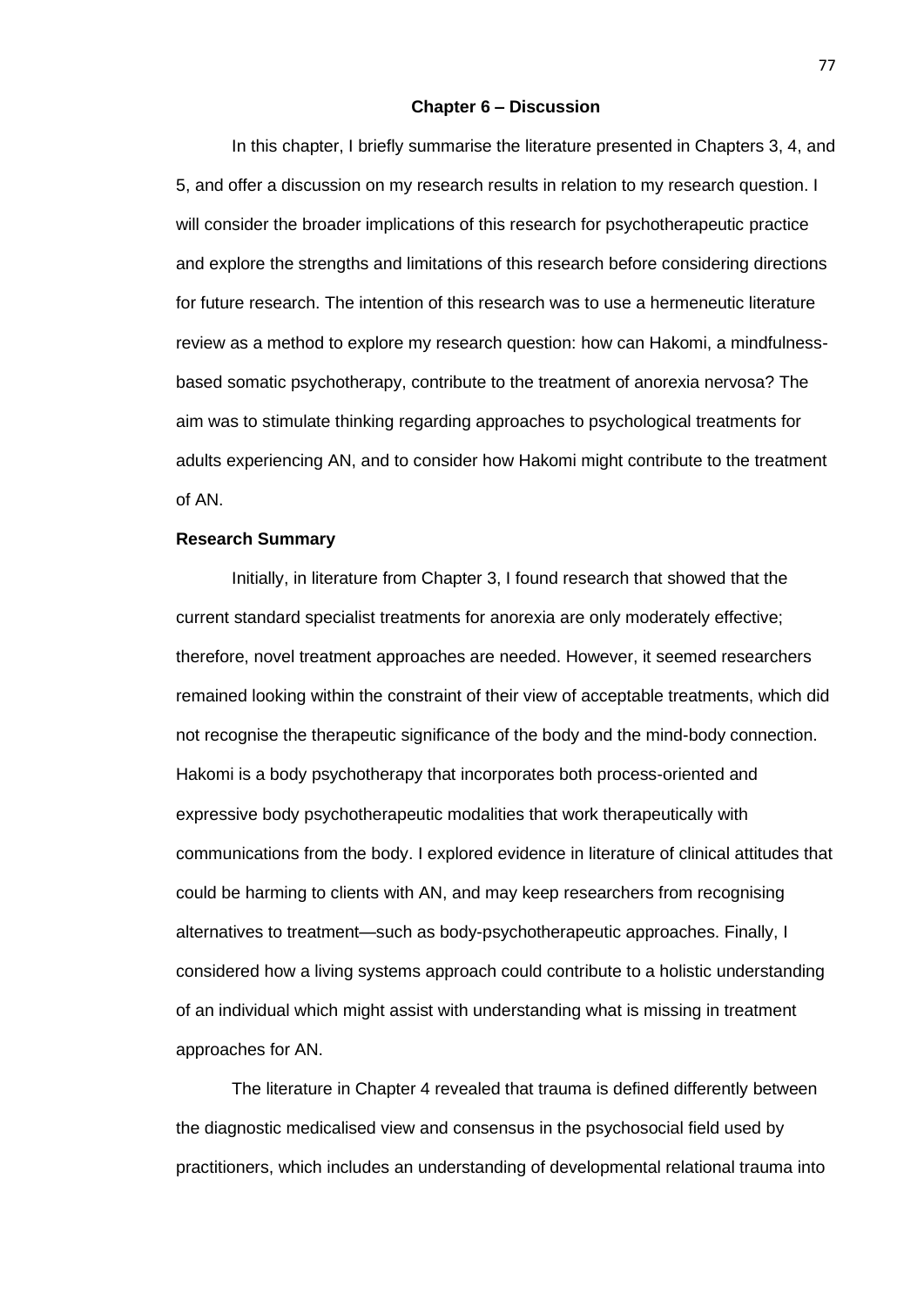the use of the term complex trauma. Research suggests anorexia is linked to various forms of trauma, including prenatal and perinatal trauma, and childhood stress and maltreatment. Literature connecting prenatal and perinatal trauma and future EDs was extensive but was determined to be associative but inconclusive in some systematic reviews because of the methodological errors found. In the research, connections to trauma were found when considering the cumulative effect of events. Some researchers suggest that much more subtle conditions can be traumatising events than those defined in diagnostic reference manuals.

Literature revealed trauma was found as being widely prevalent in mental health populations, such that trauma treatment is recommended for all mental health clients. I reviewed literature that considered what might be contributing to the ubiquitous presentation of trauma. Research linked trauma presentations, which often specifically named AN or EDs in general, as benefiting from psychotherapeutic therapies that include mind-body integration, mindfulness, and parts work, to which Hakomi can contribute. In scholarly databases, research for body psychotherapies in trauma treatment was inconclusive, partly because the definitions of trauma and the definitions of body psychotherapies are not concisely defined. However, treatments for trauma using the body are popular in books from trauma practitioners. Since I found little research on body psychotherapies in treating AN or EDs, and little of that research had treatments that sounded similar to Hakomi, I sourced research that more closely resembled Hakomi in the use of embodiment, mindfulness, and parts work.

Finally, Chapter 5 considered what recent literature had suggested for future directions for treatment for clients with AN, and considered aspects of Hakomi therapy that matched these treatment directions. The quality of interpersonal relationships was revealed as a significant aspect of recovery from AN. Therefore, it is important that therapists understand how AN supports the client; that they provide an attuned, therapeutic alliance; and that they work on their own personal struggles that come up in relation to clients. Furthermore, it is important to consider how the clinical culture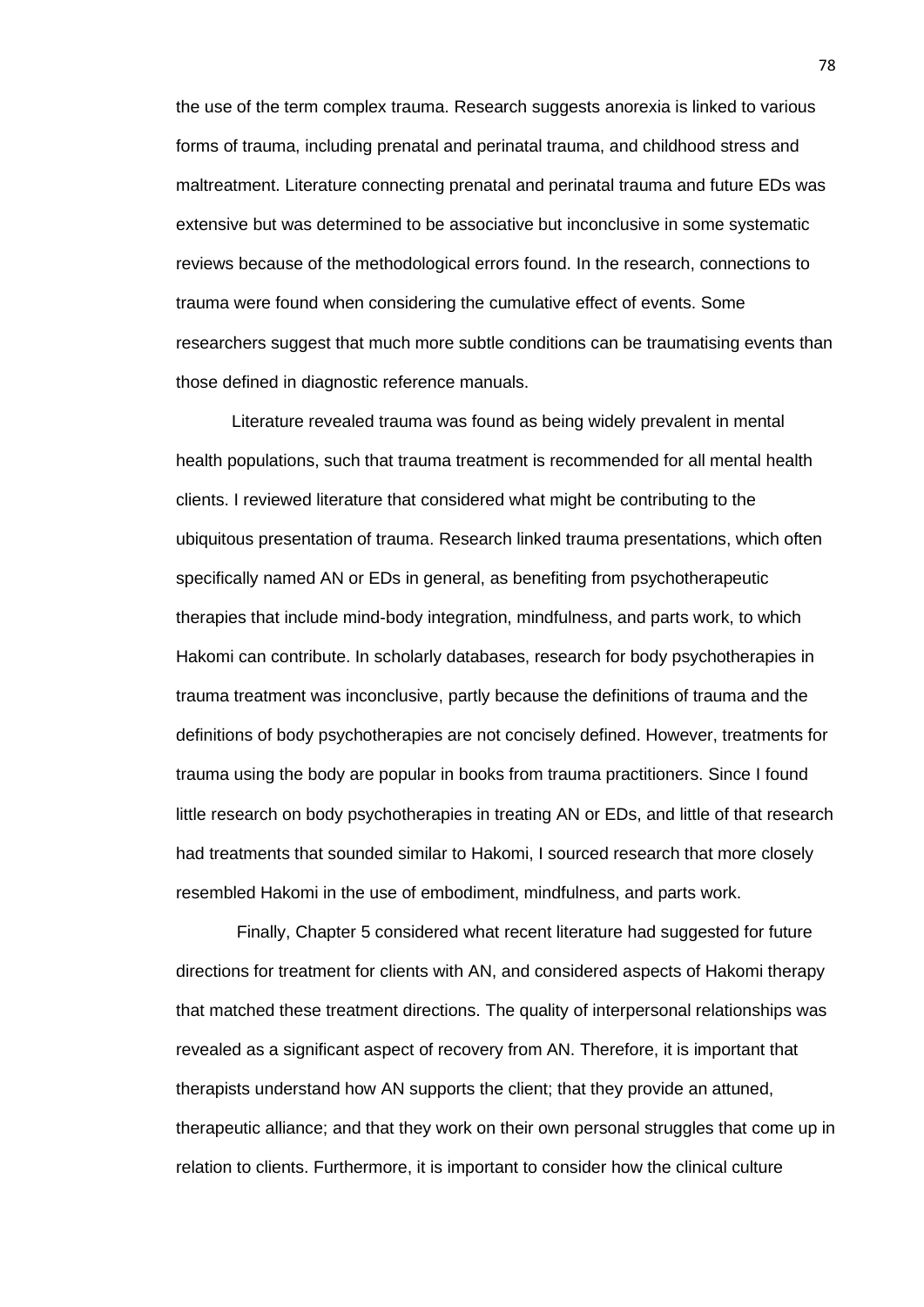influences affect. Additionally, providing an integrated approach that addresses comorbidities and trauma simultaneously rather than sequentially, and from the same clinician or facility is ideal. Literature revealed it is important to ensure treatments are not threatening to the client's sense of control or provoke a sense of powerlessness and instead rebuild identity and self-acceptance. Hakomi can contribute an additional approach to AN treatment since it provides a method for meeting needed AN treatment approaches: attunement, allowing clients a sense of control, and providing a vehicle for acceptance. Hakomi provides a highly evolved method and training which offers support for the therapist and, therefore, the client. It provides this through development of Hakomi's therapeutic relationship—loving presence. Loving presence incorporates the Hakomi principles of nonviolence, mind-body holism, mindfulness, organicity, and unity, with the felt sense of sacred love.

This chapter further revealed ways Hakomi may contribute to AN treatment. It suggested Hakomi provides for potentially faster therapy by slowing down with mindfulness, including the body, and incorporating parts work. It discussed the need for mind-body integration and revealed how Hakomi approaches integration of experience. Consideration was also given to the appropriateness for working with Māori and how Hakomi fits with their holistic approach to health. Finally, Chapter 5 revealed the limitations found for Hakomi and considered Hakomi's research environment.

### **Reductionistic Versus Holistic Approaches**

One way Hakomi can contribute is that it helps cultivate living holistically, without mind-body separation. When Zeeck et al. (2018) conducted an extensive review of all RCTs researching any treatment for AN over the previous 30 years, they recognised that all the treatments focused on weight, ED behaviour, and psychological problems. Considering this from a living systems perspective, it seems these are addressing the external and internal approaches, although the psychological approaches referred to in this research are heterogeneous. As I came to make sense of it, CBT addresses the external aspect of the individual: such as behaviours and the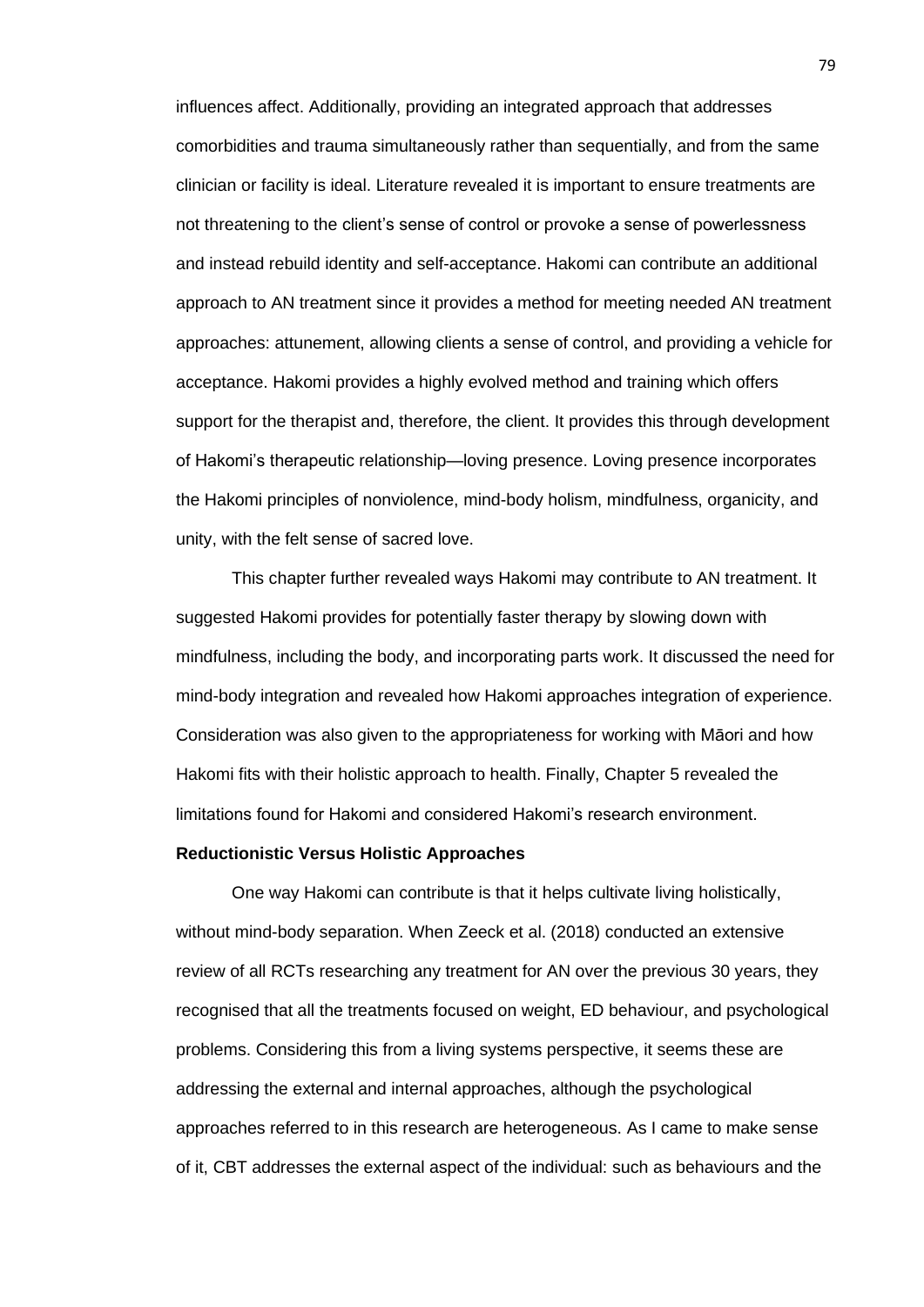conscious mind; psychodynamic psychotherapy addresses the internal: the emotions and historical drivers and the unconscious mind. They all—including SSCM and MANTRA—perhaps provide the much-needed experience for a client with AN: the therapeutic alliance. However, none of them address the body in a way that integrates the mind-body communication the way Hakomi does.

In systems theory, living systems need communication between the various parts. I reasoned that Hakomi provides a means for this communication which allows the process of integration between the mind and body so that what has been unintegrated can integrate. The separation of mind and body, proposed by René Descartes, is common in Western thinking, but no part of the human experience can be purely mental or purely physical (Greg Johanson, 2015b). When researchers are trying to understand the mechanisms of the current therapeutic processes in AN treatment that are working, they are still not getting closer to including what they are missing—the body—or bridging the gap which allows for mind-body integration.

In my experience, psychodynamic psychotherapy helps the person feel their affect—the felt emotional aspect of one's emotional history. If emotions are felt in the body, but psychodynamic psychotherapy does not address the body aspects of trauma, then it seems there are internal and external aspects of the body; and, therefore, internal and external aspects of the mind. That seems to hold true: when one goes into certain mind-states, some are more internally oriented—perhaps such as trance and some mindfulness states; and some more externally oriented—such as ordinary consciousness. Additionally, affects are felt internally in the body, such as a racing heart, and movement and physical postures held externally. There needs to be a means of communication between these, which is where Hakomi can contribute. I realise I am not presenting a new model; rather, am illuminating my understanding in relation to this context of working with clients with anorexia. I also realise this does not include the spiritual aspects of mind-body-spirit holism, which may offer another piece to the healing puzzle.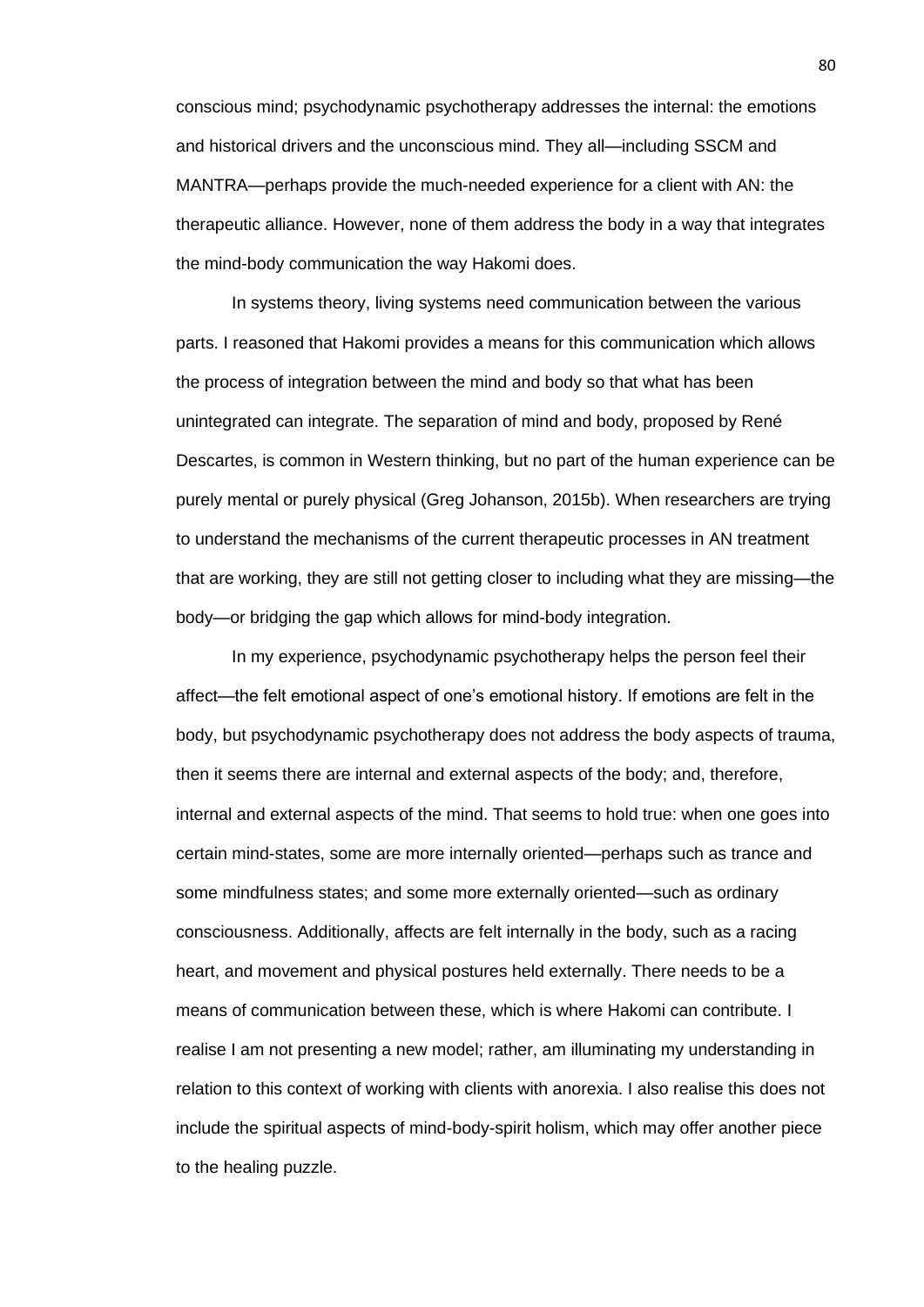# **Are All Mental Health Conditions on a Trauma Scale?**

Perhaps all mental health conditions—including anorexia—are trauma related to a greater or lesser degree. One hundred and fifty years ago early body psychotherapist, Pierre Janet, proposed that all mental health problems stem from lack of support during emotionally vulnerable times (Kurtz et al., 2018). All people have been vulnerable, powerless infants and children (Totton, 2005) which could explain trauma's ubiquitous presentation (Classen & Clark, 2017; Gerber & Gerber, 2019; Payne et al., 2015; Totton, 2005). Could all people have unintegrated experiences buried in their unconscious? Richard Swartz (2021) shared that he has many clients come to him for psychotherapy after some event has caused their lives to crash because their focus on one aspect of their lives is unsustainable: "Those can be wakeup call events if I can help them keep the striving, materialistic, competitive parts of them that had dominated their lives from regaining dominance so they can explore what else is inside them" (p. 1).

Furthermore, trauma therapists suggest trauma disconnects the mind and body (Rothschild, 2000; Siegel, 1998; Van der Kolk, 1994), as does anorexia (Cook-Cottone, 2020; Fuchs, 2021). If so many people are traumatised, as researchers are suggesting (Classen & Clark, 2017; Gerber & Gerber, 2019; Payne et al., 2015), then many people are disconnected and in a place of prioritising the mind over the body. The general population is so accustomed to being dissociated from the body, they do not even recognise when they are dissociated (Morgan, 2015a). This would make it hard for them to see past their current mind and body split to recognise the value of mind-body integration, and hard for them to endorse mind-body psychotherapy for therapists to offer for clients experiencing AN. This would explain the blind spot I found within literature.

Early life trauma is revealing itself as a component of anorexia both in prenatal and perinatal environments (Evertz et al., 2021; Larsen et al., 2021; Marzola et al., 2021; St‐Hilaire et al., 2015), and with childhood stress and maltreatment (Evertz et al.,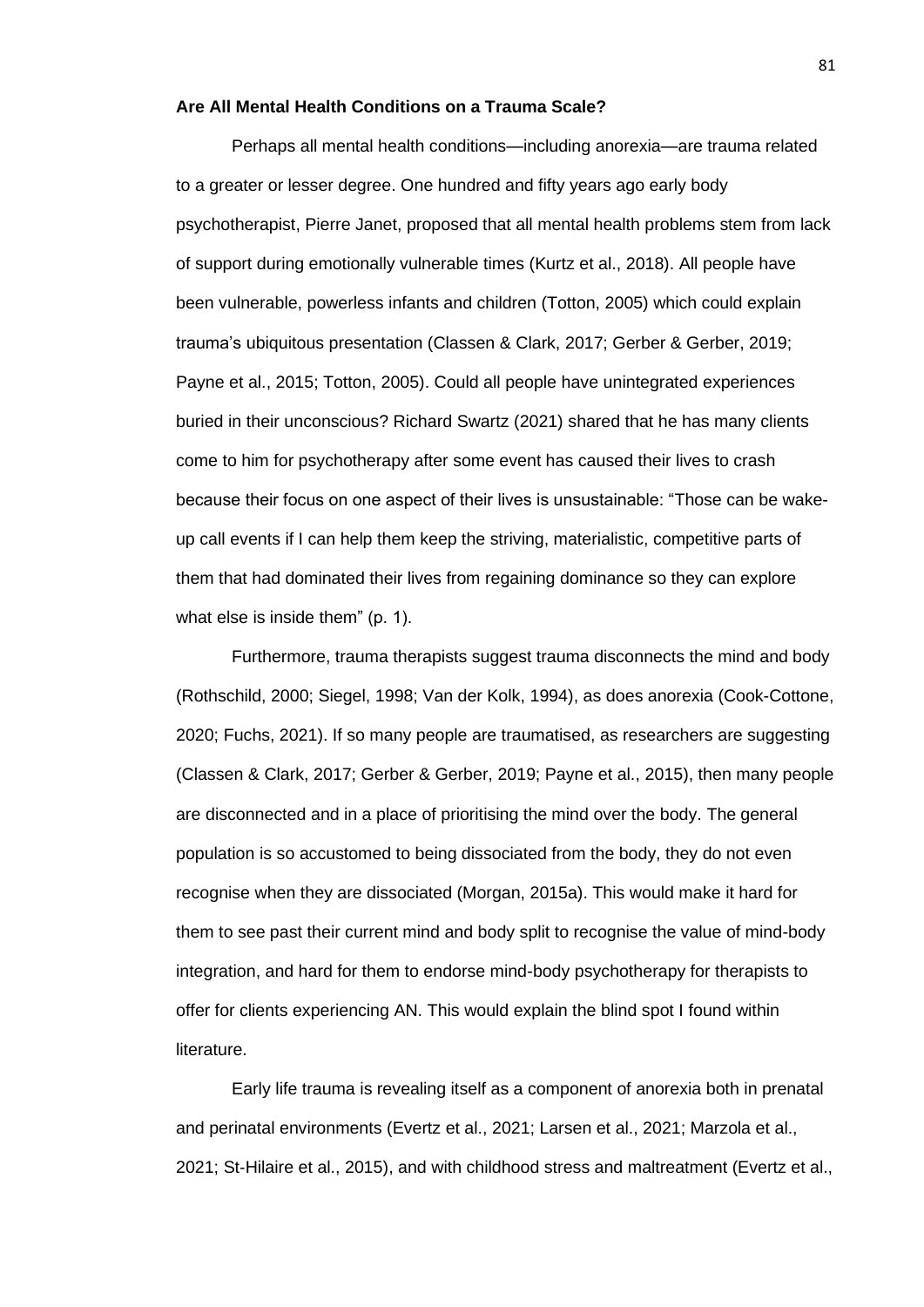2021; Larsen et al., 2021; Marzola et al., 2021; Monteleone et al., 2019; Monteleone, Cascino, et al., 2021; Monteleone, Tzischinsky, et al., 2021; Pignatelli et al., 2017; St‐ Hilaire et al., 2015; Wesselius et al., 2020). Anorexia nervosa research suggests that this trauma is early developmental trauma and often happens outside of conscious awareness. It is important to learn more about this complex trauma presentation and how it contributes to some individuals developing AN. Hakomi's emphasis on listening to the communications from the body could potentially contribute further understanding of the nature of this complex trauma and provide understanding on the aetiology of this puzzling and very dangerous disorder. Then Hakomi can contribute both as a treatment approach and to understanding AN.

## **How Hakomi Can Contribute**

Hakomi's loving presence provides a baseline that keeps the therapist in the realm of the principles, which contribute to a respectful, not overly directive, psychotherapy. Additionally, Hakomi therapists are able to integrate their mind and body and, therefore, can role model and guide clients with AN to become more embodied. Current standard specialist treatments for AN—SSCM, CBT, MANTRA, even psychodynamic psychotherapy—are not body-based treatments that provide body-based interventions which address somatic symptoms. Thus, they may be missing a crucial part in addressing clients holistically (Ogden, 2020; Orbach, 2006). Research shows that embodiment is an important missing link in clients experiencing AN (Cook-Cottone, 2020; Fuchs, 2021). Some research for trauma suggests combining bottom-up (body-based) approaches with top-down (thinking) approaches (Ogden, Pain, et al., 2006). Psychoanalyst Susie Orbach (2006) advised of the need to address the body in psychoanalysis, stating mentalisation just does not work fully. I can attest to the description in the Hakomi text that the incredible and significant change felt when exploring the body needs to be experienced to be believed and understood (Bageant, 2012).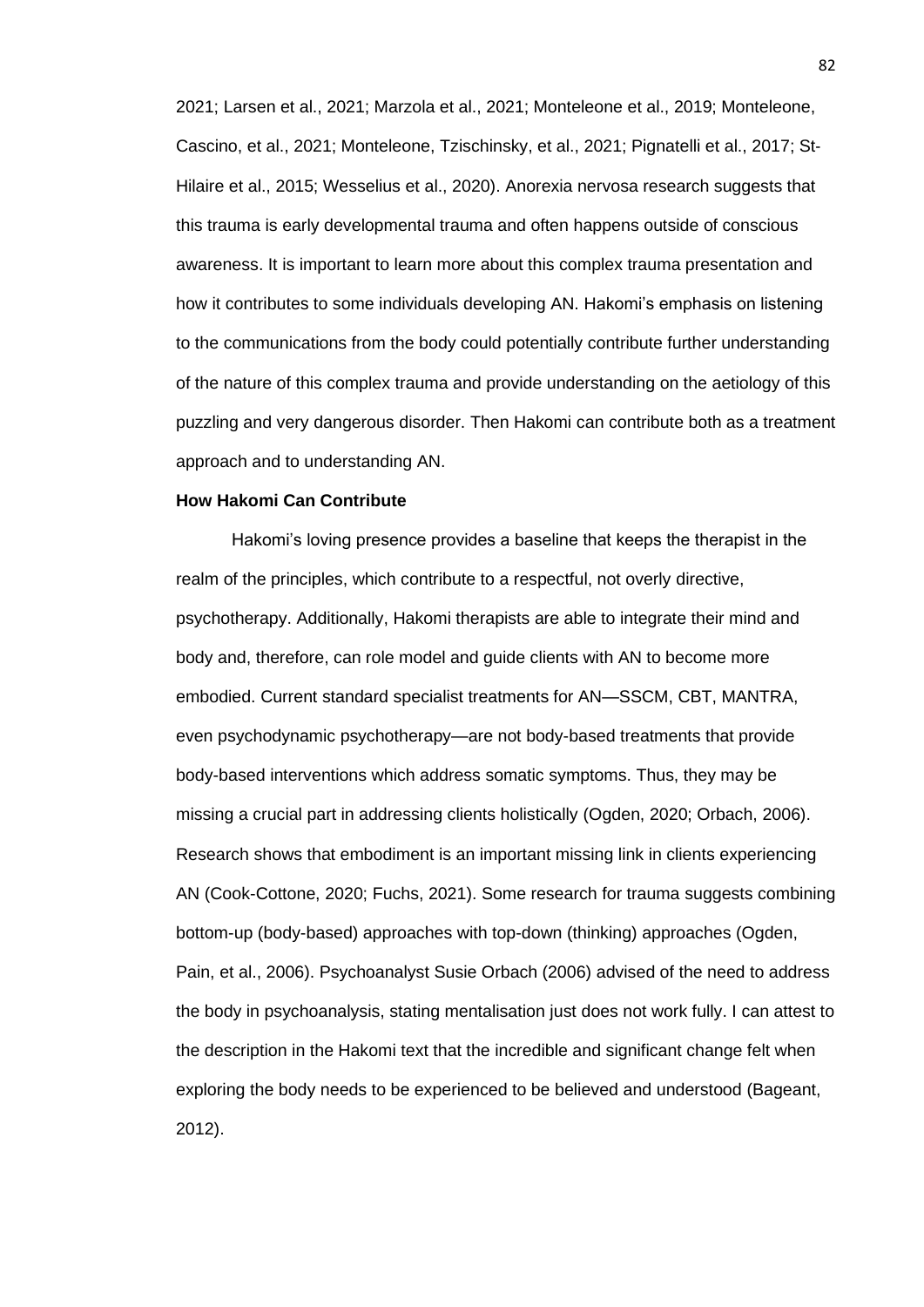# *Moving Towards a Hakomi Approach?*

Researchers seem to be moving closer to a Hakomi approach by suggesting it was the "acceptance" in the treatment approaches of ACT, DBT, and yoga that was helpful (Galmiche et al., 2019; Murray, 2019; Ngata & Murray, 2021). Acceptance is part of loving presence in Hakomi. While DBT utilises mindfulness as a tool for stress reduction and present moment awareness, stress reduction is only a beginning step in Hakomi, which uses mindfulness to explore how a client organises and limits their life based on the past. The insightful and holistic trauma book *Treating Complex Traumatic Stress Disorders in Adults: Scientific Foundations and Therapeutic Models* (Ford & Courtois, 2020b) was a relief to find. It suggests a variety of truly novel approaches to trauma treatment: Sensorimotor psychotherapy, experiential approaches, and mindfulness approaches–which all bode well for Hakomi.

# *Helping the Clinician Helps the Client*

Because relational dynamics are so important to the recovery of anorexia (Lester, 2019), it would benefit the client if all clinicians who engaged with the client were able to model what the client has struggled to experience: mutually respectful and mutually nurturing embodied engagement with another. Hakomi can help the clinician working with clients with AN in many ways. It can be a part of any psychotherapy (Kurtz et al., 2018). Hakomi offers more than merely adding the body to psychotherapy; it develops the personhood of the therapist in specific ways that cultivates loving presence. The mindfulness aspect of Hakomi brings the therapist into the present moment with compassion and helps the therapist cultivate a sense of curiosity, even when this is hard to do; which helps the therapist to be present to each individual client, even if the presentation seems common and familiar. Cultivating curiosity in the client can help them shift their state from the sheer terror they might be experiencing. For example, when the clinician finds yet another instance of a client hiding food or adding weights for weight checks, the therapist can choose curiosity about the experience for the client, enabling the therapist to see the client, and not just the behaviours. Hakomi's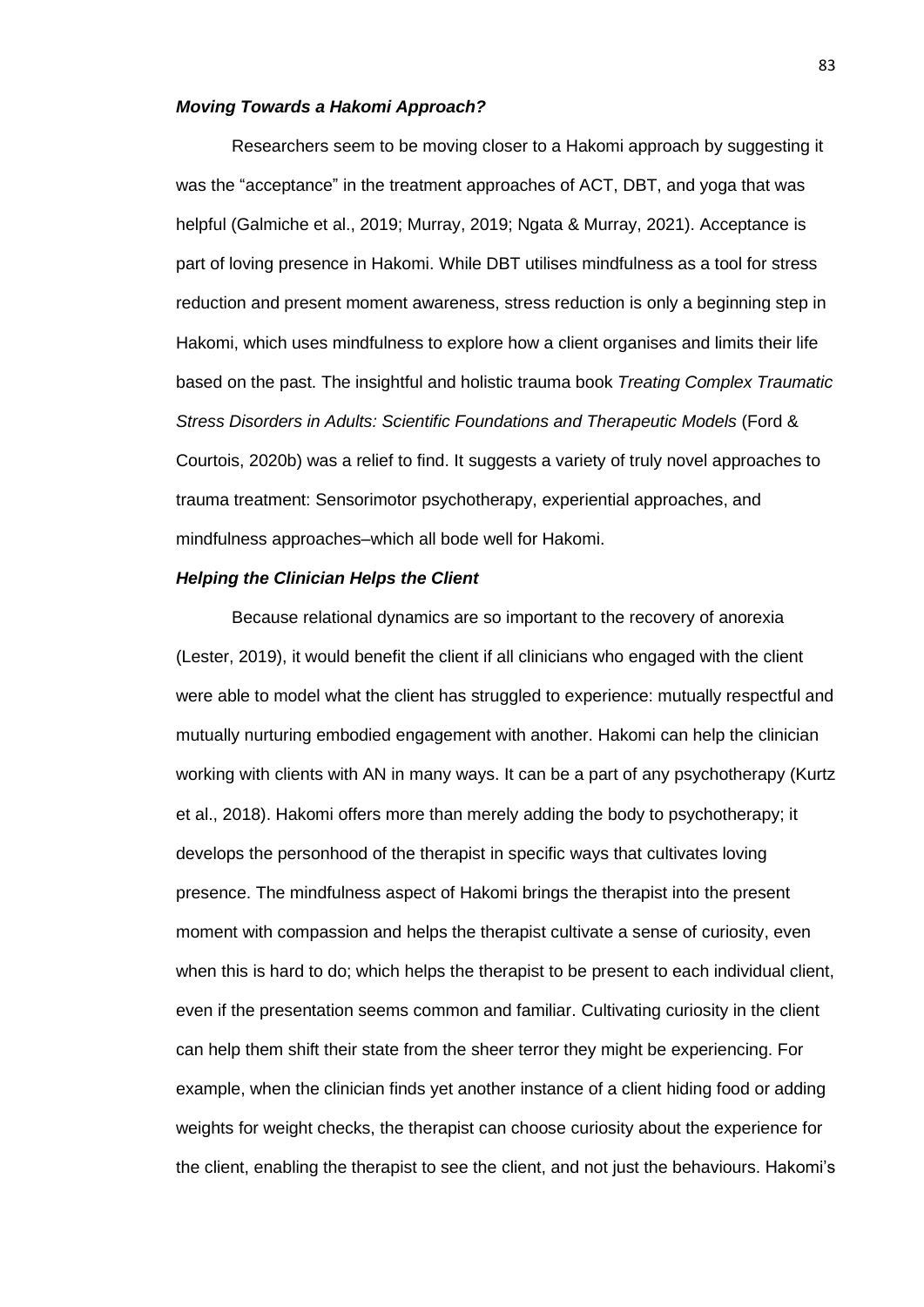loving presence could help address attitudes in the clinician that lead to subtle violence, such as acting on judgements and criticisms, rather than getting curious about them.

Even a modest practice of mindfulness can produce a range of benefits, including …improved response flexibility and the capacity to understand someone else's mind (Siegel & Hartzell, 2003); improved self-regulation (the ability to modulate emotional reactions); greater self-awareness; and a capacity to develop distance from impulses, beliefs, or feelings as they arise (disidentification). (Perrin, 2015, p. 110)

Additionally, the cooperative nature of studying the client's experience allows the therapist to come alongside the client, thus not threatening the client's sense of control, which is important to clients with AN. Such a focus on valuing the client's experience can be quite a paradigm shift for clinicians who are used to a more directive approach. Typical transference when working with clients with AN may cause the therapist to collude with the client's desire for a symbiotic relationship, overemphasise doing and fixing, and use protocol-like psychotherapy to focus on the eating disorder and not the client (Dmochowski et al., 2013). My intention at the start of this research was to explore treatments for anorexia; however, as I learned more, I became more aware of the client and how the client needed to be treated. I came to notice how I, also, had been focussed on the treatment and not the client.

# **Implications for Psychotherapy**

As I researched and reviewed, I became more and more appreciative of the mindfulness-based, mind-body approach Hakomi uses, and the possibilities and options it offers for treating clients experiencing anorexia. While there is no ideal treatment, best way, magic wand, or silver bullet to treat EDs (Marlock et al., 2015), Hakomi provides the psychotherapist with a means to embody and utilise an accepting, mindfulness-based, mind-body approach that is missing—and needed—in most psychotherapies treating anorexia. Hakomi offers avenues for many of the approaches identified as useful in treating clients experiencing anorexia and furnishes an approach to grow out of reductionist thinking to be able to treat the client holistically—mind and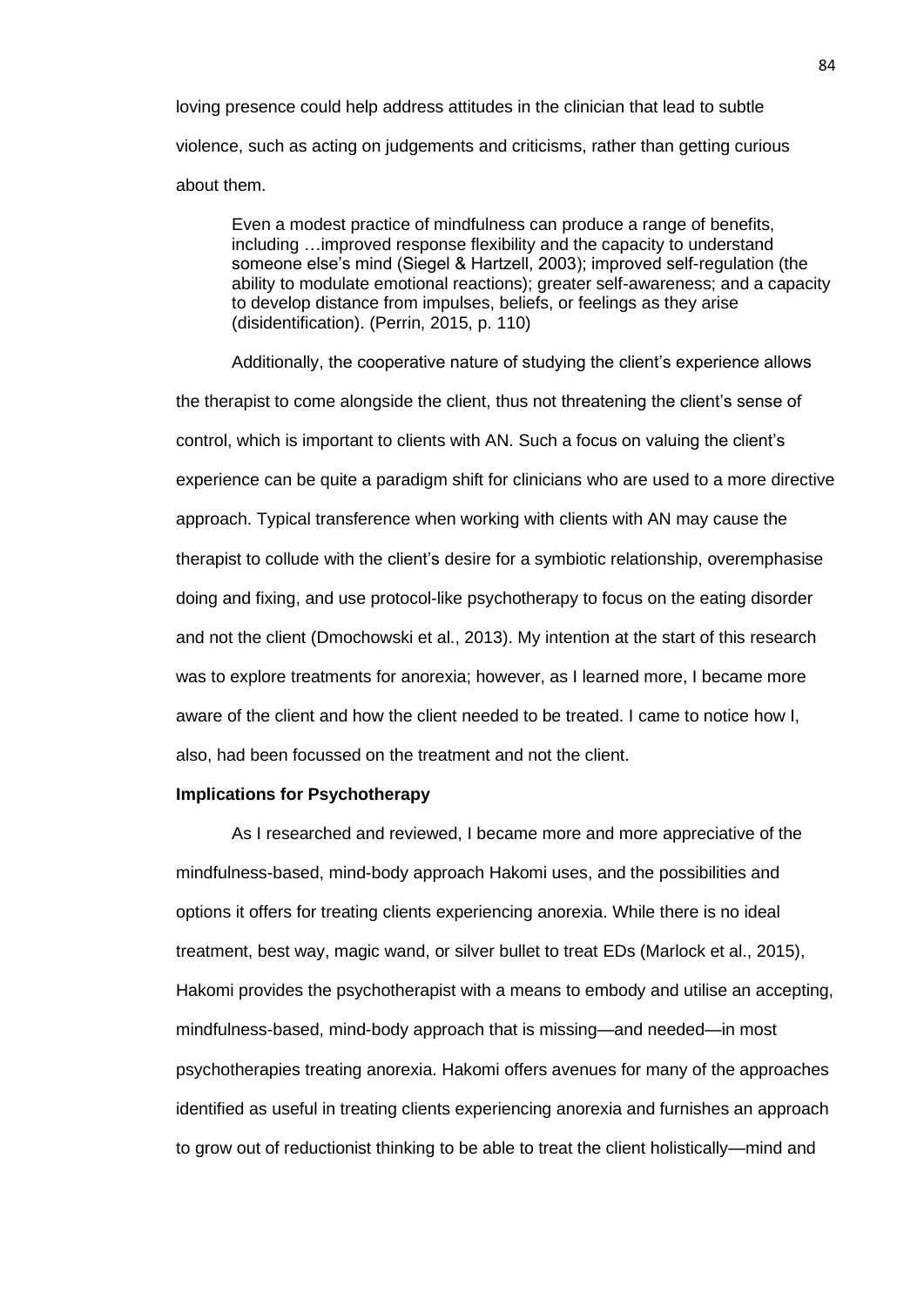body, and the communication between the two. Working with clients experiencing AN, with its potential for death, creates anxiety in the clinician which can naturally stimulate a reductionistic approach that focuses on maintaining life. Hakomi can help make useful meaning of this response in the service of better listening to the experience of the client. Hakomi teaches the therapist how to cultivate and maintain a state of loving presence—unconditional positive regard combined with sacred love— which is central to its method and possibly central to the therapy needed for clients experiencing anorexia.

It might be worth repeating what I mentioned earlier: When people think they are smart or well-read or well-educated, they might think it if was worth knowing, they or their peers—would know about it. Like the old Chinese saying, "Empty your cup", referring to a Zen master overfilling a student's teacup to illustrate the humility needed to learn (O'Brien, 2020). If one thinks they know, their cup is full and they have no room to learn. This research is intended to stimulate thinking regarding psychotherapeutic approaches for the treatment of anorexia nervosa.

#### **Limitations and Strengths of This Research**

A hermeneutic approach includes my prejudices; therefore, my subjectivity has influenced this research. It seems this reflects a possible criticism of my research—my prejudice towards a Hakomi approach. Because of the gap in the literature on Hakomi in the treatment of AN, there is little evidence specifically for or against its use. Instead, I am left inferring from broader connections, using my knowledge of what I learn in the literature to understand and make the links. Additionally, since Hakomi is experiential, I was limited by the written format of this literature review as to what I could convey and how I could convey it. Because AN is a complicated presentation, there are many aspects of it to investigate. A variety of approaches may be needed as options for personalised treatment for clients experiencing AN. My focus in this research has been exclusively on Hakomi and has not considered how other approaches can and do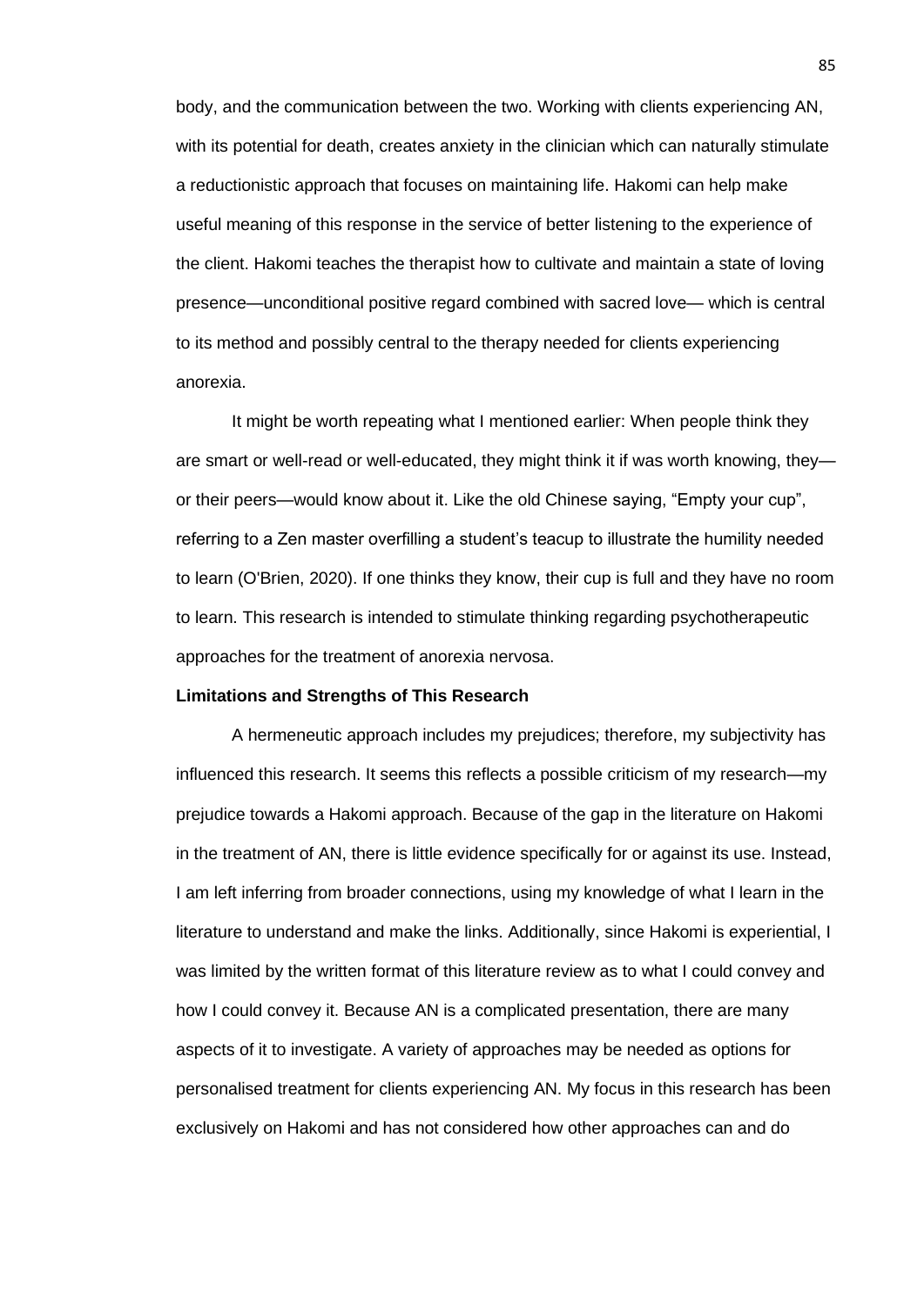contribute. My generalisations have also not distinguished between various trauma presentations or various anorexia presentations.

This was a relatively small study, which limited the depth and breadth I could cover. The topics of anorexia and trauma are extensive; so, while I tried to gain a true representation of the literature, it was not all inclusive. Furthermore, there were many options left unexplored such as attachment research and neurobiological research which would have had great relevance to my research topic. Additionally, I neglected to acknowledge the many contributors that have brought our current understanding to where it is. Finally, I generally conceptualised my audience as psychotherapists familiar with working with clients with AN; however, I have tried to make the writing of this research understandable and useful in general.

A strength of this study was how the hermeneutic literature review complemented my desired research process, allowing for integration and learning, and the flexibility to follow the various paths that seemed as if they could add to my understanding of this research. As I immersed myself in the literature, I could examine perspectives found in the text, recognising in the literature familiarities from the ED clinic and from my Hakomi experience, while exploring my understanding and experiences of the literature, as I broadened and deepened my understanding and knowledge of it all. Through the circular hermeneutic process, I read and re-read, contemplated, dialogued with my supervisors, wrote, searched and selected, read more before writing and starting the process again, with emphasis on various parts of the circle at different stages of the research process. When I revisited subject-matter, I found my understanding had broadened. Critically assessing texts came easily when I felt stirred emotionally by their approach or when I agreed or disagreed significantly with their perspective. I recognise I experienced many shifts in perspective over this research journey and even worked through the strong desire I had to want to convince, which still shows up residually in my writing.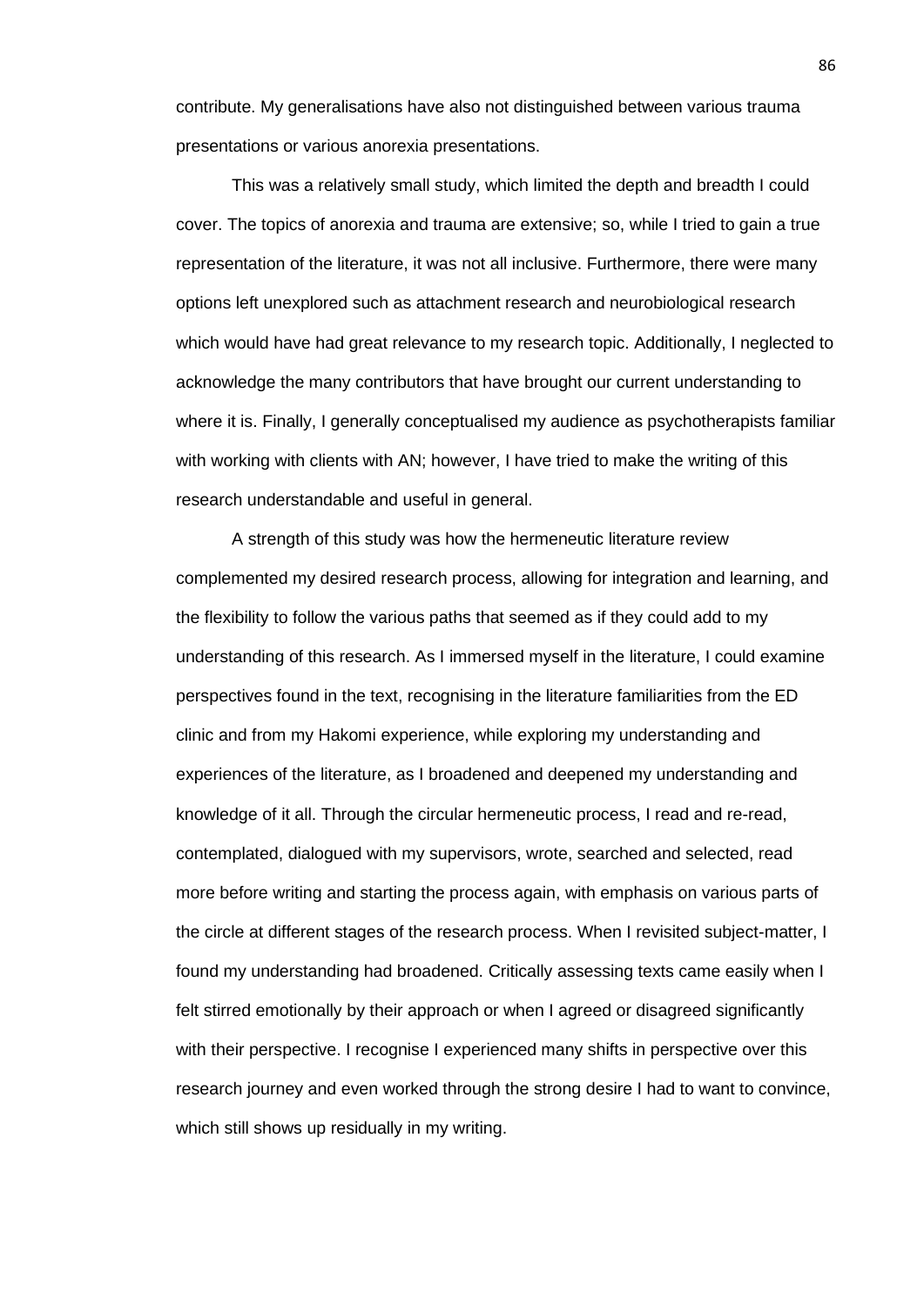I returned again and again to the hermeneutic concept that this research is meant to stimulate thinking and does not need to prove anything or need to provide an answer. As a reminder to myself, I periodically returned to the quote: "The purpose of exploring literature in hermeneutic research is to provide content and provoke thinking" (Smythe & Spence, 2012, p. 12). As my research progressed, I expanded into a more holistic approach in my literature review and began to let go of the need to come to solid conclusions regarding Hakomi's contribution and the need to provide answers in a convincing way. This approach emerged as a broader, more holistic view of Hakomi and how Hakomi can fit in the treatment of anorexia as a piece to a much bigger and ever-changing puzzle.

# **Future Research**

To expand on this research, gaining more understanding regarding Hakomi techniques and approaches that tend to work better with clients experiencing AN might be helpful. Lee Moyer (1986) mentioned working with child states and working with parts was useful and she stated she was going to write more about the techniques in the second part of her writing, which I searched for extensively but could not find. Research, therefore, could interview and draw on the experiences of Hakomi therapists who have worked specifically with clients experiencing AN. Over the course of my research, I had seven therapists who had worked with clients with AN share with me how Hakomi provided a needed alternative therapy approach for working with AN, and I had one client with AN share they found Hakomi a welcome relief and became a Hakomi therapist because of it.

Further research might explore the outcomes of competent certified Hakomi therapists who are experienced with AN compared to other treatments. Alternatively, research could follow clinical outcomes of therapists already working with clients with AN who complete a more extensive Hakomi training. The use of Hakomi online might reach a broader audience. While Hakomi can easily address the body somatically online, future research could consider the use of touch through telehealth with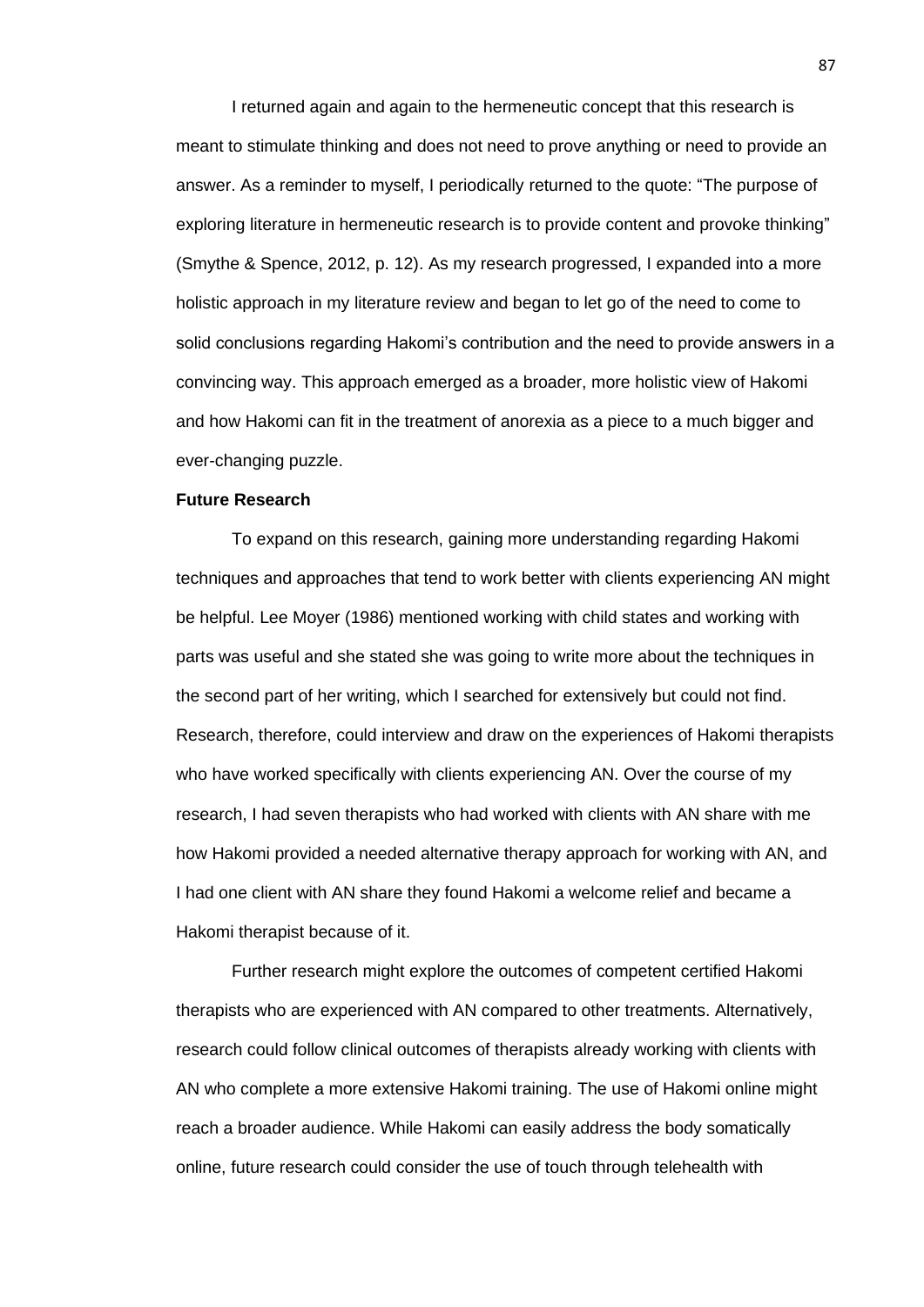assistants. In Ron Kurtz's last 20 years of working, he shifted to using others, such as assistants or clients who knew each other, to offer physical touch and other techniques that Hakomi utilises (Kurtz et al., 2018). Finally, it could be useful for psychotherapists, and more inclusive of a broader range of therapies, if measures and tests of clinical significance were adopted specifically for psychotherapy (Fay, 2017).

# **Conclusion**

I have come to a clearer understanding that in the hermeneutic cycle it is important to continually re-read with an aim to understand more. The hermeneutic literature review process recognises there is constant, unending learning which leads to constant re-interpretation which ideally leads to more comprehensive understanding (Boell & Cecez-Kecmanovic, 2010). This review has stimulated my thinking regarding the treatment of adults with AN and how Hakomi might contribute. I hope it provides that same opportunity for the reader.

In this literature review I found that researchers continued to look for new treatment options for AN within the same approaches and neglected to recognise the importance of working therapeutically with communications from the body. Literature revealed anorexia seems to be connected to some form of unintegrated experience referred to as trauma—especially when recognising the subjective experience of the person experiencing it. Research showed links between future AN and prenatal and perinatal trauma, especially when cumulative, and between childhood stress and emotional maltreatment and future EDs. Furthermore, I found that Hakomi can contribute by offering a mindfulness-based embodied approach that incorporates parts work and therefore it may provide faster recovery. Additionally, Hakomi's holistic approach may fit for those of Te Ao Māori.

I found as I read and re-read, I became more aware of how important relationships are for recovery from anorexia and how Hakomi can contribute to a choice in attitude in the therapist towards clients experiencing AN. Hakomi can provide an approach to AN treatment that enables the therapist to embody an accepting,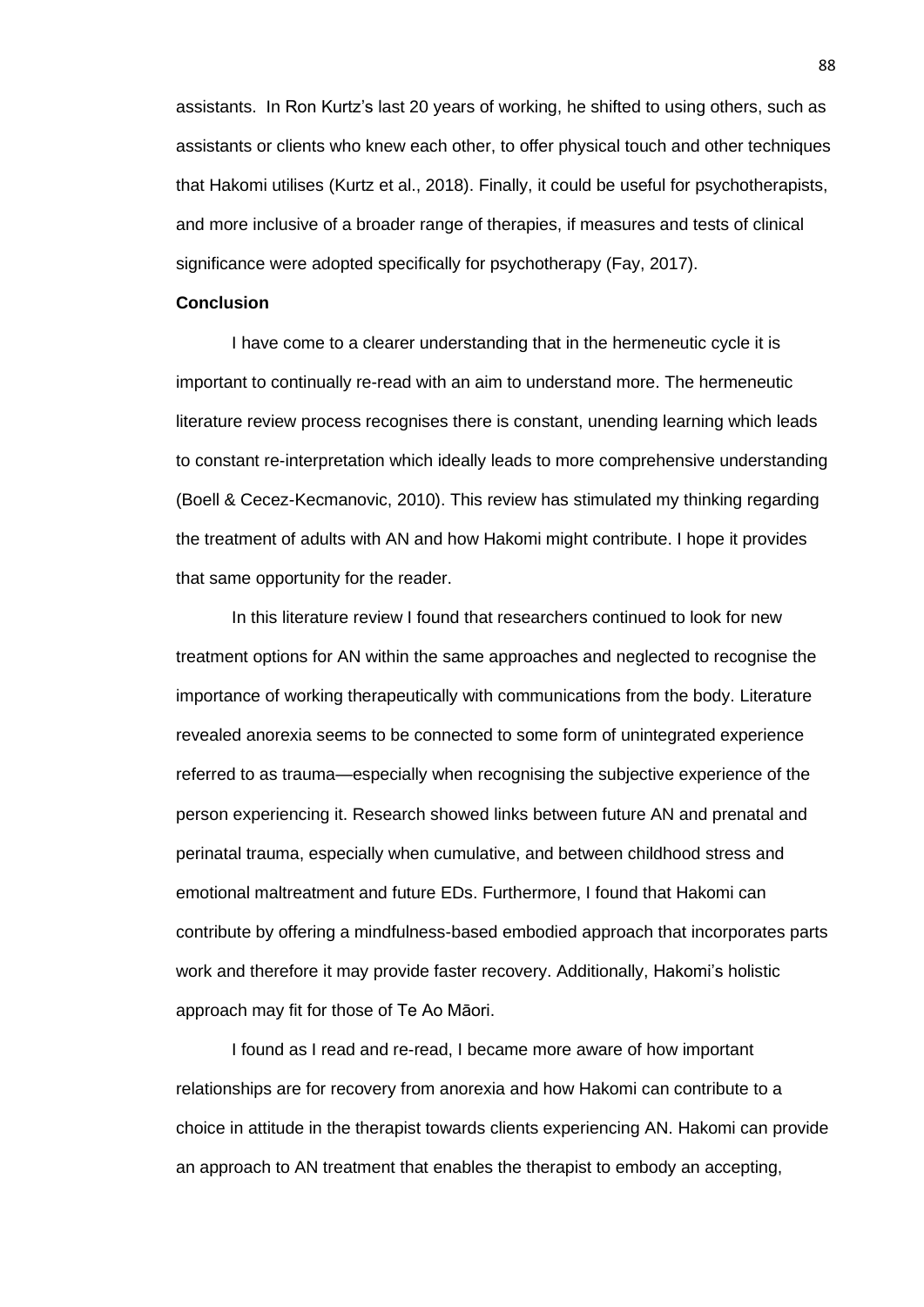attuned, mindful, mind-body approach; as well as the ability to cultivate that in their client. Anorexia is complex, so the more listening and attention brought to each client allows for that client's unique puzzle to slowly come together. Hakomi can offer a missing piece to a much larger wellness puzzle for the client experiencing anorexia.

Furthermore, in the discussion I shared that the literature led me to understand that Hakomi can contribute a holistic approach towards psychotherapeutic treatment of AN, and provide a means to move out of reductionistic thinking that is so prevalent. Additionally, I proffered the idea that all mental-health presentations, including anorexia, may be on a trauma scale which could benefit from a respectful mind-body approach. I revealed findings that Hakomi can encourage a trauma- and anorexiafriendly attitude in the clinician by developing the clinician's loving presence, which includes developing their own mind-body connection that can then provide role modelling for the client. I explored the recognition in research of what works for AN and trauma may be moving towards appreciating what Hakomi has been doing for many years but also cautioned Hakomi's lack of training for working with more acute trauma. Ultimately, I went from considering how Hakomi can contribute to the psychological treatment of clients with AN to considering how clients experiencing AN may need to be treated.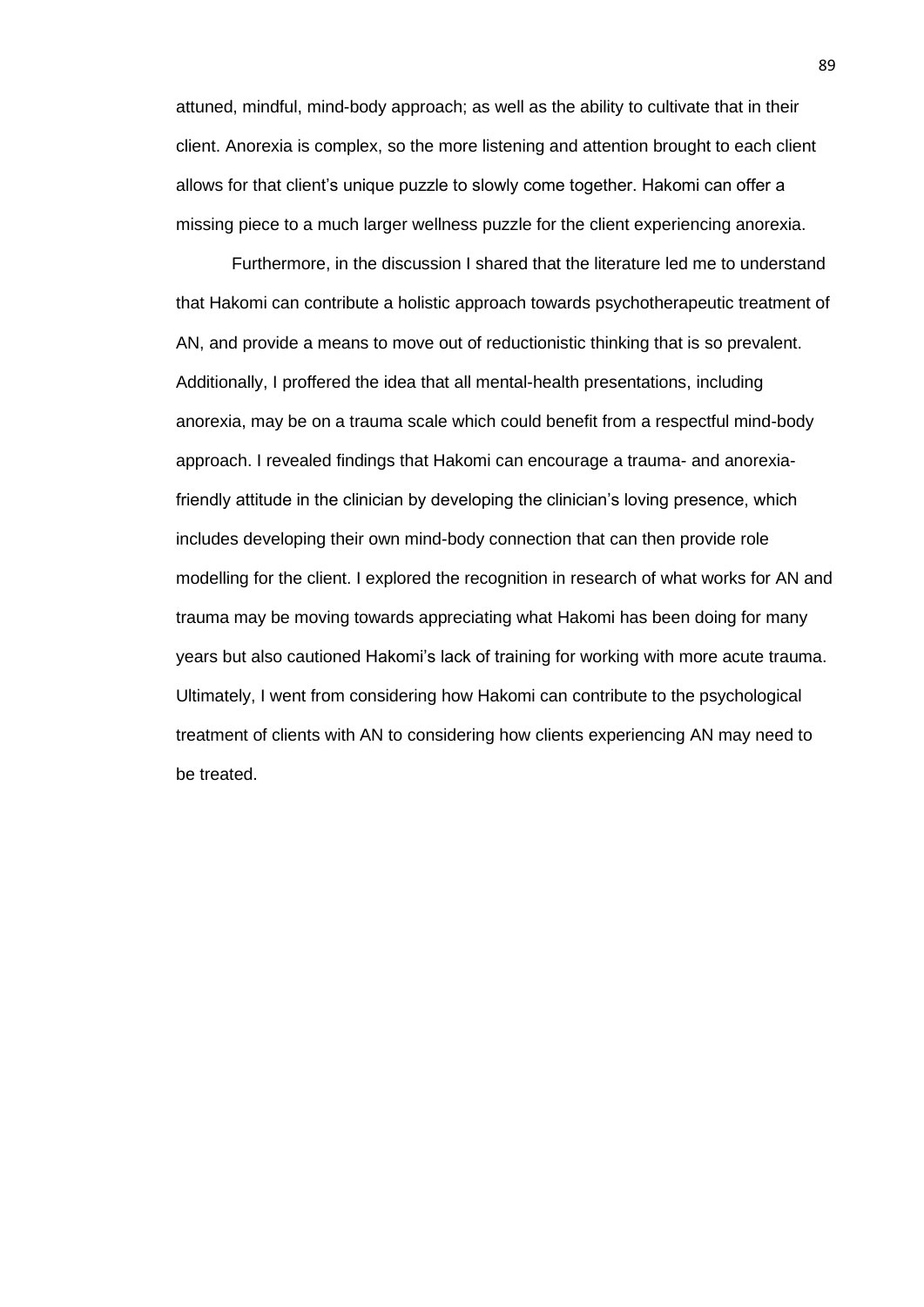#### **References**

- American Psychiatric Association. (2013). *Diagnostic and statistical manual of mental disorders* (5th ed.). American Psychiatric Association.
- American Psychological Association. (n.d.). *Eating disorders.* American Psychological Association. https://www.apa.org/topics/eating-disorders
- Aposhyan, S. M. (2004). *Body-mind psychotherapy: Principles, techniques, and practical applications*. W. W. Norton & Company.
- Arcelus, J., Mitchell, A. J., Wales, J., & Nielsen, S. (2011). Mortality rates in patients with anorexia nervosa and other eating disorders: A meta-analysis of 36 studies. *JAMA Psychiatry, 68*(7)*,* 724-731. https://doi.org/10.1001/archgenpsychiatry.2011.74
- Ardito, R. B., & Rabellino, D. (2011). Therapeutic alliance and outcome of psychotherapy: Historical excursus, measurements, and prospects for research. *Frontiers in Psychology, 2*, 270. https://doi.org/10.3389/fpsyg.2011.00270
- Ataria, Y. (2017). *The structural trauma of western culture: Toward the end of humanity*. Springer. https://link.springer.com/book/10.1007/978-3-319-53228-8
- Atwood, M. E., & Friedman, A. (2020). A systematic review of enhanced cognitive behavioral therapy (CBT-E) for eating disorders. *International Journal of Eeating Disorders, 53*(3), 311-330. https://doi.org/10.1002/eat.23206
- Bageant, R. (2012). The Hakomi method: Defining its place within the humanistic psychology tradition. *Journal of Humanistic Psychology, 52*(2), 178-189. https://doi.org/10.1177/0022167811423313
- Bakan, R., Birmingham, C. L., & Goldner, E. M. (1991). Chronicity in anorexia nervosa: Pregnancy and birth complications as risk factors. *Internation Journal of Eating Disorders, 10*(6), 631-645.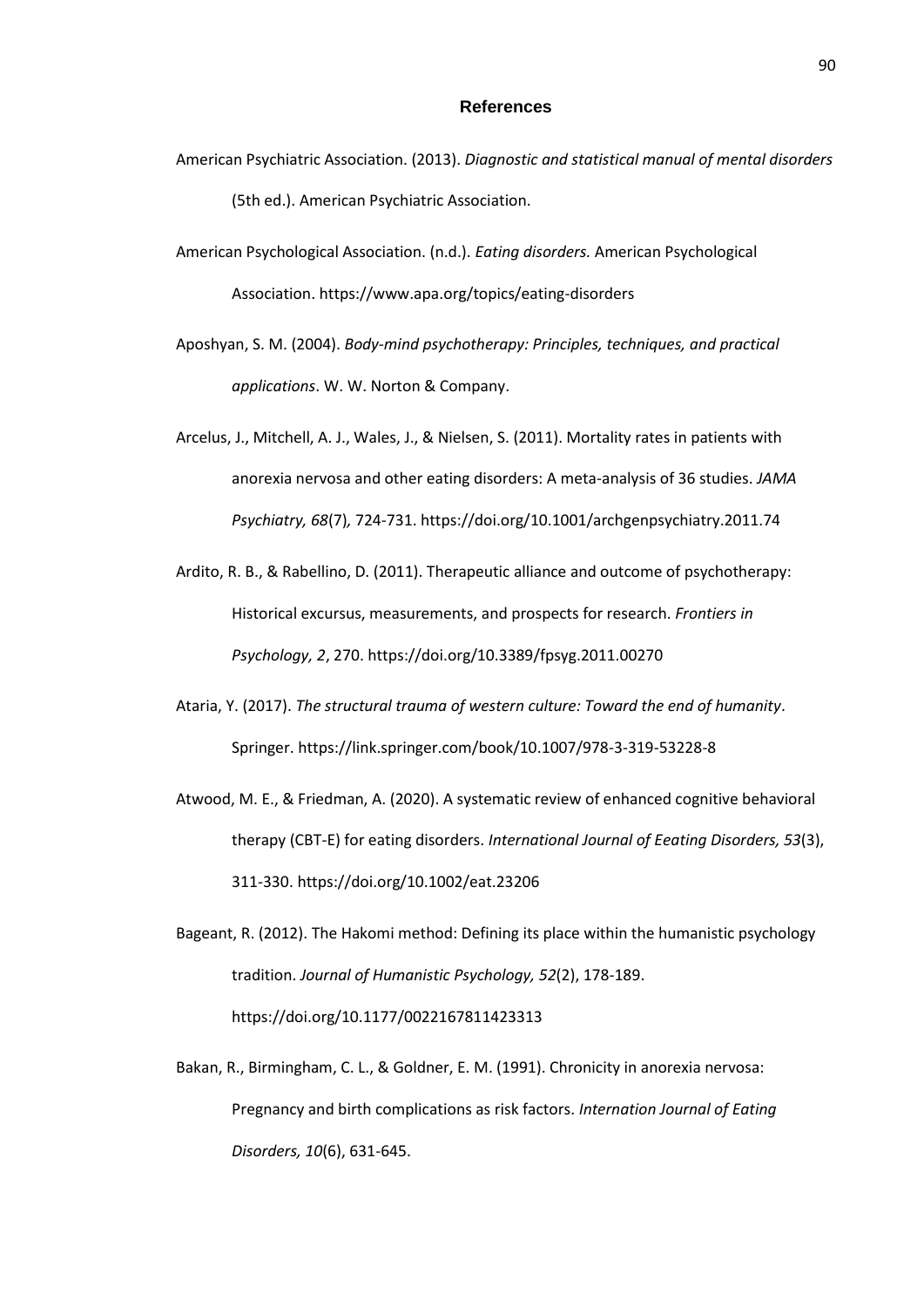- Barstow, C. (2015). Ethics: Right use of power. In H. Weiss, G. Johanson, & L. Monda (Eds.), *Hakomi mindfulness-centered somatic psychotherapy: A comprehensive guide to theory and practice* (pp. 139-148). W. W. Norton and Company.
- Berends, T., Boonstra, N., & van Elburg, A. (2018). Relapse in anorexia nervosa: A systematic review and meta-analysis. *Current Opinion in Psychiatry, 31*(6), 445-455. https://doi.org/10.1097/yco.0000000000000453
- Beumont, P., Beumont, R., Hay, P., Beumont, D., Birmingham, L., Derham, H., Jordan, A., Kohn, M., McDermott, B., & Marks, P. (2004). Australian and New Zealand clinical practice guidelines for the treatment of anorexia nervosa. *FOCUS*. https://doi.org/10.1111/j.1440-1614.2004.01449.x
- Birmingham, C. L., Su, J., Hlynsky, J. A., Goldner, E. M., & Gao, M. (2005). The mortality rate from anorexia nervosa. *International Journal of Eating Disorders, 38*(2), 143-146. https://doi.org/10.1002/eat.20164
- Bloch-Atefi, A., Smith, J., & Melbourne, J. S. (2014). The effectiveness of body-oriented psychotherapy: A review of the literature. *Psychotherapy and Counselling Federation of Australia*. http://pacja.org.au
- Boell, S. K., & Cecez-Kecmanovic, D. (2010). Literature reviews and the hermeneutic circle. *Australian Academic and Research Libraries, 41*(2), 129-144. https://doi.org/10.1080/00048623.2010.10721450
- Boell, S. K., & Cecez-Kecmanovic, D. (2014). A hermeneutic approach for conducting literature reviews and literature searches. *Communications of the Association for Information Systems, 34*(1), 257-286. https://doi.org/10.17705/1cais.03412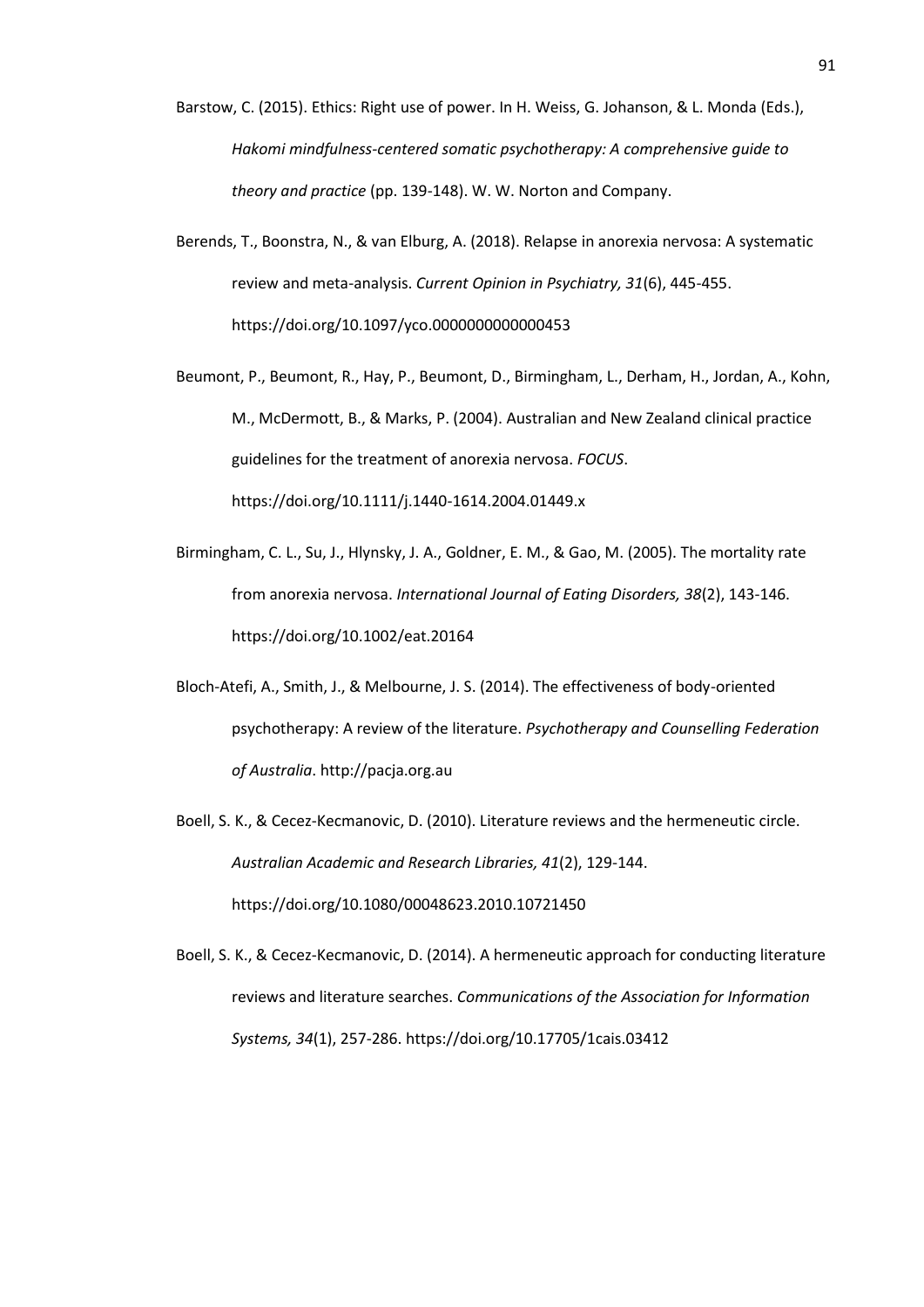- Borden, A., & Cook-Cottone, C. (2020). Yoga and eating disorder prevention and treatment: A comprehensive review and meta-analysis. *Eating Disorders, 28*(4), 400-437. https://doi.org/10.1080/10640266.2020.1798172
- Boudette, R. (2013). Integrating mindfulness into the therpay hour. In DeSole, L. M. (Ed.), *Eating disorders and mindfulness: Exploring alternative approaches to treatment.* (pp. 151-161). Routledge.
- Brewerton, T. D. (2019). An overview of trauma-informed care and practice for eating disorders. *Journal of Aggression, Maltreatment & Trauma, 28*(4), 445-462. https://doi.org/10.1080/10926771.2018.1532940
- Brewerton, T. D., Alexander, J., & Schaefer, J. (2019). Trauma-informed care and practice for eating disorders: Personal and professional perspectives of lived experiences. *Eating and Weight Disorders-Studies on Anorexia, Bulimia and Obesity, 24*(2), 329-338.
- Brytek-Matera, A., & Czepczor, K. (2017). Models of eating disorders: A theoretical investigation of abnormal eating patterns and body image disturbance. *Archives of Psychiatry and Psychotherapy, 19*(1), 16-26. https://doi.org/10.12740/APP/68422
- Bühler, K.-E., & Heim, G. (2001). General introduction to the psychotherapy of Pierre Janet. *American Journal of Psychotherapy, 55*(1), 74-91. https://doi.org/10.1176/appi.psychotherapy.2001.55.1.74
- Byrne, S., Wade, T., Hay, P., Touyz, S., Fairburn, C. G., Treasure, J., Schmidt, U., McIntosh, V., Allen, K., Fursland, A., & Crosby, R. D. (2017). A randomised controlled trial of three psychological treatments for anorexia nervosa. *Psychological Medicine, 47*(16), 2823- 2833. https://doi.org/10.1017/S0033291717001349
- Caglar-Nazali, H. P., Corfield, F., Cardi, V., Ambwani, S., Leppanen, J., Olabintan, O., Deriziotis, S., Hadjimichalis, A., Scognamiglio, P., & Eshkevari, E. (2014). A systematic review and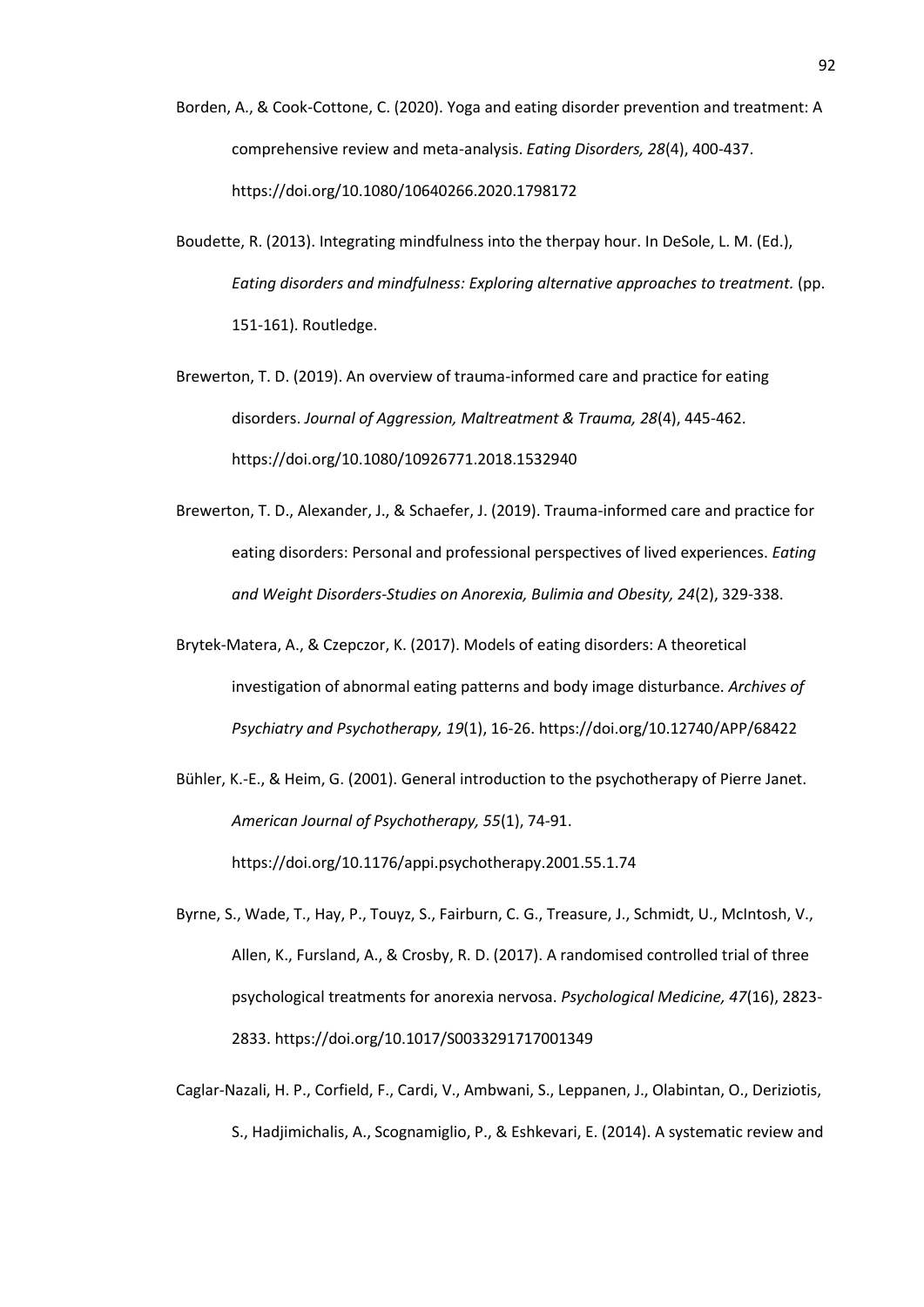meta-analysis of 'Systems for Social Processes' in eating disorders. *Neuroscience & Biobehavioral Reviews, 42*, 55-92. https://doi.org/10.1016/j.neubiorev.2013.12.002

- Camozzi, G., Ghidoni, A., Tedeschi, M., Finotto, A., Zannini, A., Gibin, A., & Manicardi, E. (2017, March 9-11). *Metabolic emergency and evolution of anorexia* [Paper presentation]. National Congress of the Italian Society for the Study of Eating Disorders, Rome, Italy. https://doi.org/10.1007/s40519-017-0388-7
- Chami, R., Monteleone, A. M., Treasure, J., & Monteleone, P. (2019). Stress hormones and eating disorders. *Molecular and Cellular Endocrinology, 497*, 110349. https://doi.org/10.1016/j.mce.2018.12.009
- Chu, J., Leino, A., Pflum, S., & Sue, S. (2016). A model for the theoretical basis of cultural competency to guide psychotherapy. *Professional Psychology: Research and Practice, 47*(1), 18. https://doi.org/10.1037/pro0000055
- Classen, C. C., & Clark, C. S. (2017). Trauma-informed care. In S. N. Gold (Ed.), *APA handbook of trauma psychology: Trauma practice* (pp. 515-541). American Psychological Association. https://doi.org/10.1037/0000020-025
- Cnattingius, S., Hultman, C. M., Dahl, M., & Sparén, P. (1999). Very preterm birth, birth trauma, and the risk of anorexia nervosa among girls. *Archives of General Psychiatry, 56*(7), 634-638. https://doi.org/10.1001/archpsyc.56.7.634
- Cook‐Cottone, C. (2006). The attuned representation model for the primary prevention of eating disorders: An overview for school psychologists. *Psychology in the Schools, 43*(2), 223-230. https://doi.org/10.1002/pits.20139
- Cook-Cottone, C. (2016). Embodied self-regulation and mindful self-care in the prevention of eating disorders. *Eating Disorders, 24*(1), 98-105. https://doi.org/10.1080/10640266.2015.1118954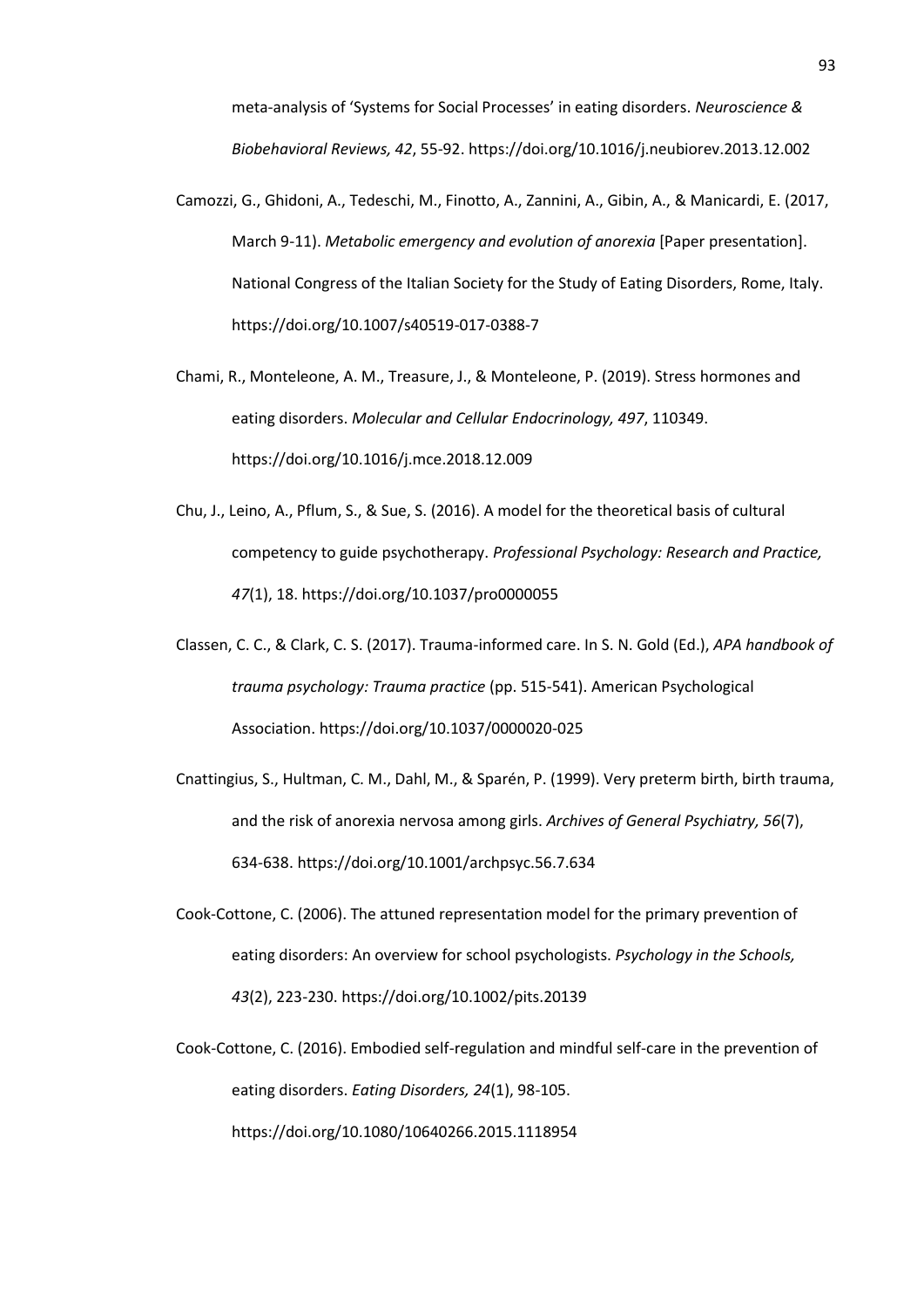- Cook-Cottone, C. (2020). *Embodiment and the treatment of eating disorders: The body as a resource in recovery*. W. W. Norton & Company.
- D'Andrea, W., Ford, J., Stolbach, B., Spinazzola, J., & van der Kolk, B. A. (2012). Understanding interpersonal trauma in children: Why we need a developmentally appropriate trauma diagnosis. *The American Journal of Orthopsychiatry, 82*(2), 187-200. https://doi.org/10.1111/j.1939-0025.2012.01154.x

Damasio, A. R. (2006). *Descartes' error*. Random House.

- Daye, M. (2015a). The experimental attitude in Hakomi therapy: Curiosity in action. In H. Weiss, G. Johanson, & L. Monda (Eds.), *Hakomi mindfulness-centered somatic psychotherapy: A comprehensive guide to theory and practice* (pp. 120-128). W. W. Norton and Company.
- Daye, M. (2015b). Introduction. In H. Weiss, G. Johanson, & L. Monda (Eds.), *Hakomi mindfulness-centered somatic psychotherapy: A comprehensive guide to theory and practice* (pp. 3-12). W. W. Norton and Company.
- Demidenko, N., Tasca, G. A., Kennedy, N., & Bissada, H. (2010). The mediating role of selfconcept in the relationship between attachment insecurity and identity differentiation among women with an eating disorder. *Journal of Social and Clinical Psychology, 29*(10), 1131-1152. https://doi.org/10.1521/jscp.2010.29.10.1131
- Dennett, C. (2021). Trauma-informed nutrition care: Learn why and how negative past experiences can impact counseling dynamics and determine patient outcomes. *Today's Dietitian, 23*(6), 36-39.
- Dmochowski, S., Ben-Shahar, A. R., & Carleton, J. A. (2013). Body psychotherapeutic treatments for eating disorders. In G. Marlock & H. Weiss (Eds.), *The handbook of body*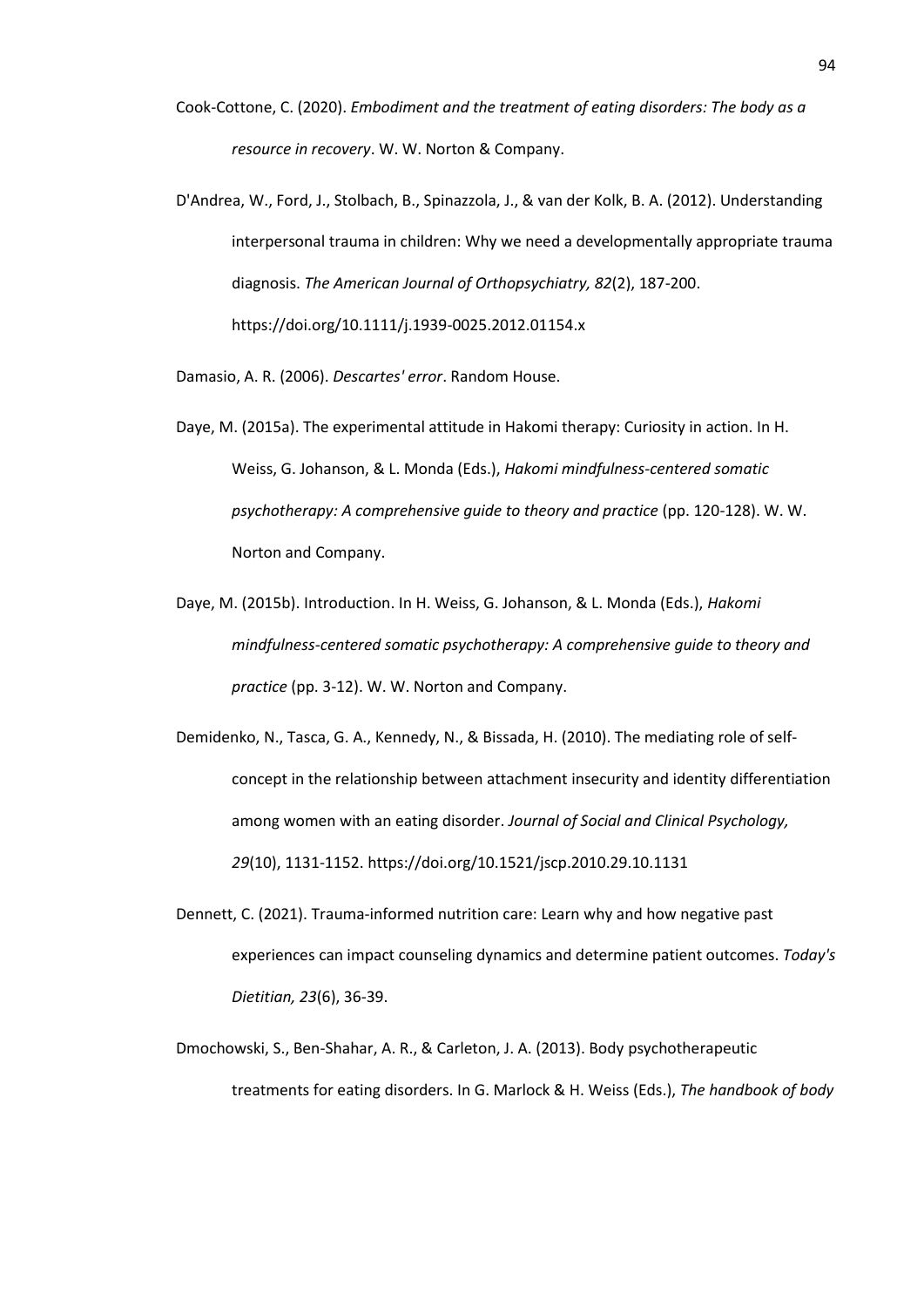*psychotherpay and somatic psychology* (pp. 724-736). North Atlantic Books. http://www.jacquelineacarletonphd.com/text/pdfs/bptforeatingdisorders.pdf

- Dondanville, K. A., Fina, B. A., Straud, C. L., Finley, E. P., Tyler, H., Jacoby, V., Blount, T. H., Moring, J. C., Pruiksma, K. E., Blankenship, A. E., Evans, W. R., & Zaturenskaya, M. (2021). Launching a competency-based training program in evidence-based treatments for PTSD: Supporting veteran-serving mental health providers in Texas. *Community Mental Health Journal, 57*(5), 910-919. https://doi.org/10.1007/s10597-020-00676-7
- Duarte, C., Ferreira, C., & Pinto-Gouveia, J. (2016). At the core of eating disorders: Overvaluation, social rank, self-criticism and shame in anorexia, bulimia and binge eating disorder. *Comprehensive Psychiatry, 66*, 123-131. https://doi.org/https://doi.org/10.1016/j.comppsych.2016.01.003
- Duncan, T. K., Sebar, B., & Lee, J. (2015). Reclamation of power and self: A meta-synthesis exploring the process of recovery from anorexia nervosa. *Advances in Eating Disorders, 3*(2), 177-190. https://doi.org/10.1080/21662630.2014.978804
- Eisman, J. (2015). Hakomi character theory. In H. Weiss, G. Johanson, & L. Monda (Eds.), *Hakomi mindfulness-centered somatic psychotherapy: A comprehensive guide to theory and practice* (pp. 76-90). W. W. Norton and Company.
- Emerson, W. R. (2021a). Birth trauma: The psychological effects of obstetrical interventions. In K. Evertz, L. Janus, & R. Linder (Eds.), *Handbook of prenatal and perinatal psychology: Integrating research and practice* (pp. 559-575). Springer.
- Emerson, W. R. (2021b). Stress, trauma, and shock: The failures and successes of cathartic regression therapy. In K. Evertz, L. Janus, & R. Linder (Eds.), *Handbook of prenatal and perinatal psychology: Integrating research and practice* (pp. 519-542). Springer.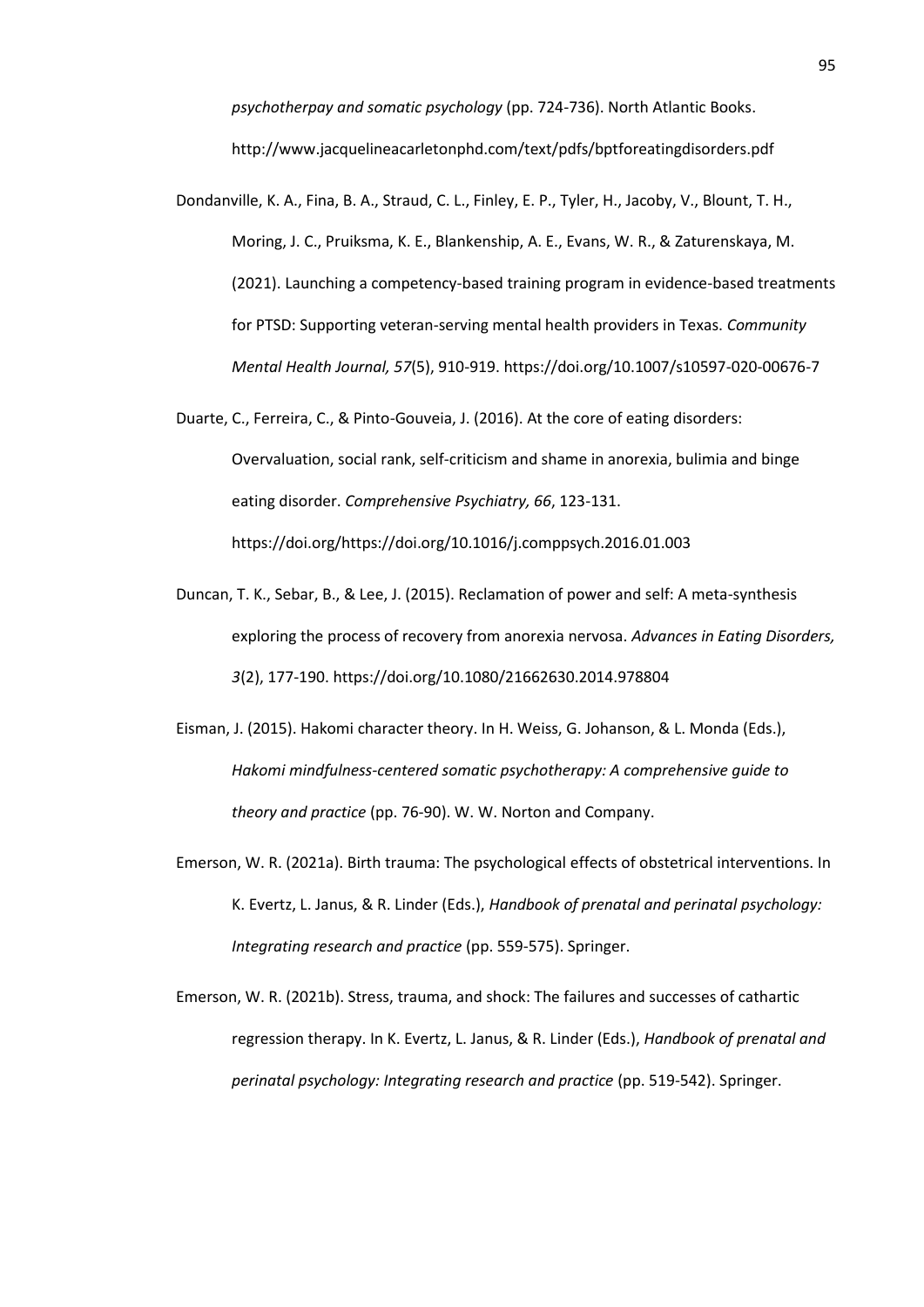- Evertz, K. (2021). Prenatal psychology holds the key: Thoughts about the cultural meaning of prenatal psychology. In K. Evertz, L. Janus, & R. Linder (Eds.), *Handbook of prenatal and perinatal psychology: Integrating research and practice* (pp. 459-467). Springer.
- Evertz, K., Janus, L., & Linder, R. (Eds.). (2021). *Handbook of prenatal and perinatal psychology: Integrating research and practice*. Springer.
- Fay, J. (2017). 12 Step psychotherapy: A time-limited, cost-effective depth therapy. *Ata Journal*. https://openrepository.aut.ac.nz/handle/10292/12480
- Fisher, J. (2020). Experiential approaches. In J. D. Ford & C. A. Courtois (Eds.), *Treating complex traumatic stress disorders in adults: Scientific foundations and therapeutic models* (pp. 533-549). The Guilford Press.
- Fisher, R. (2015). Jumping out of the system. In H. Weiss, G. Johanson, & L. Monda (Eds.), *Hakomi mindfulness-centered somatic psychotherapy: A comprehensive guide to theory and practice* (pp. 242-251). W. W. Norton and Company.
- Ford, J. D., & Courtois, C. A. (2020a). Defining and understanding complex trauma and complex traumatic stress disorders. In J. D. Ford & C. A. Courtois (Eds.), *Treating complex traumatic stress disorders in adults: Scientific foundations and therapeutic models* (Vol. 2, pp. 3-34). The Guilford Press.
- Ford, J. D., & Courtois, C. A. (Eds.). (2020b). *Treating complex traumatic stress disorders in adults: Scientific foundations and therapeutic models* (2nd ed.). The Guilford Press.
- Ford, J. D., Grasso, D. J., Elhai, J. D., & Courtois, C. A. (2015). *Posttraumatic stress disorder: Scientific and professional dimensions*. Academic press.
- Ford, J. D., Grasso, D., Greene, C., Levine, J., Spinazzola, J., & van der Kolk, B. (2013). Clinical significance of a proposed developmental trauma disorder diagnosis: Results of an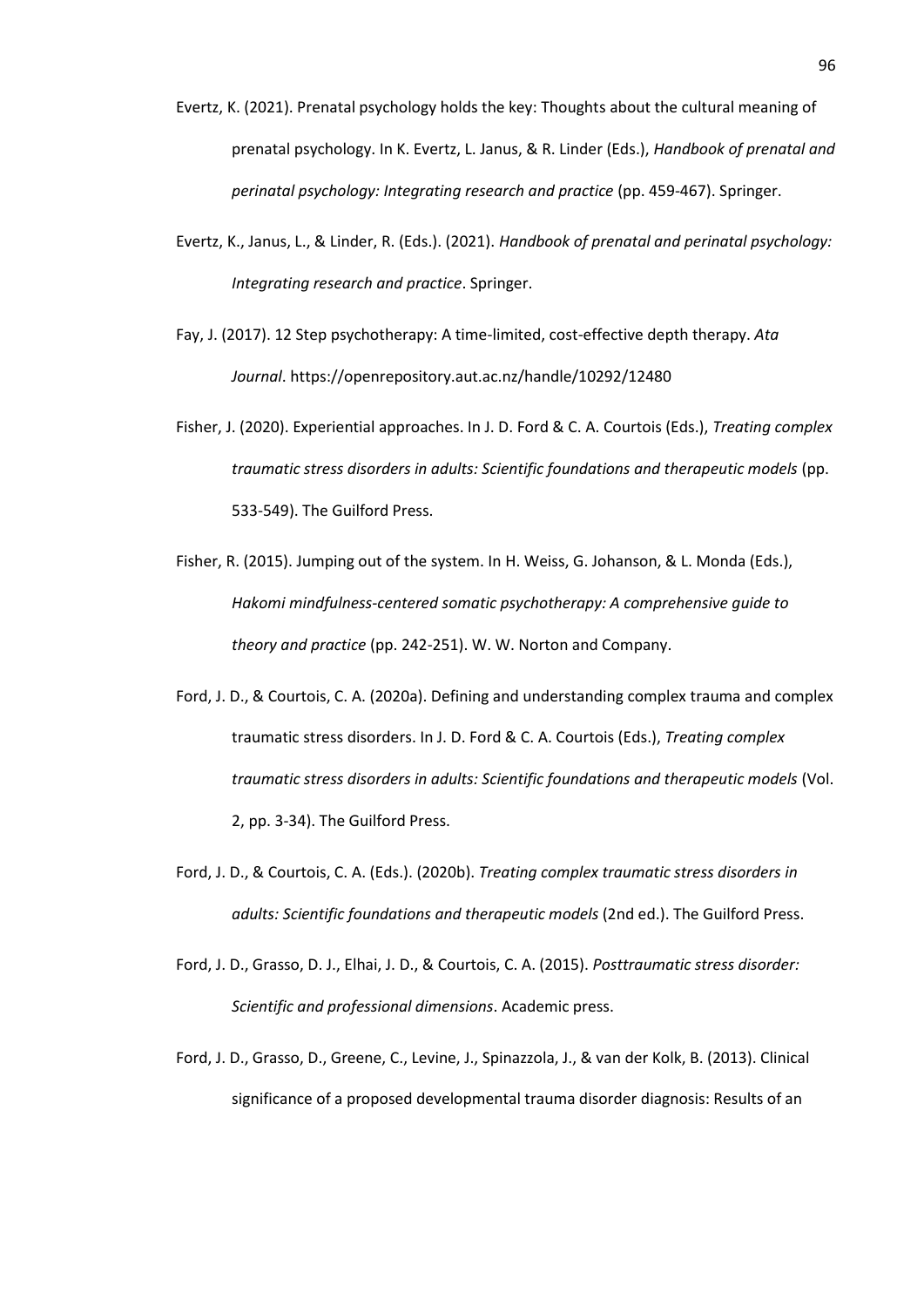international survey of clinicians. *The Journal of Clinical Psychiatry, 74*(8), 841-849. https://doi.org/10.4088/JCP.12m08030

- Ford, J. D., Spinazzola, J., van der Kolk, B., & Grasso, D. J. (2018). Toward an empirically based developmental trauma disorder diagnosis for children: Factor structure, item characteristics, reliability, and validity of the developmental trauma disorder semistructured Interview. *The Journal of Clinical Psychiatry, 79*(5). https://doi.org/10.4088/JCP.17m11675
- Foye, U., Hazlett, D. E., & Irving, P. (2019). The body is a battleground for unwanted and unexpressed emotions: Exploring eating disorders and the role of emotional intelligence. *Eating Disorders, 27*(3), 321-342. https://doi.org/10.1080/10640266.2018.1517520
- Fuchs, T. (2021). The disappearing body: Anorexia as a conflict of embodiment. *Eating and Weight Disorders-Studies on Anorexia, Bulimia and Obesity*, 1-9. https://doi.org/10.1007/s40519-021-01122-7

Gadamer, H. G. (1989). *Truth and method* (2nd ed.). Sheed and Ward.

Gadamer, H. G., & Lawrence, F. G. (1982). *Reason in the age of science*. MIT Press.

- Gale, M. S. (2015). The flow of the process. In H. Weiss, G. Johanson, & L. Monda (Eds.), *Hakomi mindfulness-centered somatic psychotherapy: A comprehensive guide to theory and practice* (pp. 237-241). W. W. Norton & Company.
- Galmiche, M., Déchelotte, P., Lambert, G., & Tavolacci, M. P. (2019). Prevalence of eating disorders over the 2000–2018 period: A systematic literature review. *The American Journal of Clinical Nutrition, 109*(5), 1402-1413. https://doi.org/10.1093/ajcn/nqy342
- Gandhi, A. (2017). *The gift of anger: And other lessons from my grandfather Mahatma Gandhi*. Simon and Schuster.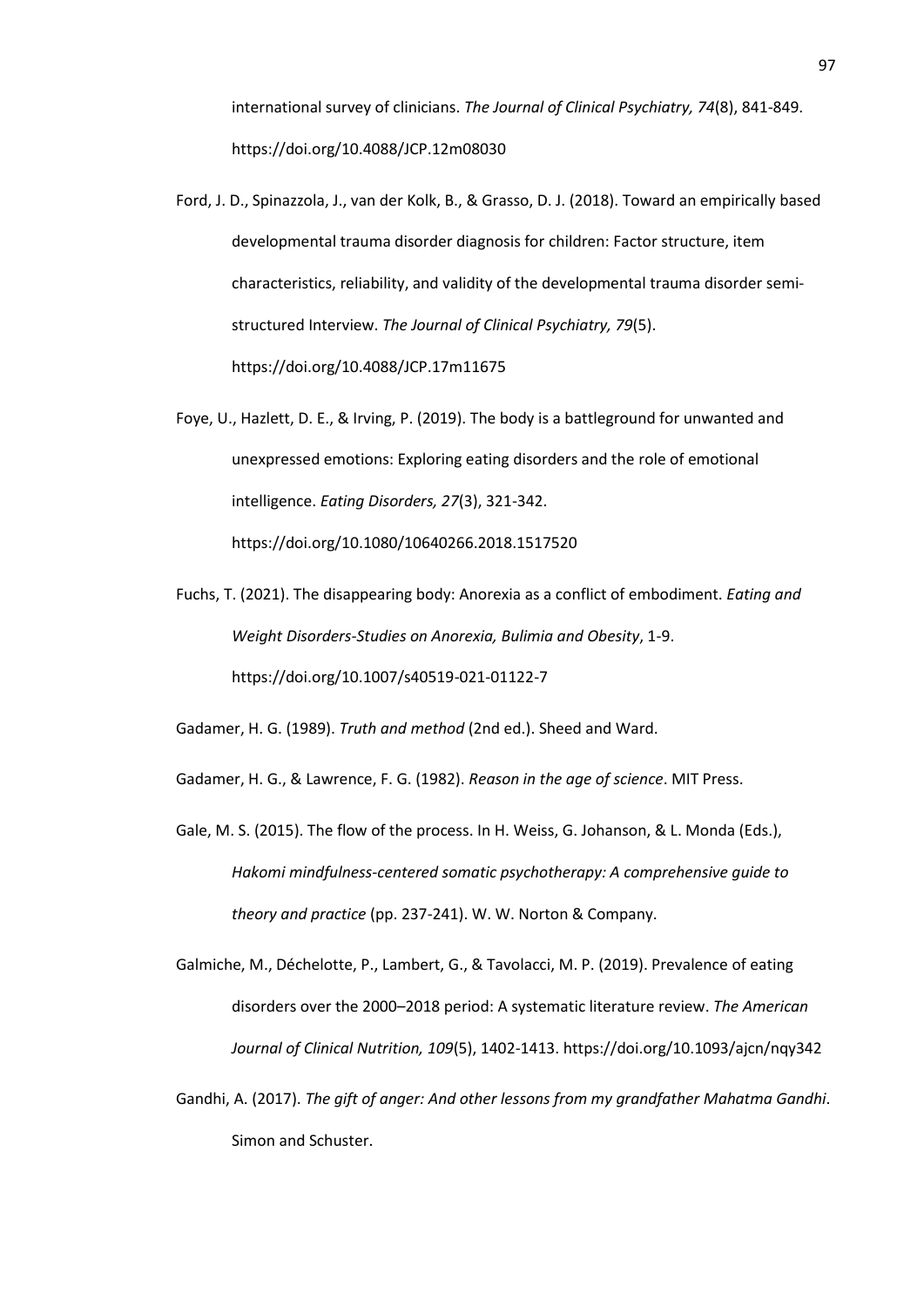- Gaskin, C. L., & Cole, D. (2015). Following and leading. In H. Weiss, G. Johanson, & L. Monda (Eds.), *Hakomi mindfulness-centered somatic psychotherapy: A comprehensive guide to theory and practice* (pp. 129-138). W. W. Norton and Company.
- Gaynor, T. (2009, October 15). *Ron Kurtz in conversation with Therese Gaynor*. Irish Association of Humanistic and Integrative Psychotherapy. https://iahip.org/page-1075842
- Gerber, M. R., & Gerber, E. B. (2019). An introduction to trauma and health. In M. R. Gerber (Ed.), *Trauma-informed healthcare approaches: A guide for primary care* (pp. 3-24). Springer.
- Germer, C. K., Siegel, R. D., & Fulton, P. R. (2013). *Mindfulness and psychotherapy* (2nd ed.). The Guilford Press.
- Giddings, L. S., & Grant, B. M. (2002). Making sense of methodologies: A paradigm framework for the novice researcher. *Contemporary Nurse: A Journal for the Australian Nursing Profession, 13*(1), 10-28. https://doi.org/10.5172/conu.13.1.10
- Glashouwer, K. A., Brockmeyer, T., Cardi, V., Jansen, A., Murray, S. B., Blechert, J., Levinson, C. A., Schmidt, U., Tchanturia, K., & Wade, T. D. (2020). Time to make a change: A call for more experimental research on key mechanisms in anorexia nervosa. *European Eating Disorders Review, 28*(4), 361-367. https://doi.org/10.1002/erv.2754
- Griffiths, S., Rossell, S. L., Mitchison, D., Murray, S. B., & Mond, J. M. (2018). Pathways into treatment for eating disorders: A quantitative examination of treatment barriers and treatment attitudes. *Eating Disorders, 26*(6), 556-574. https://doi.org/10.1080/10640266.2018.1518086
- Grilo, C. M., & Mitchell, J. E. (2011). *The treatment of eating disorders: A clinical handbook*. Guilford Press.

Grondin, J. (1994). *Introduction to philosophical hermeneutics*. Yale University Press.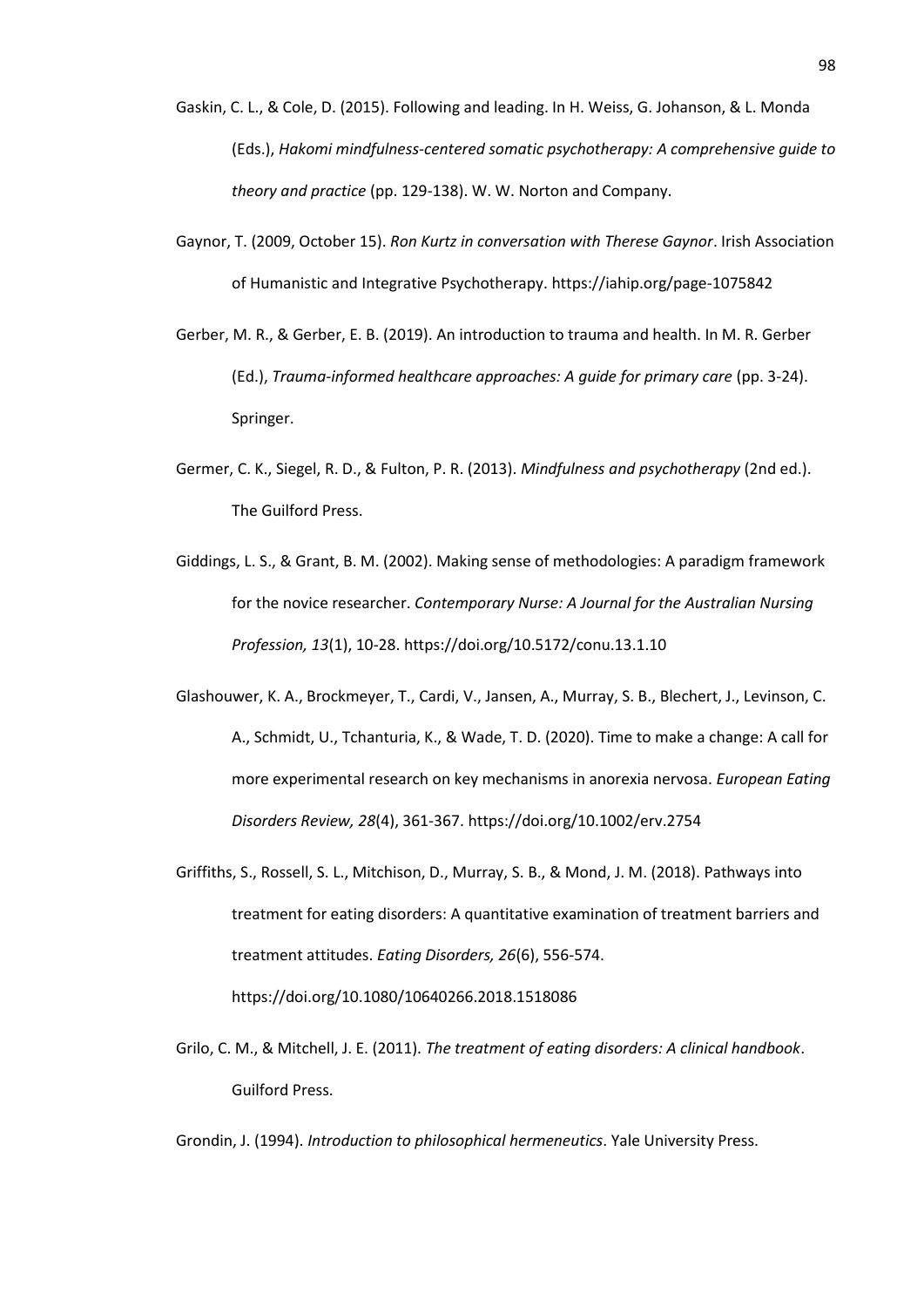- Günther, U. (2015). Strengths and limitations of the Hakomi method: Indications and contraindications for clients with significant clinical disorders. In H. Weiss, G. Johanson, & L. Monda (Eds.), *Hakomi mindfulness-centered somatic psychotherapy: A comprehensive guide to theory and practice* (pp. 281-293). W. W. Norton and Company.
- Gustin, J. (n.d.). *Soul circle - Introduction and meeting 1*. https://www.purposeguides.org/soulcircle
- Hakomi Institute. (2015a). *Bibliography on mindfulness and psychotherapy*. https://hakomiinstitute.com/Resources/Biography-Mindfulness.pdf
- Hakomi Institute. (2015b). *The Hakomi principles*. https://hakomiinstitute.com/about/hakomimindful-somatic-psychotherapy/the-hakomi-principles
- Halmi, K. A. (2008). The perplexities of conducting randomized, double-blind, placebocontrolled treatment trials in anorexia nervosa patients. *American Journal of Psychiatry, 165*(10), 1227-1228. https://doi.org/10.1176/appi.ajp.2008.08060957
- Hannon, J., Eunson, L., & Munro, C. (2017). The patient experience of illness, treatment, and change, during intensive community treatment for severe anorexia nervosa. *Eating Disorders, 25*(4), 279-296. https://doi.org/10.1080/10640266.2017.1318626
- Hay, P. (2020). Current approach to eating disorders: A clinical update. *Internal Medicine Journal, 50*(1), 24-29. https://doi.org/10.1111/imj.14691
- Hildebrandt, S. (2021). Attachment-guided birth culture as a means to avoid pre- and perinatal health disorders. In K. Evertz, Janus, L., & Linder, R. (Ed.), *Handbook of prenatal and perinatal psychology: Integrating research and practice* (pp. 193-206). Springer.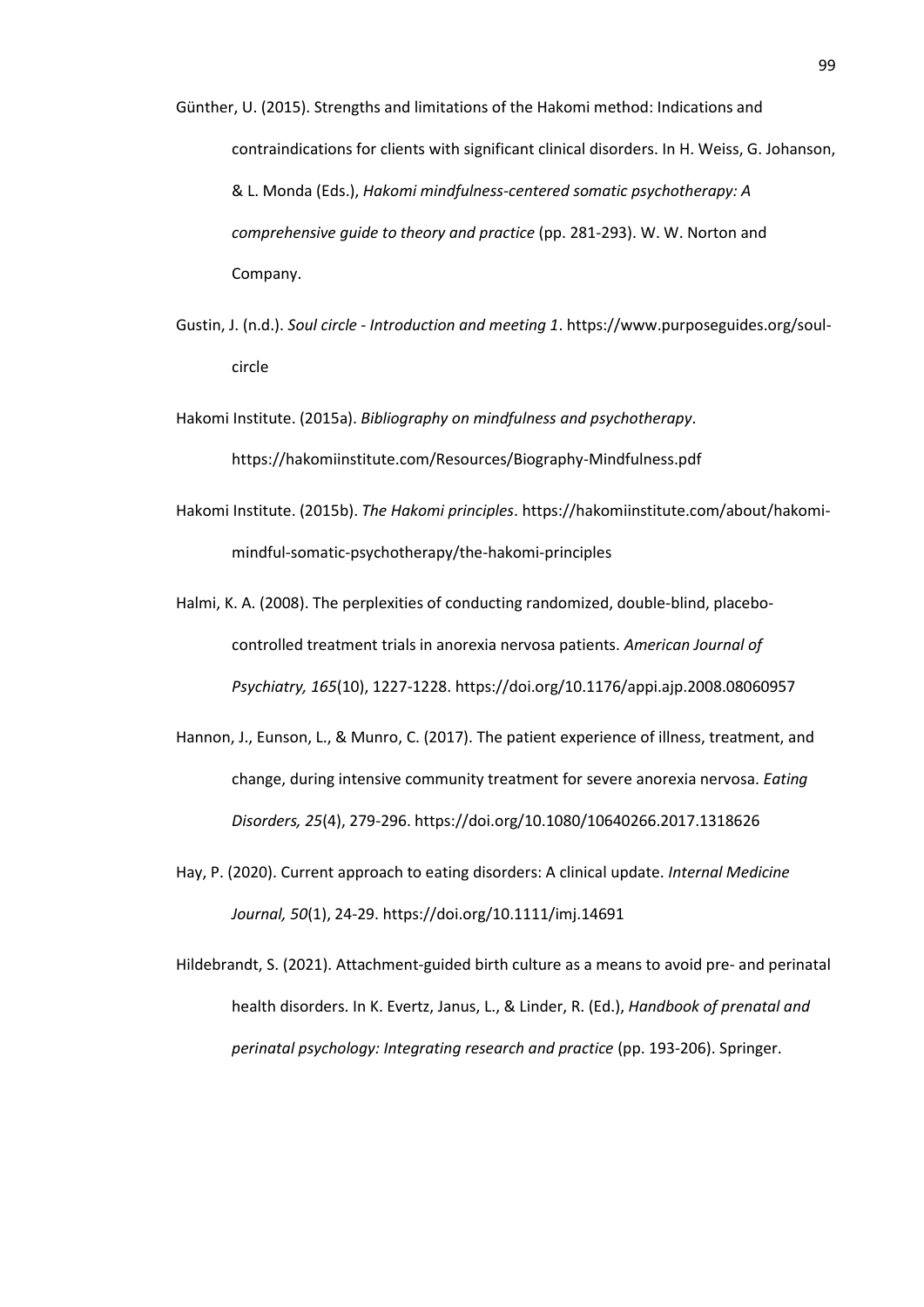- Hoge, C. W., & Chard, K. M. (2018). A window into the evolution of trauma-focused psychotherapies for posttraumatic stress disorder. *Journal of the American Medical Association, 319*(4), 343-345. https://doi.org/10.1001/jama.2017.21880
- Holmes, S., Malson, H., & Semlyen, J. (2021). Regulating "untrustworthy patients": Constructions of "trust" and "distrust" in accounts of inpatient treatment for anorexia. *Feminism & Psychology, 31*(1), 41-61. https://doi.org/10.1177/0959353520967516

Inwood, M. (1999). *A Heidegger dictionary*. Wiley-Blackwell.

Jansingh, A., Danner, U. N., Hoek, H. W., & van Elburg, A. A. (2020). Developments in the psychological treatment of anorexia nervosa and their implications for daily practice. *Current Opinion in Psychiatry, 33*(6), 534-541.

https://doi.org/10.1097/YCO.0000000000000642

Johanson, G. (1985). Editorial: When in doubt, go with the principles. *Hakomi Institute Professional Journal, Winter 1985*(2).

https://hakomiinstitute.com/Forum/Issue2/EdDoubt.pdf

Johanson, G. (2006). A survey of the use of mindfulness in psychotherapy. *The Annals of the American Psychotherapy Association, 9*, 15-24.

https://web.archive.org/web/20090508102915/http://www.gregjohanson.net/page.a sp?ID=103

- Johanson, G. (2009). Psychotherapy, science, and spirit: Nonlinear systems, Hakomi therapy, and the Tao. *Journal of Spirituality in Mental Health, 11*(3), 172-212. https://doi.org/10.1080/19349630903081093
- Johanson, G. (2013-2014). Hakomi and the ambiguous nature of research. *Hakomi Forum,* (26), 11-26.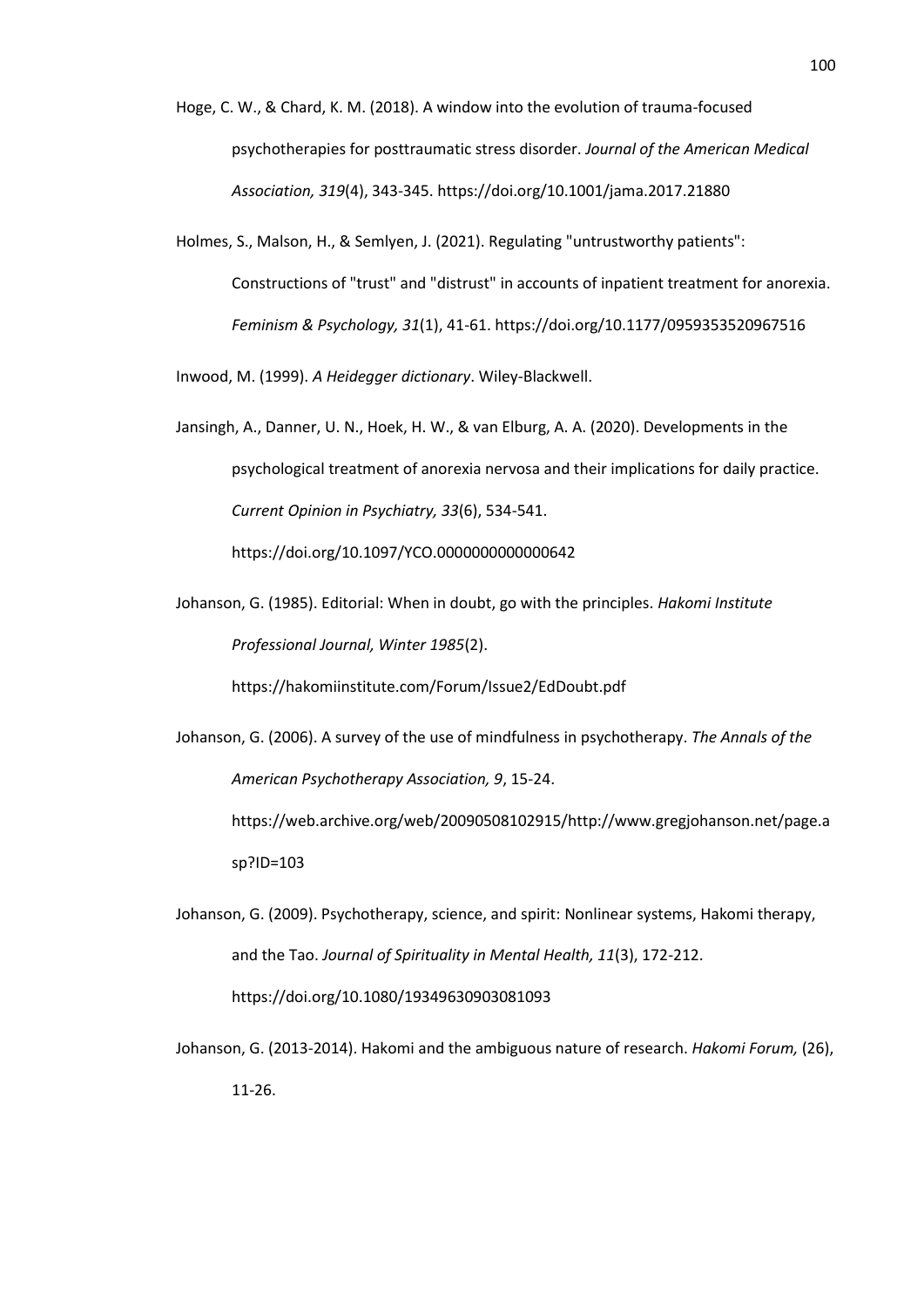- Johanson, G. (2015a). Hakomi in the context of research and science. In H. Weiss, G. Johanson, & L. Monda (Eds.), *Hakomi mindfulness-centered somatic psychotherapy: A comprehensive guide to theory and practice* (pp. 347-359). W. W. Norton and Company.
- Johanson, G. (2015b). Hakomi principles and a systems approach to psychotherapy. In H. Weiss, G. Johanson, & L. Monda (Eds.), *Hakomi mindfulness-centered somatic psychotherapy: A comprehensive guide to theory and practice* (pp. 41-57). W. W. Norton and Company.
- Johanson, G. (2015c). Working with a veteran and his family. In H. Weiss, G. Johanson, & L. Monda (Eds.), *Hakomi mindfulness-centered somatic psychotherapy: A comprehensive guide to theory and practice* (pp. 319-331). W. W. Norton and Company.
- Johanson, G., Johanson, G. J., & Kurtz, R. (1991). *Grace unfolding: Psychotherapy in the spirit of Tao-te Ching*. Harmony.
- Johanson, G., & Weiss, H. (2015). Hakomi in context: The large picture in history and research. In H. Weiss, G. Johanson, & L. Monda (Eds.), *Hakomi mindfulness-centered somatic psychotherapy: A comprehensive guide to theory and practice* (pp. 332-353). W. W. Norton and Company.
- Kafle, N. P. (2011). Hermeneutic phenomenological research method simplified. *Bodhi: An Interdisciplinary Journal, 5*(1), 181-200.

Kelly, S. W., & Papps, F. A. (2021). 'Really caring, really curious, and really there': A qualitative exploration of therapeutic presence from a Hakomi therapy perspective. *Body, Movement and Dance in Psychotherapy*, 1-16. https://doi.org/10.1080/17432979.2021.1939162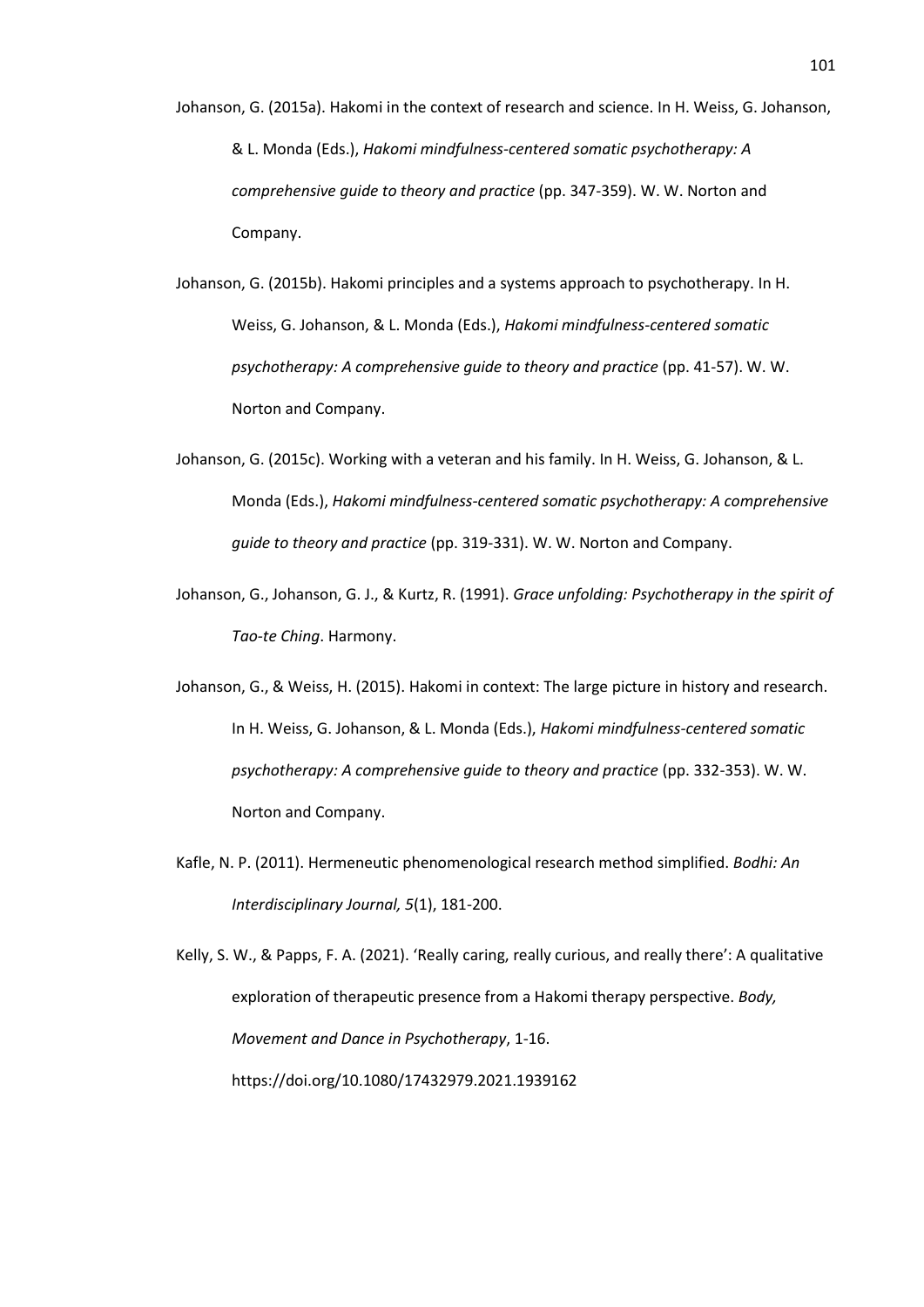Kotilahti, E., West, M., Isomaa, R., Karhunen, L., Rocks, T., & Ruusunen, A. (2020). Treatment interventions for severe and enduring eating disorders: Systematic review. *International Journal of Eeating Disorders, 53*(8), 1280-1302. https://doi.org/10.1002/eat.23322

- Kurtz, R. (1985). Foundations of Hakomi therapy. *Hakomi Forum, 2*, 3-7. http://hakomi.co.nz/assets/Foundations\_of\_Hakomi.pdf
- Kurtz, R. (2006). Five recent essays. *Hakomi Institute Professional Journal, 16-17*, 1-8. https://hakomiinstitute.com/Forum/Issue16-17/1\_Five\_Recent\_Essays.pdf
- Kurtz, R. (2015). The essential method. In H. Weiss, G. Johanson, & L. Monda (Eds.), *Hakomi mindfulness-centered somatic psychotherapy: A comprehensive guide to theory and practice* (pp. 19-30). W. W. Norton and Company.
- Kurtz, R., Marvin, G., & Martin, D. (2018). *The Hakomi way: Consciousness & healing: The legacy of Ron Kurtz*. Stone's Throw Publications.
- Kwee, J. L., & Launeanu, M. (2019). Practical strategies for promotoing embodiment in eating disorder prevention and treatment. In H. L. McBride & J. L. Kwee (Eds.), *Embodiment and eating disorders: Theory, research, prevention, and treatment* (pp. 342-357). Routledge.
- Lacey, C., Clark, M., Manuel, J., Pitama, S., Cunningham, R., Keelan, K., Rijnberg, V., Cleland, L., & Jordan, J. (2020). Is there systemic bias for Māori with eating disorders? A need for greater awareness in the healthcare system. *New Zealand Medical Journal (Online), 133*(1514), 71.
- Lacey, C., Cunningham, R., Rijnberg, V., Manuel, J., Clark, M. T. R., Keelan, K., Pitama, S., Huria, T., Lawson, R., & Jordan, J. (2020). Eating disorders in New Zealand: Implications for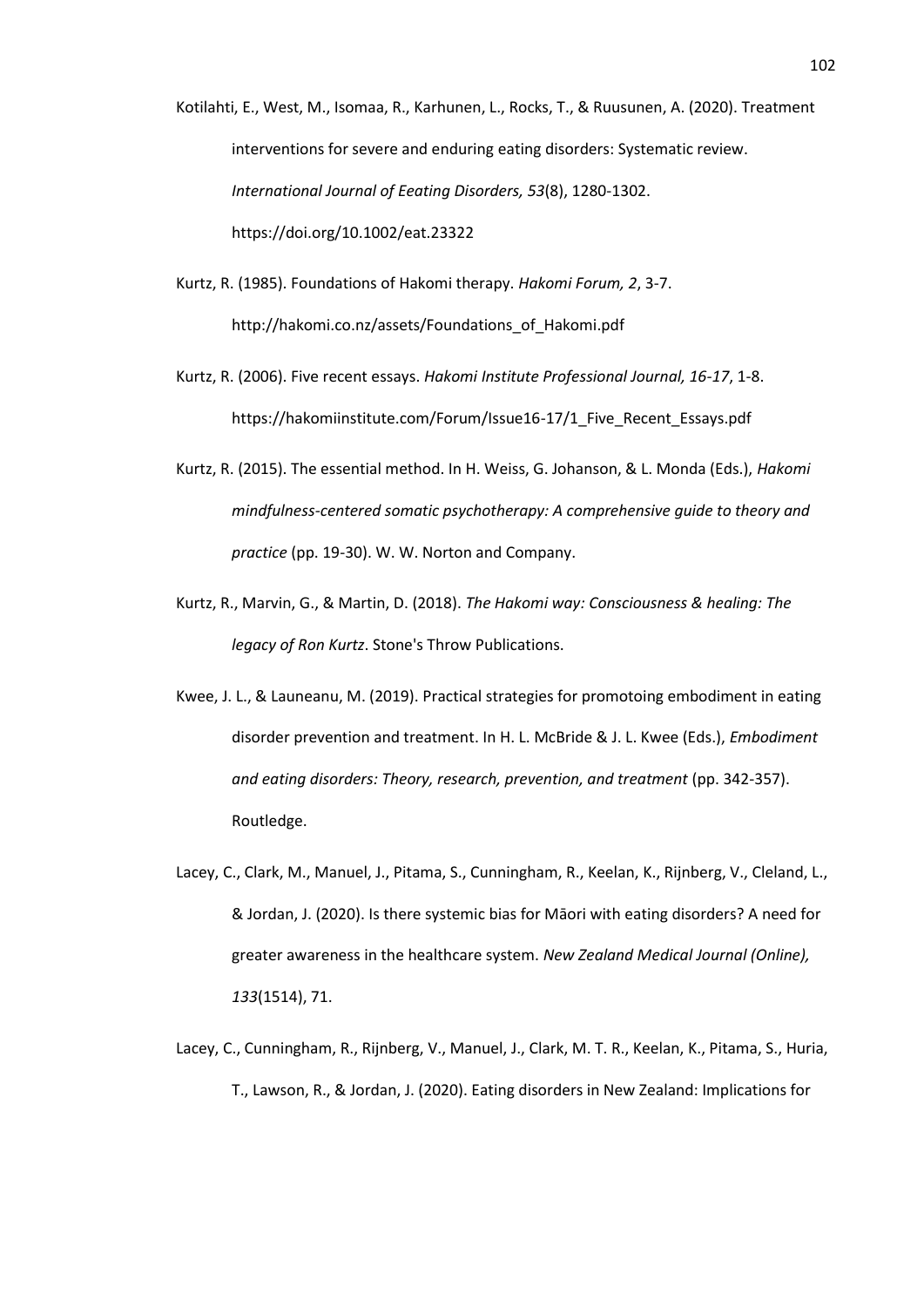Māori and health service delivery. *International Journal of Eating Disorders, 53*(12), 1974-1982. https://doi.org/10.1002/eat.23372

- Landy, M. S. H., Wagner, A. C., Brown-Bowers, A., & Monson, C. M. (2015). Examining the evidence for complex posttraumatic stress disorder as a clinical diagnosis. *Journal of Aggression, Maltreatment & Trauma, 24*(3), 215-236. https://doi.org/10.1080/10926771.2015.1002649
- Larsen, J. T., Bulik, C. M., Thornton, L. M., Koch, S. V., & Petersen, L. (2021). Prenatal and perinatal factors and risk of eating disorders. *Psychological Medicine, 51*(5), 870-880. https://doi.org/10.1017/S0033291719003945
- Lavie, S. (2011). In search of a lost self: Reclaiming our missing experience. *Psychotherapy Networker Magazine*, *35*(5), 61-65.
- Lavie, S. (2015). Experiments in mindfulness. In G. J. H. Weiss, & L. Monda (Ed.), *Hakomi mindfulness-centered somatic psychotherapy: A comprehensive guide to theory and practice* (pp. 178-193). W. W. Norton & Company.
- Lazzaro-Smith, M. (2008). Body psychotherapy for treating eating disorders. *The USA Body Psychotherpay Journal, 7*(2), 33-42.
- Lester, R. J. (2019). *Famished: Eating disorders and failed care in America*. University of California Press.
- Levine, P. A. (1997). *Waking the tiger: Healing trauma: The innate capacity to transform overwhelming experiences*. North Atlantic Books.
- Lingiardi, V., & McWilliams, N. (2017). *Psychodynamic diagnostic manual: PDM-2*. Guilford Publications.
- Lock, J., Kraemer, H. C., Jo, B., & Couturier, J. (2019). When meta-analyses get it wrong: Response to treatment outcomes for anorexia nervosa: A systematic review and meta-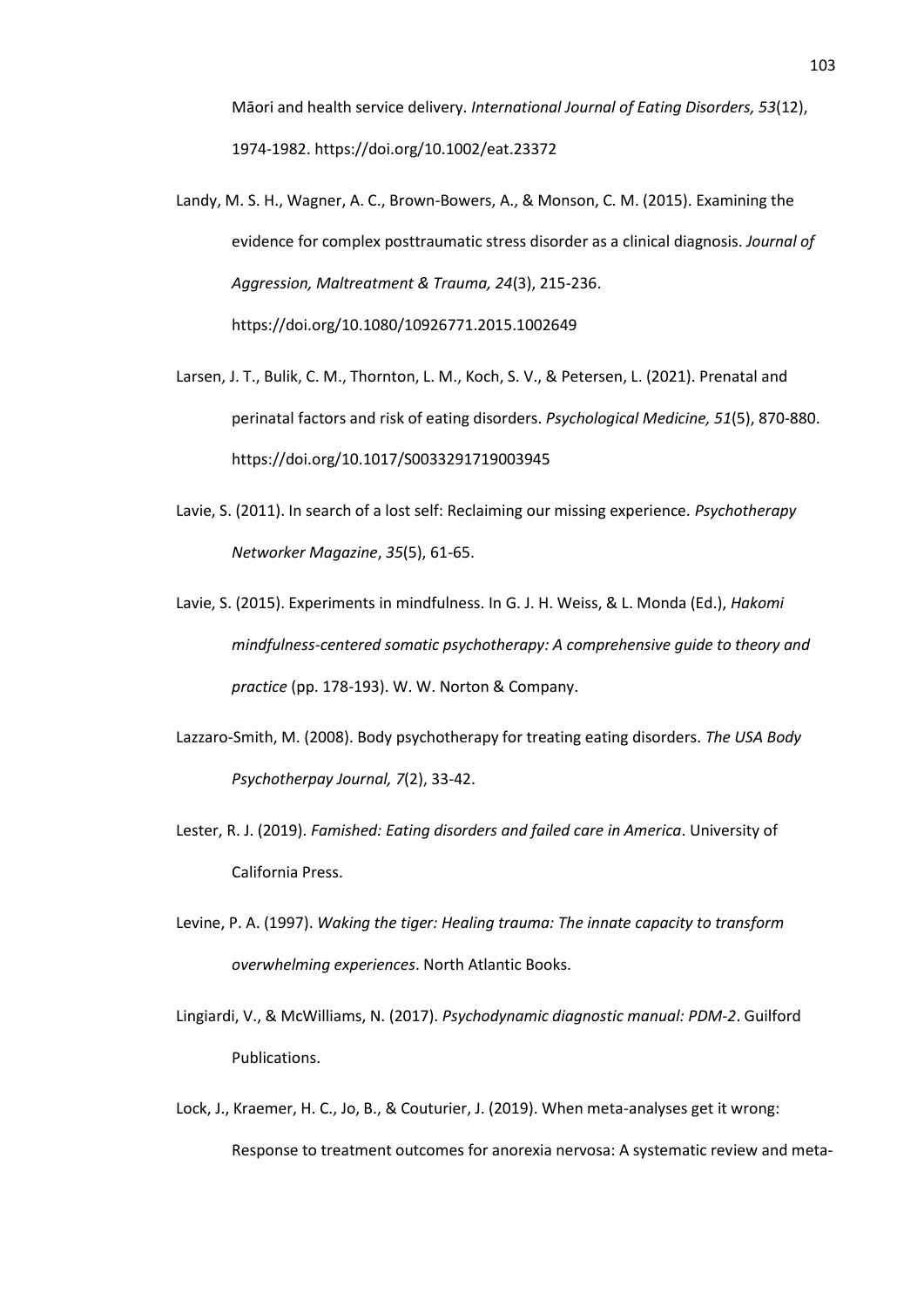analysis of randomized controlled trials. *Psychological Medicine, 49*(4), 697-698. https://doi.org/10.1017/S003329171800329X

- Luyten, P., Blatt, S. J., & Mayes, L. C. (2012). Process and outcome in psychoanalytic psychotherapy research: The need for a (relatively) new paradigm. In R. A. Levy, J. S. Ablon, & H. Kächele (Eds.), *Psychodynamic psychotherapy research: Evidence-based practice and practice-based evidence* (pp. 345–359). Humana Press - Springer. https://doi.org/10.1007/978-1-60761-792-1\_21
- Mallett, R., Hagen-Zanker, J., Slater, R., & Duvendack, M. (2012). The benefits and challenges of using systematic reviews in international development research. *Journal of Development Effectiveness, 4*(3), 445-455. https://doi.org/10.1080/19439342.2012.711342
- Mark, G. T., & Lyons, A. C. (2010, Jun). Maori healers' views on wellbeing: The importance of mind, body, spirit, family and land. *Social Science and Medicine, 70*(11), 1756-1764. https://doi.org/10.1016/j.socscimed.2010.02.001
- Marlock, G., Weiss, H., Young, C., & Soth, M. (2015). *The handbook of body psychotherapy and somatic psychology*. North Atlantic Books.
- Martin, D. (2015). The skills of tracking and contact. In H. Weiss, G. Johanson, & L. Monda (Eds.), *Hakomi mindfulness-centered somatic psychotherapy: A comprehensive guide to theory and practice* (pp. 152-160). W. W. Norton and Company.
- Martin, J., & Thompson, J. (2003). Psychotherapy as the interpretation of being: Hermeneutic perspectives on psychotherapy. *Journal of Constructiviest Psychology, 16*(1), 1-16. https://doi.org/10.1080/10720530390117830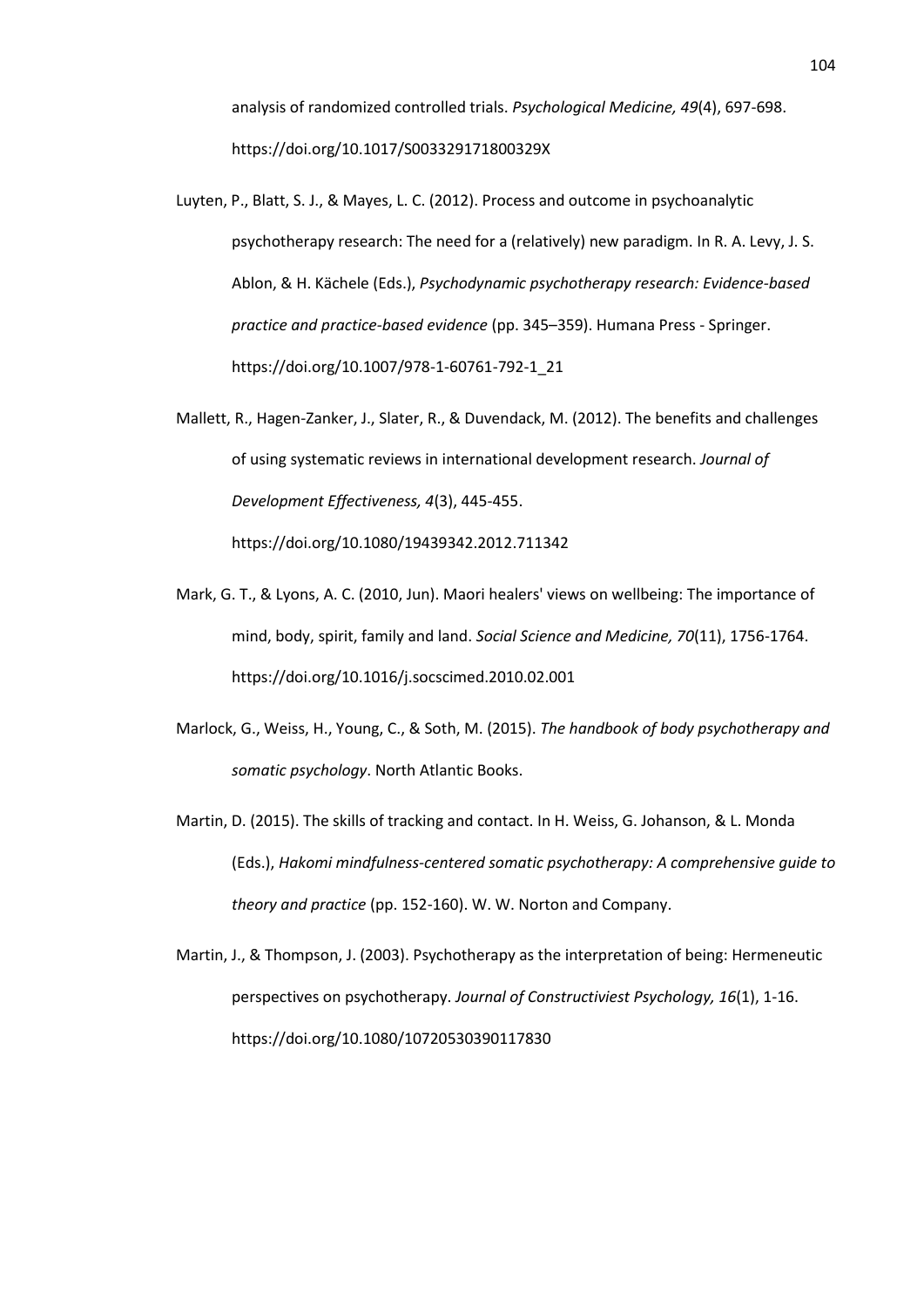- Marzola, E., Cavallo, F., Panero, M., Porliod, A., Amodeo, L., & Abbate-Daga, G. (2021). The role of prenatal and perinatal factors in eating disorders: A systematic review. *Archives of Women's Mental Health, 24*(2), 185-204. https://doi.org/10.1007/s00737-020-01057-5
- Maté, G. (2019). *Hold on to your kids: Why parents need to matter more than peers*. Ebury Publishing.

McLeod, J. (2015). *Doing research in counselling and psychotherapy* (3rd ed.). Sage.

- Meneguzzo, P., Cazzola, C., Castegnaro, R., Buscaglia, F., Bucci, E., Pillan, A., Garolla, A., Bonello, E., & Todisco, P. (2021). Associations between trauma, early maladaptive schemas, personality traits, and clinical severity in eating disorder patients: A clinical presentation and mediation analysis. *Frontiers in Psychology, 12*, 1-11. https://doi.org/10.3389/fpsyg.2021.661924
- Ministry of Health. (2017). *Māori health models – Te Whare Tapa Whā*. https://www.health.govt.nz/our-work/populations/maori-health/maori-healthmodels/maori-health-models-te-whare-tapa-wha
- Ministry of Health. (2021). *Eating disorders*. https://www.health.govt.nz/yourhealth/conditions-and-treatments/mental-health/eating-disorders
- Monda, L., & Eisman, J. (2015). Hakomi character-informed interventions. In H. Weiss, G. Johanson, & L. Monda (Eds.), *Hakomi mindfulness-centered somatic psychotherapy: A comprehensive guide to theory and practice* (pp. 252-271). W. W. Norton and Company.
- Monteleone, A. M., Cascino, G., Pellegrino, F., Ruzzi, V., Patriciello, G., Marone, L., De Felice, G., Monteleone, P., & Maj, M. (2019). The association between childhood maltreatment and eating disorder psychopathology: A mixed-model investigation. *European Psychiatry, 61*, 111-118. https://doi.org/10.1016/j.eurpsy.2019.08.002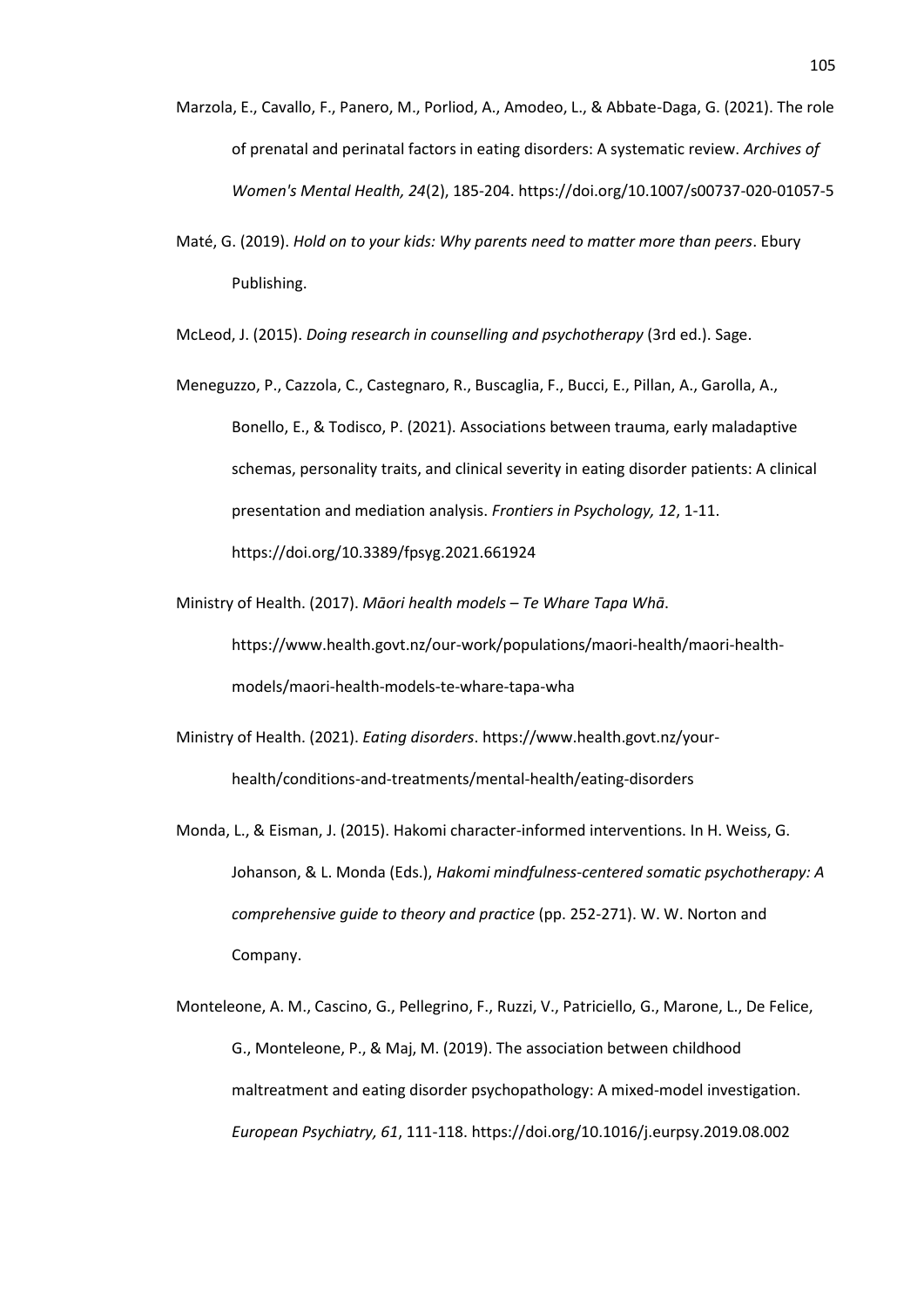- Monteleone, A. M., Cascino, G., Ruzzi, V., Pellegrino, F., Patriciello, G., Barone, E., Carfagno, M., Monteleone, P., & Maj, M. (2021). Emotional traumatic experiences significantly contribute to identify a maltreated ecophenotype sub-group in eating disorders: Experimental evidence. *European Eating Disorders Review: The Journal of the Eating Disorders Association, 29*(2), 269-280. https://doi.org/10.1002/erv.2818
- Monteleone, A. M., Tzischinsky, O., Cascino, G., Alon, S., Pellegrino, F., Ruzzi, V., & Latzer, Y. (2021). The connection between childhood maltreatment and eating disorder psychopathology: A network analysis study in people with bulimia nervosa and with binge eating disorder. *Eating and Weight Disorders-Studies on Anorexia Bulimia and Obesity*. https://doi.org/10.1007/s40519-021-01169-6
- Moreira, A., & Pedrocosta, A. (2016). Introduction: Qualitative analysis: Quantifying quality and qualifying quantity. *Qualitative Report, 21*(13), 1-5. https://doi.org/10.46743/2160- 3715/2016.2606
- Morgan, M. (2007). *The alchemy of love: Recent graduates' lived experiences of psychotherapy training: A hermeneutic study* [Master's thesis, Auckland University of Technology]. Tuwhera. https://openrepository.aut.ac.nz/handle/10292/10
- Morgan, M. (2013). Attachment and Hakomi. *Hakomi Forum, 26*, 49.
- Morgan, M. (2015a). The central role of the body in Hakomi psychotherapy. In H. J. Weiss, G. Johanson & L. Monda (Eds.), *Hakomi mindfulness-centered somatic psychotherapy: A comprehensive guide to theory and practice* (pp. 33-40). W. W. Norton & Company.
- Morgan, M. (2015b). Child states and therapeutic regression. In H. Weiss, G. Johanson, & L. Monda (Eds.), *Hakomi mindfulness-centered somatic psychotherapy: A comprehensive guide to theory and practice* (pp. 203-216). W. W. Norton and Company.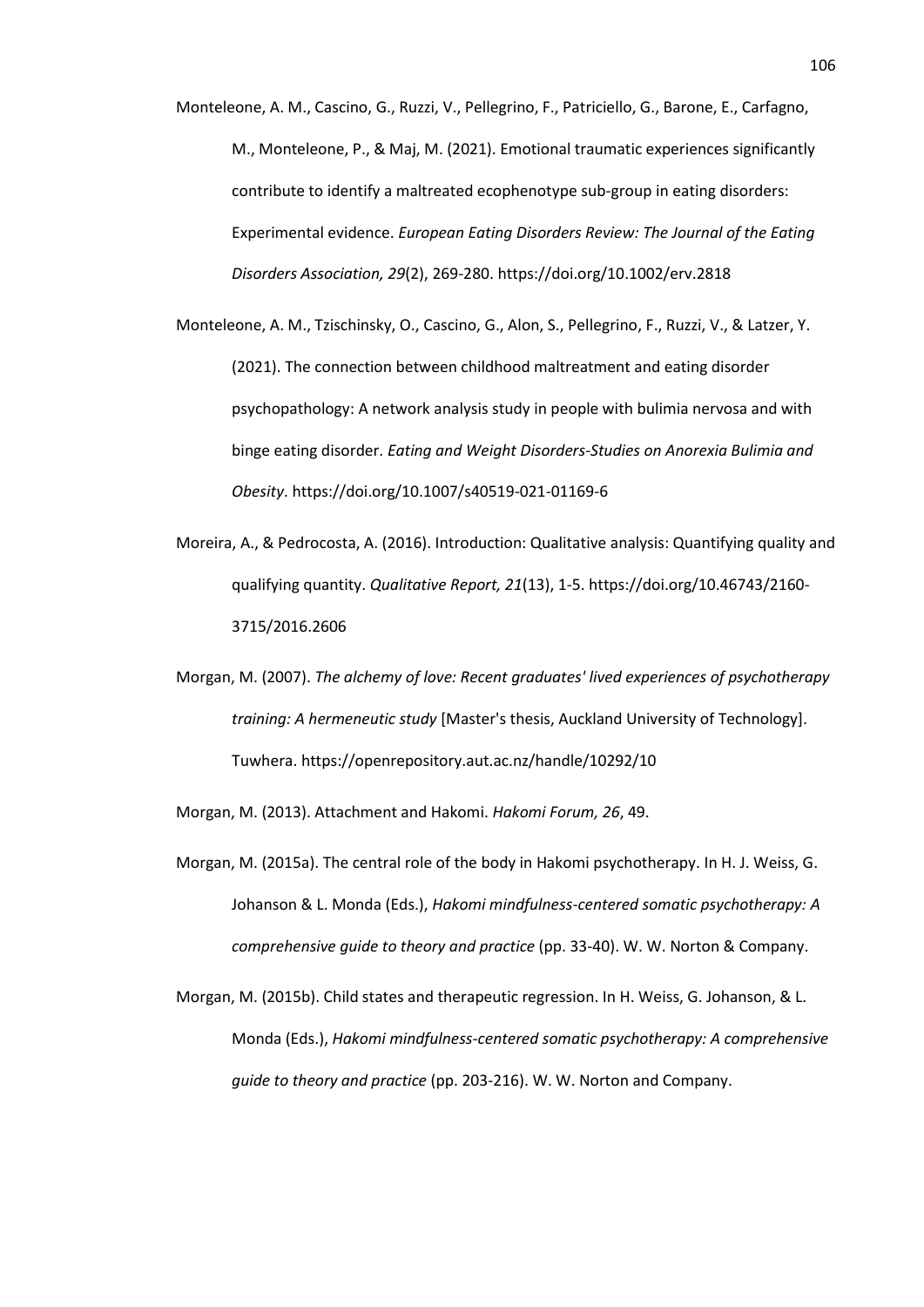- Mott, L. A., & Lumsden, B. D. (2019). *Understanding eating disorders: Anorexia nervosa, bulimia nervosa and obesity*. Taylor & Francis.
- Moyer, L. (1986). The context for Hakomi in the treatment of eating disorders. *The Hakomi Forum, 4*, 33-41. https://www.hakomiinstitute.com/Forum/Issue4/ContextEating.pdf
- Murphy, J. (2015). The therapeutic relationship in Hakomi therapy. In H. J. Weiss, G. Johanson, & L. Monda (Eds.), *Hakomi mindfulness-centered somatic psychotherapy: A comprehensive guide to theory and practice* (pp. 93-107). W. W. Norton & Company.
- Murray, S. B. (2019). Updates in the treatment of eating disorders in 2018: A year in review in Eating Disorders: The Journal of Treatment & Prevention. *Eating Disorders: The Journal of Treatment & Prevention, 27*(1), 6-17.

https://doi.org/doi.org/10.1080/10640266.2019.1567155

Murray, S. B. (2020). Updates in the treatment of eating disorders in 2019: A year in review in Eating Disorders: The Journal of Treatment & Prevention. *Eating Disorders: The Journal of Treatment & Prevention, 28*(1), 21-31.

https://doi.org/10.1080/10640266.2020.1723373

- Murray, S. B., Loeb, K. L., & Le Grange, D. (2018). Treatment outcome reporting in anorexia nervosa: time for a paradigm shift? *Journal of Eating Disorders, 6*(1), 1-3. https://doi.org/10.1186/s40337-018-0195-1
- Murray, S. B., Quintana, D. S., Loeb, K. L., Griffiths, S., Crosby, R. D., & Le Grange, D. (2019). Meta-analysis misunderstood: A cautionary tale in interpreting meta-analytic findings. *49*(4), 699-700. https://doi.org/10.1017/S0033291718003501
- Murray, S. B., Quintana, D. S., Loeb, K. L., Griffiths, S., & Le Grange, D. (2018). Treatment outcomes for anorexia nervosa: A systematic review and meta-analysis of randomized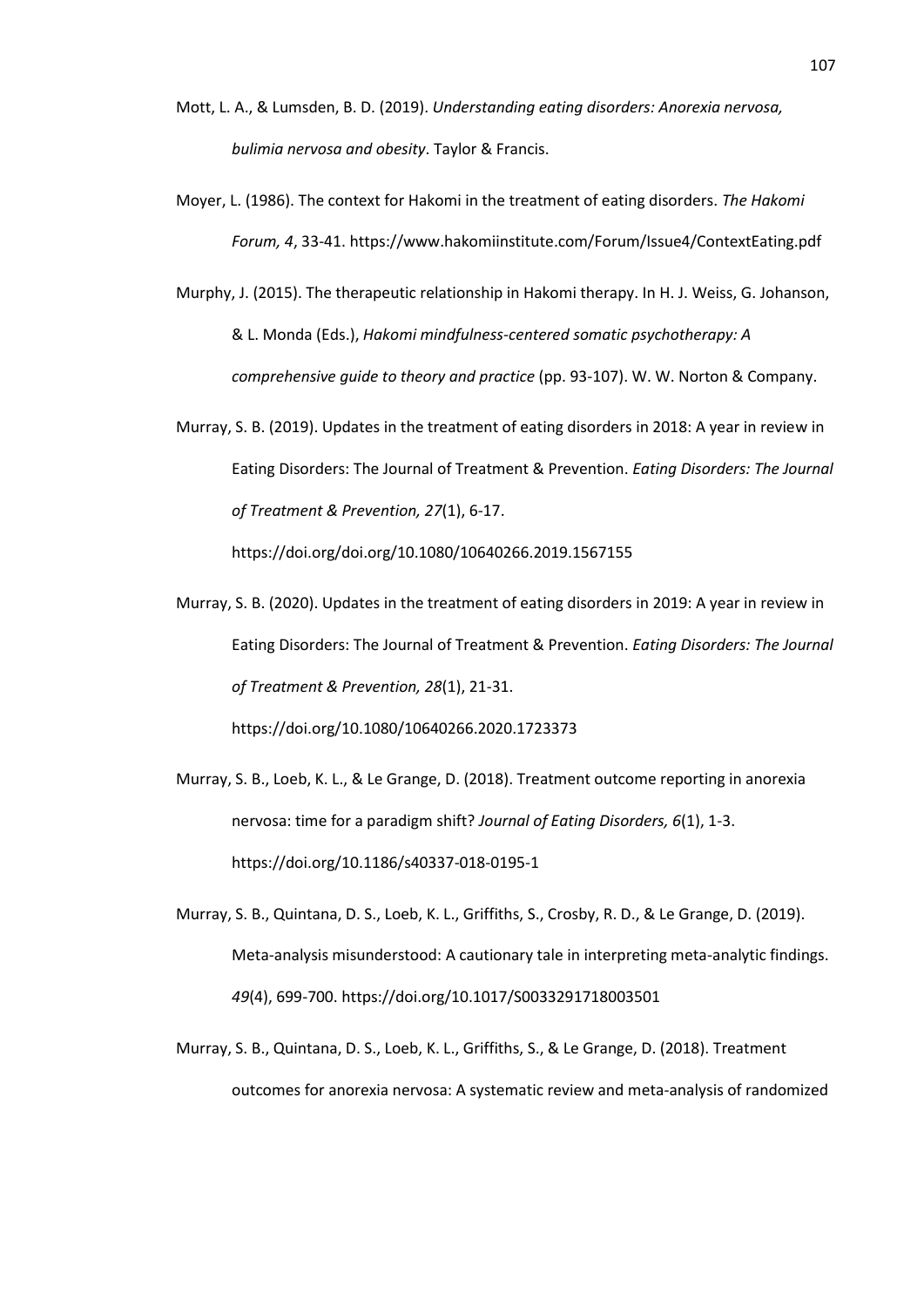controlled trials. *Psychological Medicine, 49*(4), 535-544.

https://doi.org/10.1017/s0033291718002088

- Nagata, J. M., & Murray, S. B. (2021). Updates in the treatment of eating disorders in 2020: A year in review in Eating Disorders: The Journal of Treatment & Prevention. *Eating Disorders: The Journal of Treatment & Prevention, 29*(2), 123-133. https://doi.org/10.1080/10640266.2021.1909795
- National Health Service. (2021). *Treatment - anorexia*. https://www.nhs.uk/mentalhealth/conditions/anorexia/treatment/
- National Institute for Health and Care Excellence. (2020). *Eating disorders: Recognition and treatment*. https://www.nice.org.uk/guidance/ng69/chapter/Recommendations#treating-

anorexia-nervosa

O'Brien, B. (2020, August 26). *The saying "empty your cup"*.

https://www.learnreligions.com/empty-your-cup-3976934

- Ogden, P. (2015). I can see clearly now the rain has gone. In J. Petrucelli (Ed.), *Body-states: Interpersonal and relational perspectives on the treatment of eating disorders* (pp. 92- 103). Routledge.
- Ogden, P. (2020). Sensorimotor psychotherapy. In J. D. Ford & C. A. Courtois (Eds.), *Treating complex traumatic stress disordersin adults: Scientific foundations and therapeutic models* (2nd ed.). The Guilford Press.

Ogden, P. (2021). *The pocket guide to sensorimotor psychotherapy: In context.* W. W. Norton.

Ogden, P., & Fisher, J. (2015). *Sensorimotor psychotherapy: Interventions for trauma and attachment*. W. W. Norton & Company.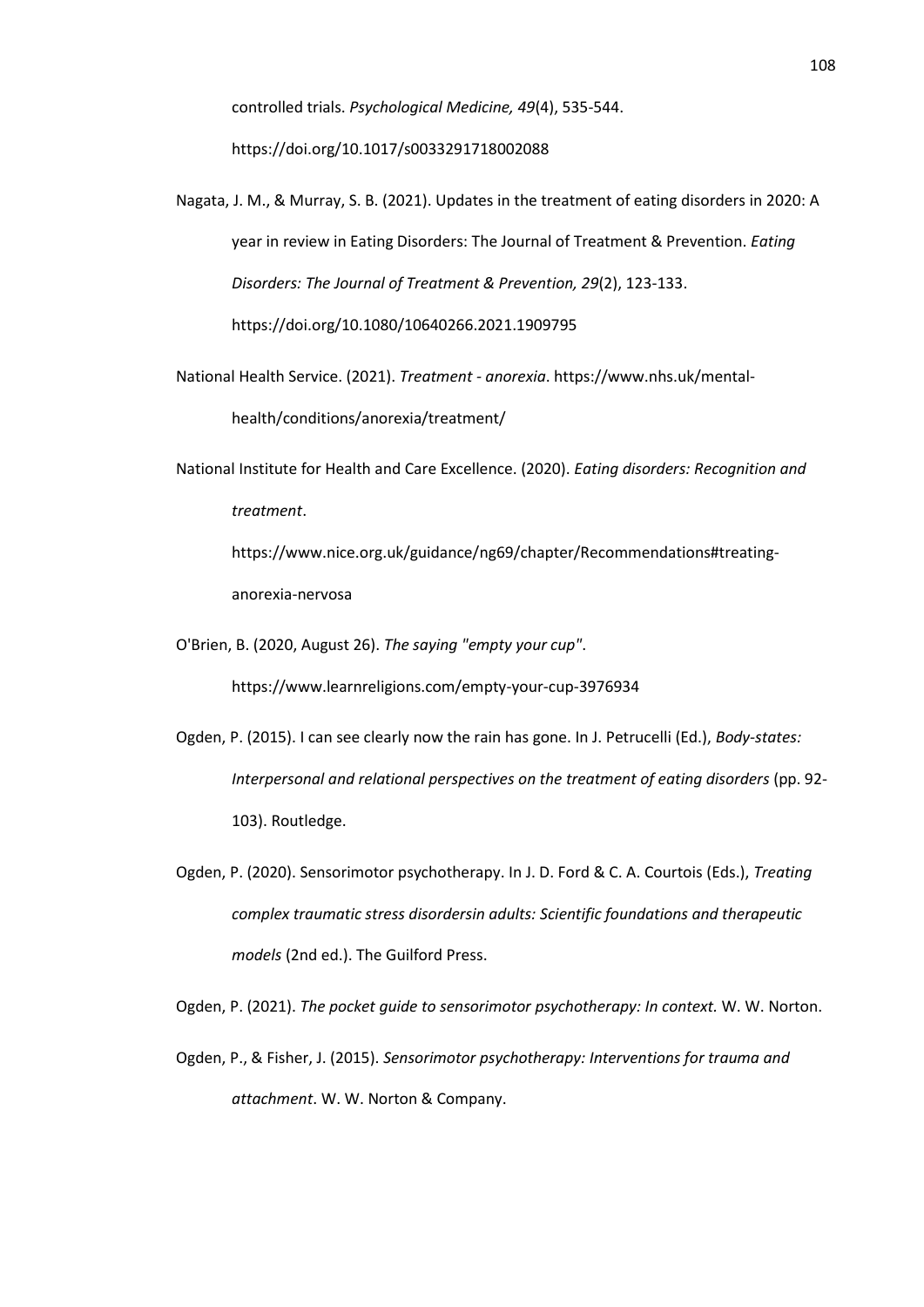- Ogden, P., Minton, K., & Pain, C. (2006). *Trauma and the body: A sensorimotor approach to psychotherapy*. W. W. Norton & Company.
- Ogden, P., Pain, C., & Fisher, J. (2006). A sensorimotor approach to the treatment of trauma and dissociation. *Psychiatric Clinics of North America, 29*(1), 263-279. https://doi.org/https://doi.org/10.1016/j.psc.2005.10.012
- Oldershaw, A., Lavender, T., Sallis, H., Stahl, D., & Schmidt, U. (2015). Emotion generation and regulation in anorexia nervosa: A systematic review and meta-analysis of self-report data. *Clinical Psychology Review, 39*, 83-95. https://doi.org/10.1016/j.cpr.2015.04.005
- Orange, D. M. (2011). *The suffering stranger: Hermeneutics for everyday clinical practice*. Routledge.
- Orbach, S. (2006). How can we have a body?: Desires and corporeality. *Studies in Gender and Sexuality, 7*(1), 89-111. https://doi.org/10.2513/s15240657sgs0701\_9
- Oyer, L., O'Halloran, M. S., & Christoe-Frazier, L. (2016). Understanding the working alliance with clients diagnosed with anorexia nervosa. *Eating Disorders, 24*(2), 121-137. https://doi.org/10.1080/10640266.2015.1034050
- Pai, A., Suris, A. M., & North, C. S. (2017). Posttraumatic stress disorder in the DSM-5: Controversy, change, and conceptual considerations. *Behavioral Sciences, 7*(1), 7. https://doi.org/10.3390/bs7010007
- Palmer, R. E. (1969). *Hermeneutics: Interpretation theory in Schleiemacher, Dithey, Heidegger, and Gadamer*. Northwestern University Press.
- Payne, P., Levine, P. A., & Crane-Godreau, M. A. (2015). Somatic experiencing: Using interoception and proprioception as core elements of trauma therapy. *Frontiers in Psychology, 6*, 93. https://doi.org/10.3389/fpsyg.2015.00093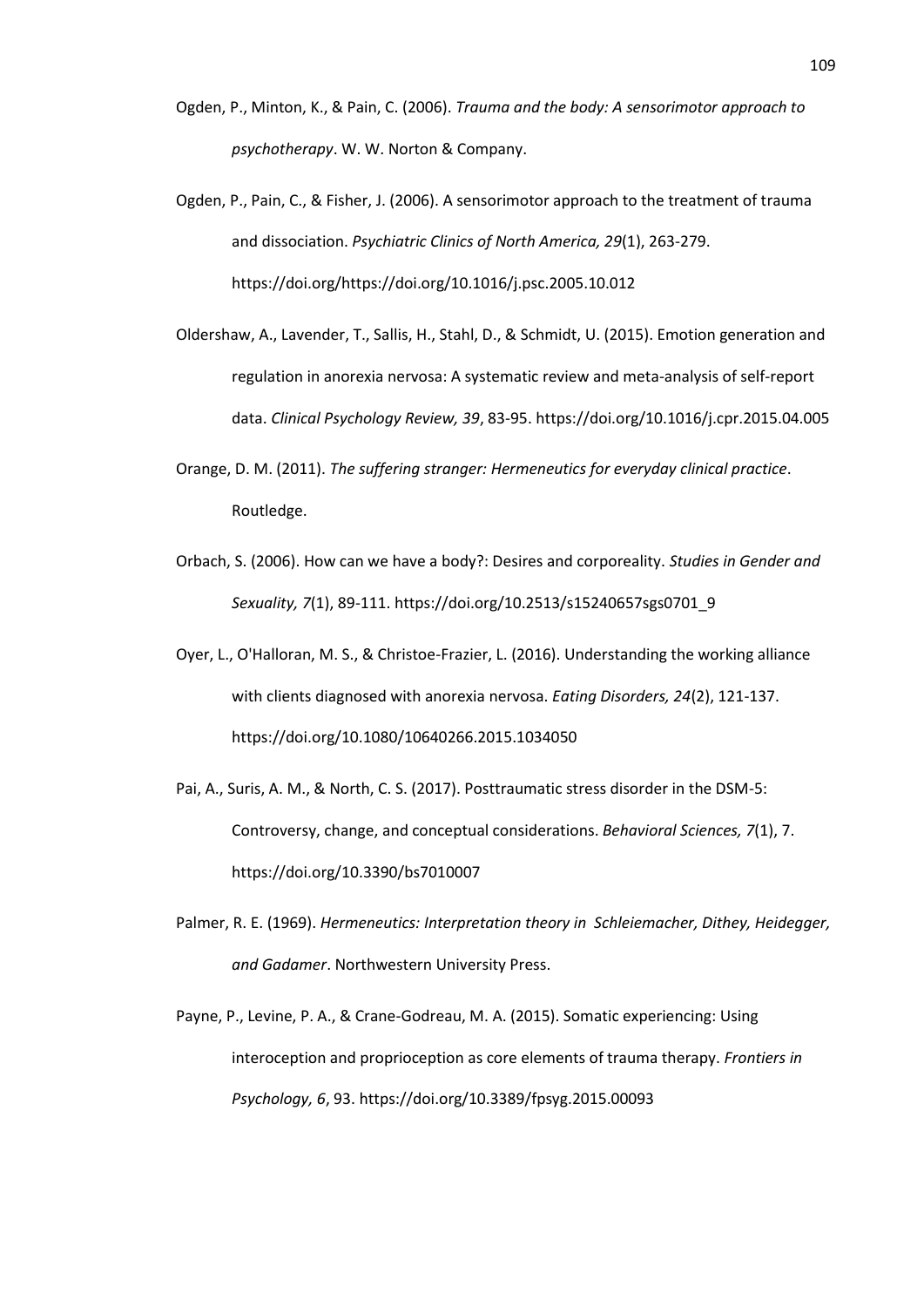- Pellegrini, R. A., Finzi, S., Veglia, F., & Di Fini, G. (2021). Narrative and bodily identity in eating disorders: Toward an integrated theoretical-clinical approach. *Frontiers in Psychology, 12*. https://doi.org/10.3389/fpsyg.2021.785004
- Perrin, J. (2015). Mindfulness as a psychotherapeutic tool. In H. Weiss, G. Johanson, & L. Monda (Eds.), *Hakomi mindfulness-centered somatic psychotherapy: A comprehensive guide to theory and practice* (pp. 108-119). W. W. Norton and Company.
- Peseschkian, N. (2015). The positive management of the body. In G. Marlock, H. Weiss, C. Young, & M. Soth (Eds.), *The handbook of body psychotherapy and somatic psychology* (pp. 847-898). North Atlantic Books.
- Pignatelli, A. M., Wampers, M., Loriedo, C., Biondi, M., & Vanderlinden, J. (2017). Childhood neglect in eating disorders: A systematic review and meta-analysis. *Journal of Trauma & Dissociation, 18*(1), 100-115. https://doi.org/10.1080/15299732.2016.1198951
- Polkinghorne, D. (1983). *Methodology for the human sciences: Systems of inquiry*. State University of New York Press.
- Pryor, T., & Wiederman, M. W. (1996). Measurement of nonclinical personality characteristics of women with anorexia nervosa or bulimia nervosa. *Journal of Personality Assessment, 67*(2), 414-421. https://doi.org/10.1207/s15327752jpa6702\_14
- Racine, N., Killam, T., & Madigan, S. (2020). Trauma-informed care as a universal precaution: Beyond the adverse childhood experiences questionnaire. *JAMA Pediatrics, 174*(1), 5- 6. https://doi.org/10.1001/jamapediatrics.2019.3866
- Raevuori, A., Linna, M. S., & Keski-Rahkonen, A. (2014). Prenatal and perinatal factors in eating disorders: A descriptive review. *International Journal of Eating Disorders, 47*(7), 676- 685. https://doi.org/10.1002/eat.22323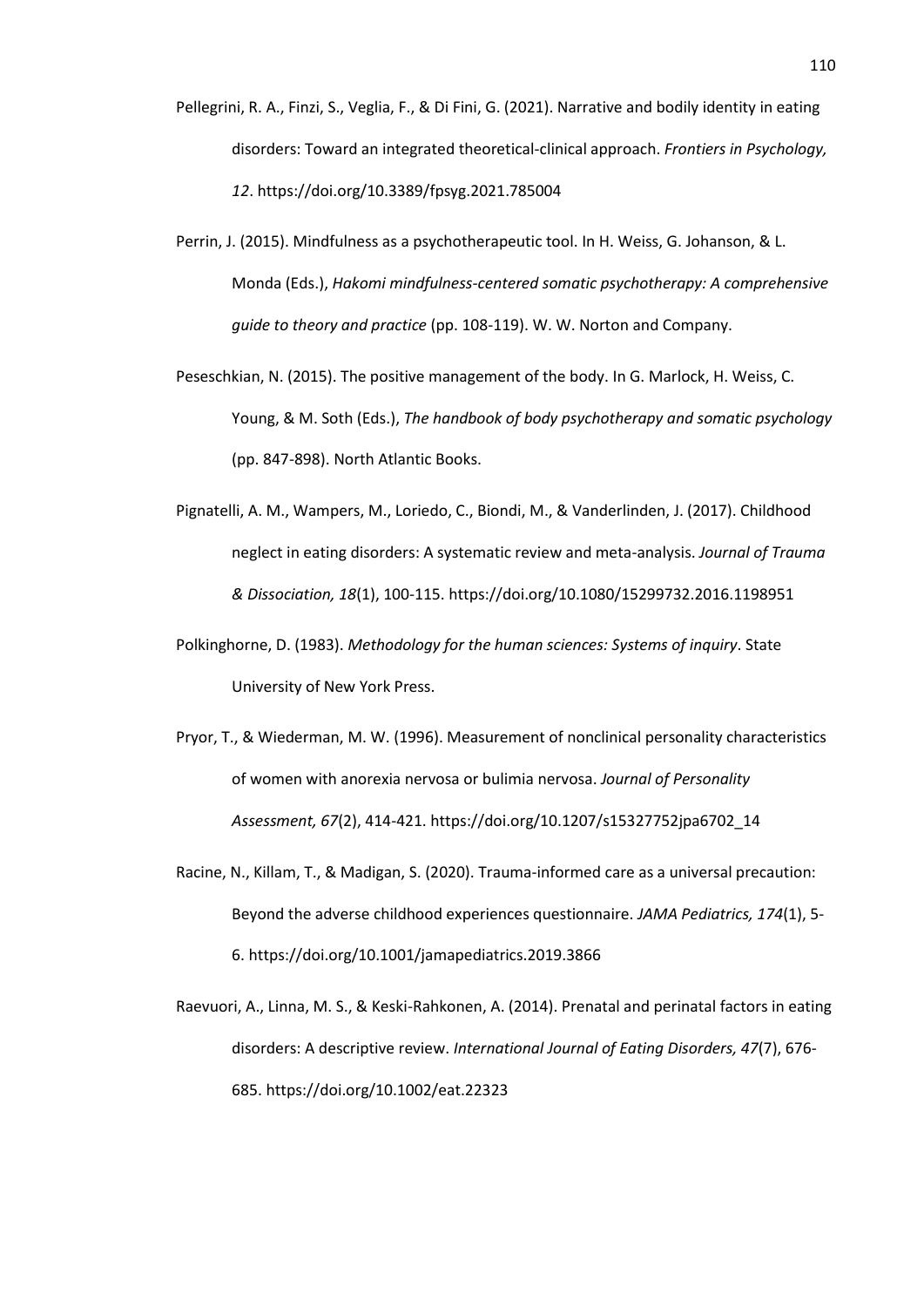- Reeds, M. M. (2015). Working through core beliefs. In H. J. Weiss, G. Johanson, & L. Monda (Eds.), *Hakomi mindfulness-centered somatic psychotherapy: A comprehensive guide to theory and practice* (pp. 217-226). W. W. Norton and Company.
- Reyes-Rodríguez, M. L., Ann Von Holle, T., Thornton, L. M., Klump, K. L., Brandt, H., Crawford, S., Fichter, M. M., Halmi, K. A., Huber, T., & Johnson, C. (2011). Post traumatic stress disorder in anorexia nervosa. *Psychosomatic Medicine, 73*(6), 491-497. https://doi.org/10.1097/PSY.0b013e31822232bb
- Röhricht, F. (2009). Body oriented psychotherapy. The state of the art in empirical research and evidence-based practice: A clinical perspective. *Body, Movement and Dance in Psychotherapy, 4*(2), 135-156. https://doi.org/10.1080/17432970902857263

Romanyshyn, R. D. (2020). *The wounded researcher: Research with soul in mind*. Routledge.

- Rosenberg, M. B. (2015). *Nonviolent communication: A language of life: Life-changing tools for healthy relationships*. PuddleDancer Press.
- Rosendahl, S., Sattel, H., & Lahmann, C. (2021). Effectiveness of body psychotherapy: A systematic review and meta-analysis. *Frontiers in Psychiatry, 12*(1486), 1-15. https://doi.org/10.3389/fpsyt.2021.709798
- Rothschild, B. (2000). *The body remembers: The psychophysiology of trauma & trauma treatment*. W. W. Norton & Company.
- Rothschild, B. (2003). *The body remembers casebook: Unifying methods and models in the treatment of trauma and PTSD*. W. W. Norton & Company.

Schmidt, U., Magill, N., Renwick, B., Keyes, A., Kenyon, M., DeJong, H., Lose, A., Broadbent, H., Treasure, J., Landau, S., Loomes, R., Yasin, H., Boughton, N., Whitehead, L., Watson, C., Ghelani, S., Bonin, E. M., Beecham, J., Serpell, L., Richards, L., & Johnson-Sabine, E. (2015). The Maudsley outpatient study of treatments for anorexia nervosa and related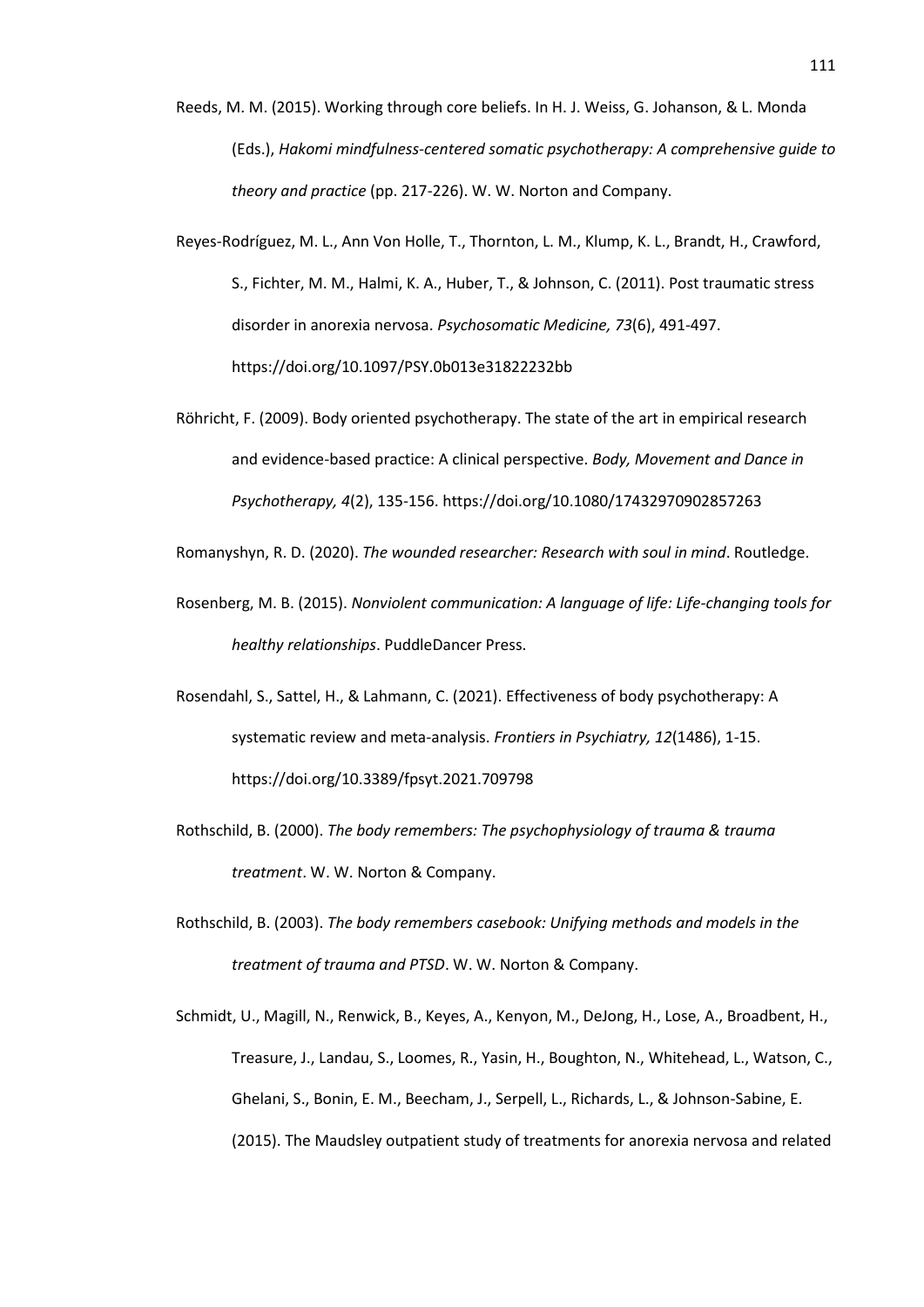conditions (MOSAIC): Comparison of the Maudsley model of anorexia nervosa treatment for adults (MANTRA) with specialist supportive clinical management (SSCM) in outpatients with broadly defined anorexia nervosa: A randomized controlled trial. *Journal of Consulting and Clinical Psychology, 83*(4), 796-807. https://doi.org/10.1037/ccp0000019

- Schmidt, U., Startup, H., & Treasure, J. (2018). *A cognitive interpersonal therapy workbook for treating anorexia nervosa: The Maudsley model*. Routledge.
- Schore, A. N. (2014). The right brain is dominant in psychotherapy. *Psychotherapy, 51*(3), 388- 397. https://doi.org/10.1037/a0037083
- Schwartz, R. C. (2013). Moving from acceptance toward transformation with Internal Family Systems therapy (IFS). *Journal of Clinical Psychology, 69*(8), 805-816. https://doi.org/10.1002/jclp.22016
- Schwartz, R. C. (2021). *No bad parts: Healing trauma and restoring wholeness with the Internal Family Systems model*. Sounds True.
- Schwartz, R. C., & Sweezy, M. (2020). *Internal Family Systems therapy* (2nd ed.). The Guilford Press.
- Schwartz, R. C. (2015). Foreward. In H. Weiss, G. Johanson, & L. Monda (Eds.), *Hakomi mindfulness-centered somatic psychotherapy: A comprehensive guide to theory and practice* (pp. 120-128). W. W. Norton and Company.

Sharman, A. (2021, December 10). Embracing Māori birth traditions is changing the future for Northland families. *The Spinoff*. https://thespinoff.co.nz/partner/10-12- 2021/embracing-maori-birth-traditions-is-changing-the-future-for-northland-families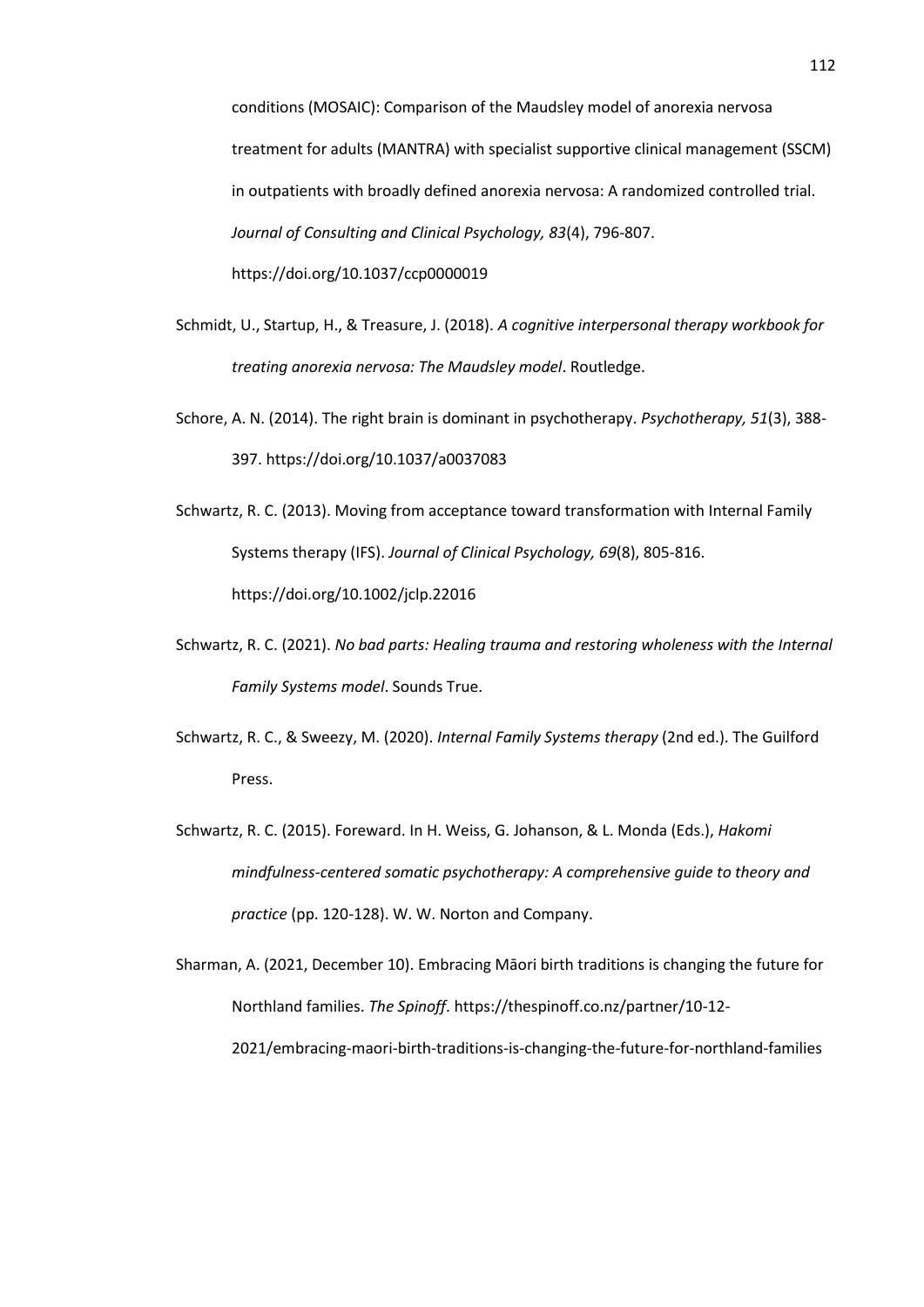- Siegel, D. J. (1998). The developing mind: Towards a neurobiology of interpersonal experience. *Signal, 6*(3-4), 1-11. https://perspectives.waimh.org/wpcontent/uploads/sites/9/2019/07/Scan\_6-28-2019\_15-28-54\_18.pdf
- Siegel, D. J. (2007). *The mindful brain: Reflection and attunement in the cultivation of wellbeing*. W. W. Norton and Company.
- Skårderud, F. (2007). Shame and pride in anorexia nervosa: A qualitative descriptive study. *European Eating Disorders Review: The Professional Journal of the Eating Disorders Association, 15*(2), 81-97. https://doi.org/10.1002/erv.774
- Smythe, E., & Spence, D. (2012). Re-viewing literature in hermeneutic research. *International Journal of Qualitative Methods, 11*(1), 12-25. https://doi.org/10.1177/160940691201100102
- Smythe, L. (2012). Discerning which qualitative approach fits best. *New Zealand College of Midwives Journal,* 46, 5-12.

Solmi, M., Wade, T. D., Byrne, S., Del Giovane, C., Fairburn, C. G., Ostinelli, E. G., De Crescenzo, F., Johnson, C., Schmidt, U., Treasure, J., Favaro, A., Zipfel, S., & Cipriani, A. (2021). Comparative efficacy and acceptability of psychological interventions for the treatment of adult outpatients with anorexia nervosa: A systematic review and network meta-analysis. *The Lancet Psychiatry, 8*(3), 215-224. https://doi.org/10.1016/S2215-0366(20)30566-6

Sparks, T. F. (2015). Assusted self-study: Unfolding the organization of experience. In H. Weiss, G. Johanson, & L. Monda (Eds.), *Hakomi mindfulness-centered somatic psychotherapy: A comprehensive guide to theory and practice* (pp. 58-65). W. W. Norton and Company.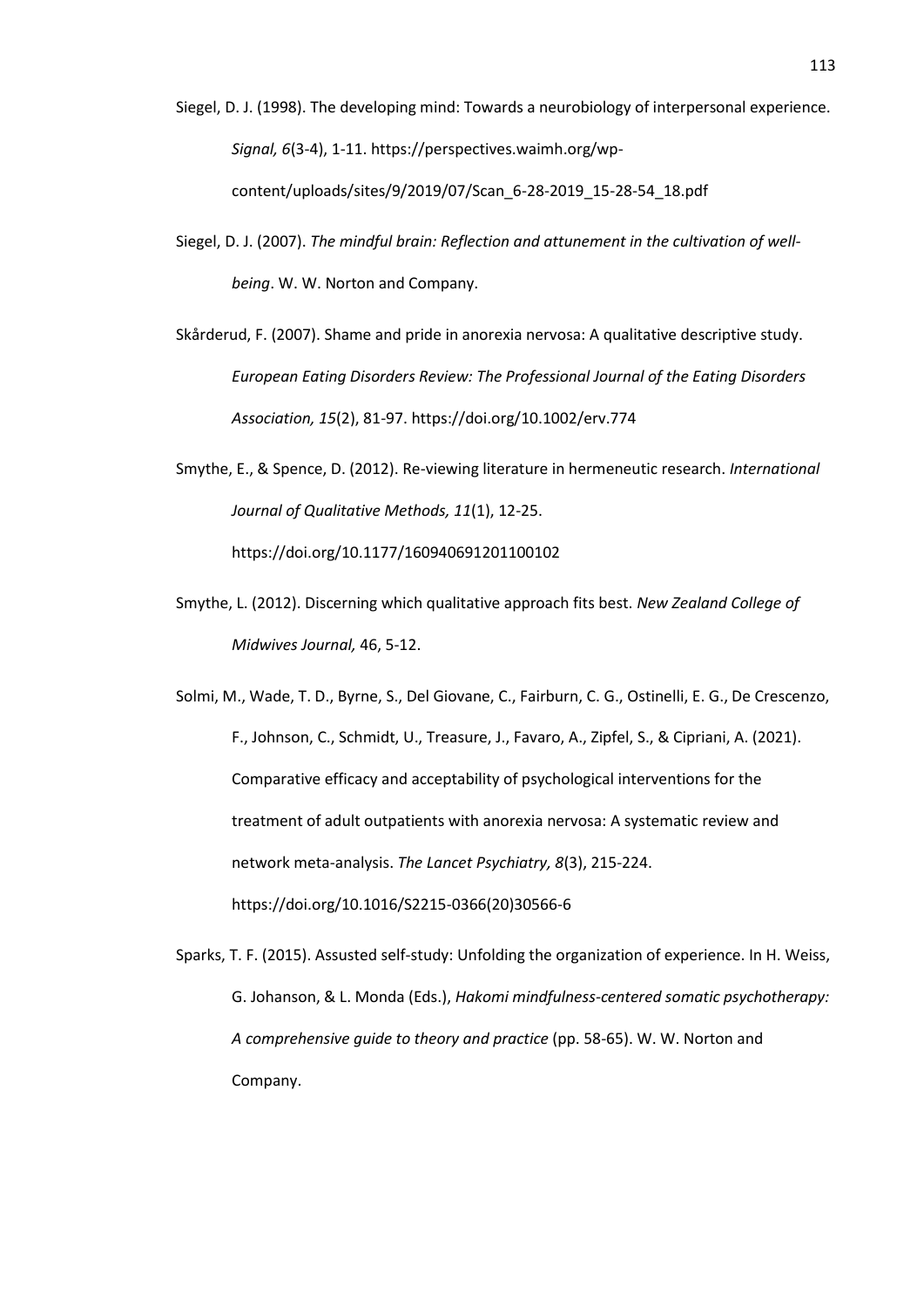- St-Hilaire, A., Steiger, H., Liu, A., Laplante, D. P., Thaler, L., Magill, T., & King, S. (2015). A prospective study of effects of prenatal maternal stress on later eating‐disorder manifestations in affected offspring: Preliminary indications based on the project ice storm cohort. *Interational Journal of Eating Disorders, 48*(5), 512-516. https://doi.org/10.1002/eat.22391
- Starkman, H. (2016). Interview with Susie Orbach, Ph. D., CSW. *Clinical Social Work Journal, 44*(1), 4-7. https://doi.org/DOI 10.1007/s10615-015-0558-x
- Stockford, C., Stenfert Kroese, B., Beesley, A., & Leung, N. (2019). Women's recovery from anorexia nervosa: A systematic review and meta-synthesis of qualitative research. *Eating Disorders, 27*(4), 343-368. https://doi.org/10.1080/10640266.2018.1512301
- Tait-Jamieson, S. (2016). Using Hakomi to mediate cultural differences. *Hakomi Forum, 28-29*, 43-48. https://hakomiinstitute.com/Forum/Issue28/2016\_Hakomi\_Forum\_Tait-Jamieson.pdf
- Taylor, M. (2020). Collective trauma and the relational field. *The Humanistic Psychologist, 48*(4), 382. https://doi.org/10.1037/hum0000215
- Totton, N. (2003). *Body psychotherapy: An introduction*. Open University Press McGraw-Hill Education.
- Totton, N. (2005). *New dimensions in body psychotherapy*. Open University Press.
- Treasure, J. (1997). *Anorexia nervosa: A survival guide for families, friends and sufferers*. Psychology Press.
- Treasure, J., Cardi, V., Leppanen, J., & Turton, R. (2015). New treatment approaches for severe and enduring eating disorders. *Physiology & Behavior,* 152(Pt B), 456-465. https://doi.org/10.1016/j.physbeh.2015.06.007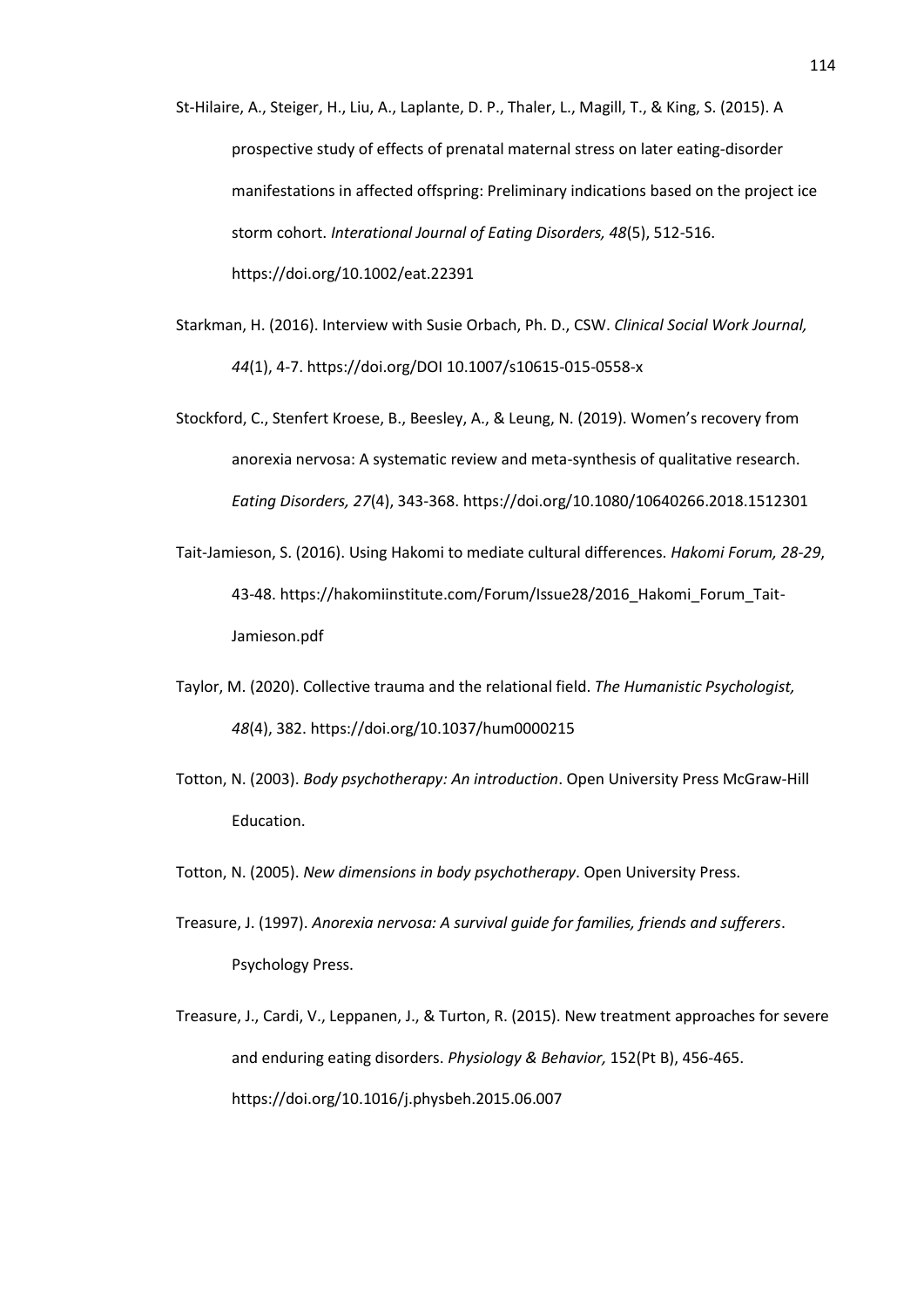Treasure, J., Oyeleye, O., Bonin, E. M., Zipfel, S., & Fernandez‐Aranda, F. (2021). Optimising care pathways for adult anorexia nervosa. What is the evidence to guide the provision of high‐quality, cost‐effective services? *European Eating Disorders Review, 29*(3), 306- 315. https://doi.org/10.1002/erv.2821

- Treasure, J., & Schmidt, U. (2013). The cognitive-interpersonal maintenance model of anorexia nervosa revisited: A summary of the evidence for cognitive, socio-emotional and interpersonal predisposing and perpetuating factors. *Journal of Eating Disorders, 1*(1), 1-10. https://doi.org/10.1186/2050-2974-1-13
- Treasure, J., Schmidt, U., & Macdonald, P. (2010). *The clinician's guide to collaborative caring in eating disorders: The new Maudsley method*. Routledge.
- Treasure, J., Smith, G., & Crane, A. (2007). *Skills-based learning for caring for a loved one with an eating disorder: The new Maudsley Method*. Routledge.
- Van der Knaap, L. M., Leeuw, F. L., Bogaerts, S., & Nijssen, L. T. (2008). Combining Campbell standards and the realist evaluation approach: The best of two worlds? *American Journal of Evaluation, 29*(1), 48-57. https://doi.org/10.1177/1098214007313024
- Van der Kolk, B. (2014). *The body keeps the score: Mind, brain and body in the transformation of trauma*. Penguin Books Limited.
- Van der Kolk, B. A. (1994). The body keeps the score: Memory and the evolving psychobiology of posttraumatic stress. *Harvard Review of Psychiatry, 1*(5), 253-265.
- Verny, T. R. (2021). The pre-and perinatal origins of childhood and adult diseases and personality disorders. In K. Evertz, L. Janus, & R. Linder (Eds.), *Handbook of prenatal and perinatal psychology: Integrating research and practice* (pp. 47-62). Springer.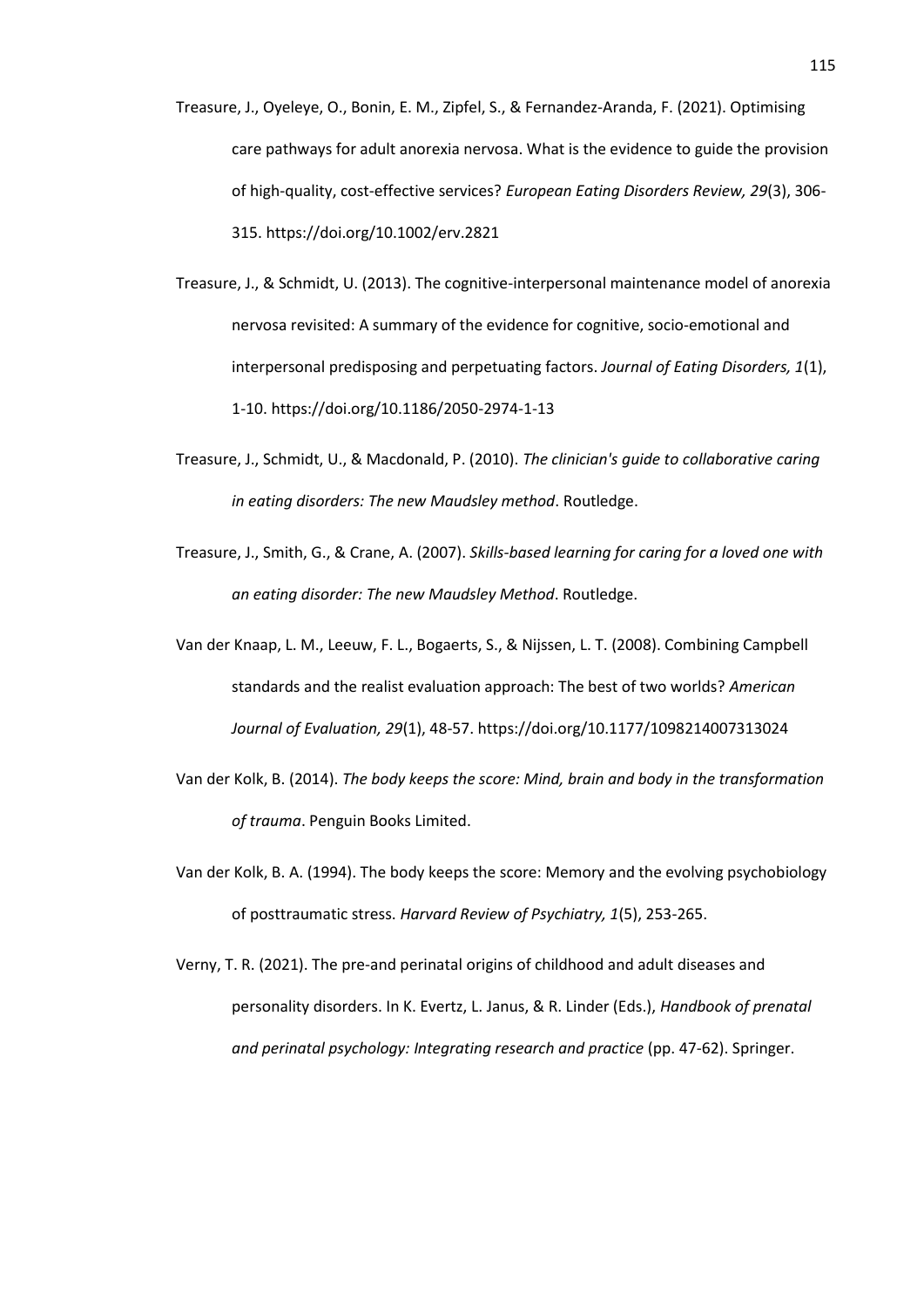- von Kalckreuth, B. (2021). Psychoanalytic parent-infant-psychotherapy: Transition to parenthood. In K. Evertz, L. Janus, & R. Linder (Eds.), *Handbook of prenatal and perinatal psychology: Integrating research and practice* (pp. 577-584). Springer.
- Weiss, H. (2015a). Characteristics of Hakomi. In H. Weiss, G. Johanson, & L. Monda (Eds.), *Hakomi mindfulness-centered somatic psychotherapy: A comprehensive guide to theory and practice* (pp. 13-18). W. W. Norton and Company.
- Weiss, H. (2015b). Transformation. In H. Weiss, G. Johanson, & L. Monda (Eds.), *Hakomi mindfulness-centered somatic psychotherapy: A comprehensive guide to theory and practice* (pp. 227-236). W. W. Norton & Company.
- Weiss, H., & Harrer, A. (2015). The body and the truth. In G. Marlock, H. Weiss, C. Young, & M. Soth (Eds.), *The handbook of body psychotherapy and somatic psychology* (pp. 265- 287). North Atlantic Books.
- Weiss, H., & Johanson, G. (2015a). Appendix 3: Hakomi in context: The large picture in history and research. In H. Weiss, G. Johanson, & L. Monda (Eds.), *Hakomi mindfulnesscentered psychotherapy: A comprehensive guide to theory and practice* (pp. 332-359). W. W. Norton and Company.
- Weiss, H., & Johanson, G. (2015b). Hakomi's history. In H. Weiss, G. Johanson, & L. Monda (Eds.), *Hakomi mindfulness-centered somatic psychotherapy: A comprehensive guide to theory and practice* (pp. 339-347). W. W. Norton & Company.
- Weiss, H., Johanson, G., & Monda, L. (Eds.). (2015). *Hakomi mindfulness-centered somatic psychotherapy: A comprehensive guide to theory and practice*. W. W. Norton & Company.